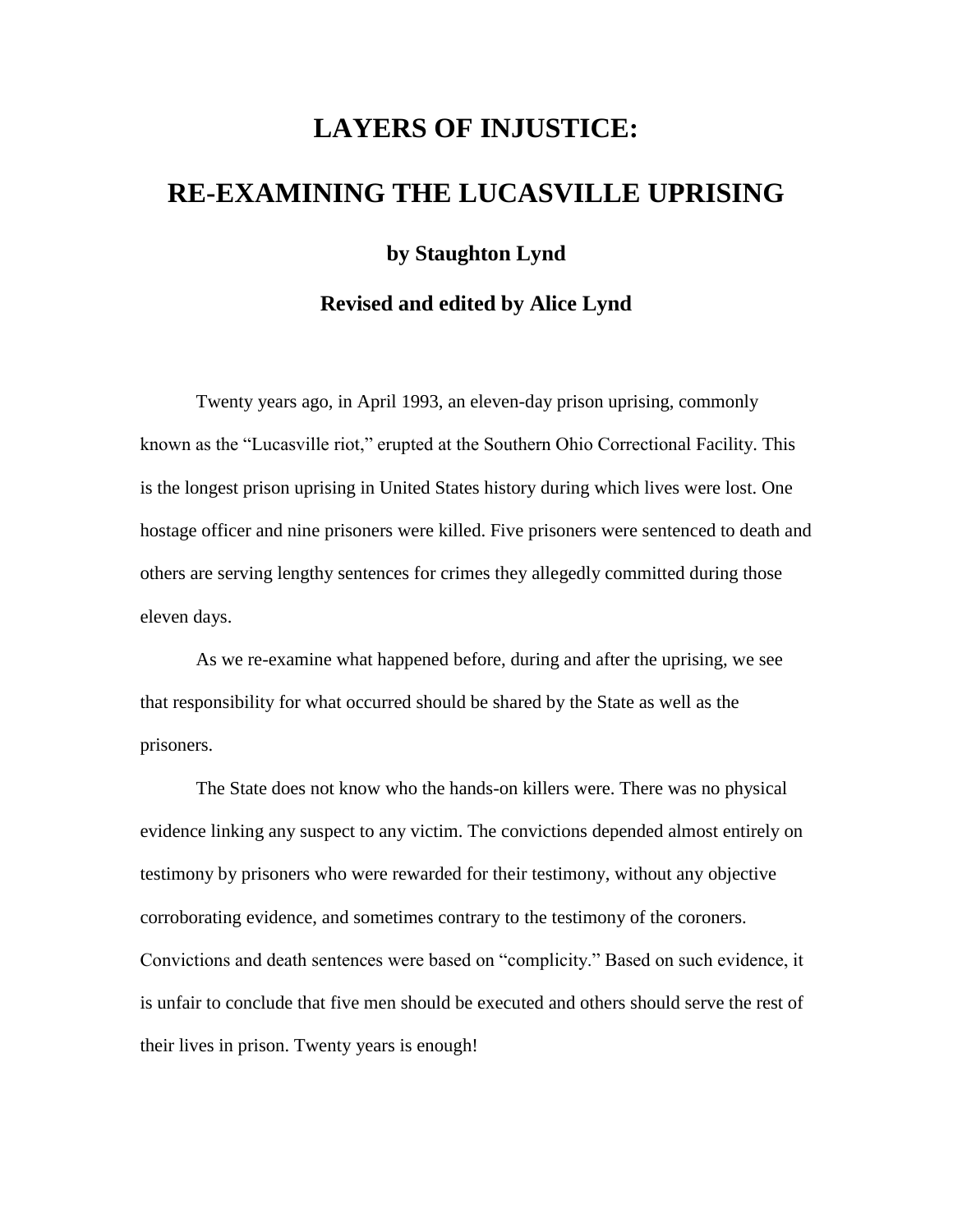# **TABLE OF CONTENTS**

| 1. WHY RE-EXAMINE LUCASVILLE?                                              | 5  |
|----------------------------------------------------------------------------|----|
| Contradictions                                                             | 7  |
| Who Killed Officer Vallandingham?                                          | 9  |
| If Not Them, Then Who?                                                     | 10 |
| The Law of Prosecutorial Misconduct and What Is to Be Done?                | 12 |
| 2. WHAT CAUSED THE UPRISING?                                               |    |
| The Authorities' Account of Causes                                         | 15 |
| What the Prisoners Themselves Said                                         | 21 |
| 3. NEGOTIATING STRATEGIES                                                  |    |
| A Tragedy?                                                                 | 25 |
| What Were the Prisoners Trying to Do?                                      | 26 |
| What Was the State's Response?                                             | 28 |
| Why Tessa Unwin's Statement Mattered                                       | 30 |
| <b>Shared Responsibility</b>                                               | 32 |
| 4. THE SETTLEMENT AND AFTERMATH                                            |    |
| What the 21-Point Surrender Agreement Promised and<br>Why It Didn't Happen | 35 |
| A Rebuttal                                                                 | 37 |
| Conclusion                                                                 | 40 |
| <b>5. LAYERS OF INJUSTICE</b>                                              |    |
| Targeting the Leaders                                                      | 41 |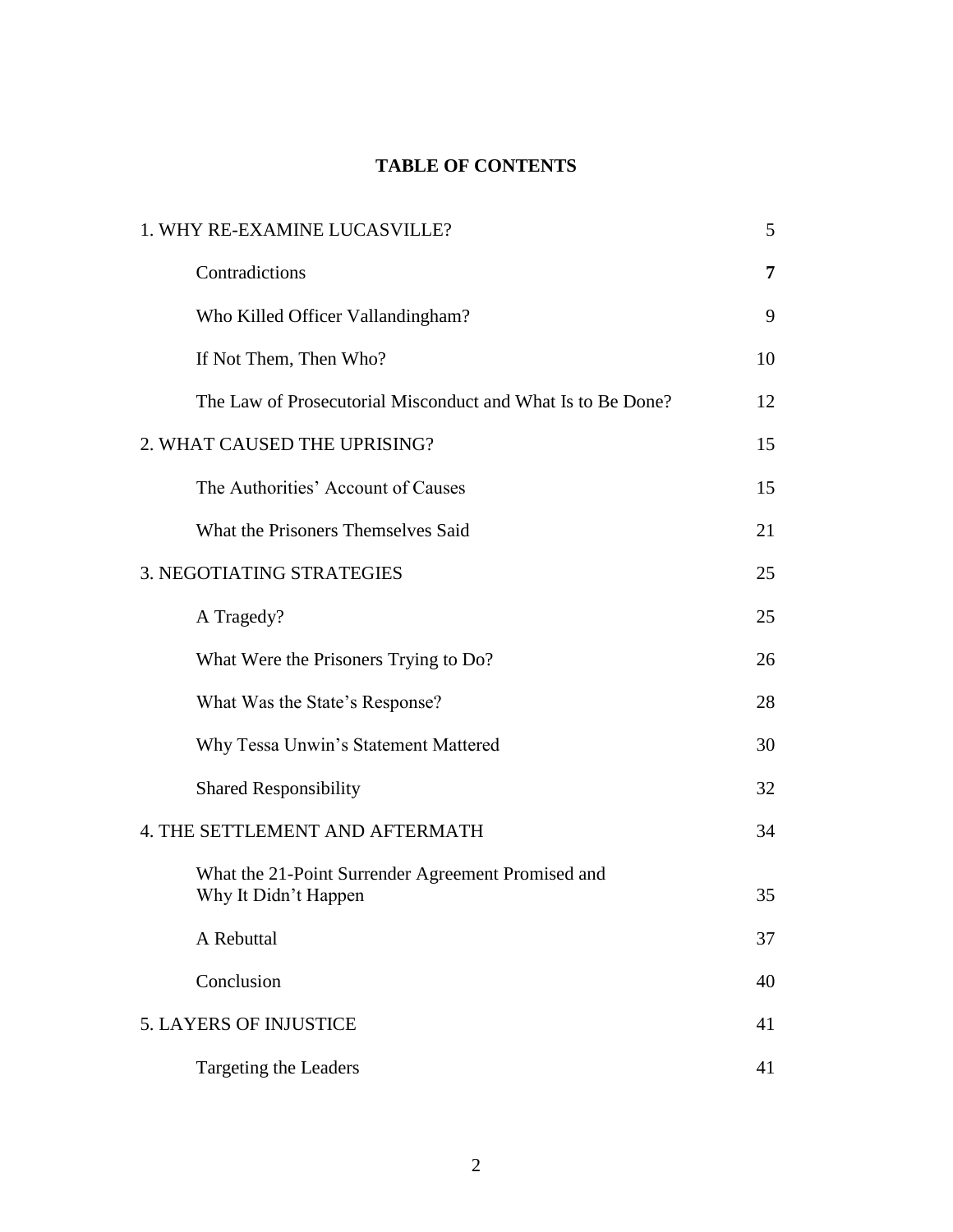| The Making of a Snitch                                                                                                          | 43 |
|---------------------------------------------------------------------------------------------------------------------------------|----|
| <b>Prosecutorial Discretion</b>                                                                                                 | 44 |
| <b>Snitch Testimony Is Inherently Unreliable</b>                                                                                | 45 |
| The Death Qualified Jury                                                                                                        | 48 |
| The Doctrine of Complicity                                                                                                      | 51 |
| In Summary                                                                                                                      | 52 |
| 6. THE MURDER OF OFFICER VALLANDINGHAM                                                                                          | 53 |
| The State's Case: Robb, Skatzes, Sanders (Hasan), and Were (Namir)<br>Were All Complicit in the Murder of Officer Vallandingham | 53 |
| The Prisoners' Case: The Murder of Officer Vallandingham Was<br>Masterminded by Prisoner Anthony Lavelle                        | 54 |
| The Evidence                                                                                                                    | 55 |
| 1. What Happened at the Morning Meeting on April 15?                                                                            | 55 |
| 2. The Meeting Was Chaired by Stanley Cummings                                                                                  | 55 |
| 3. What Was George Skatzes Trying to Accomplish in Speaking<br>with the Authorities Before and After the Morning Meeting?       | 56 |
| 4. What Did Anthony Lavelle Do After the Morning Meeting<br>on April 15?                                                        | 59 |
| 5. How Did the Man Who Masterminded the Murder Become<br>the Lead Witness for the Prosecution?                                  | 61 |
| 6. How Did the State Contrive to Convict Hasan and Were?                                                                        | 63 |
| Conclusion                                                                                                                      | 65 |
| 7. THE DEATH SQUAD                                                                                                              | 66 |
| Keith LaMar (Bomani Shakur)                                                                                                     | 67 |
| Louis Jones                                                                                                                     | 69 |
| <b>Stacey Gordon</b>                                                                                                            | 71 |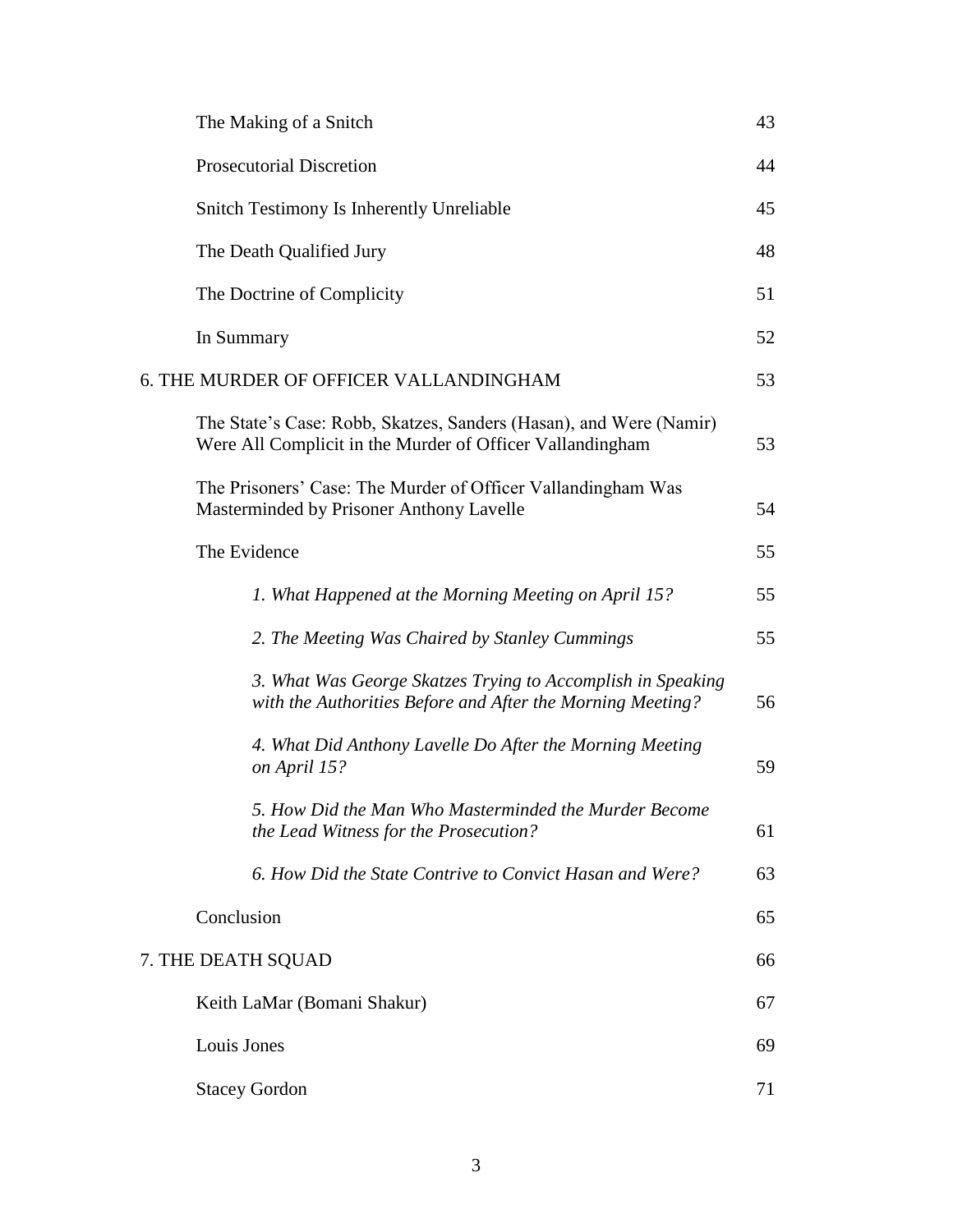| What Did the Prosecution Do?                                | 74 |  |
|-------------------------------------------------------------|----|--|
| Why Didn't Counsel for LaMar Use This Information at Trial? | 75 |  |
| <b>8. CONVICTIONS AND SENTENCES</b>                         |    |  |
| Keith LaMar                                                 | 77 |  |
| Siddique Abdullah Hasan (formerly Carlos Sanders)           | 78 |  |
| Namir Abdul Mateen (James Were)                             | 79 |  |
| <b>Jason Robb</b>                                           | 80 |  |
| George Skatzes                                              | 81 |  |
| The Death of Earl Elder                                     | 82 |  |
| The Death of David Sommers                                  | 83 |  |
| <b>Summary and Conclusions</b>                              | 85 |  |
| Appendix, Chronology Based on Testimony and Exhibits        |    |  |
|                                                             |    |  |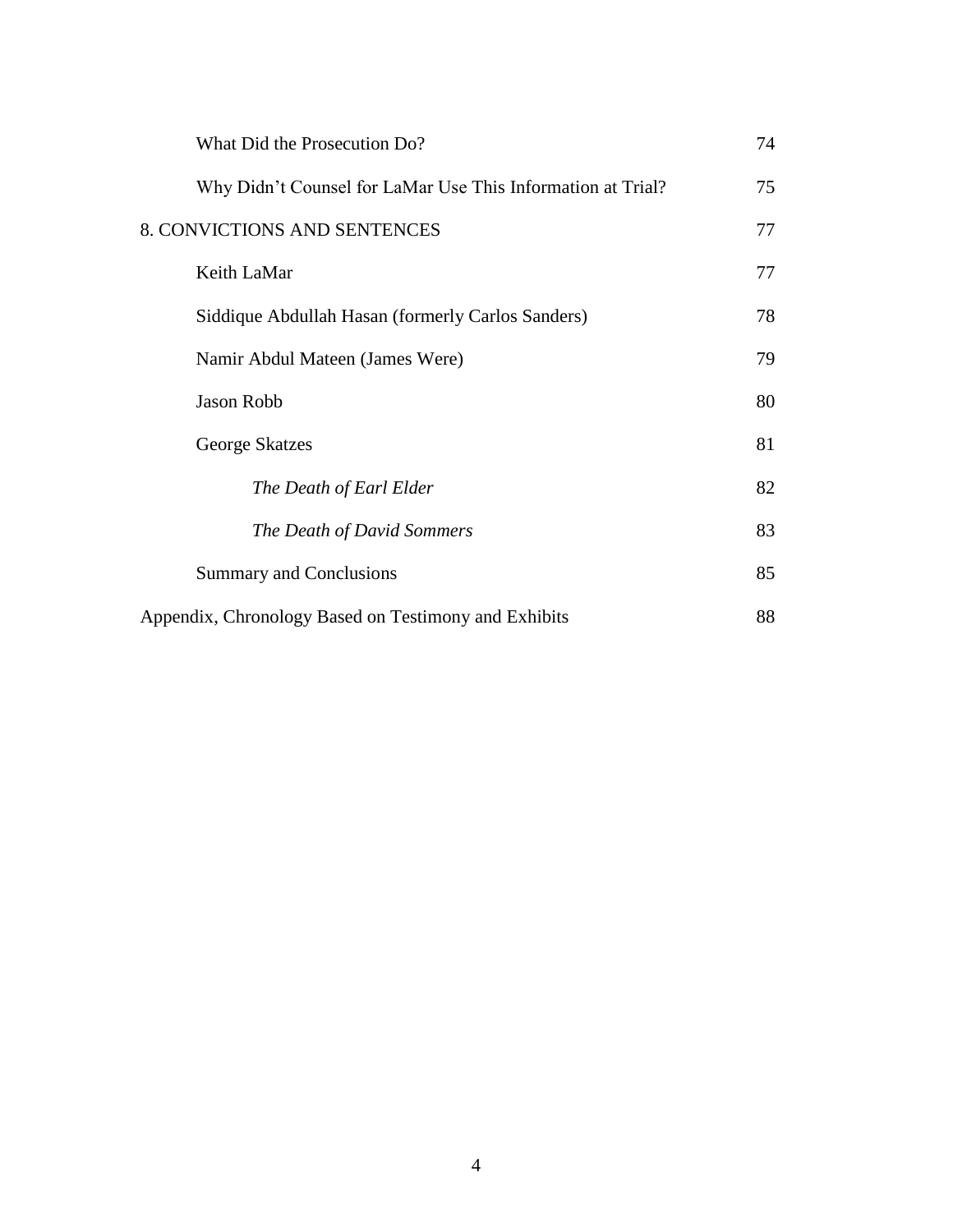# **1. WHY RE-EXAMINE LUCASVILLE?**

April 2013 is the 20th anniversary of the eleven-day uprising at the Southern Ohio Correctional Facility (SOCF) in Lucasville. What purpose is served by once again asking questions about the origins of the disturbance, about the complicated story of the occupation of L-block, and about the trials that followed?

The answer is simply that I, along with a growing number of persons who have taken an interest in the Lucasville cases, am convinced that the truth about these events remains untold in the courts as well as in the media.

The narrative presented in trial after trial was intended to target supposed leaders of the occupation. Convictions rested on unreliable testimony of prisoner informants, who received substantial benefits before and after their testimony, was unsupported by objective evidence, yet continues to be credited by courts. We believe these trials, from beginning to end, were fraught with perjury and prosecutorial misconduct. However, the truth is not altogether inaccessible. In particular, it will be profitable to compare what Witness X testified in one trial with what he testified in others, an exercise too timeconsuming for most defense counsel.

This booklet is based on a series of essays that appeared in *The Free Press Express* and on the website "Re-ExaminingLucasville.org" in preparation for a conference at Columbus State Community College on April 19-21, 2013, devoted to "Re-Examining the Lucasville Uprising." Putting these articles on a website, in the *Free*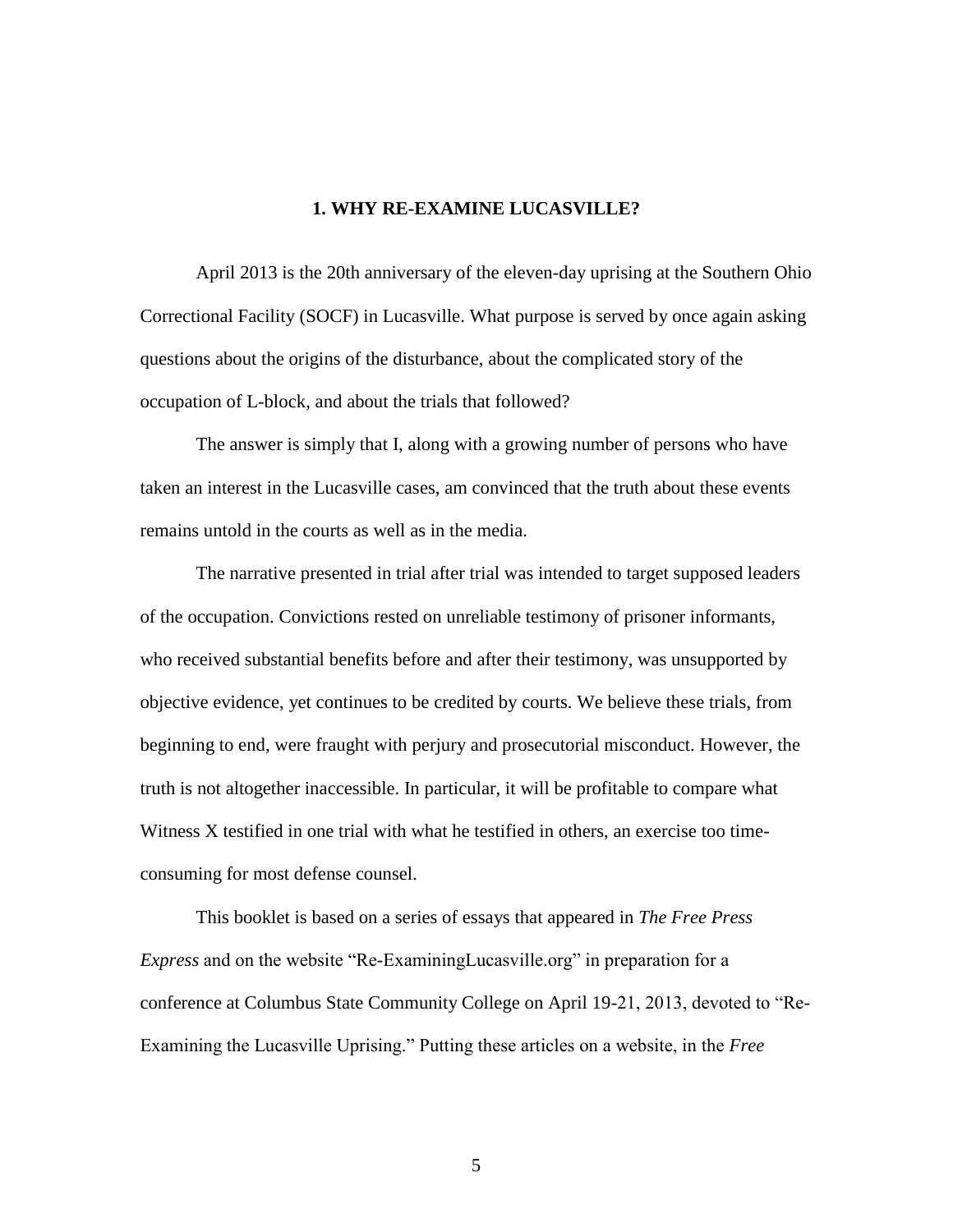*Press*, and in the format of this short book, introduces the story to people who get most of their information from the internet or may not have seen the earlier publications.

I have written a book about the Lucasville uprising, *Lucasville: The Untold Story of a Prison Uprising,* published in 2004 by Temple University Press. A second edition, with a Foreword by Mumia Abu Jamal, was published by PM Press, Box 23912, Oakland, CA 94623, in 2011. And much of the evidence on which these chapters were based was pinpointed in a law review article entitled "*Napue* Nightmares: Perjured Testimony in Trials Following the 1993 Lucasville, Ohio, Prison Uprising," *Capital University Law Review*, v. 36, no. 3 (Spring 2008).

I should add that I have read, and do not indiscriminately discount, Officer Larry Dotson's narrative of his experience as a Lucasville hostage. For example, his account of how, blindfolded as he was, after the press conference on the morning of April 14 he heard a "dramatic increase of verbalized tensions within L-corridor," corroborates what I learned from other sources.

Unlike a case where there is one homicide and one defendant, such as the Troy Davis and Mumia Abu Jamal cases, the Lucasville events involve ten homicides and approximately fifty men indicted and tried. (The reader may be helped by the chronology compiled by Alice Lynd that appears as an Appendix at the end of this booklet.)

Appeals of the five death-sentenced Lucasville defendants—Siddique Abdullah Hasan f.k.a. Carlos Sanders; Keith LaMar a.k.a. Bomani Shakur; Jason Robb; George Skatzes (pronounced "skates"); and James Were a.k.a. Namir Abdul Mateen—are in the federal courts. As of this writing, the next event open to the public may be an oral hearing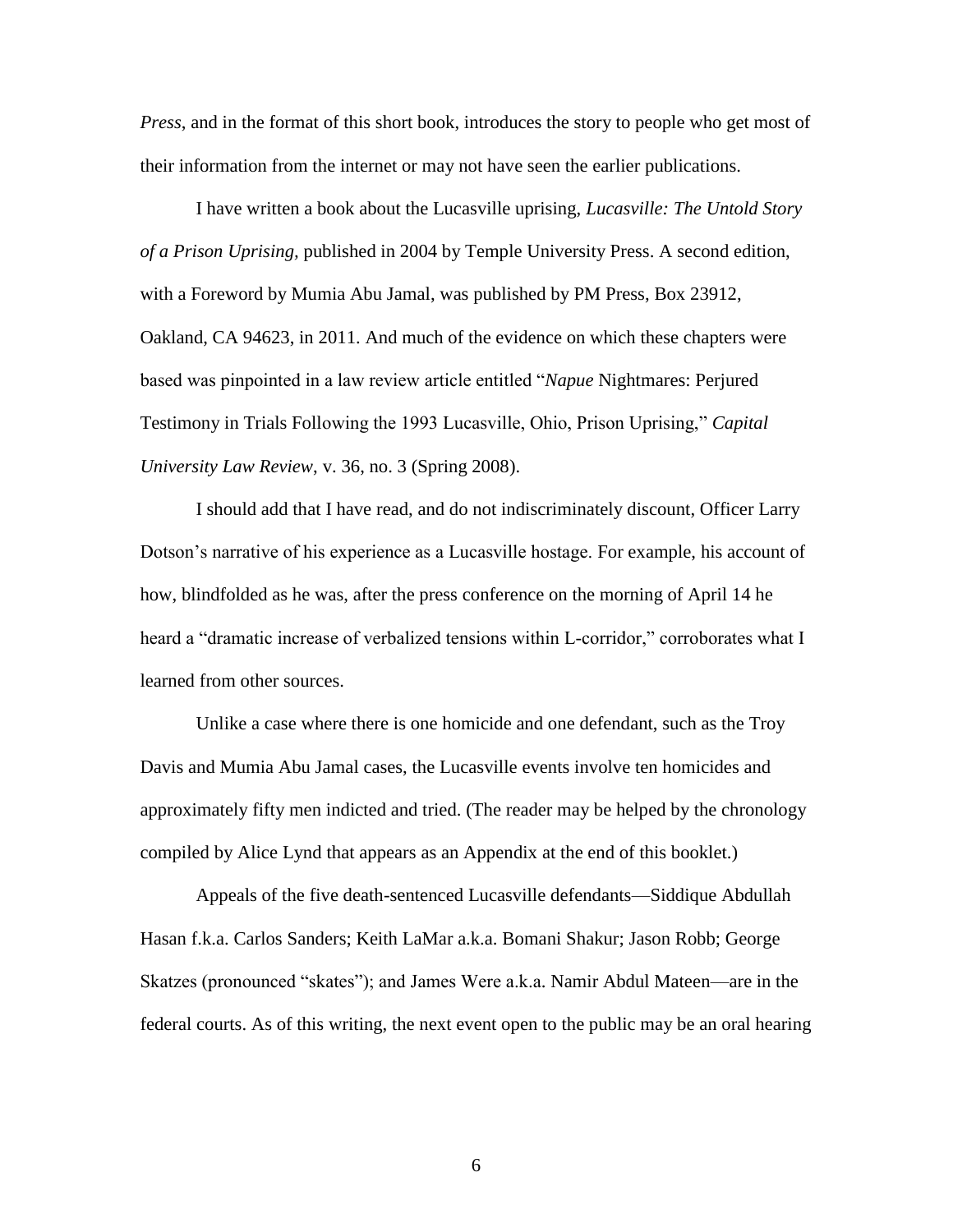in Cincinnati before the United States Court of Appeals for the Sixth Circuit in the case of Keith LaMar.

Several other defendants—such as Darnell Alexander, Cecil Allen, Thomas Blackmon, Derek Cannon, Greg Curry, Leroy Elmore, Eric Girdy, Timothy Grinnell, Aaron Jefferson, Edward Julious, Kenneth Law, Rasheem Mathews, Johnny Roper and Orson Wells—are serving long sentences. Because these men were not sentenced to death they are no longer represented by counsel.

A number of prisoners who were in L-block during the rebellion and became prosecution witnesses have been released. These informants include Robert Brookover, Stacey Gordon, Miles Hogan, Louis Jones, Stephen Macko, Rodger Snodgrass, and Timothy Williams. Some of them are behind bars again for later offenses.

We do not forget the families of educator Beverly Jo Taylor and correctional officer Robert Vallandingham, who were murdered at SOCF, or the officers who were taken hostage but survived.

# **Contradictions**

There is no DNA evidence that might throw conclusive light on what happened in L-block. Prosecutor Hogan, in the trial of George Skatzes, told the jury in his opening statement, "there's no physical evidence that links George Skatzes to these crimes." *State v. Skatzes* (Ct.Com.Pl. Montgomery Cty.), Case Nos. 94-CR-2890 and -2891, Transcript at 1566. And Sergeant Howard Hudson of the Ohio State Highway Patrol, who supervised the State's investigation after the Lucasville disturbance, testified that there was **no physical evidence that linked any suspect to any weapon or any suspect to any victim**. Tr. at 1913.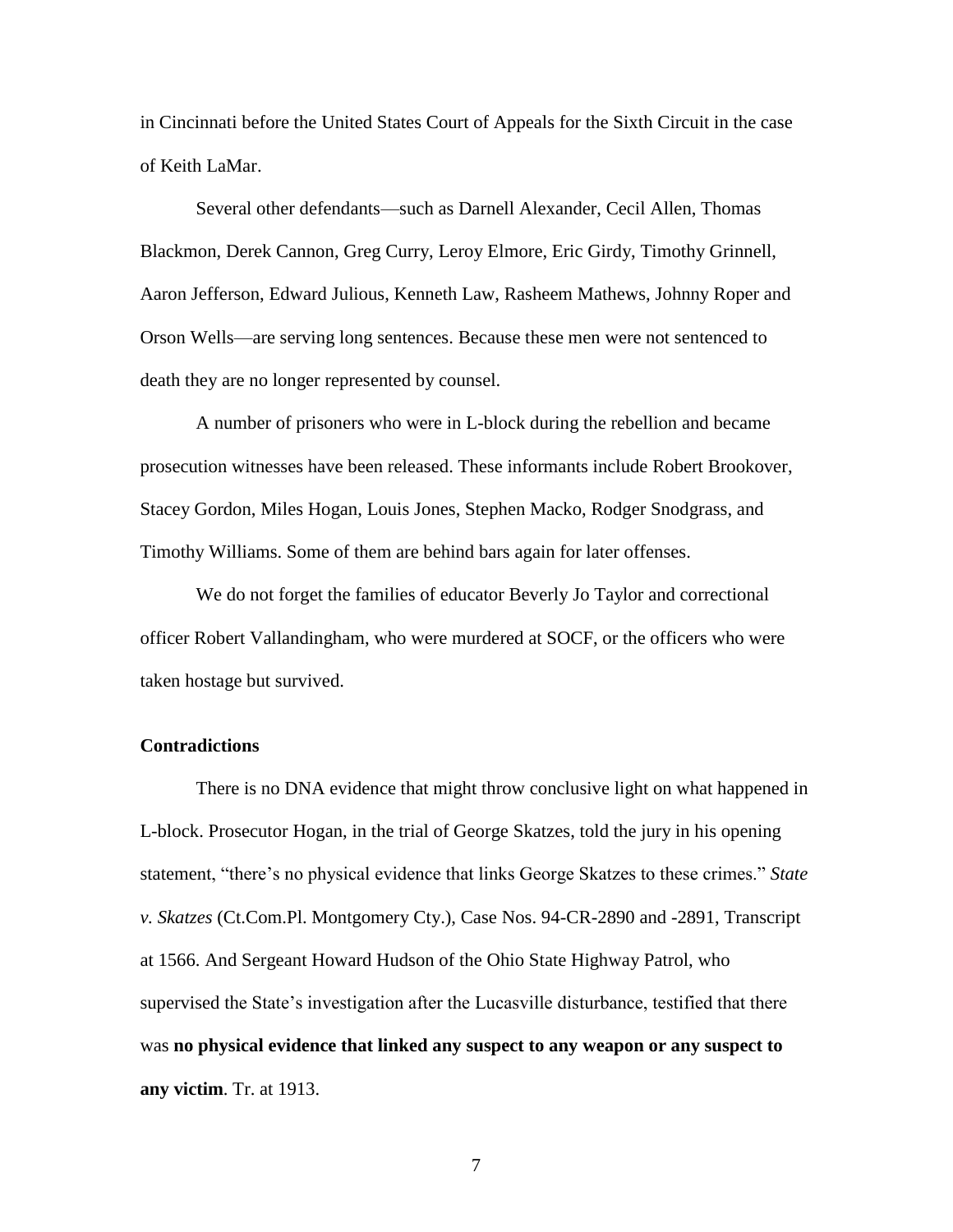Furthermore, where there was objective evidence, as in the testimony of medical examiners, often it flatly contradicted what prosecutors were telling the jurors. For example:

A contradiction between objective medical testimony and prosecution theory occurred in the trials of Jason Robb, James Were (also known as Namir Abdul Mateen), George Skatzes, and Siddique Abdullah Hasan (formerly Carlos Sanders) for the murder of Officer Vallandingham. The medical examiner who testified in those trials was Dr. Patrick Fardal, chief forensic pathologist and deputy coroner for Franklin County. In the Robb trial, the prosecution offered informant testimony that the men who killed Officer Vallandingham stood on an object like a metal weight bar and rocked back and forth on his neck, crushing the trachea. Dr. Fardal testified that there was "no injury to the voice box or the trachea" and that "Mr. Vallandingham died solely and exclusively as a result of ligature strangulation." *State v. Robb* (Ct.Com.Pl. Franklin Cty.), Case No. 94CR-10- 5658, Tr. at 4433, 4442. Undaunted, the prosecution presented the same lurid testimony about a weight bar in Hasan's trial a year later. Dr. Fardal once again stated under oath that the cause of death was ligature strangulation, that the larynx had not been crushed, and that he could say with a reasonable degree of scientific certainty that there had been no rocking back and forth on Officers Vallandingham's neck by two men standing on a weight bar. *State v. Sanders* (Ct.Com.Pl. Hamilton Cty.), Case Nos. B-953105 and C-960253, Tr. at 4166-67, 4174-76. Dr. Fardal testified similarly in *Skatzes*, Tr. at 4853, and *State v. Were II* (Ct.Com.Pl. Hamilton Cty.), Case No. B-9508499 (2003), Tr. at 1258.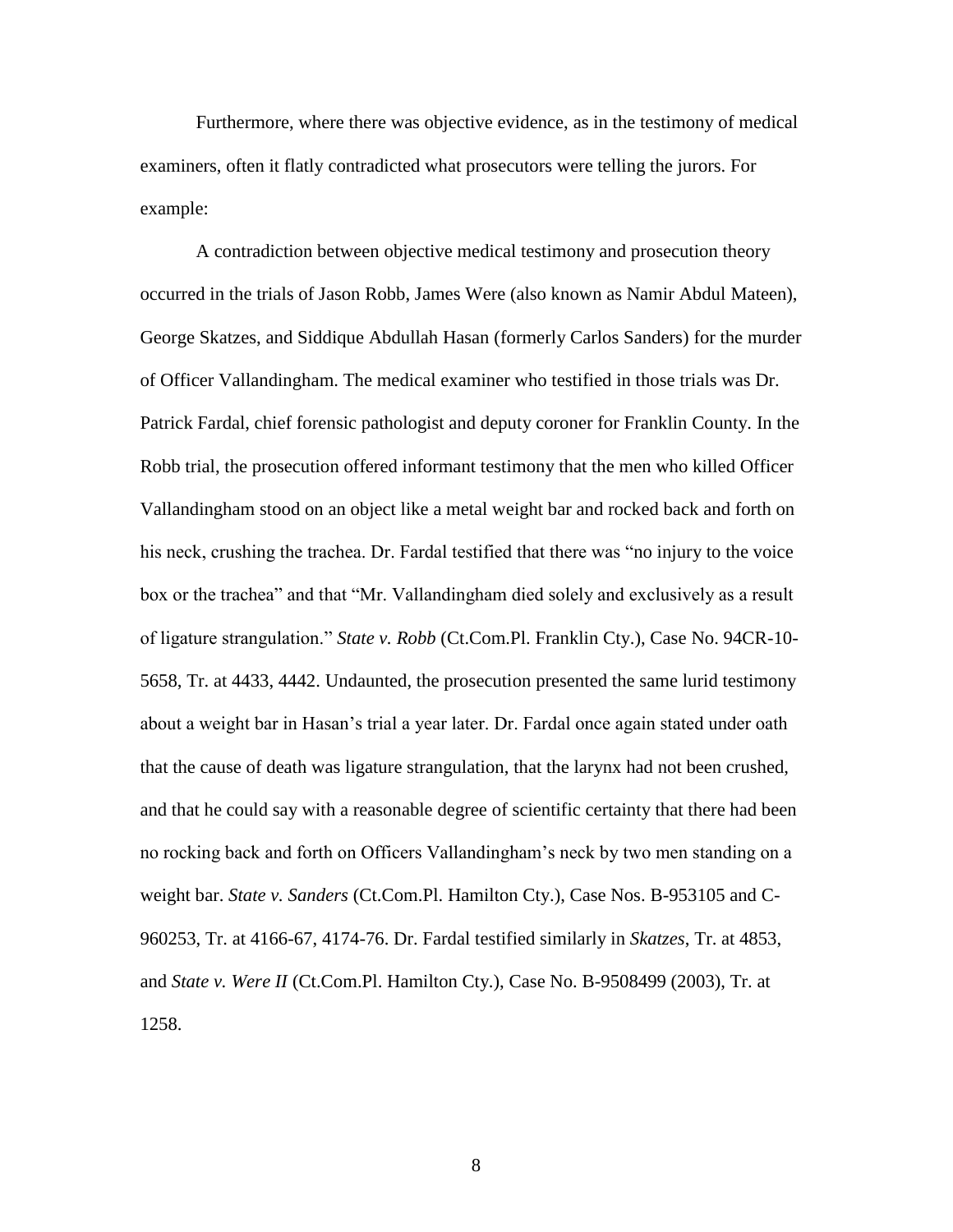#### **Who Killed Officer Vallandingham?**

The fundamental incoherence between, on the one hand, the narrative offered by prosecutors to southern Ohio juries, and, on the other hand, a fair-minded later investigation, is suggested by the fact that the State of Ohio still does not know who killed Officer Vallandingham.

There is general agreement of all parties that Officer Vallandingham was murdered by prisoners in pod L-6 on the morning of April 15. Who were these murderers?

On January 18, 1996, **prisoner Alvin Jones a.k.a. Mosi Paki** was tried before an administrative body known as a Rules Infraction Board (RIB) for being one of two killers. Jones was found guilty. Sergeant Howard Hudson, the State's chief investigator of the Lucasville murders, signed a summary of his own witness testimony to the RIB including the statement: "[**Kenneth] Law took himself out of act & replaced himself with inmate Darnell Alexander**." (Emphasis added.) Thus, as of 1996, the State identified Officer Vallandingham's hands-on killers as Alvin Jones and Kenneth Law.

On February 24, 2004, however, Chief Lucasville Prosecutor Mark Piepmeier and Assistant Prosecutor William Breyer filed a "Motion to Dismiss Defendant's Petition to Vacate" in the Skatzes case wherein they outlined a theory that Carlos Sanders had ordered James Were to supervise the killing of Officer Vallandingham, and stated on page 26 of the brief that "**Inmates Law and Allen were the other two participants**." (Emphasis added.) "Allen" was Cecil Allen, another Lucasville defendant.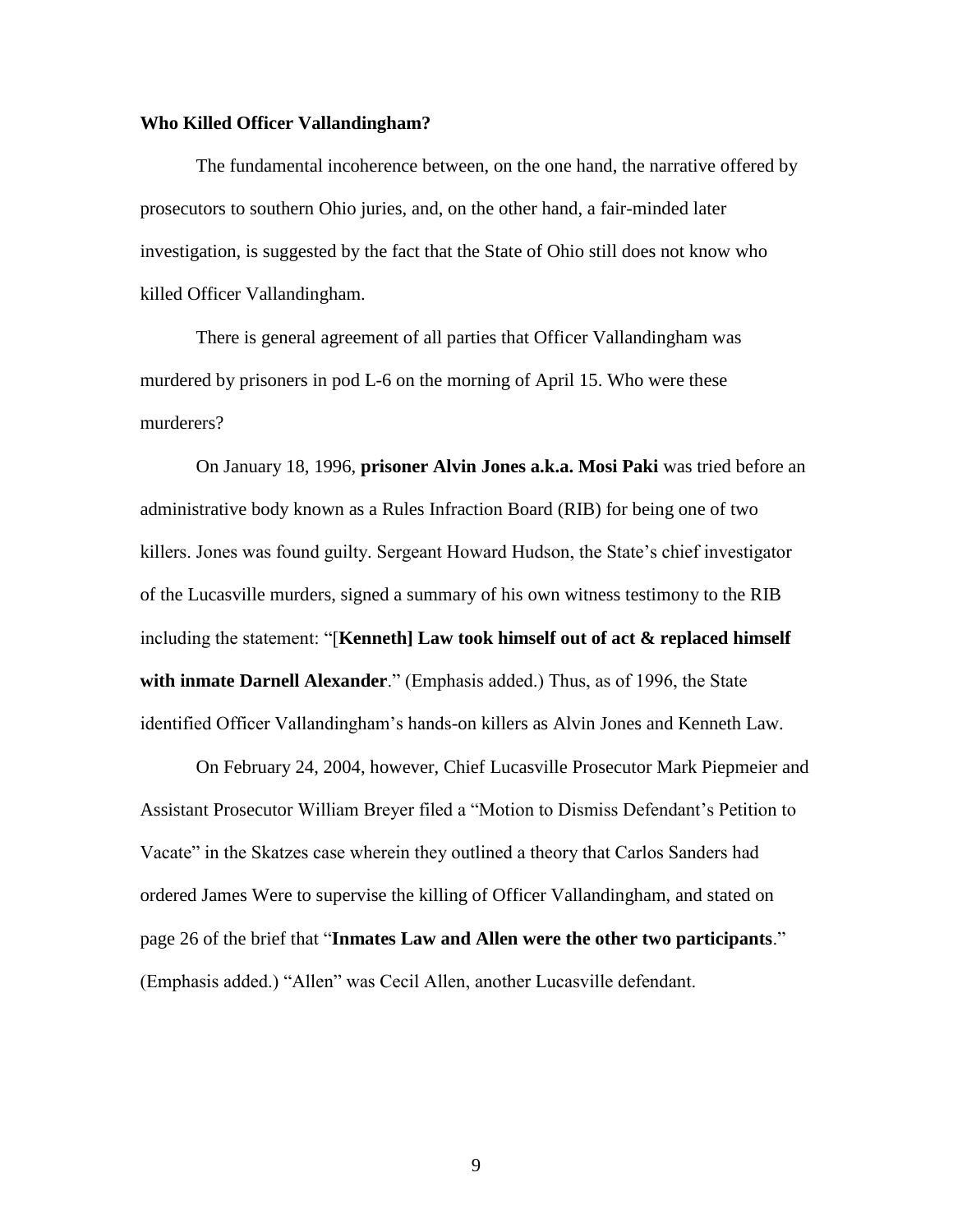Thus, the State of Ohio has identified four men—Alvin Jones, Kenneth Law, Cecil Allen, and (in place of Law) Darnell Alexander—as possible candidates for the two men who killed Officer Vallandingham.

In 2010, documentary filmmaker Derrick Jones interviewed Daniel Hogan, who prosecuted Robb and Skatzes and is now a state court judge. Hogan told Jones on tape: "I don't know that we will ever know who hands-on killed the corrections officer, Vallandingham." Later Mr. Jones asked former prosecutor Hogan: "When it comes to Officer Vallandingham, who killed him?" and Mr. Hogan replied: "I don't know. And I don't think we'll ever know."

## **If Not Them, Then Who?**

Unsure who the actual killers of Vallandingham were, the State concentrated at trial on naming those who it claimed **ordered** the killing: Sanders, Robb, Skatzes and Were. All four men were said to have been present at a meeting of prisoner representatives between 8 and 9 a.m. on the morning that Officer Vallandingham was killed, Thursday, April 15.

The critical evidence was a so-called tunnel tape that secretly recorded the conversation above the tunnel in pod L-2. The transcript of Tunnel Tape 61 was revised over a period of two years in preparation for the trials. Prisoner informants Anthony Lavelle and Rodger Snodgrass took part in the editing process, supposedly identifying for members of the prosecution team the voices of prisoners who were present at the meeting. Nevertheless, the product was so problematic that, in the second trial of James Were, Judge Fred Cartolano ordered the court's own reporter to listen to Tunnel Tape 61 over a weekend and report her corrected version. When the reporter testified on Monday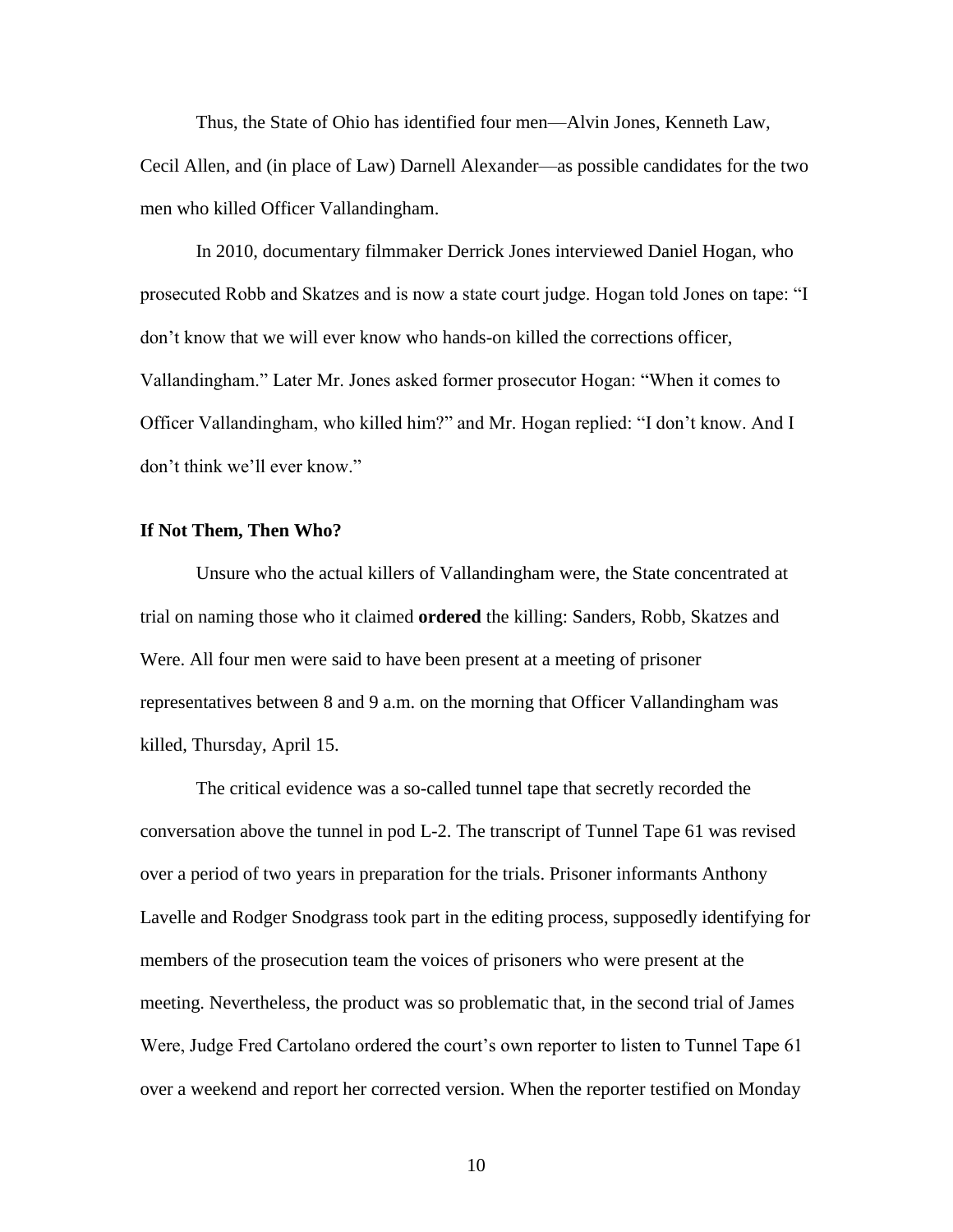that what she heard was dramatically different from the version of Tunnel Tape 61 offered as an exhibit by the State, Judge Cartolano abruptly ordered that her work product should be disregarded and the prosecution's version received into evidence.

Even so, Tunnel Tape 61 does not report a decision to kill a hostage guard. The transcript of Tunnel Tape 61 that became the official version, first at the Robb trial and then in later proceedings, is available to the reader as an appendix to the first and second editions of my book, *Lucasville*. The transcript shows that the prisoners who took part in the April 15 meeting certainly discussed killing a guard. But, recognizing the grave possible consequences of such action, the discussants agreed to wait until a second meeting later that same day to make a final decision.

Given the State's inability to determine who did the actual murder and the inconclusive content of Tunnel Tape 61, a fair assessment of who ordered the killing of a hostage officer requires more than a transcription of that tape. Such an assessment must examine what each prisoner in question did and said, individually, at the meeting and afterwards.

For the moment, let us consider only the alleged role of Hasan (Sanders), whom the State portrayed as the mastermind and supreme leader of the whole insurrection.

Informant Rodger Snodgrass testified at Hasan's trial that Hasan was present at every meeting of the prisoners in rebellion and played the role of "lead chair" at the morning meeting on April 15. It was Hasan, Snodgrass stated under oath, who called for a supposed "vote" on whether to kill a guard. *State v. Sanders*, Tr. at 2651.

Yet the transcript of Tunnel Tape 61 is unclear whether Hasan was even present at the meeting. In James Were's first trial, Sergeant Howard Hudson was asked if he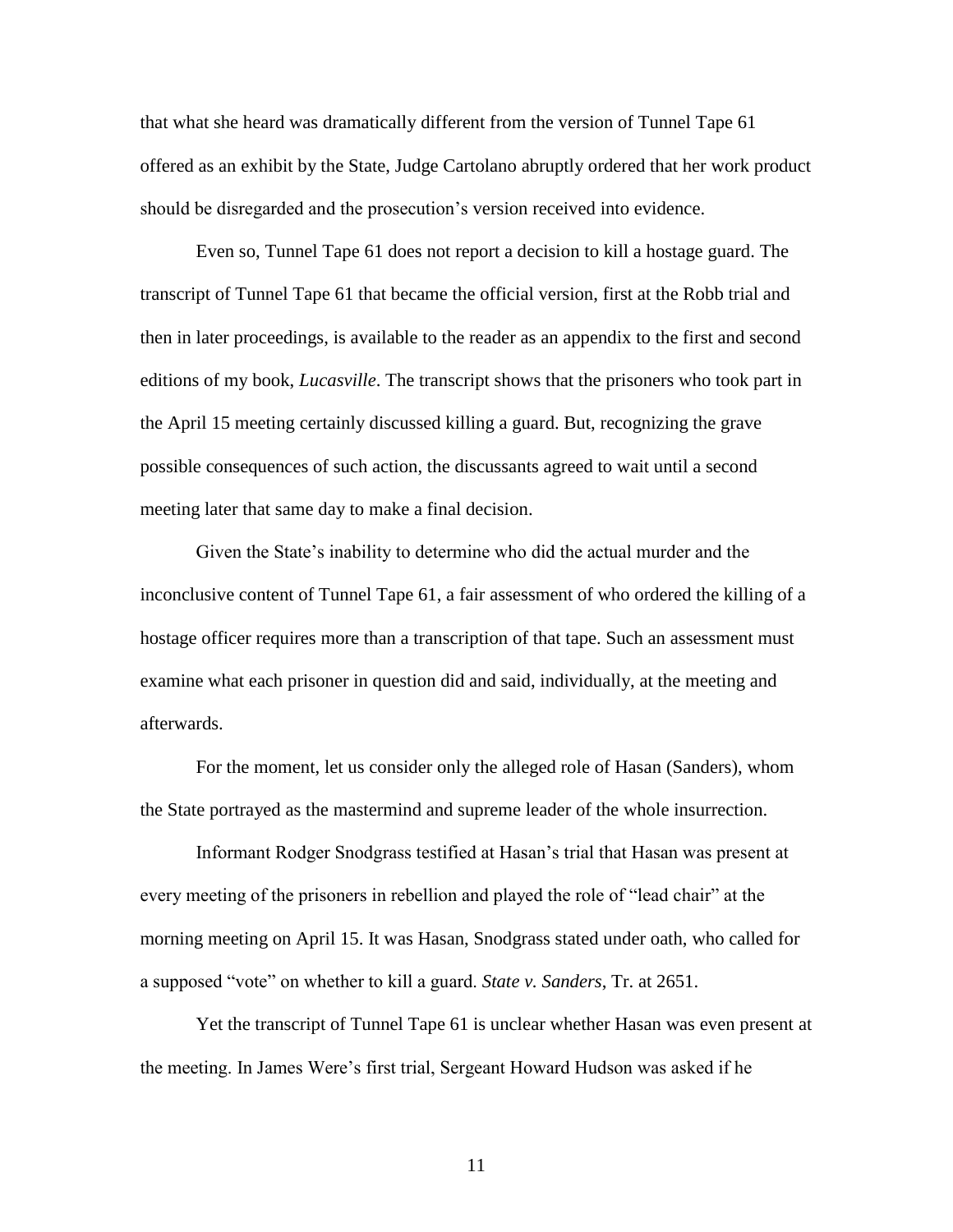recognized the voices on Tunnel Tape 61. He said that he did, and named the men whose voices he recognized. Sergeant Hudson was asked and answered: "Q. [Did you hear] any voice that you have identified as belonging to Hasan, the Muslim faction leader, the imam? A. No, sir, I don't believe he appears." *State v. Were I* (Ct.Com.Pl. Hamilton Cty.), Case No. B-9508499 (1995), Tr. at 1037, see also 1046. The prosecution's own transcript of Tunnel Tape 61 shows that Stanley Cummings, not Hasan, chaired the meeting on the morning of April 15.

Perhaps recognizing the problem they would face in connecting Hasan with the April 15 meeting, prosecutors presented to the Were and Sanders juries an imagined sequence of events in which, later that morning in pod L-6, Hasan directed Were to direct the killers to murder an officer.

This scenario rested entirely on the testimony of a single prisoner, Kenneth Law, who was at the time an informant. In Chapter 6 we shall follow the concoction of this falsehood step by step as it evolved and was used at trial in 1995-1996, and then unraveled when Law recanted.

#### **The Law of Prosecutorial Misconduct and What Is to Be Done?**

Here we shall pause in the recitation of official skullduggery and ask, as a conclusion to this chapter, What is the law of prosecutorial misconduct? And if we satisfy ourselves that such misconduct occurred in the Lucasville prosecutions, what can we do about it?

The knowing use of false or perjured testimony constitutes a denial of due process if there is any reasonable likelihood that the false testimony could have affected the judgment of the jury. *United States v. Lochmondy*, 890 F.2d 817, 822 (6th Cir. 1989),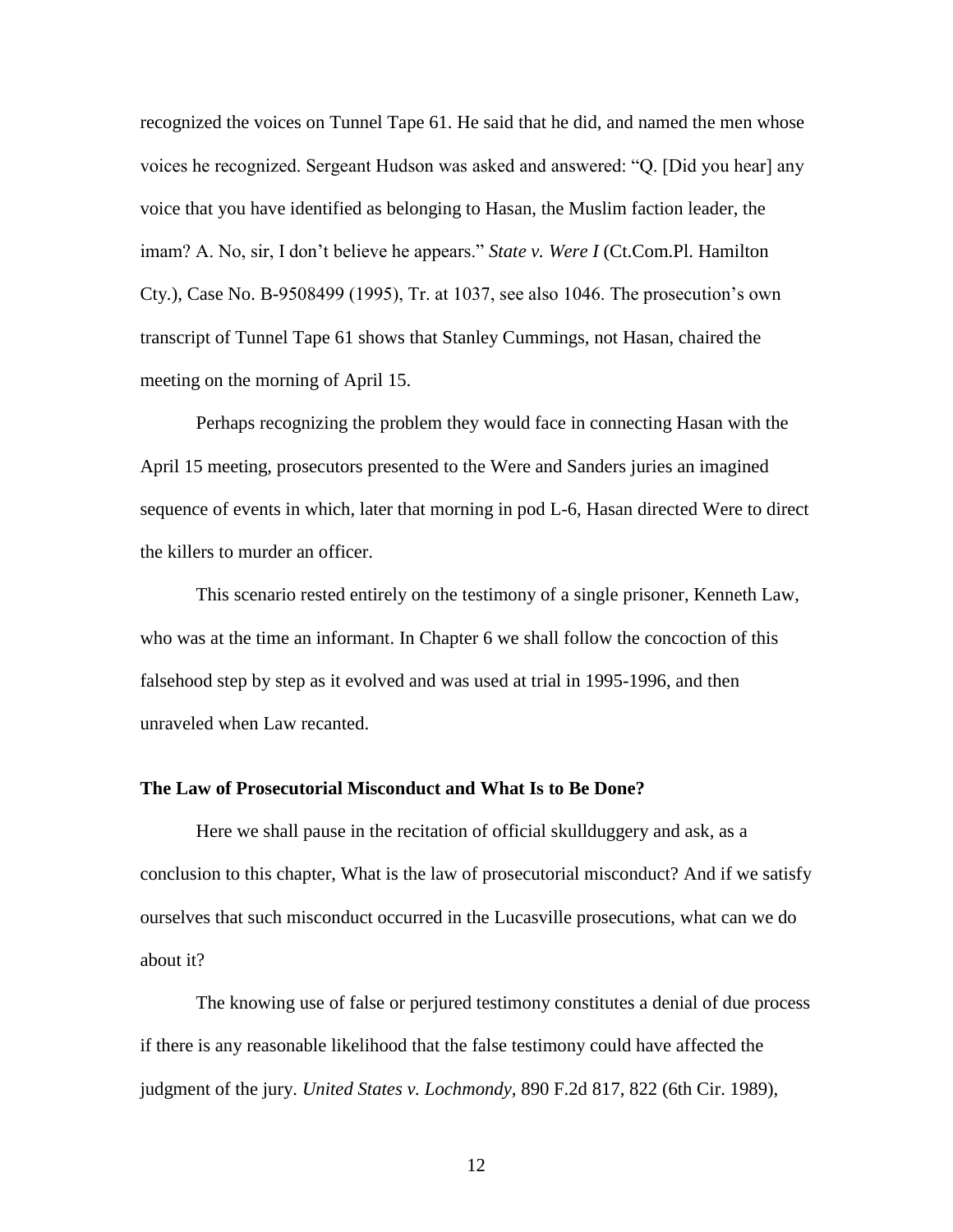citing *United States v. Bagley*, 473 U.S. 667 (1985). The same result obtains when the prosecutors, although not soliciting false evidence, allow false evidence to go uncorrected when it appears. *Napue v. Illinois*, 360 U.S. 264, 269 (1959); *Giglio v. United* States, 405 U.S. 150, 153 (1972). And the principle that a State may not knowingly use false evidence, including false testimony, to obtain a conviction, continues to apply when the false testimony goes merely to the credibility of the witness, because the jury's "estimate of the truthfulness and reliability of a given witness may well be determinative of guilt or innocence." *Napue*, 360 U.S. at 269.

The burden in establishing prosecutorial misconduct is on the defendant. It is not enough to show that two government witnesses testified differently. In order to prevail on a claim that his or her due process rights had been violated by the use of perjured evidence, a defendant must show the statements (a) were actually false; (b) were "material," that is, sufficiently significant to have potentially caused a different outcome; and (c) were known or should have been known by the prosecution to be false. *United States v. O'Dell*, 805 F.2d 637 (6th Cir. 1986), *cert. denied*, 484 U.S. 859 (1987).

Underlying these formulations there is an interesting history going back to the false imprisonment of a radical labor organizer named Tom Mooney at the time of the First World War. See the opening pages of my article, "*Napue* Nightmares." But for us, confronting the 20th anniversary of the apparent miscarriage of justice in the Lucasville trials, there is a more immediate question: What can we do about it?

One of the Five said to Alice and myself more than fifteen years ago: "I don't believe in the criminal injustice system. We have to reach the court of public opinion." He hoped that we could develop a documentary like *The Thin Blue Line* to prove the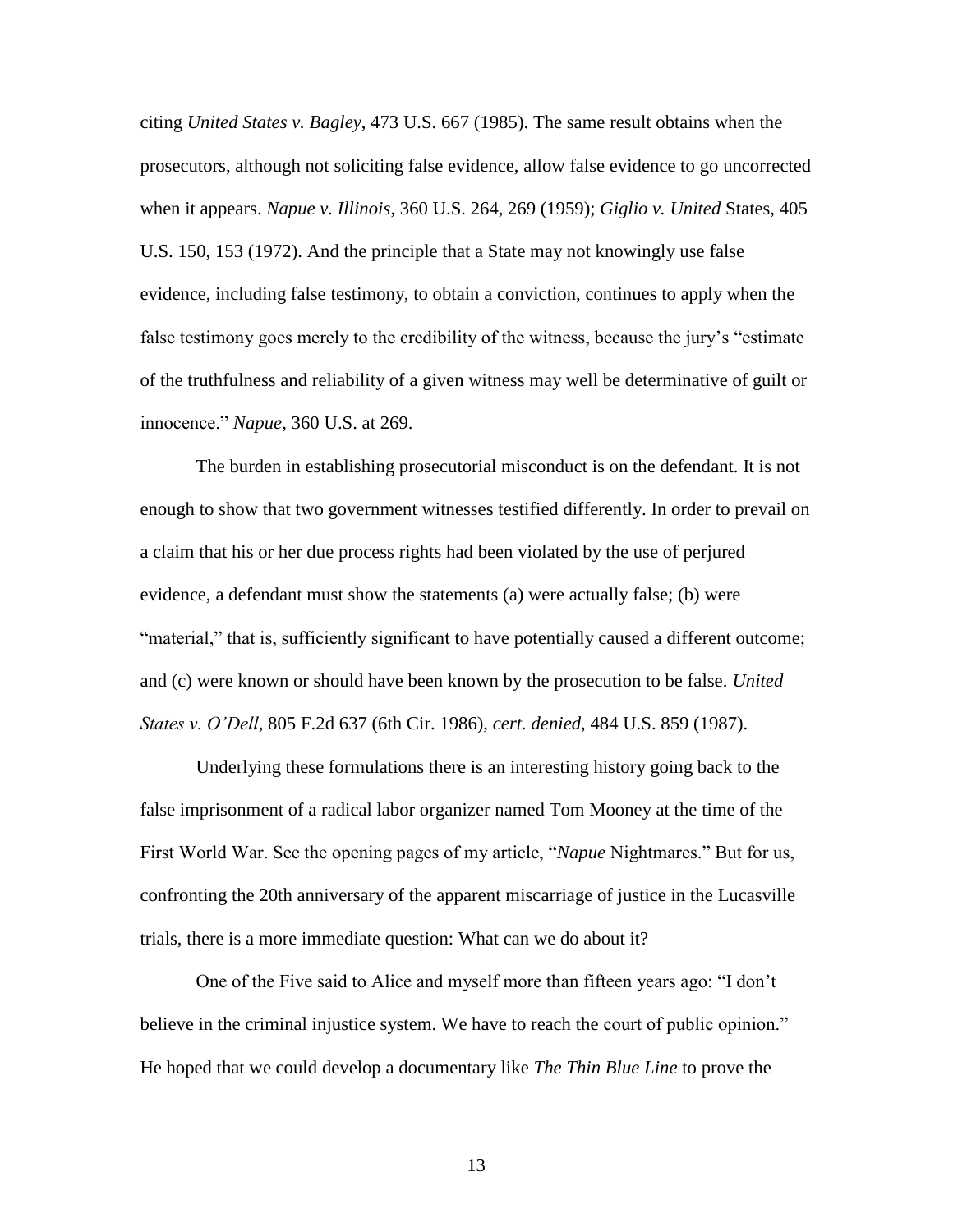innocence of the prisoners sentenced to death. The support campaign outside the courts may well have contributed to the reversal of the death sentence in the case of Mumia Abu Jamal.

Each of the Lucasville prisoners condemned to death has a separate case and a separate defense team. Separate individual cases do not readily demonstrate the **patterns** of prosecutorial misconduct that affect all Lucasville defendants, like the blatant use of uncorroborated snitch testimony. We need an out-of-court strategy.

There are important precedents. In 1975, Governor Hugh Carey of New York proclaimed an amnesty for both prisoners and guards involved in the Attica events of 1971. In 2000, after the grounds for convicting several defendants had been shown to be unreliable, Governor George Ryan of Illinois declared a moratorium on executions. Later, he pardoned four prisoners and commuted the sentences of the remaining prisoners on death row to life without the possibility of parole. In 2011, Governor Pat Quinn signed a bill abolishing the death penalty in Illinois.

At the 20th anniversary conference in April 2013, we must discuss our strategies for achieving a comparable result in Ohio.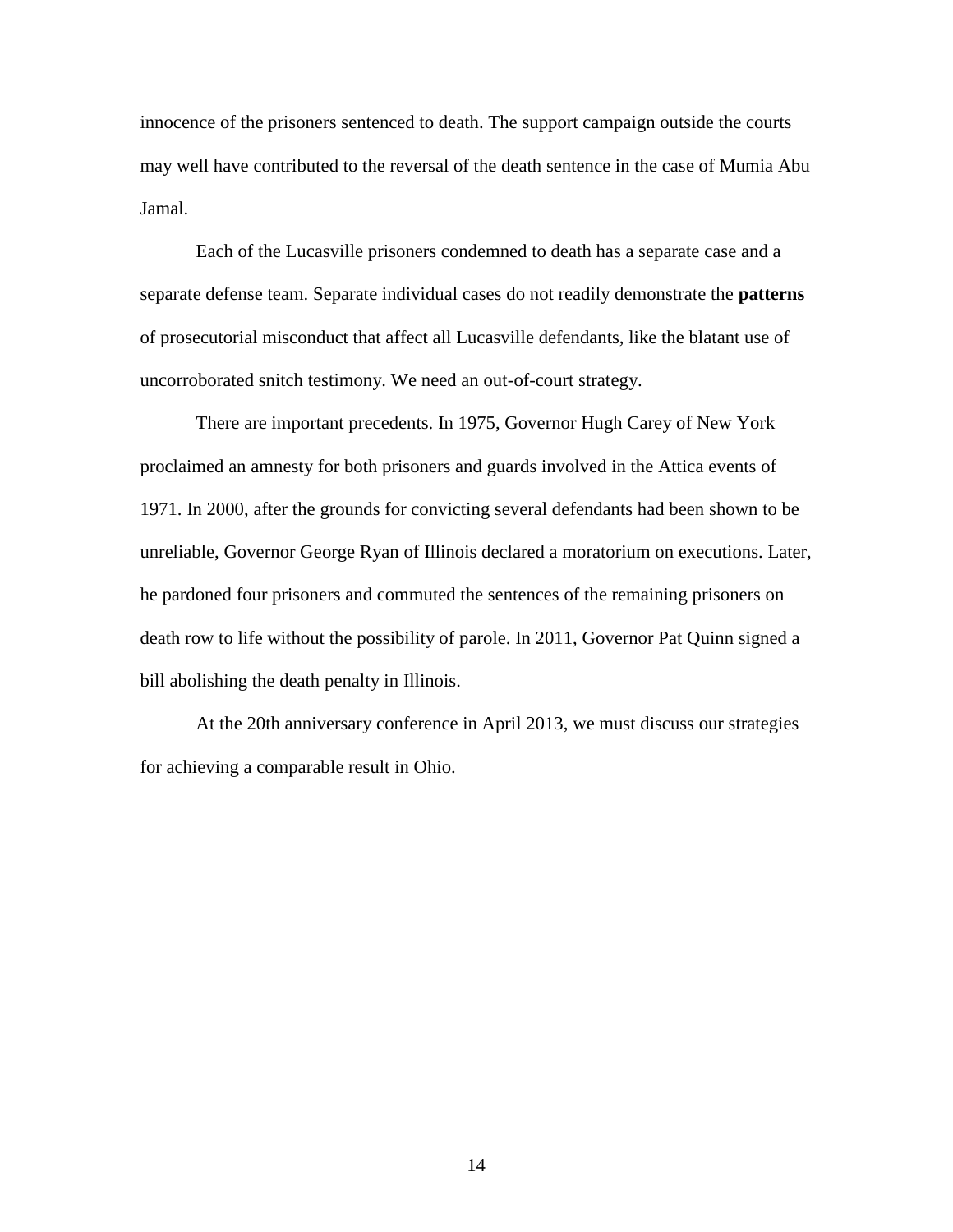# **2. WHAT CAUSED THE UPRISING?**

History books often contain a chapter that tries to answer the question: What caused such-and-such a revolt or revolution?

For example: What caused the "Boston Massacre" in 1770 when British troops stationed in Boston fired on a crowd that was pelting them with frozen snowballs and oyster shells? What caused the "Boston Tea Party" of 1773 when chest after chest of tea imported from Great Britain was thrown into Boston harbor? What caused the beginning of actual warfare at Lexington and Concord on April 19, 1775?

It is very difficult to be sure why human beings suddenly throw caution to the winds, and, knowing that there may be enormous consequences, take a stand and risk everything. Unsure as to the real causes of a rebellion, the historian may take refuge in a chapter title like "The Gathering Storm."

Let's see if we can do better regarding the causes of the longest prison uprising in United States history in which lives were lost, at the Southern Ohio Correctional Facility (SOCF) in Lucasville, April 11-21, 1993.

#### **The Authorities' Account of Causes**

After the rebellion, there were several official investigations and reports as to why the "riot" had occurred. Among these were:

∙ A report commissioned by Ohio Department of Rehabilitation and Correction (ODRC) director Reginald Wilkinson on "The Initial Hours," 3 to 6 p.m. on April 11,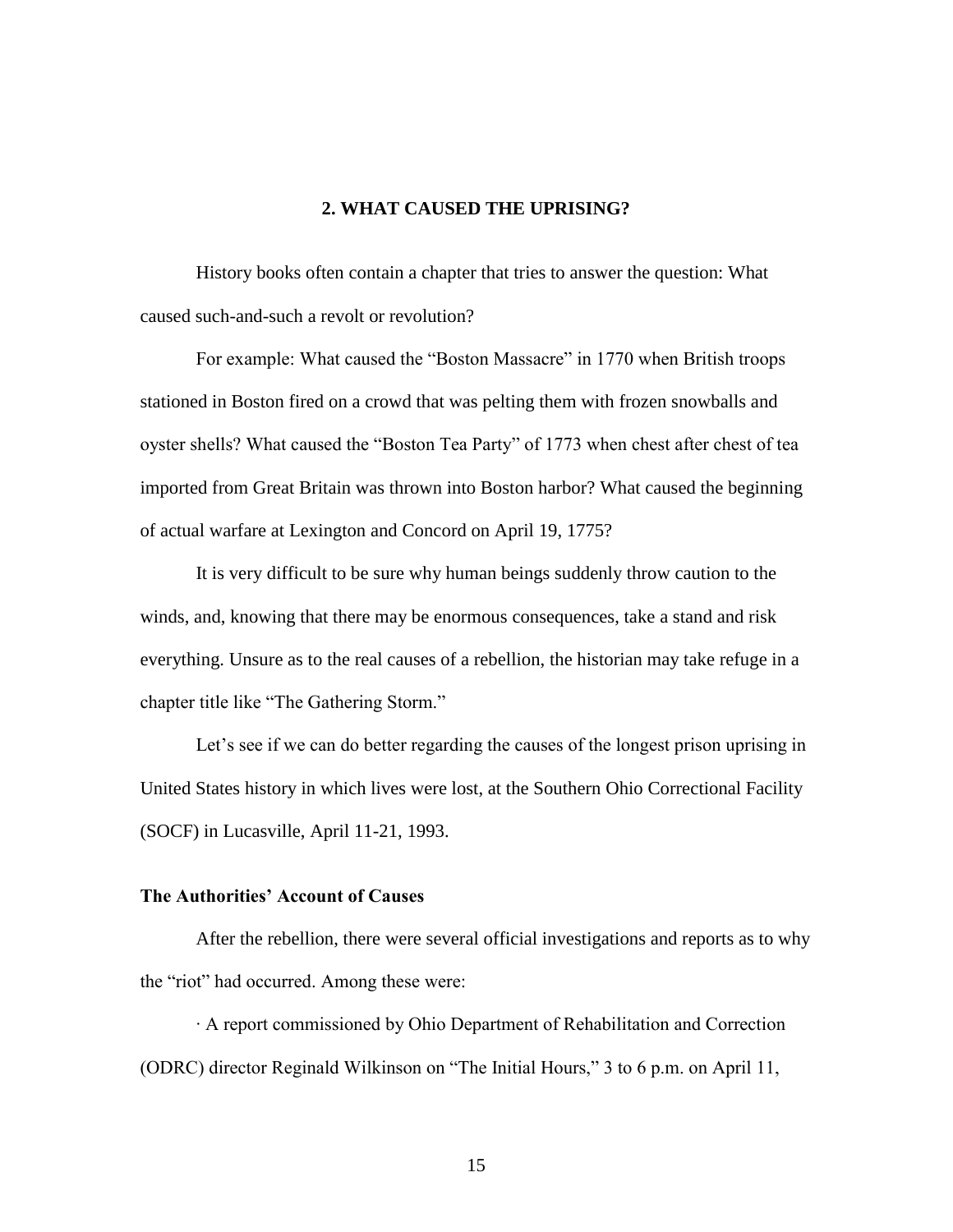1993. This inquiry focused on the intriguing question, Why didn't the authorities respond more quickly and effectively when the disturbance began in L-block?

∙ A Time Line concerning the activity of the Hostage Negotiating Team.

∙ A report by the Ohio State Highway Patrol, prepared in November 1993, and largely devoted to rebutting facts alleged in the work of the Correctional Institution Inspection Committee (CIIC). (The CIIC is an oversight body consisting of four members of the Ohio Senate and four members of the Ohio House of Representatives.)

∙ An "Interim Report" on the riot by the CIIC, issued on April 11, 1994.

∙ A report entitled "Technical Assistance Visit" by Lanson Newsome, a criminal justice consultant.

The most substantial investigations conducted after the end of the uprising were the so-called "Mohr Report," overseen by legislators headed by Gary C. Mohr, presently ODRC director; a report by AFSCME Local 11, the union of correctional officers; and a report by prison expert Steve Martin, in support of a lawsuit filed by Attorney Alphonse Gerhardstein on behalf of various parties injured during the eleven days.

The Mohr Report, entitled "Disturbance Cause Committee Findings," was issued on June 10, 1993, only two months after the beginning of the disturbance. The Report called attention to a series of objective factors including:

∙ Following the murder of SOCF educator Beverly Jo Taylor in 1990, Warden Arthur Tate was appointed and instituted a set of repressive practices known as "Operation Shakedown."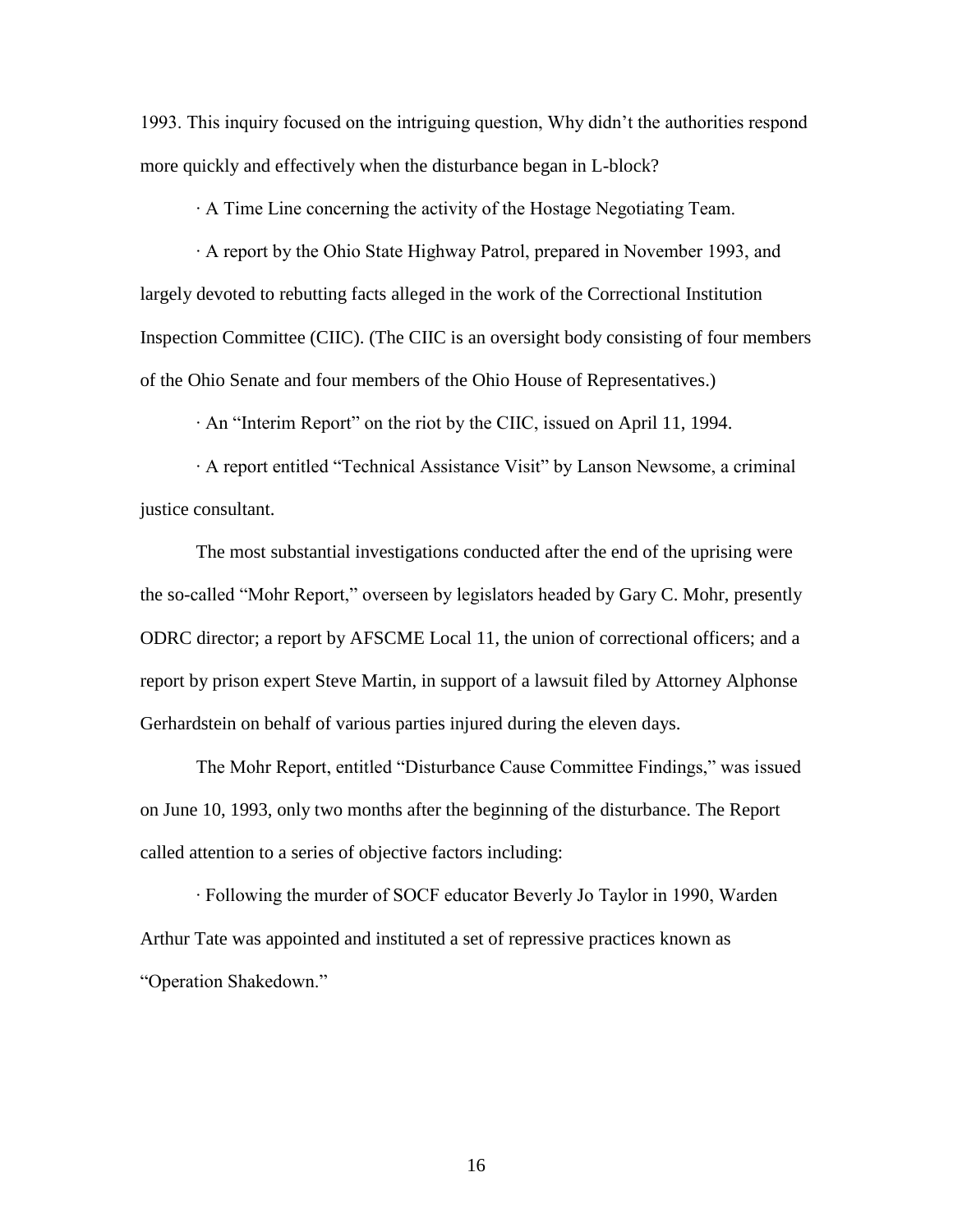∙ SOCF was overcrowded. Operation Shakedown established a population ceiling of 1,609. On April 11, 1993, the prisoner population was 1,804. Three quarters of the maximum security prisoners at SOCF were double celled.

∙ After an assault in 1992 on a correctional officer at the Mansfield Correctional Institution (ManCI), and the officer's subsequent death from medical negligence, 492 close or medium security prisoners were transferred from SOCF to ManCI. About the same number of prisoners, many of them young and militant and 96% of them classified maximum security, were transferred from ManCI to SOCF.

∙ SOCF was located in an overwhelmingly white rural community. The great majority of correctional officers were white; 57% of the prisoners were African American. Between January 1992 and April 1993, 74% of all reported use of force cases involved black inmates.

Among the documents attached to the Mohr Report there is one of particular interest. Some prisoners have speculated that the warden, or the guards, wanted a riot at Lucasville so as to justify construction of a new "supermaximum security" prison or the employment of more correctional officers. In the Mohr Report appendix there is a letter from Warden Tate to South Region Director Eric Dahlberg, dated March 22, 1993, approximately three weeks before the disturbance began. The letter seeks funds for a "maximum security unit . . . to be constructed in the existing space formerly known as the death-row recreation area in J block." Jason Robb worked as a plumber in SOCF at the time. He says he saw the blueprints for the new "unit." It was to be a free-standing structure, half underground, with 100-150 cells. (The supermax built at Youngstown after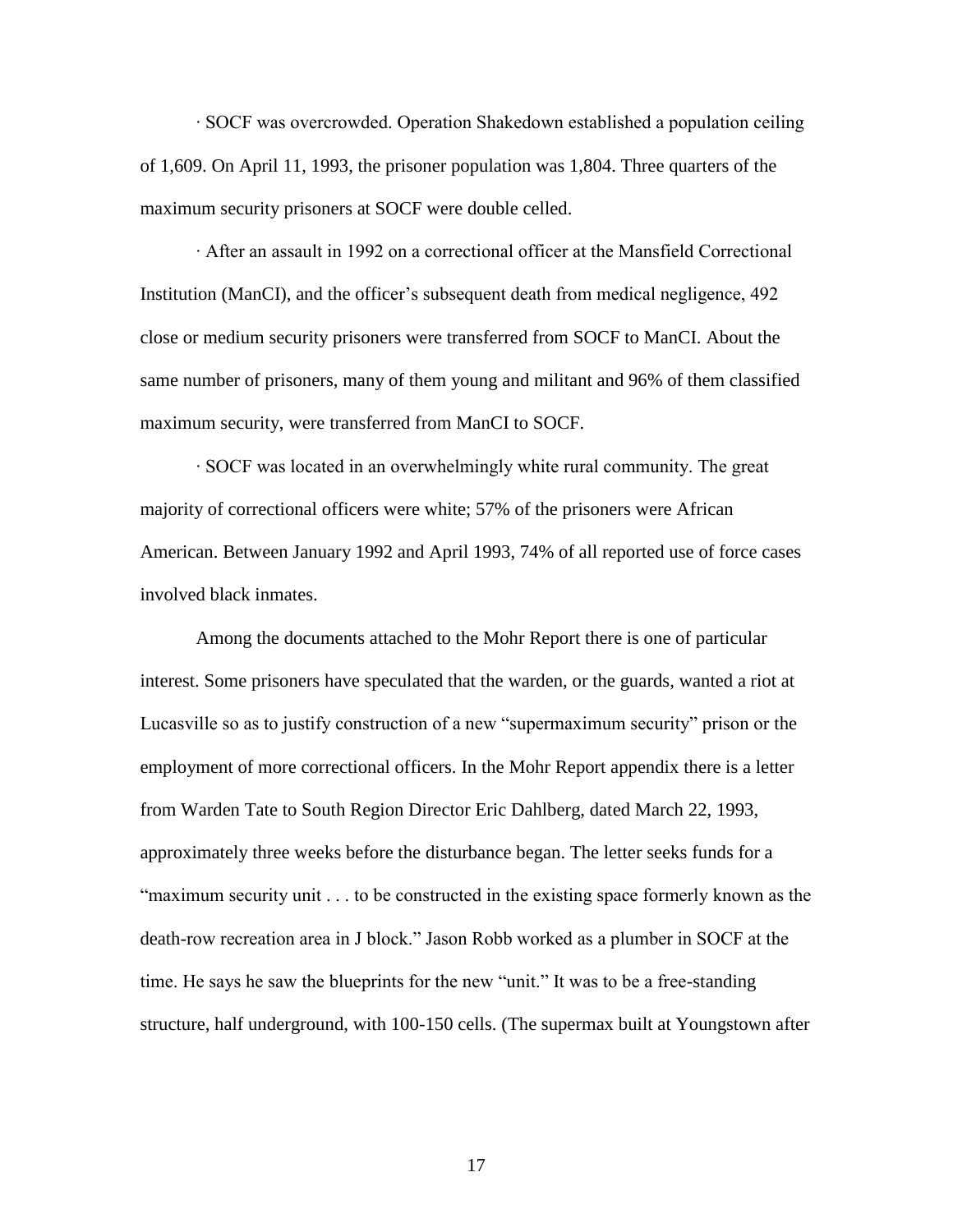the uprising had cells for 504 prisoners.) Jason recalls flags in the grass of the recreation yard to mark the boundaries of the proposed building.

The immediate cause of the uprising was Warden Tate's insistence that prisoners submit to testing for TB by means of injection of a substance containing phenol, regarded by many Muslim prisoners as a form of alcohol. Hasan brought to the Warden's attention a letter from Muslim religious authorities in Port Elizabeth, South Africa, condemning the test as contrary to the Islamic religion. On April 5, 1993, the warden convened a meeting with three Muslims: Siddique Abdullah Hasan (Carlos Sanders); Namir Abdul Mateen (James Were); and Taymullah Abdul Hakim (Leroy Elmore). The Muslims explained their concern and called attention to alternative means of testing for TB.

After the meeting, Hasan sent a "kite" or written message to the warden that stood his ground but was extremely conciliatory in tone. The "Report and Recommendation" of the guards' union contains a remarkable statement about Warden Tate's response. The union's Report states that the warden's response "appears unnecessarily confrontational" and was "a perhaps misplaced display of 'we are running the prison' attitude." AFSCME Report, Bate-stamped page 00112 and note 14.

Mr. Martin's Report made use of many depositions and investigative interviews with prison staff. Martin concluded that: 1) Three members of the warden's staff warned him not to proceed with a plan for TB testing that would cause the whole prison to be locked down and each prisoner to be injected in his cell, if necessary by force, in plain view of other prisoners in the pod; 2) Warden Tate departed SOCF on the afternoon of Good Friday, April 9, leaving an institution in which staffing levels would be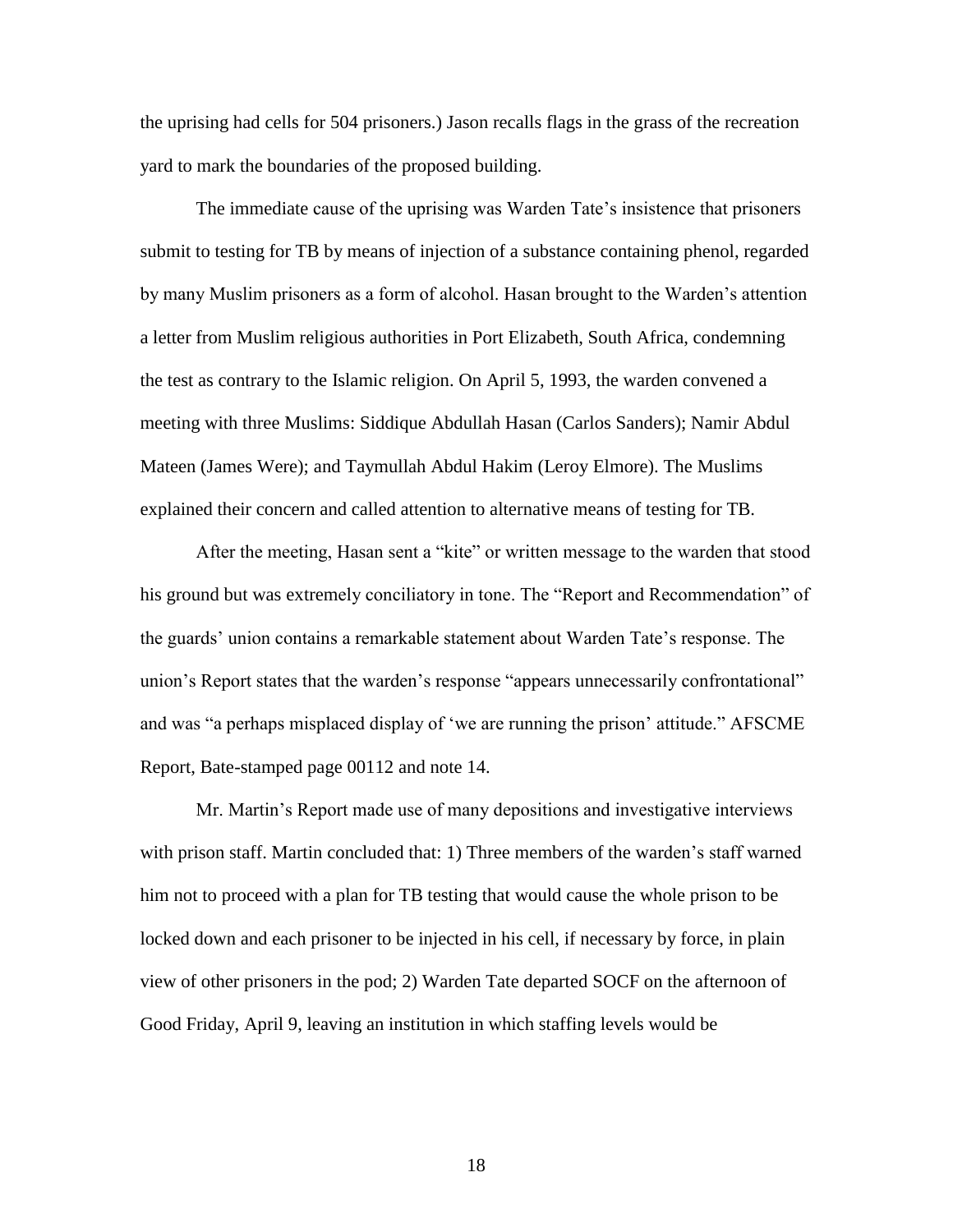"dangerously low" because of the Easter holiday and without informing relatively inexperienced weekend shift supervisors of the "volatile" state of the prison.

The most important document produced by the authorities concerning the causes of the rebellion was a memorandum dated November 30, 1989, several years **before** the uprising in April 1993. Indeed, it was written **before** the murder of educator Beverly Jo Taylor, and **before** the consequent appointment of Warden Arthur Tate and the beginning of Operation Shakedown. This memorandum by Shirley Pope, Senior Research Associate, CIIC, is addressed to Terry Morris, Warden, SOCF. It is entitled "Concerns Pertaining to Unit Management and Snitch Games." It is stamped CONFIDENTIAL.

The memorandum begins by describing how it came to be written. From August 21, 1987 to November 1, 1989, 427 prisoners (more than a fifth of SOCF prisoners) wrote to the CIIC. According to Ms. Pope, 180 prisoners, or 42 percent of the total number of SOCF correspondents, wrote to the CIIC about concerns pertaining to "Personal Safety." The next most frequent category of complaints was "Complaints Against Staff," voiced by 119 or 28 percent of prisoner correspondents.

Also, between March and November 1989, CIIC staff interviewed more than 102 prisoners. As of the date the memorandum was written, an additional 91 prisoners had requested interviews, and "more have been interviewed when they visited this office after being paroled from SOCF." Staff, too, had been extensively interviewed. These interviews, Ms. Pope stated,

were like no others in my nearly 12 years with the CIIC. . . . They spoke of the relationship between snitch games and unit management, violence, gangs, racial tension, drugs, gambling, sex and extortion rings, job assignments, cell assignments, unit moves, lack of personal safety, fear of other inmates and distrust of staff.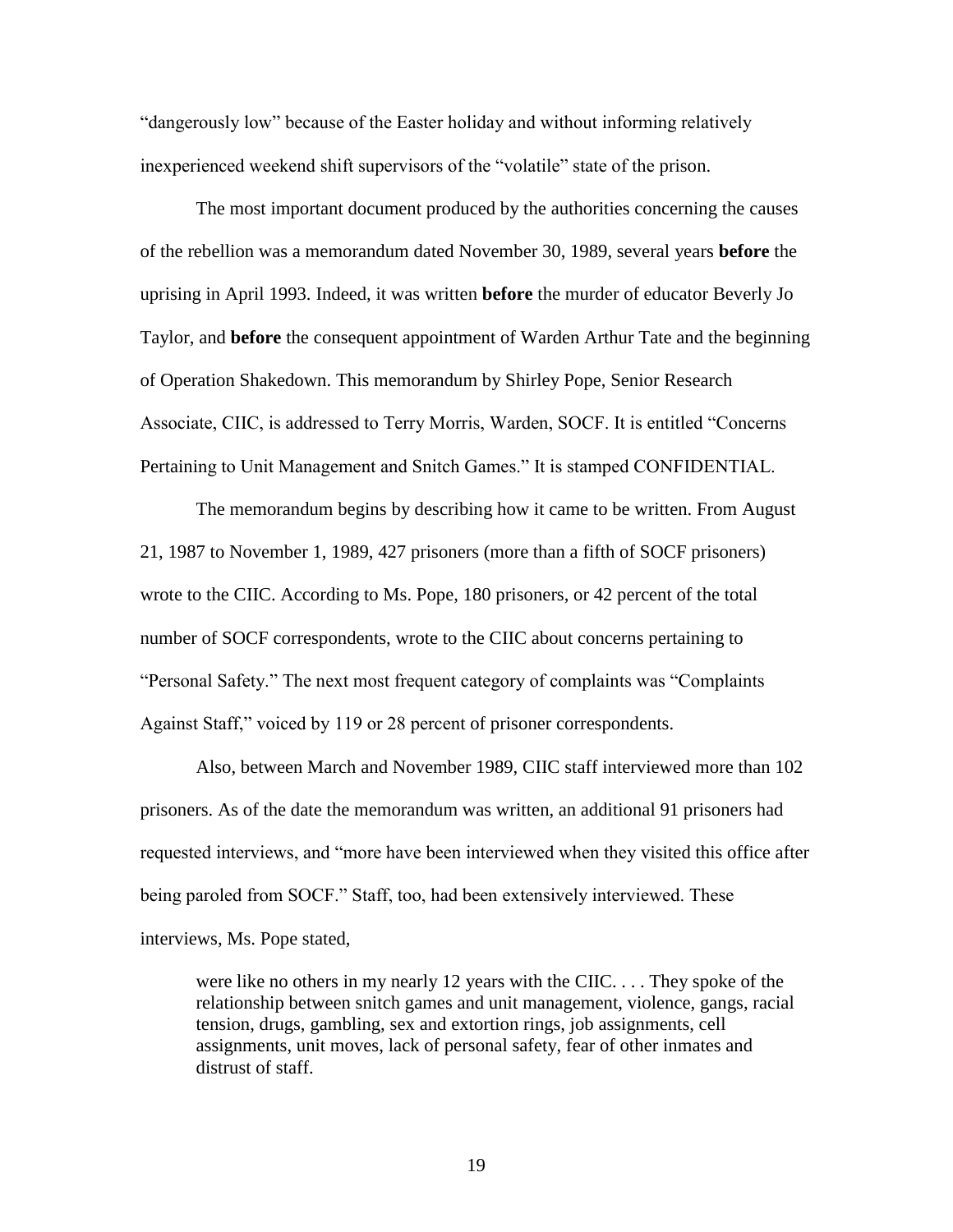Beginning in Fall 1986, the memo went on, there had been increasing reports from prisoners whose lives had been threatened or who were being extorted, "some of whom had attempted or were contemplating suicide due to their denial of PC [Protective Control]," as well as an increase in complaints from "those seeking transfer for personal safety reasons, some of whom had already been stabbed."

Specific incidents reported to the CIIC included the account of an officer who "wrote that he paid \$50 to an inmate to stop a hit [a stabbing] on another officer," and the murder of prisoners Tim Meachum, Billy Murphy, and Dino Wallace. "Snitch games," as understood by Ms. Pope, implicated staff who "reportedly broke confidences by running to the predator with what was said, or reportedly lying to the gang with claims that the inmate snitched on them regarding their drug deals, [and] those who reportedly caused unwarranted disciplinary action to be taken against an inmate as a reported favor to a snitch."

Regarding weapons, the memorandum narrated, it was alleged that knives could be bought from staff, and that "a staff person allegedly provided a gun that is reported to be hidden in the institution (whereabouts unknown)." Inmates claimed staff had approached them "offering to make it worthwhile if they would stab another inmate." One victim of a stabbing claimed that he knew it was coming because his cell was shaken down daily to ensure that he would have no weapon when attacked. "A security staff person reportedly apologized to him afterwards, explaining that he has a family. . . . In another case, after a stabbing, a staff person reportedly approached the inmate who [had done the stabbing] and said, 'Why didn't you kill the son of a bitch'."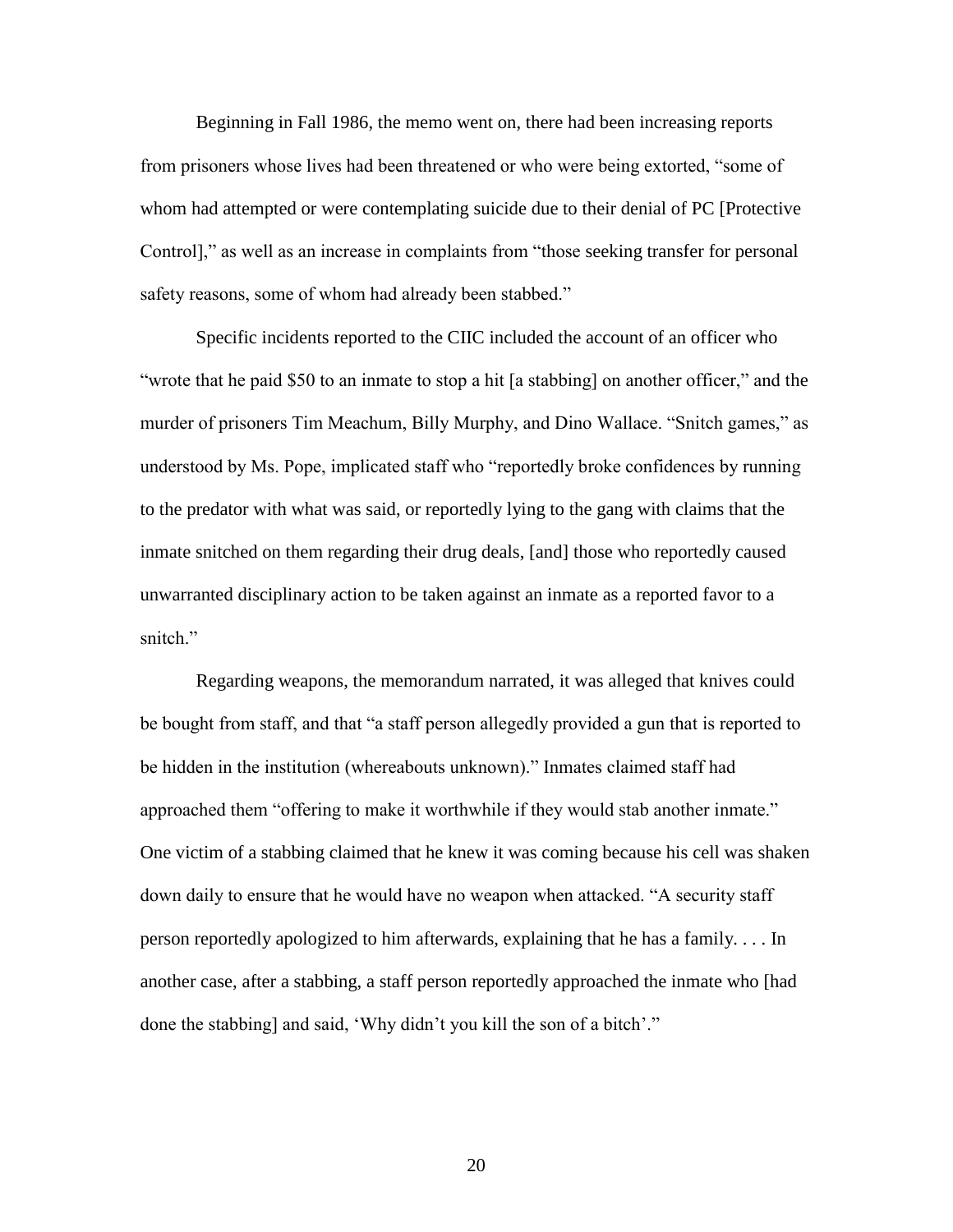What this memorandum shows is that fundamental causes of the 1993 rebellion appear to go back before Ms. Taylor was murdered, before the warden whom prisoners called "King Arthur" was appointed, before the humiliating and dehumanizing practices of Operation Shakedown were put in place.

The most devastating sentence in this devastating portrait of a snakepit behind bars is the following, written (to repeat) in 1989: "[The prisoners] **relayed fears and predictions of a major disturbance unlike any ever seen in Ohio prison history."** (Emphasis added.)

## **What the Prisoners Themselves Said**

Before, during, and after the eleven days, the prisoners in rebellion had no obvious way to tell their side of the story.

On the first full day of the L-block occupation, Monday, April 12, prisoner Anthony Lavelle improvised a public address system to broadcast the prisoners' demands. The authorities thereupon turned off electric power in L-block. The prisoners responded by writing their demands on bedsheets and hanging the sheets out of windows in the occupied pods. These lists of **what the prisoners wanted** appear to provide the best evidence of **the causes of their rebellion as perceived by the prisoners**.

The bedsheets presented the following demands:

∙ No petty harassment, walking in crowded groups behind yellow lines, forced to wear ill-fitting clothes, haircut standards applied at a whim of officers. Arbitrary rules created to appease an officer's anger.

∙ Reduce the overcrowding.

∙ Low security inmates should not be in SOCF.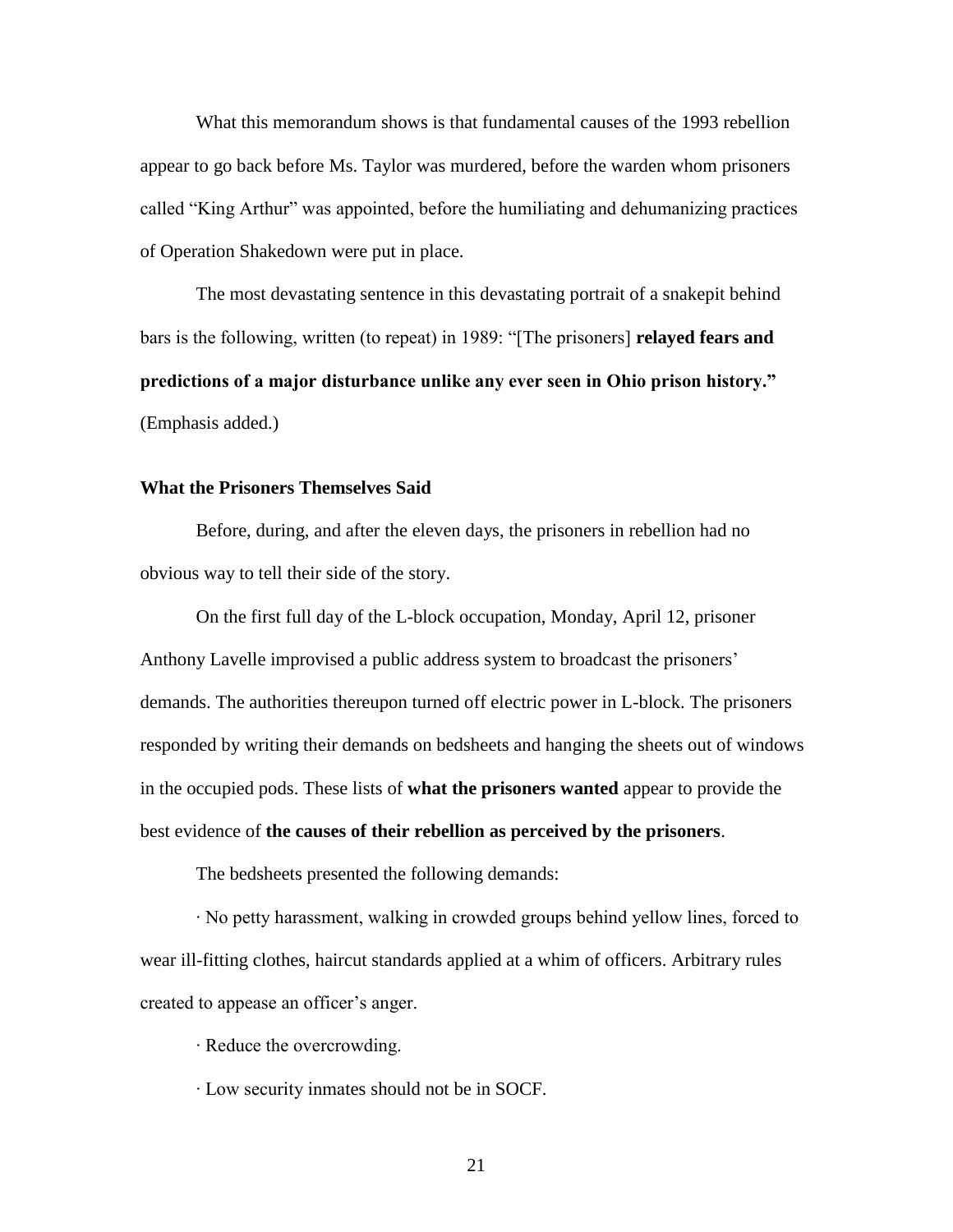∙ [You are] locked in a cell with another inmate you can't get along with.

∙ No more forced integrated celling.

∙ Mail and visiting [policies] are arbitrarily applied.

∙ Phone calls to be able to speak to their families other than 5 minutes at Christmas.

∙ Abolish unit management, also security status ratings (Max 3 & 4).

∙ Complete overall review of records of all inmates for parole and transfer status.

∙ Ban the use of unsubstantiated criminal records, dismissed R.I.B. and court cases

. . . at parole hearings.

∙ Inmates' committee needed for cross review with staff overseers.

∙ Reasonable pay per work assignments.

∙ Medical treatment that fits the medical guidelines, many people here are given

aspirins for serious medical problems.

∙ Food preparation and variety needs to be seriously upgraded.

∙ Education programs have been so diluted as to only accommodate those of a lesser security.

∙ Ideal programming, outside help from statewide groups.

∙ Agree not to destroy personal property.

∙ If peaceful ending [to the uprising], cameras present when officers enter.

∙ Medical personnel for the injured.

∙ No rep[risals] against any inmates.

∙ No selection of supposed leaders!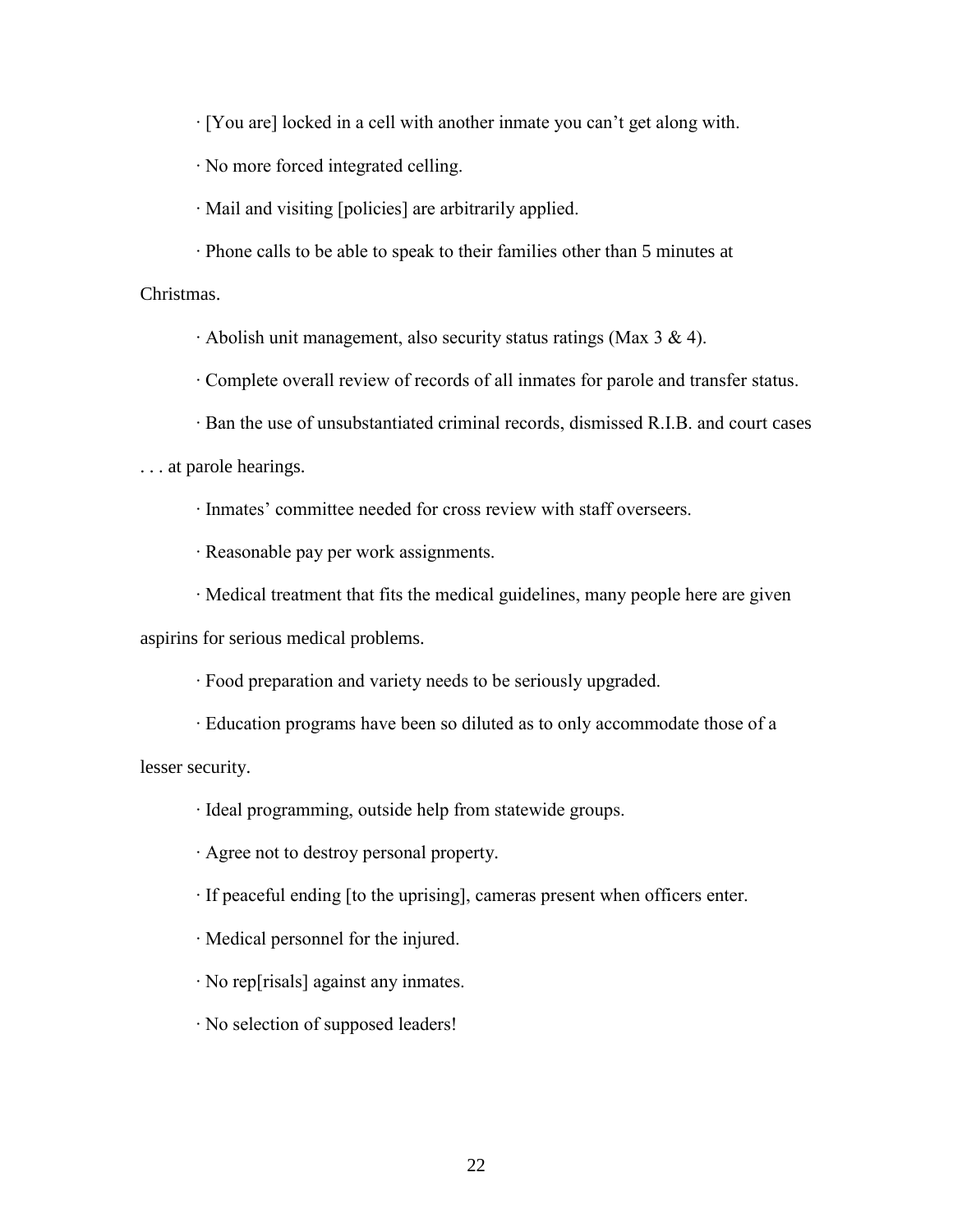In trials held after the negotiated surrender, prisoners involved in the uprising continued their efforts to explain why they had rebelled. As I describe in my book *Lucasville* (2nd edition at pages 156-159), the most determined effort to introduce such evidence came in the trial of the alleged leader of the disturbance, Hasan.

The judge at Hasan's trial was a former Cincinnati prosecutor. The outrageous bias evident in his rulings included the following:

First, the judge permitted prosecutors to say in Opening Statement, Tr. at 1153: "This riot was the idea of one man. This riot was planned by one man. This riot was organized by one man," and in Closing Argument, Tr. at 5055, 5067: "Whose riot was this? . . . Who called for this riot? . . . Ladies and gentlemen, first and foremost, without question this was his [Hasan's] riot." Yet when Warden Tate testified and defense counsel tried to question him about prison conditions that caused the riot, Judge Cartolano barred that line of questioning, stating, "This is a murder case. It has nothing to do with the riot, except that it happened in a prison at the time of the riot." Tr. at 1399- 1400.

Second, the defense team was anxious to show that an alternative means of testing for TB had already been used at Mansfield Correctional Institution and to this end called a prisoner named Frederick Crowder. Judge Cartolano refused to let Mr. Crowder testify, opining: "This case is not a case concerning the riot. . . . The justification or the necessity or the wrongness of the riot is irrelevant. . . . I don't care what they did at Mansfield concerning a TB testing. It is irrelevant." Tr. at 4666.

Finally, and most revealingly, Judge Cartolano refused to permit testimony during the sentencing phase of Hasan's trial by an expert witness named Joseph R. Rowan. Mr.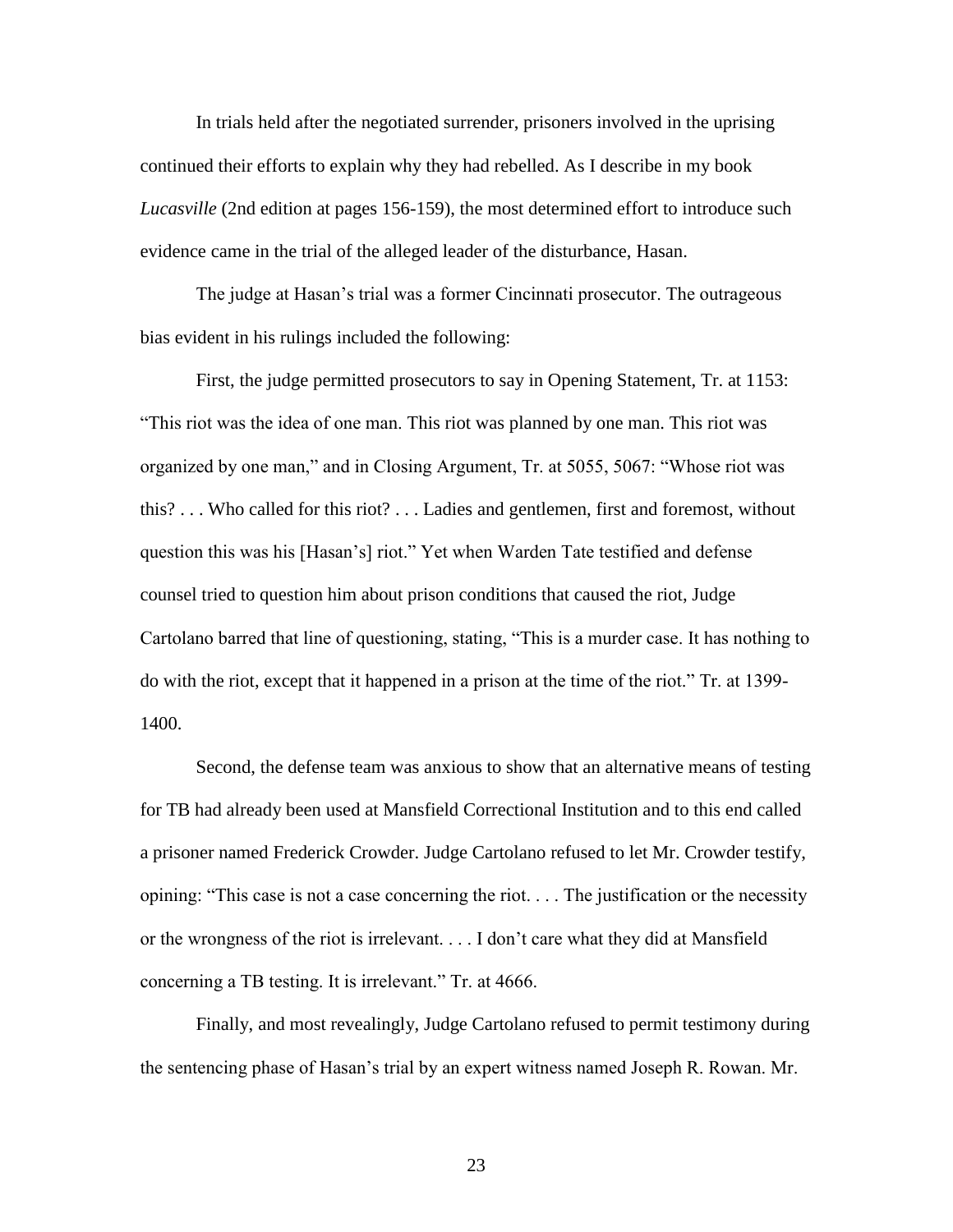Rowan is an authority on prisons who had testified as an expert in 150 trials. He was prepared to testify that "it is highly likely this riot could have been prevented." The judge forbade Mr. Rowan from testifying, declaring that "riots are not created by the prison. Riots are created by the inmates." Tr. at 5332.

To be sure, maximum security prisoners at SOCF in 1993 are not precisely comparable to the well-to-do gentlemen in wigs and knee britches who assembled at Carpenters Hall in summer 1776 to declare independence from Great Britain.

But there are similarities. Prisoners in L-block might well have said, as does the Declaration of Independence: "Prudence, indeed, will dictate that Governments long established should not be changed for light and transient Causes; and accordingly all Experience hath shown, that Mankind are more disposed to suffer, while Evils are sufferable, than to right themselves by abolishing the Forms to which they are accustomed."

But, it was said in 1776, and could also have been said in 1993: "When a long Train of Abuses and Usurpations, . . . evinces a Design to reduce them under absolute Despotism, it is their Right, it is their Duty, to throw off such Government, and to provide new Guards for their future Security."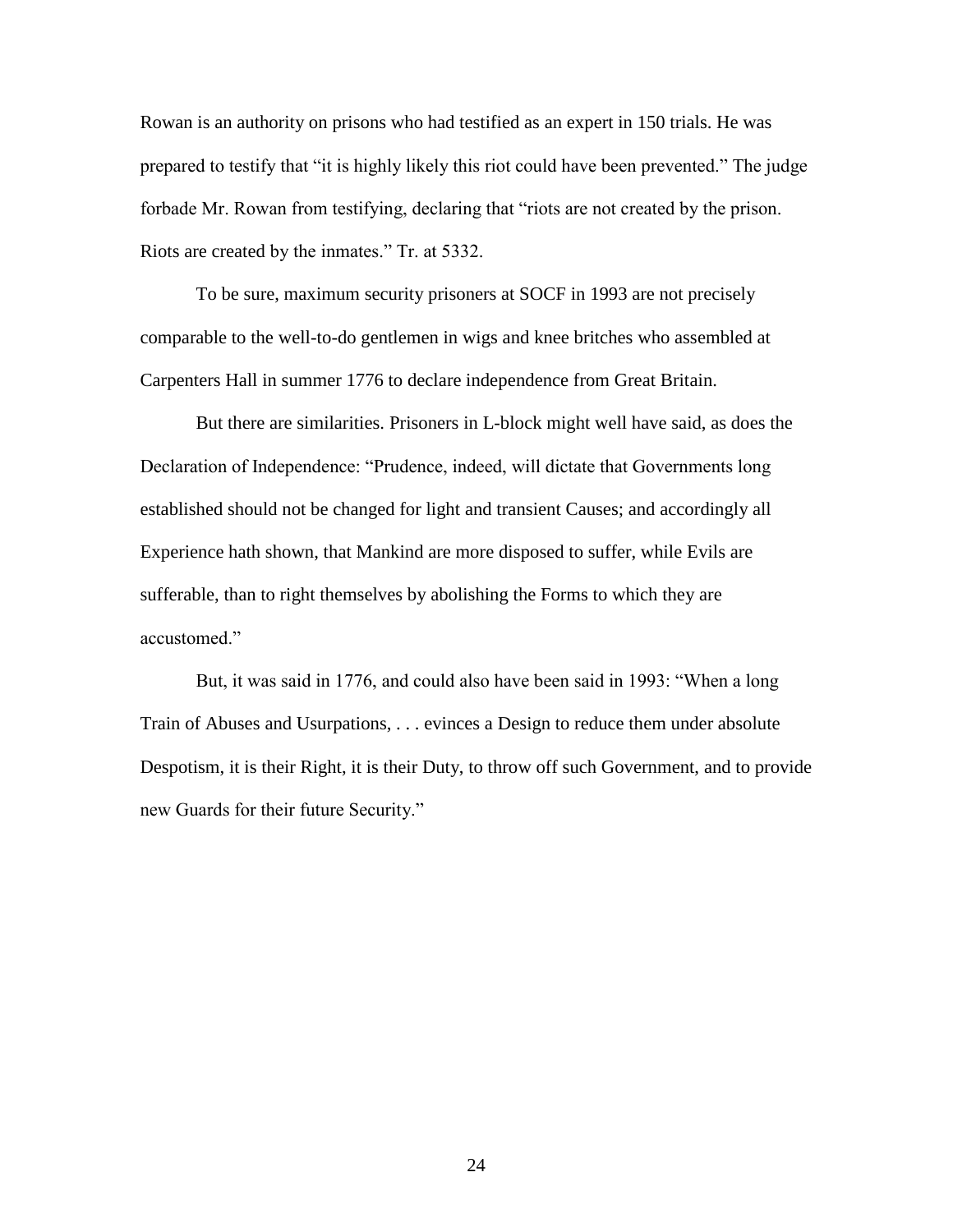# **3. NEGOTIATING STRATEGIES**

# **A Tragedy?**

When people use the word "tragedy," they ordinarily mean something completely bad and sad, like the mass killings in the movie theater in Aurora, Colorado. Almost as many human beings were killed during the eleven-day uprising in Lucasville (ten) as in the Aurora movie theater (twelve). But does the word "tragedy" adequately describe what happened at the Southern Ohio Correctional Facility?

I think the correct answer is, Yes, but in two different ways. One of the meanings the dictionary gives for "tragedy" is "a lamentable, dreadful, or fatal event or affair," a "calamity," a "disaster." The dictionary gives an example: "the tragedy of the President's assassination." Certainly the Lucasville uprising was such a tragedy. The ten persons murdered were unarmed and outnumbered. They never had a chance.

But the dramatic presentations in ancient Athens or in Shakespeare's London were tragedies in a second sense. The "tragic hero" in these plays, like the Greek king Oedipus, or Hamlet and Othello in the plays of Shakespeare, was a well-intentioned person who had a "tragic flaw." The flaw was some aspect of the hero's character that brought him down and caused his destruction.

One can look at the Lucasville events in this way, too. When prisoners sought to occupy L-block they did not intend to kill anyone. Nor can the prison administration be fairly accused of desiring the death of Officer Vallandingham. Somehow the chain of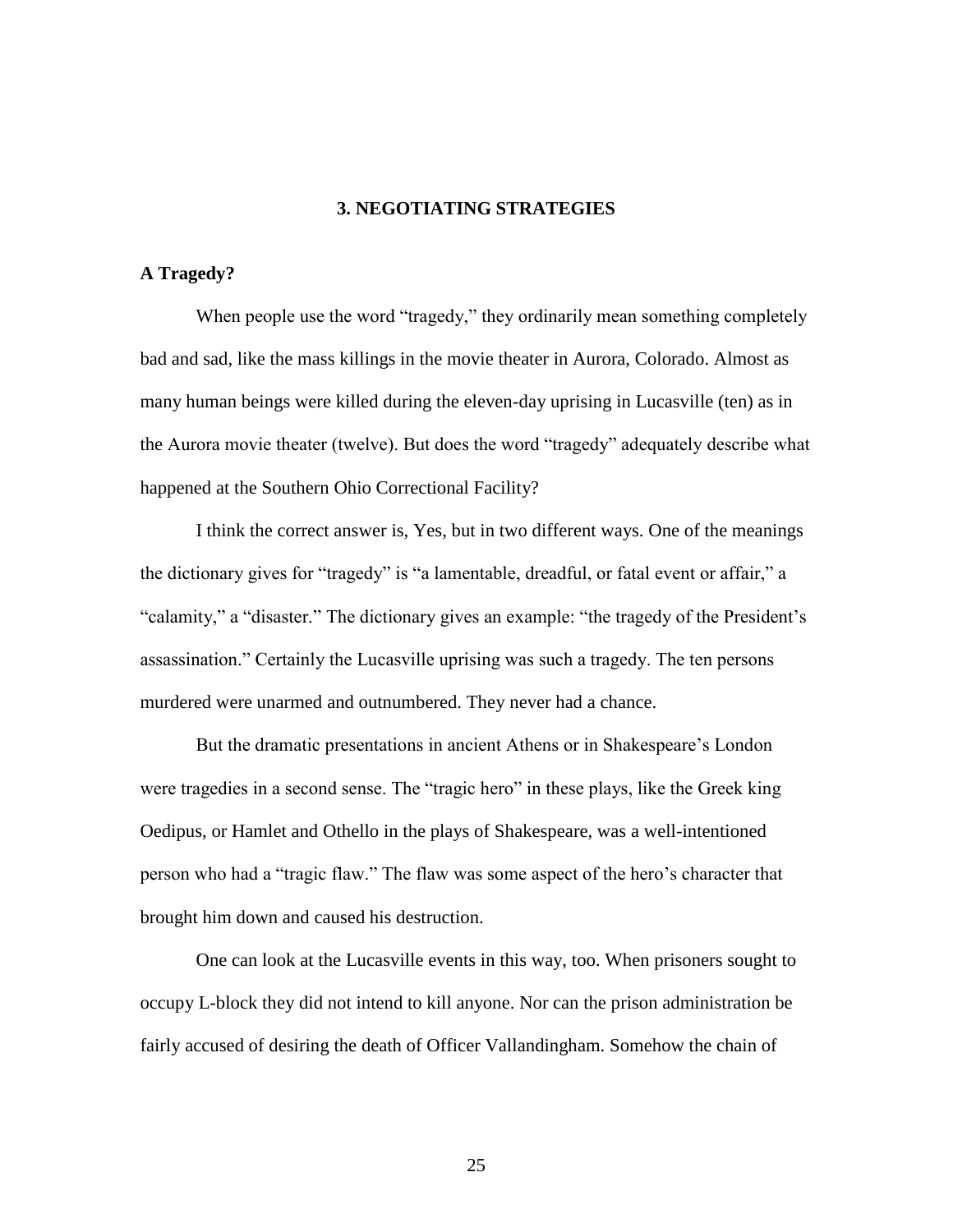events spun out of the control of both sides, prisoners and prison administrators. Things happened that nobody wanted to happen.

Let's take a closer look. How did the uprising begin? What were the hopes of the prisoners involved? What about the state's response? Why did the authorities turn off the water and electricity, and rebuff the prisoners' attempts at negotiation, on Monday, April 12? How important were the words used by the state's public information officer, Tessa Unwin, on April 14?

# **What Were the Prisoners Trying to Do?**

During the early afternoon of Sunday, April 11, a group of Muslim prisoners gathered on the recreation yard. They had been discussing all week Warden Tate's plan of testing every prisoner for TB by injecting a substance that contained alcohol, in violation of their religious beliefs. The prisoners' proposal that the test be done by some other means had been rejected by the warden. Additionally, prisoners had learned that SOCF was to be locked down while officers went from cell to cell and injected prisoners, by force if necessary, in full view of other prisoners. Prisoners working in the kitchen reported making bag lunches, presumably to feed inmates during the lockdown.

There was a precedent for a relatively brief and essentially nonviolent occupation of a cellblock that appeared to achieve results. In October 1985, conditions in J block, the disciplinary cellblock at SOCF, had deteriorated badly. Prisoners, among them John Perotti, Jay D. Scott and Eric Swofford, overpowered two guards and held them hostage for 15 hours. The inmates demanded transfers and better conditions, and described their demands to the media over prison telephones. The guards were released unharmed. Conditions improved.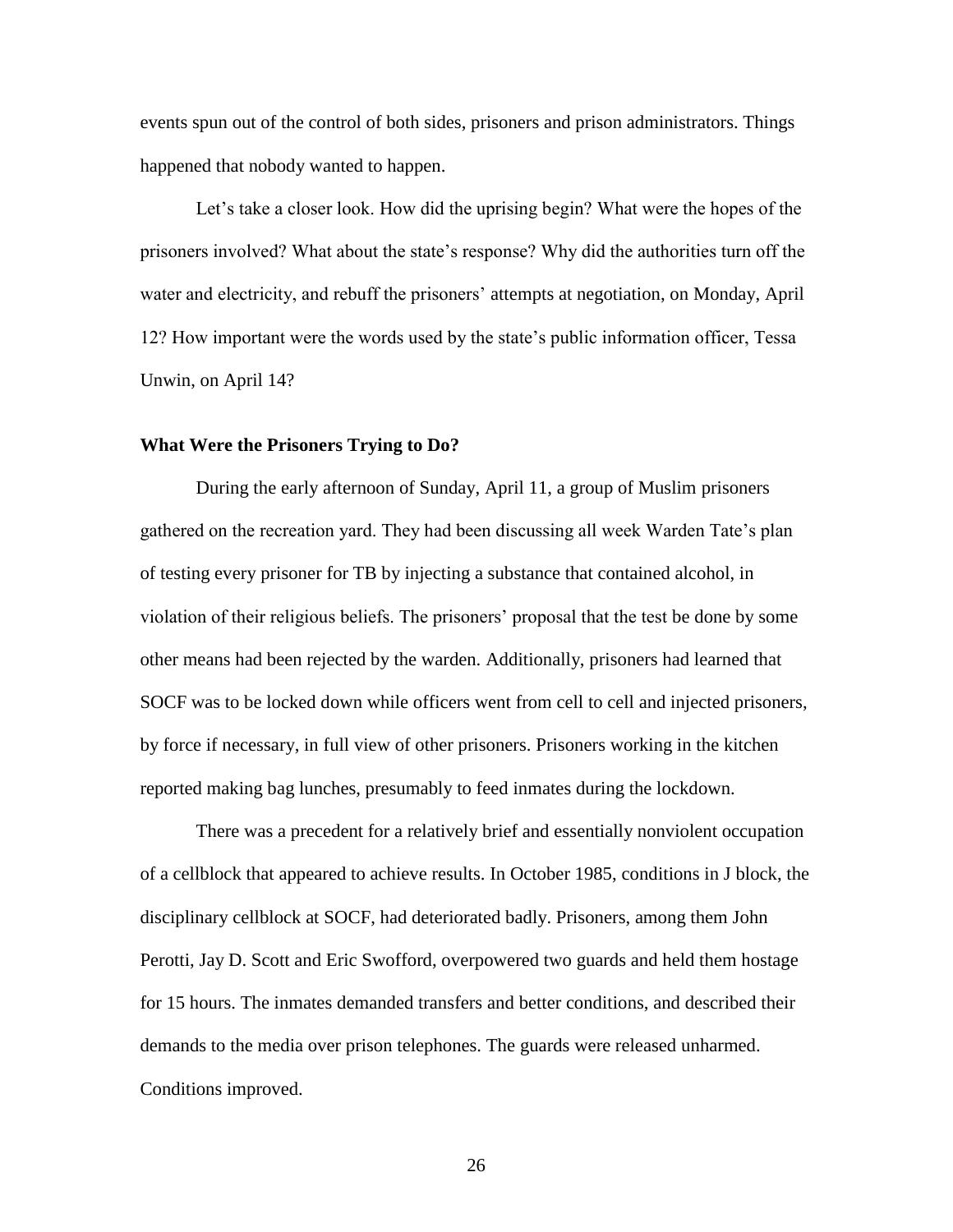In 1993, according to Muslim informant Reginald Williams, prisoners believed that if they could create just enough disturbance at SOCF to cause headquarters in Columbus to intervene, Warden Tate's intransigence about how to conduct TB tests could be overcome.

In Namir's first trial, Williams stated that the Muslims' plan was to occupy only a single living area, L-6, so as "to get someone from the central office to come down and address our concerns." *Were I*, Tr. at 1645. Williams repeated in Hasan's trial that **"we were going to barricade ourselves in L-6 until we can get someone from Columbus to discuss" how the TB tests might be done.** *State v. Sanders*, Tr. at 2129. On crossexamination there was the following exchange: "Q. You're saying the plan was to have a brief barricade in order to bring attention to the fact that religious beliefs were being trounced upon? A. Exactly." Tr. at 2215.

Williams also testified that when prisoners first approached the guards in L-block there was no intention to hurt them. Williams himself encountered Corrections Officer Michael Stump, "put the knife to his neck, and informed him to give me his keys and he won't get hurt. . . . He was saying, Don't stab me. And I was telling him: I'm not going to stab you. I just want the keys." But Stump reached for the knife and it broke in such a way that Stump held the blade. "So at that time guys just started jumping on him, because he had the knife in his hand." *State v. Sanders*, Tr. at 2140-41.

As in this encounter between prisoner Williams and Officer Stump, so throughout the seven occupied living areas or "pods" of L-block, prisoners and officers faced off and, after brief hostilities, officers were injured and taken hostage. **What those who**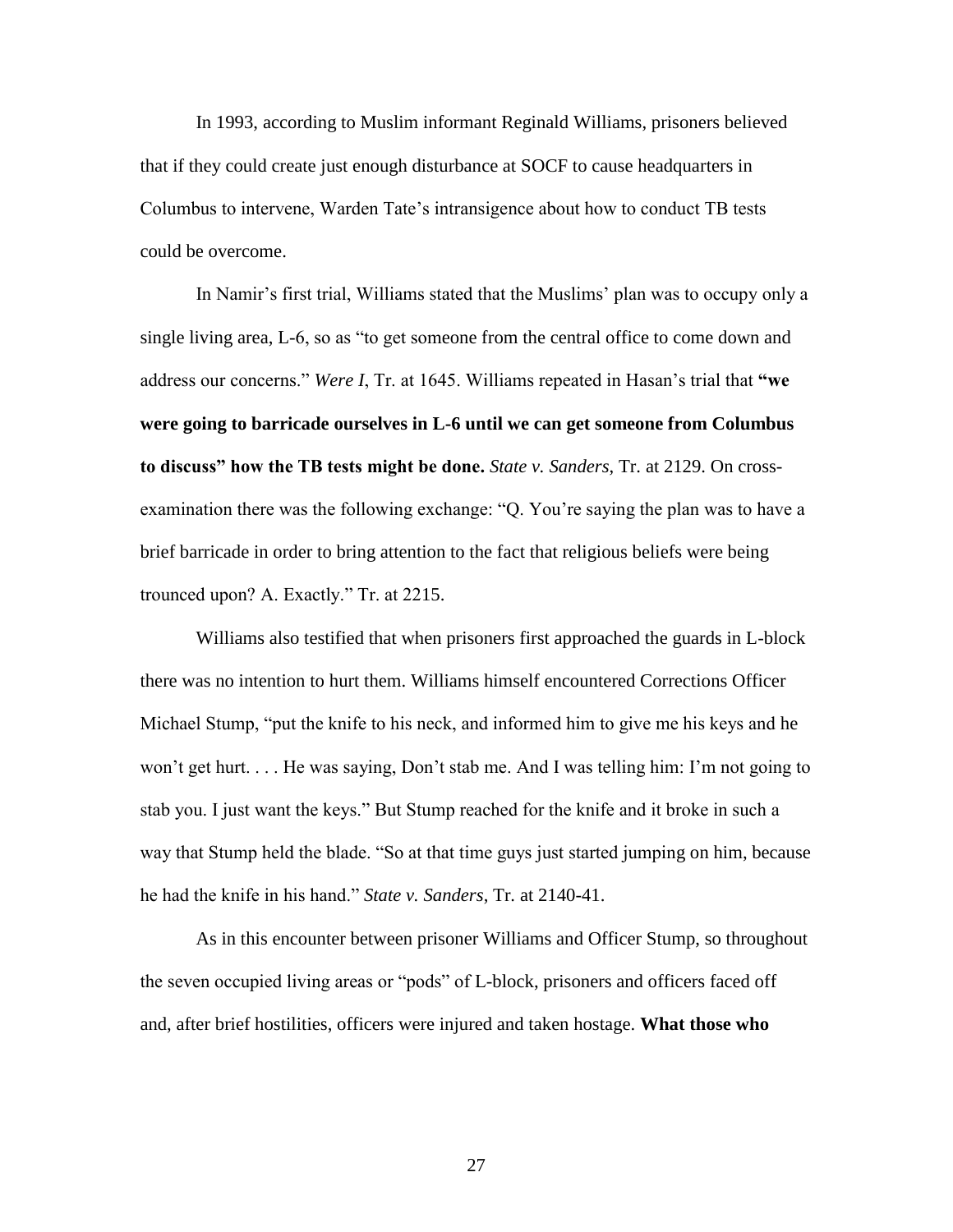# **began it seem to have imagined as a brief, nonviolent demonstration had become a full-scale prison rebellion.**

Late the next morning, April 12, prisoners George Skatzes, with a megaphone, and Cecil Allen, carrying a very large white flag of truce, went out on the recreation yard to try to negotiate an end to the uprising. Skatzes said over and over that he and the other prisoners in rebellion wanted no harm to come to the hostage officers. After several frustrating minutes of shouted conversation, Skatzes called out: "We're trying to do something positive. All you're doing is fucking us around."

Actually, Skatzes was correct. At that time, the State of Ohio and prison authorities did not want to negotiate.

## **What Was the State's Response?**

Remarkably, even astonishingly, the State of Ohio admits that when prisoners tried to negotiate, prison authorities deliberately stalled. Sergeant Howard Hudson of the Ohio State Highway Patrol was a member of the state's hostage negotiation team during the eleven days and its principal investigator after the surrender. Testifying in Hasan's case, Hudson stated: "The basic principle in these situations . . . is to buy time, to maintain the dialogue between the authorities and the hostage taker and to buy time. . . ." And again, "[T]he basic principle is to maintain a dialogue, to buy time, because **the more time that goes on the greater the chances for a peaceful resolution to the situation**." *State v. Sanders*, Tr. at 2719, 2721 (emphasis added). As it turned out, he could hardly have been more mistaken.

Indeed, not content merely to drag out negotiations, prison authorities aggravated the situation on the morning of Monday, April 12 by cutting off both water and electricity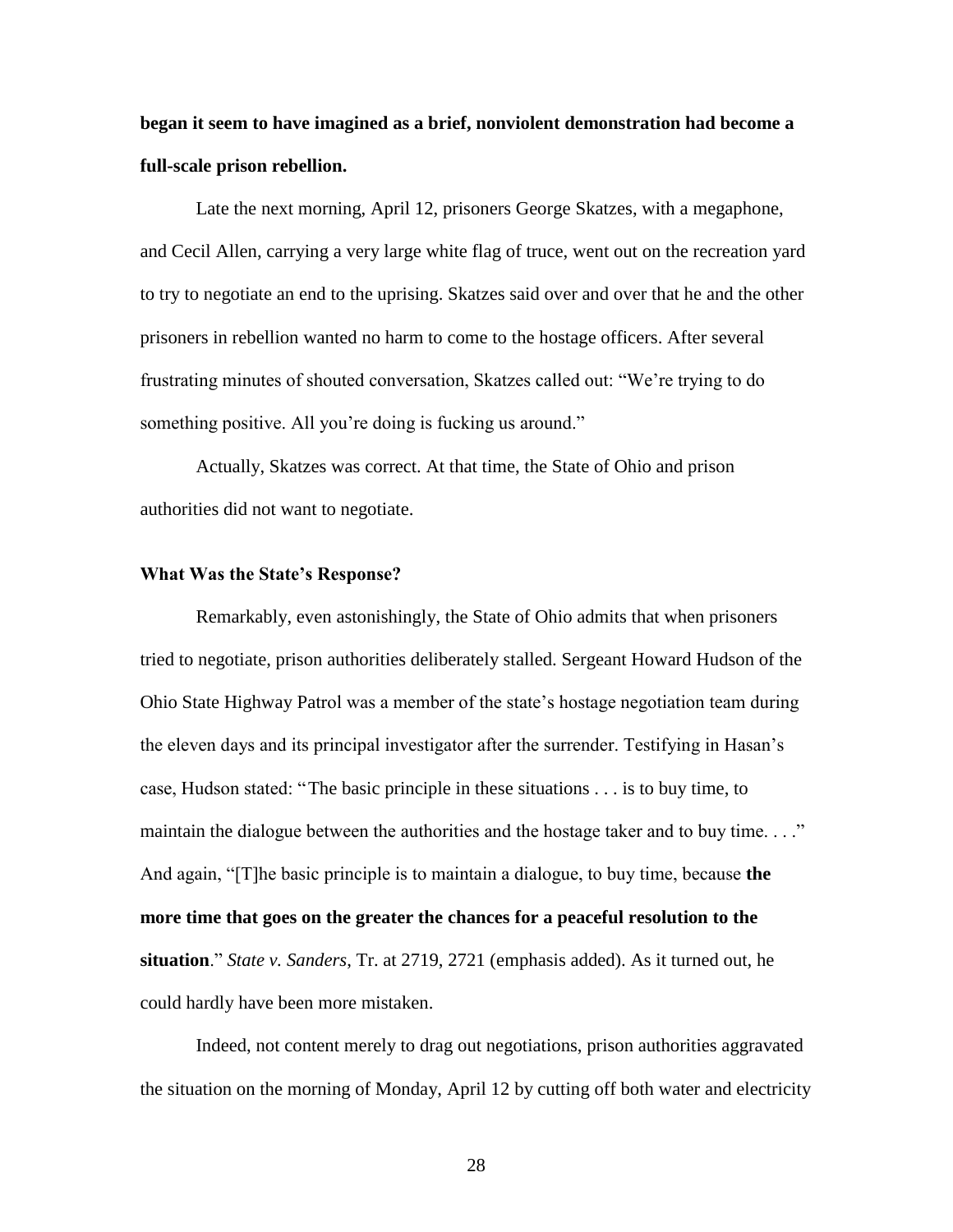to L-block. One effect of cutting off water was to cause human waste to back up in Lblock toilets. The result of cutting off electricity was more serious. Prisoners could, and did, monitor the ongoing crisis as presented in the media by using battery-powered radios. But by shutting down electric power, the state prevented prisoners from using conventional means to broadcast their message—their description of prison conditions and their demands for change—to the world.

Prisoner Anthony Lavelle was handy with electricity and by early Monday morning he had improvised loud speakers. As he put it, he "hook[ed] a PA system up somehow." He found a six-foot-tall speaker that was bolted into the ceiling of the gym, and extracted it. He positioned the system in L-7. Through it the occupiers could direct a message toward the SOCF parking lot.

Another prisoner, the late James Bell a.k.a. Nuruddin, had made a tape with a list of demands. After the besieged prisoners started playing the demands, a helicopter used by the state drowned out the sound. The prisoners stopped playing the tape, then tried again, and again the helicopter "drowned it out." Shortly thereafter, Lavelle testified, "the power was turned off, so that was the end of that." *State v. Sanders*, Tr. at 3632-3633.

The prisoners' notion that the authorities cut off power in order to obstruct their communication with the outside world is confirmed by Officer Larry Dotson, a hostage in L-block throughout the eleven days. He writes that reporter Tim Waller from WBNS-TV Channel 10 had offered on TV to help with negotiations. Warden Tate, according to Dotson, ordered the electricity cut off to L-block. Gary Williams, *Siege in Lucasville: The 11 Day Saga of Hostage Larry Dotson* (Bloomington: 1st Books Library, 2003), pp. 120-121.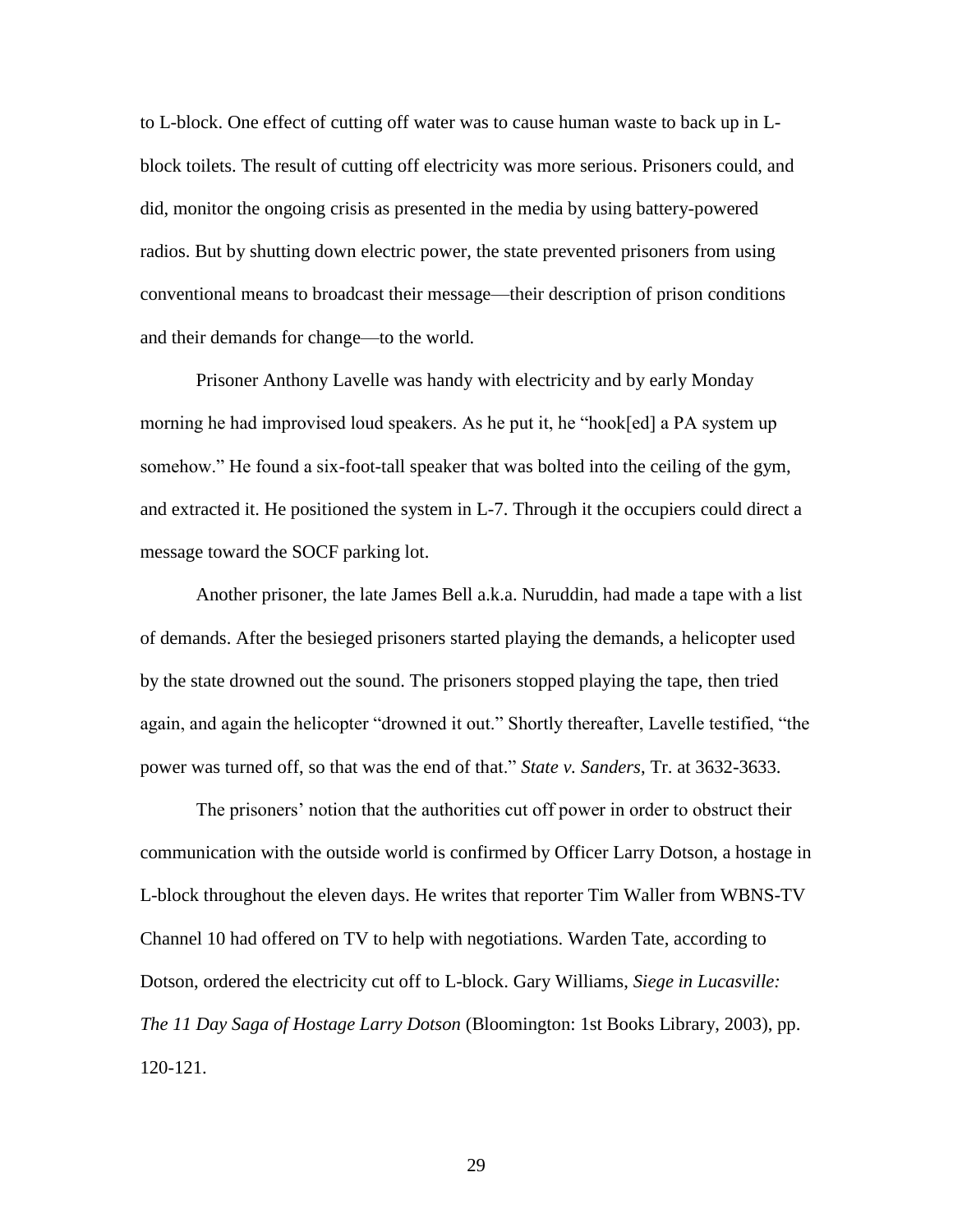Cutting off water and electricity had a still graver consequence. A morning meeting of prisoner representatives on Thursday, April 15, decided that unless the authorities restored water and electric power they would consider killing a hostage. At the direction of his colleagues, Skatzes used the telephone to communicate to negotiators the probability that a hostage officer would be killed if there was no immediate step toward restoration of utilities. There was no response, and Officer Vallandingham was murdered. Dotson reports that his fellow hostage Officer Anthony Demons stated immediately after his release on April 16 that Officer Vallandingham's death was caused by cutting off water and electricity in L-block. *Id.*, p. 166.

The foregoing helps to explain why the prisoners began to use sheets hung from windows to communicate with the world outside L-block, and why two of these sheets stated in large letters, "THE STATE IS NOT NEGOTIATING" and "This Administration is Blocking the Press from Speaking to Us!!!"

But there was one more well-intended but harmful episode that contributed to the tragic death of Officer Robert Vallandingham.

## **Why Tessa Unwin's Statement Mattered**

About mid-morning on Wednesday, April 14, a public information officer for the prison department named Tessa Unwin met with representatives of the media. As was the case throughout the rebellion, reporters, who lacked any access to objective information about what was going on inside L-block, spun scraps of alleged information into hypothetical horrors.

The reporters asked Ms. Unwin about sheets hung from the windows of L-block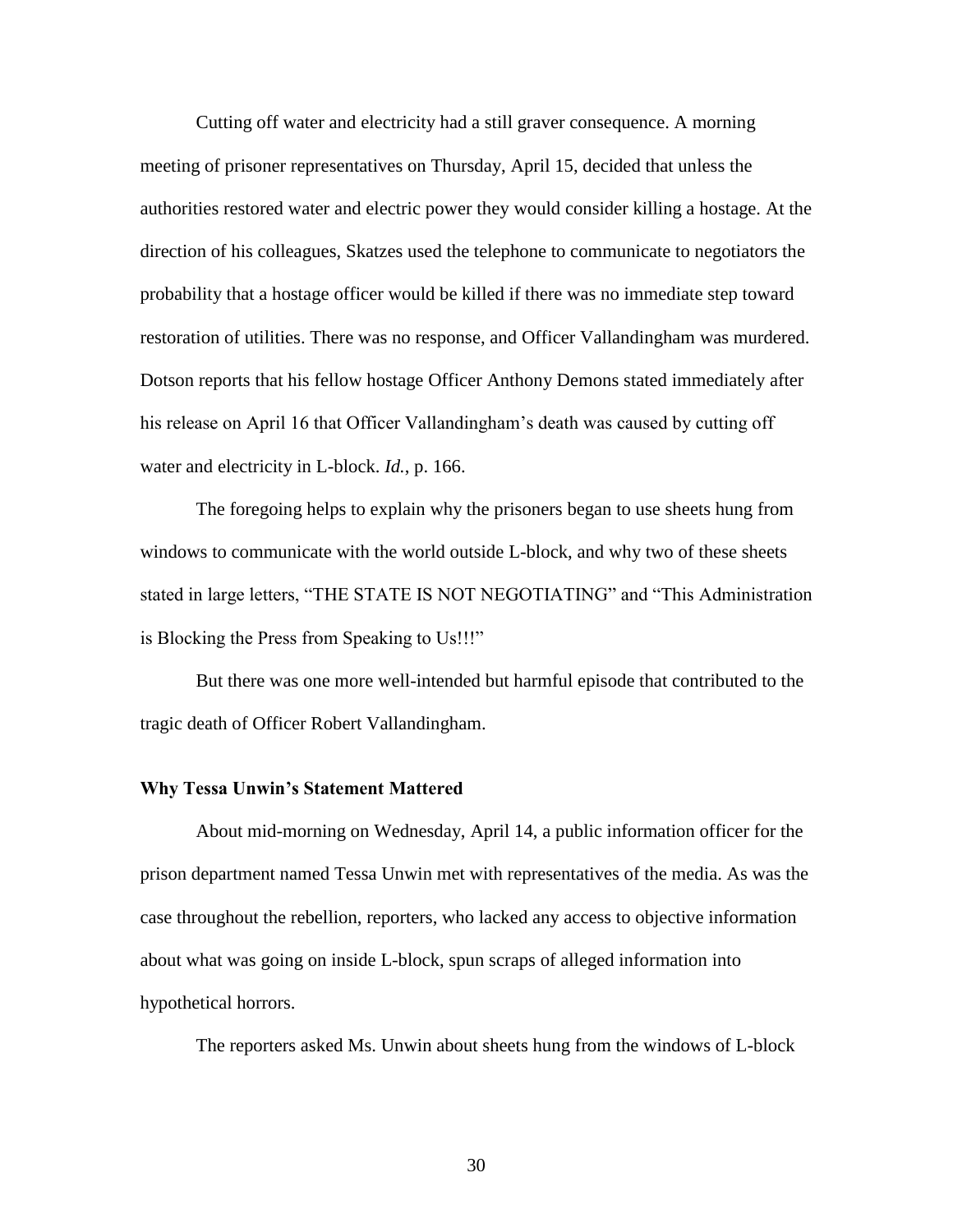that threatened to kill a guard. She answered, according to a tape of her remarks, *State v.* 

*Robb*, Tr. at 1045-1046:

It's a standard threat. It's nothing new, that if we don't have something in three and a half hours, we're going to kill a hostage.

It's not a new thing. They've been threatening things like this from the beginning. It just happened to be something they hung out . . . .

We're talking to a lot of different people. Like we've said before, you know, some of them will get on and make a threat, some of them will get off and make a concession. That's just how it goes.

In themselves, Ms. Unwin's words were accurate and seem to have been intended

to quiet the overdramatic apprehensions of the media.

However, in the context of prison culture as understood by both prisoners and

correctional officers, her message communicated a lack of respect. All sources agree that

Ms. Unwin's words provoked a strong hostile reaction among prisoners in L-block,

listening on battery-powered radios. Officer Dotson, although blindfolded, heard a

dramatic increase in "verbalized tensions." He reports shouts of "they don't think we're

serious" and "we are going to have to give them one before they will take us seriously."

*Siege in Lucasville*, p. 107.

What is fascinating is the assessment of the correctional officers' union, even

after the end of the uprising. Here it is:

The circus-like atmosphere surrounding media coverage of this event took on tragic dimensions . . . when an off-hand comment by a Department press spokesperson was aired to the inmates. . . . [R]eporters began to interrogate the Departmental spokesperson regarding inmate death threats against the hostages which had been displayed on sheets hung from L-block windows that day. Instead of providing the standard "no comment" response, the spokesperson dismissed the threats by stating that they were merely "part of the language of negotiations."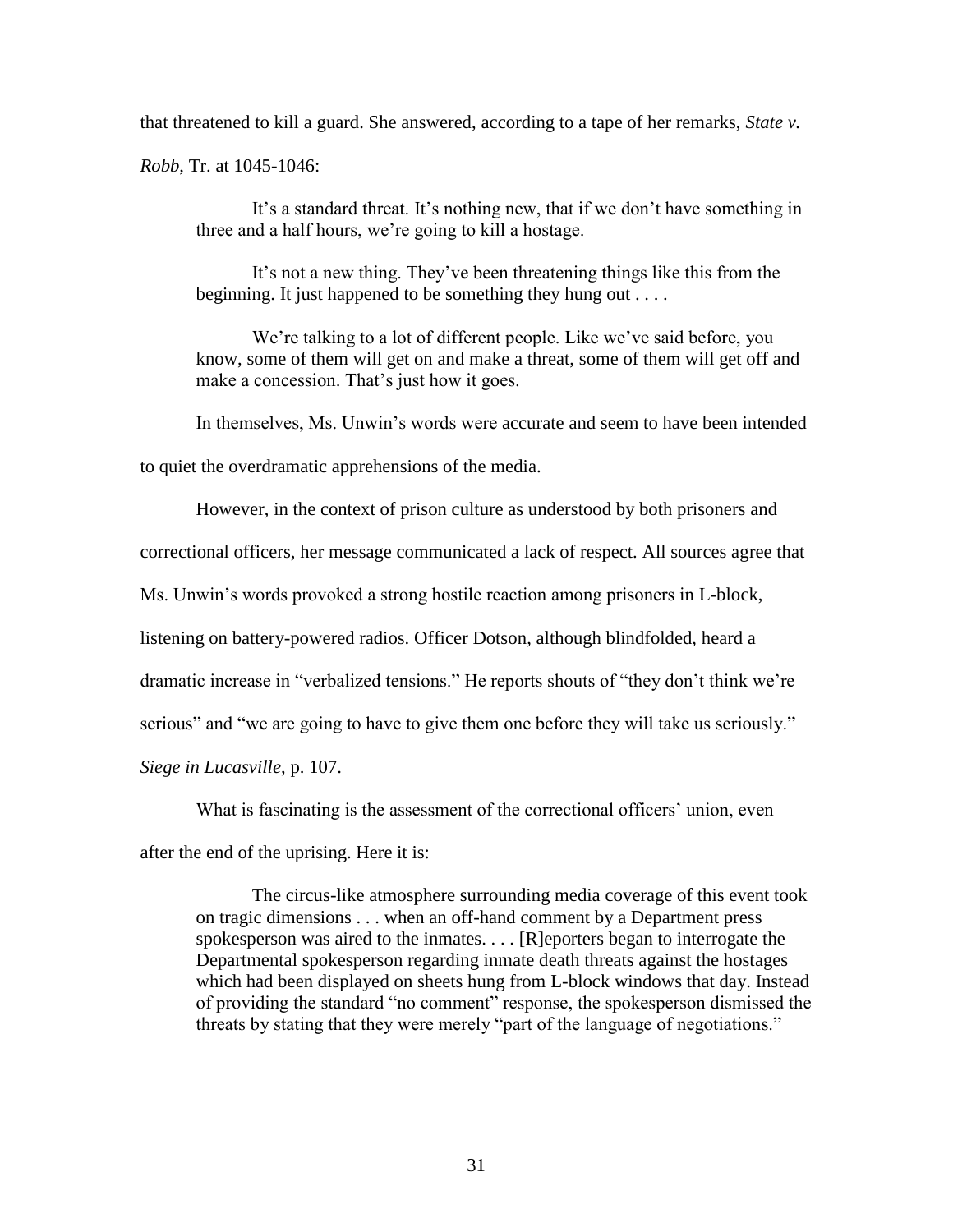As anyone familiar with the process and language of negotiations would know, **this kind of public discounting of the inmate threats practically guaranteed a hostage death!**

... When an official DR&C spokesperson publicly discounted the media threats as bluffing, **the inmates were almost forced to kill or maim a hostage to maintain or regain their perceived bargaining strength.**

Ohio Civil Service Employee Association, AFSCME Local 11, *Report and* 

*Recommendations Concerning the Ohio Department of Rehabilitation and Correction and Southern Ohio Correctional Facility* (Aug. 1993), p. 71 (emphasis added).

The AFSCME report concludes: "While it is impossible to ascertain the precise reason that Officer Vallandingham was murdered the following day, hostage accounts that his death was a direct result of this blunder by the Departmental spokesperson are logical and credible." *Id.*, pp. 71-72. I agree.

#### **Shared Responsibility**

The revised edition of Officer Dotson's book offers additional testimony from prison staff and official investigations as to the authorities' share of responsibility for what happened. Gary Williams, *Siege in Lucasville* (revised edition), pp. 204-205. Among his observations are these:

۰ "The rotary telephone system at SOCF effectively impeded prompt communication of the disturbance to key institutional staff who were not on-site." Warden Tate was not notified "until two hours after the initial disturbance."

۰ "Tactical command was not effectively established and organized by SOCF during the first two hours, thereby forestalling and preempting an early opportunity to rescue five correctional officers and one inmate who had taken refuge in the rear stairwells of L-2, L-4, and L-5."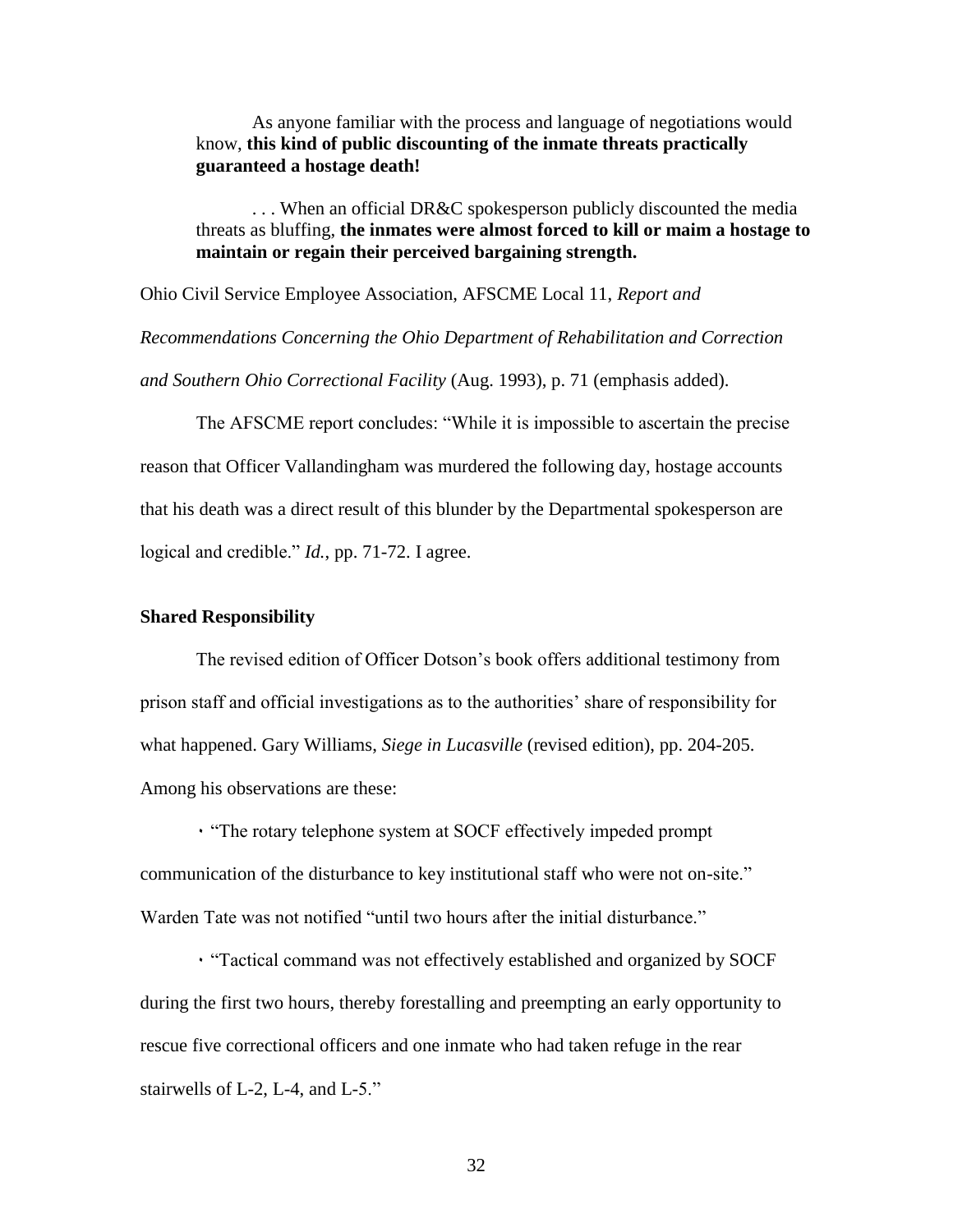۰ "The Disturbance Control Team was not assembled until two hours into the siege (5:00 p.m.); the SOCF Tactical Response Team was not assembled until 5:45 p.m.; . . . inmates had erected a barricade at the lower crash gate into L-corridor, thereby negating any real possibility for launching a successful assault on L-block."

۰ The last sentence of this book's revised edition, on page 271, offers the final judgment that ODRC "top-level administrators . . . lit the fuse that led to the explosive riot at SOCF."

The point of all this evidence of misconduct or misjudgment by the authorities is not to argue that the prisoners in L-block were innocent. The prisoners, as a body, killed ten helpless human beings: nine fellow prisoners and a hostage officer. The point is that the authorities **shared the responsibility** for these deaths.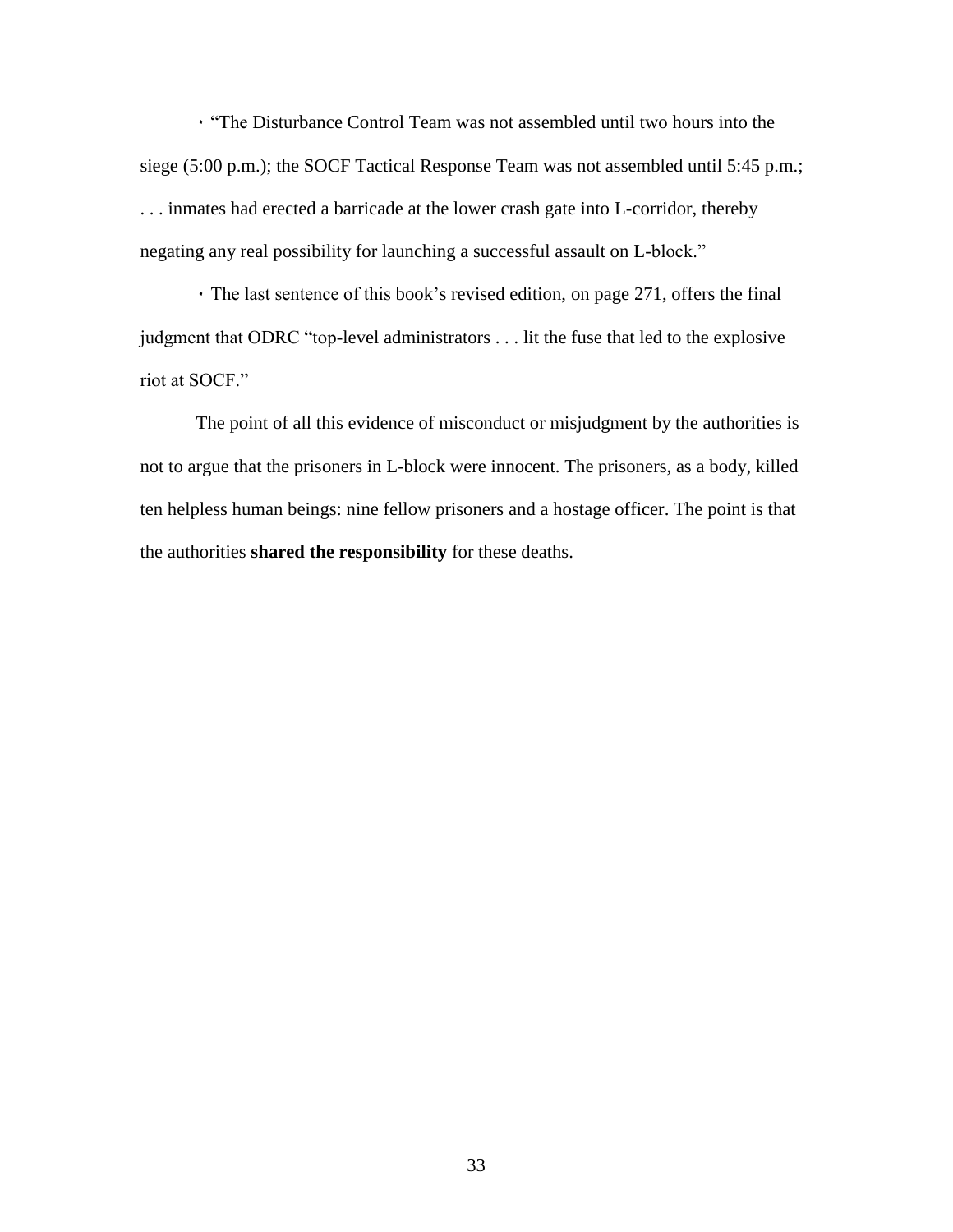# **4. THE SETTLEMENT**

Unlike the 1971 uprising in Attica, New York, when the armed forces of the State stormed the occupied recreation yard and more than forty persons were killed, the Lucasville rebellion ended with a negotiated agreement. An assault force was assembled at Lucasville and an assault plan was drawn up. (See my *Lucasville*, 2011 revised edition, p. 85.) But the assault never happened.

Instead, after the death of Officer Vallandingham the authorities became serious about negotiations. Gathering specifics from the lists of demands set forth on the sheets prisoners hung out of L-block windows, the authorities set forth what they would do about twenty-one of the prisoners' demands. Warden Tate signed the document to indicate his agreement.

The document was then proffered to the three negotiators chosen by the prisoners: Siddique Abdullah Hasan, representing the Sunni Muslims; Anthony Lavelle of the Black Gangster Disciples; and Jason Robb, a member of the Aryan Brotherhood. In this way the authorities were able to maintain the fiction that they were not "negotiating."

The State did a second thing. Attorney Niki Schwartz of Cleveland had been involved in major litigation to correct conditions of confinement at the "Old Mansfield" prison. (This is the prison used as a movie set in the filming of *The Shawshank Redemption*.) ODRC general counsel Greg Trout called Attorney Schwartz to ask him to assist in a peaceful settlement at Lucasville. Attorney Schwartz agreed to contribute what he could and was flown to SOCF on Sunday, April 18.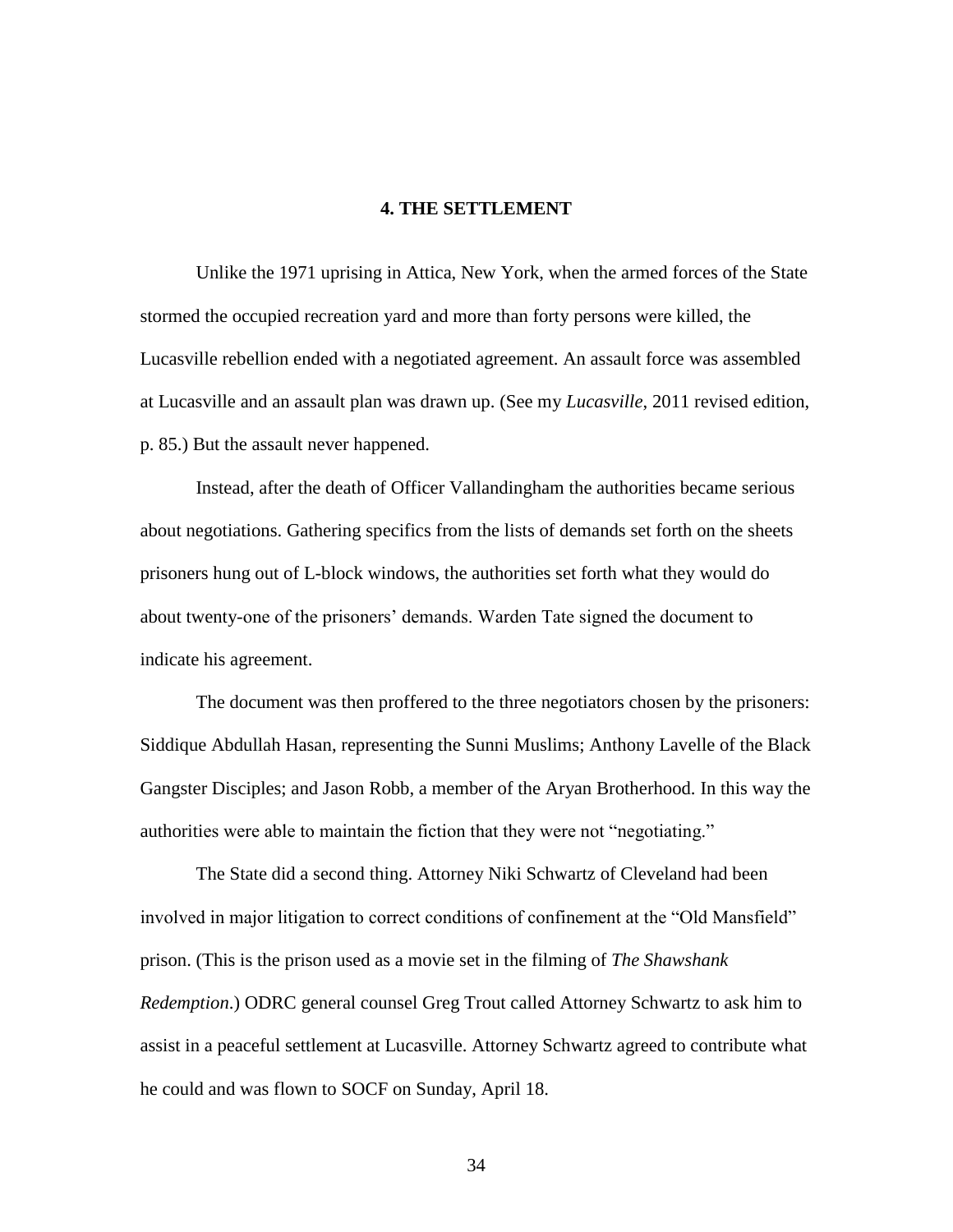Later Schwartz, as a witness in the trials of Jason Robb and Siddique Abdullah Hasan, described his experiences. He said that Trout had asked him to be an "attorney for the inmates, because the inmates had asked for a lawyer." *State v. Robb,* Tr. at 5581. Once he arrived in Portsmouth, Schwartz was told by prison officials that "they didn't want me to negotiate to try to improve the deal." *Id.* at 5582.

Schwartz testified that legally the authorities were not bound to honor an agreement negotiated under duress, but he had taken the position that unless the authorities were prepared to honor the 21-point agreement, he was unwilling to go further. *Id.* at 5583-5584. The officials gave him their word that they would honor the agreement. They said, according to Schwartz: "There's a lot of things in there we should have been doing anyway." *Id.* at 5584.

The authorities asked Schwartz, because he had dealt with the prison authorities in the past, to "vouch" for the fact they intended to keep their word. *Id*.; also *State v. Sanders*, Tr. at 5485-5487.

#### **What the 21-Point Surrender Agreement Promised, and Why It Didn't Happen**

In retrospect, the State kept its word with regard to many of the 21 points, but dramatically failed to honor the two most important. These were Point 2:

"**Administrative discipline and criminal proceedings will be fairly and impartially administered without bias against individuals or groups,"** and Point 14: **"There will be no retaliatory actions taken toward any inmate or groups of inmates or their property."** (Emphasis added.)

It should also be noted that even with regard to most of the other points, the State promised to do no more than see what could be done. For example, regarding the hated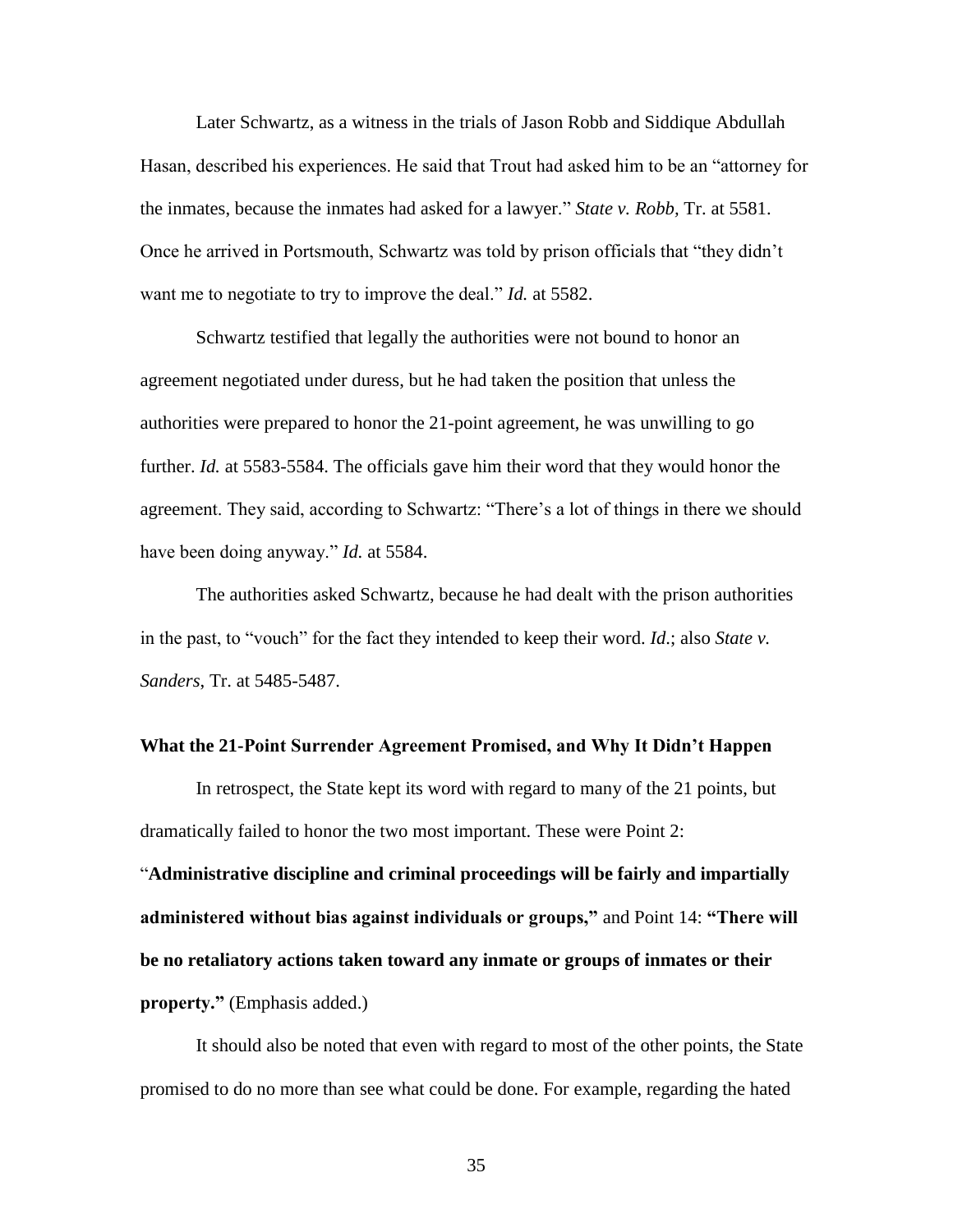restriction that limited telephone calls to family and friends to **one five-minute call per year**, the authorities responded in Point 12: "Attempts will be made to expedite current plans to install a new phone system." As to the absence of "programs" for selfimprovement under Warden Tate's Operation Shakedown, Point 13 vaguely declared: "We will work to evaluate and improve work and programmatic opportunities." Respecting interference with mail, prisoners were told in Point 15: "A complete review of all SOCF mail and visiting policies will be undertaken."

These are promises so noncommittal that it is hard to imagine how prisoners could have filed grievances or lawsuits alleging their violation.

However, the critical provisions of the 21-point agreement (Points 2 and 14 prohibiting retribution against alleged leaders) were not enforced for a reason that had nothing to do with their wording. Investigators and prosecutors were under heavy pressure to convict and punish somebody.

A new capital punishment law had been enacted by the state legislature several years before but there had been no executions pursuant to its provisions. The residents of Portsmouth, the county seat of Scioto County, were incensed about the murder of Beverly Jo Taylor in 1990, which was repeated, so it seemed to them, by the strangling of hostage officer Robert Vallandingham in 1993. In each case, as perceived by the local population, a helpless hostage was brutally murdered by the person or persons who had kidnapped them. It didn't help that the man who killed Ms. Taylor, a mentally-challenged inmate named Eddie Vaughn, was black, as were the unnamed "Muslims" who, the prosecution told juries, had killed Officer Vallandingham. Eddie Vaughn was not sentenced to death because of his mental limitations.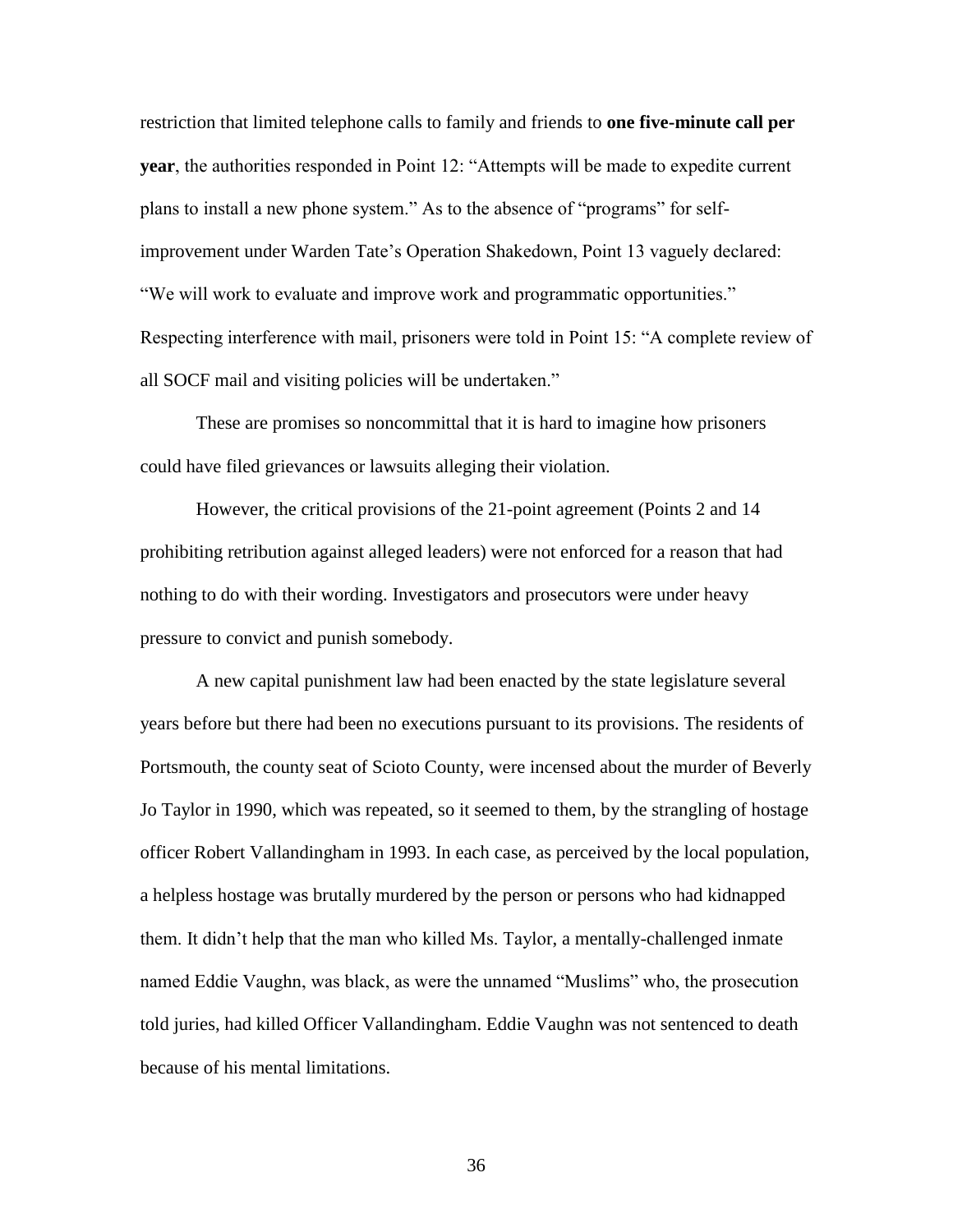After the April 1993 events, about 26,000 residents of southern Ohio signed petitions and form letters demanding that the capital punishment statute of Ohio "be applied." (See Appendix Three in *Lucasvill*e.)

The petitioners insisted that the time to begin such executions was now. The public officials to whom it was addressed, the petition concluded, "must accept their responsibility to carry out the wishes of the Voters of the State of Ohio." The petition was addressed to the governor, the president of the Ohio Senate, and the speaker of the Ohio House; a delegation presented the petition at the state capitol in June 1993.

In such an over-heated atmosphere legal niceties were likely to be disregarded. It seems certain that persons who signed the petition were members of the juries that convicted Orson Wells and Eric Scales. Petition signers may also have been among the members of the grand jury that issued capital indictments in the summer of 1994. In November 2011, Chief Judge Susan Dlott of the Southern District of Ohio ordered that the names of those grand jurors be produced for Lucasville defense counsel in Hasan's case.

#### **Rebuttals**

The best rebuttal witnesses to this oversimplified popular sentiment may be the hostage officers themselves.

We have already cited *Siege in Lucasville* written by hostage officer Larry Dotson in cooperation with Gary Williams. Dotson refers to a lawsuit filed by the "union recommended law firm" of Carr and Sherman. The pleadings and court orders in this litigation have recently come into the possession of the author.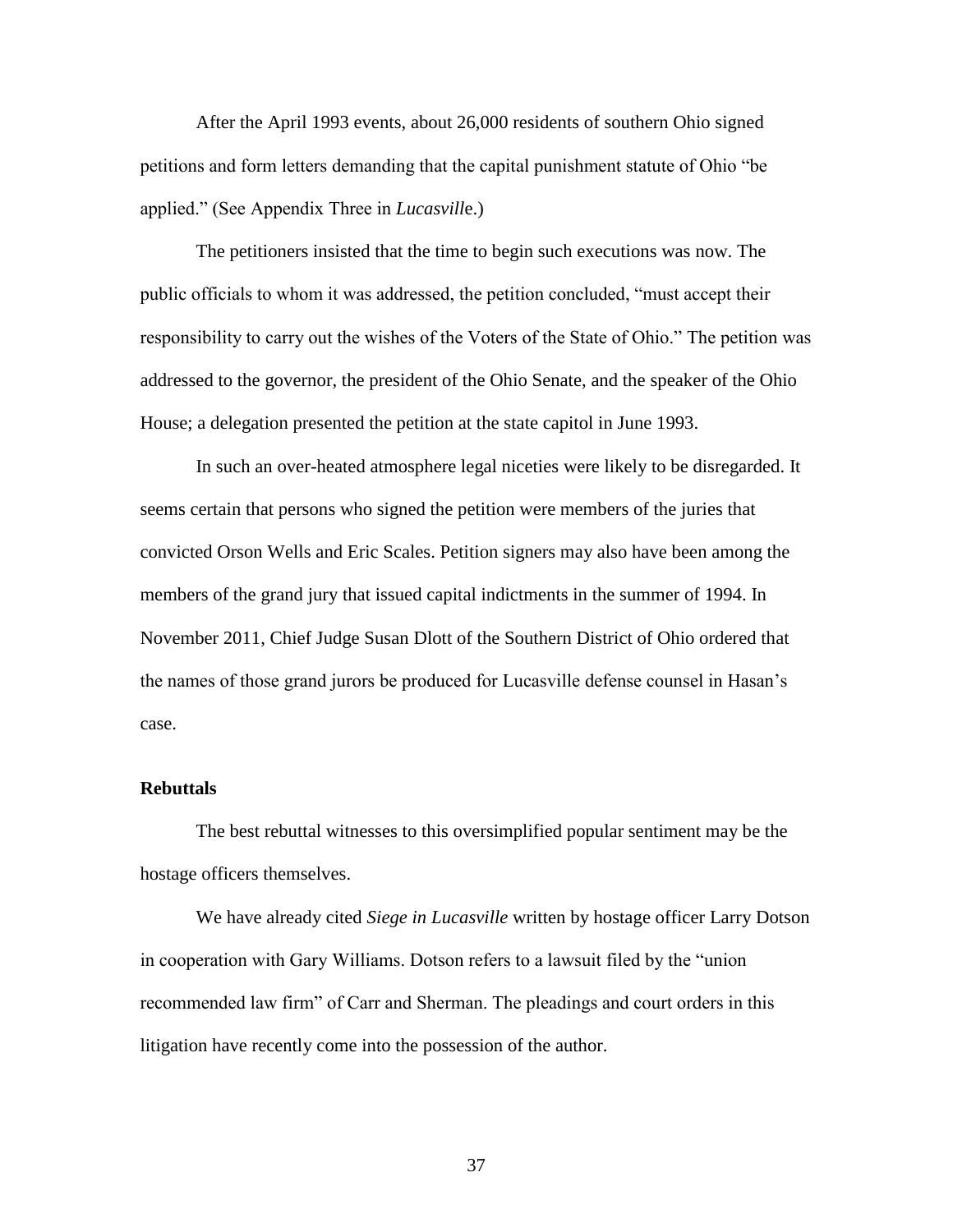The plaintiffs in Case No. 94-05290, in the Court of Claims of Ohio, were Robert Vallandingham's widow, Peggy Vallandingham, and hostage officers John Kemper, Richard Buffington, Darrold Clark, Kenneth Daniels, Harold Fraley, Conrad Nagel, Jeff Ratcliff, Robert Schroeder, Larry Dotson, and their families. Officer Michael Hensley and his family were added as plaintiffs when the complaint was amended in April 1995. Officers Rodney Pennington and Michael Stump, who were "seriously injured" although not taken hostage, were also plaintiffs. Defendants were the Ohio Department of Rehabilitation and Correction and three administrative agencies with oversight over the construction of public buildings.

According to the Complaint:

۰ The ODRC "knew or should have known of the prisoners' plan to riot before its occurrence" thereby intentionally and/or negligently placing Plaintiffs in a position of known danger.

۰ When the uprising began, the ODRC failed to protect hostage Plaintiffs by not following its own policies and procedures.

۰ The ODRC was responsible for making the critical decisions in negotiations, and despite knowing "that the inmate captors knew their [that is, Defendants'] negotiation protocols," acted deliberately, negligently and/or with wantonness and recklessness and/or with negligence. Defendants' acts and omissions in negotiations included "refusal to negotiate in good faith."

۰ The ODRC allowed "false public information" to be disseminated that was "highly probable and/or foreseeable to result in serious bodily injury or death to the hostages." This is a reference to Ms. Unwin's statement on April 14.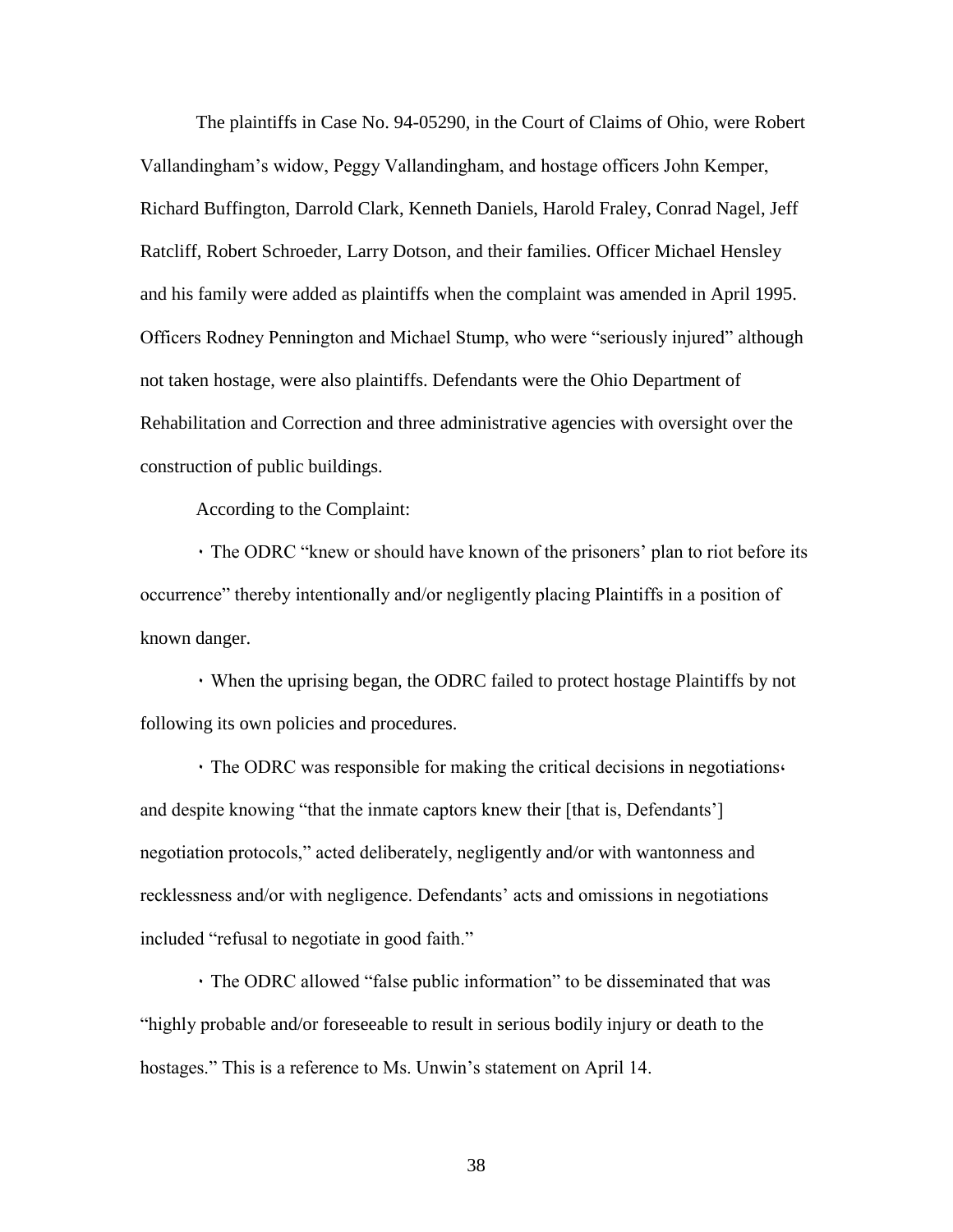۰ On or about April 11, 1993, officers had sought refuge in "safe havens" at the end of the cellblocks as they had been trained to do by the ODRC. It had been represented to the officers that these areas "were entry proof" due to their construction with steel bars but this proved not to be the case.

Officer Dotson tells us in his memoirs that before this lawsuit was filed, "It's almost like they were only being kind to us so that we wouldn't sue them. When we did, it was like 'the gloves came off'." Gary Williams, *Siege in Lucasville* (revised edition), p. 167.

Nevertheless, rather than contesting the truth of the allegations in the officers' Court of Claims lawsuit, ODRC and the other defendants settled before trial. The amounts of money allocated to particular plaintiffs (one third of which went to their lawyers) included the following:

| Peggy Vallandingham       | \$850,000 |
|---------------------------|-----------|
| <b>Kenneth Daniels</b>    | 150,000   |
| <b>Richard Buffington</b> | 120,000   |
| Darrold Clark             | 250,000   |
| John Kemper               | 380,000   |
| <b>Conrad Nagel</b>       | 35,000    |
| <b>Larry Dotson</b>       | 120,000   |
| <b>Jeff Ratcliff</b>      | 200,000   |
| <b>Robert Schroeder</b>   | 80,000    |
| <b>Rodney Pennington</b>  | 55,000    |
| <b>Harold Fraley</b>      | 50,000    |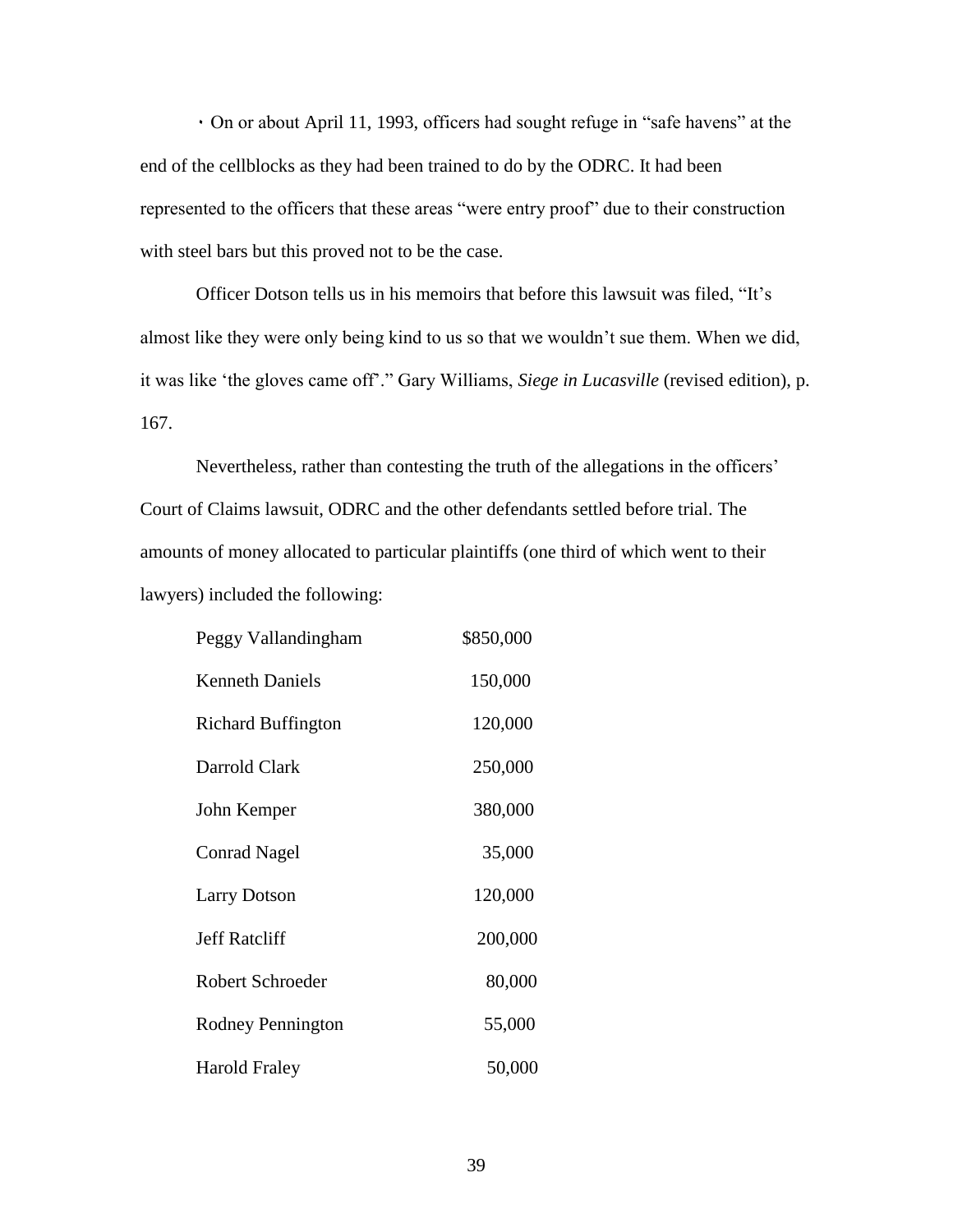| Michael Stump   | 25,000  |
|-----------------|---------|
| Michael Hensley | 300,000 |

In addition, according to Officer Dotson, ODRC settled for \$4.1 million a class action filed on behalf of three groups of inmates: those who were killed, those who were injured, and those who lost property. Gary Williams, *Siege in Lucasville* (revised edition), p. 240.

## **Conclusion**

It seems that the Southern Ohio Correctional Facility was a prison that had "gone wrong" before the murder of Beverly Jo Taylor in 1990 or Warden Tate's refusal to consider alternative means of testing for TB in 1993. The decision to build a prison in an all-white community, where more than 90 percent of the guards were white men drawn from the area and more than 50 percent of the prisoners came from inner-city ghettos, set the stage for trouble. The further decision to implement a more restrictive prison regime after the tragic death of Beverly Jo Taylor in 1990 made trouble an everyday event at each of the more than 1500 cell fronts in SOCF.

During the uprising, the authorities deliberately stonewalled, that is, dragged out negotiations with the prisoners in rebellion, mistakenly assuming that "the more time goes on the greater the chances for a peaceful resolution to the situation." The decision to cut off water and electricity, followed by the statement to the media on the morning of April 14 dismissing the prisoners' threat to kill a guard, tragically resulted in the death of the hostage officer.

We shall now turn to examination of the investigation, prosecution and trials that led to convictions of individuals for the ten deaths that occurred during the uprising.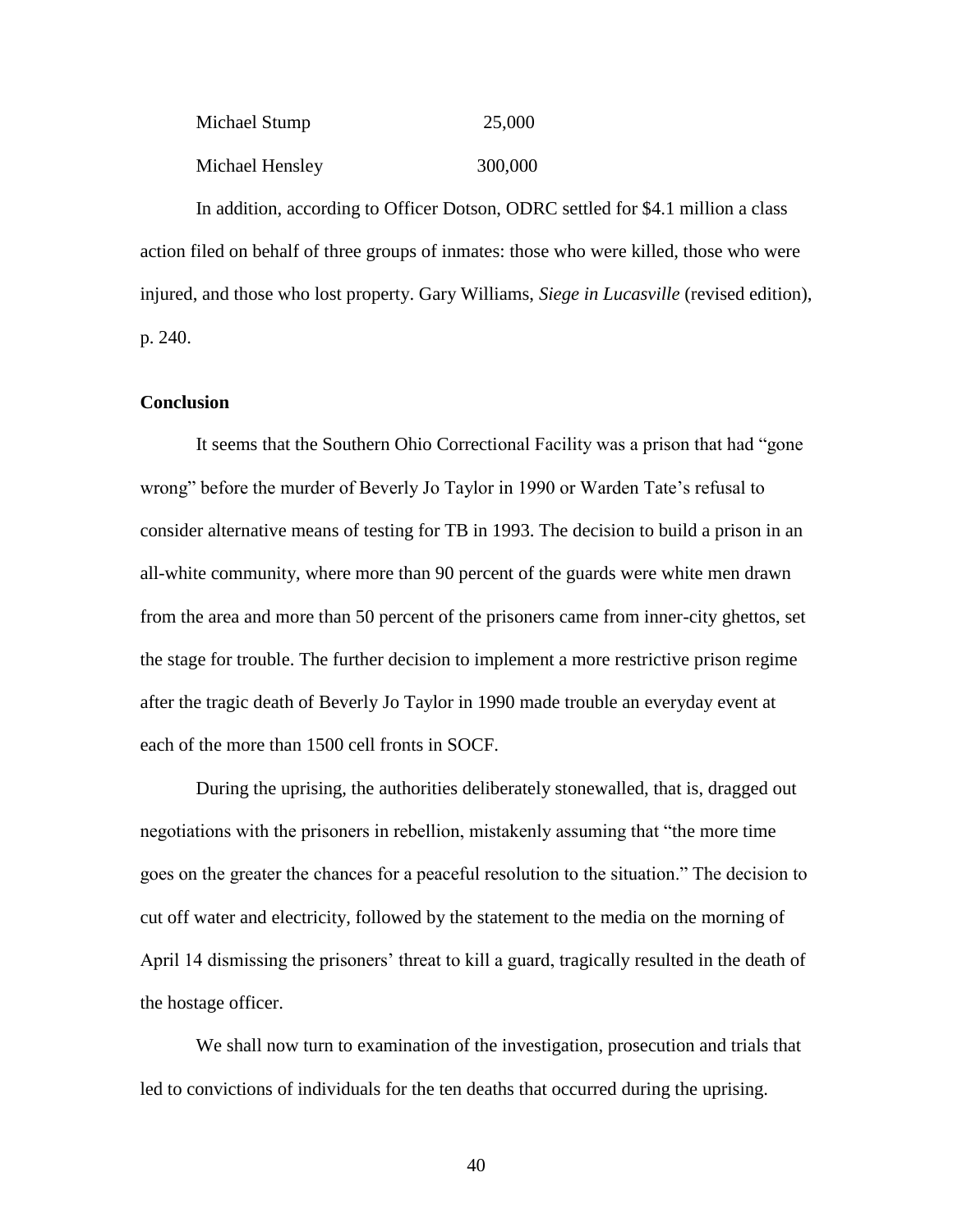## **5. LAYERS OF INJUSTICE**

## **Targeting the Leaders**

The State does not know who the hands-on murderers were, they targeted the men whom they considered leaders and convicted them for aggravated murder on the basis of the doctrine of "complicity."

The prisoners in rebellion saw it coming. On the bedsheets that they hung out the windows of L-block they demanded: "No selection of supposed leaders!" In their telephone negotiations the prisoners declared: "There must not be any singling out or selection of any inmate or group of leaders as supposed leaders in this alleged riot." And in the list of 21 demands agreed to by the authorities as the basis for surrender, and signed by Warden Tate, Point No. 2 stated explicitly: "**Administrative discipline and criminal proceedings will be fairly and impartially administered without bias against individuals or groups**."

But from the very first moments after the surrender, the authorities, whether investigators or prosecutors, were intent on blaming the supposed leaders. During an interview with Emanuel Newell, an injured prisoner, as he was being removed from Lblock on the night of the surrender, a trooper asked: "OK, the leaders were Hasan, who else?" And, regarding George Skatzes, Newell answered "No" when asked: "Was he involved in the killing of the inmate next to you, in anyway?" And, "When the guard was taken out was he in anyways involved in it?" (OSHP Tape A-19, Interview #104.)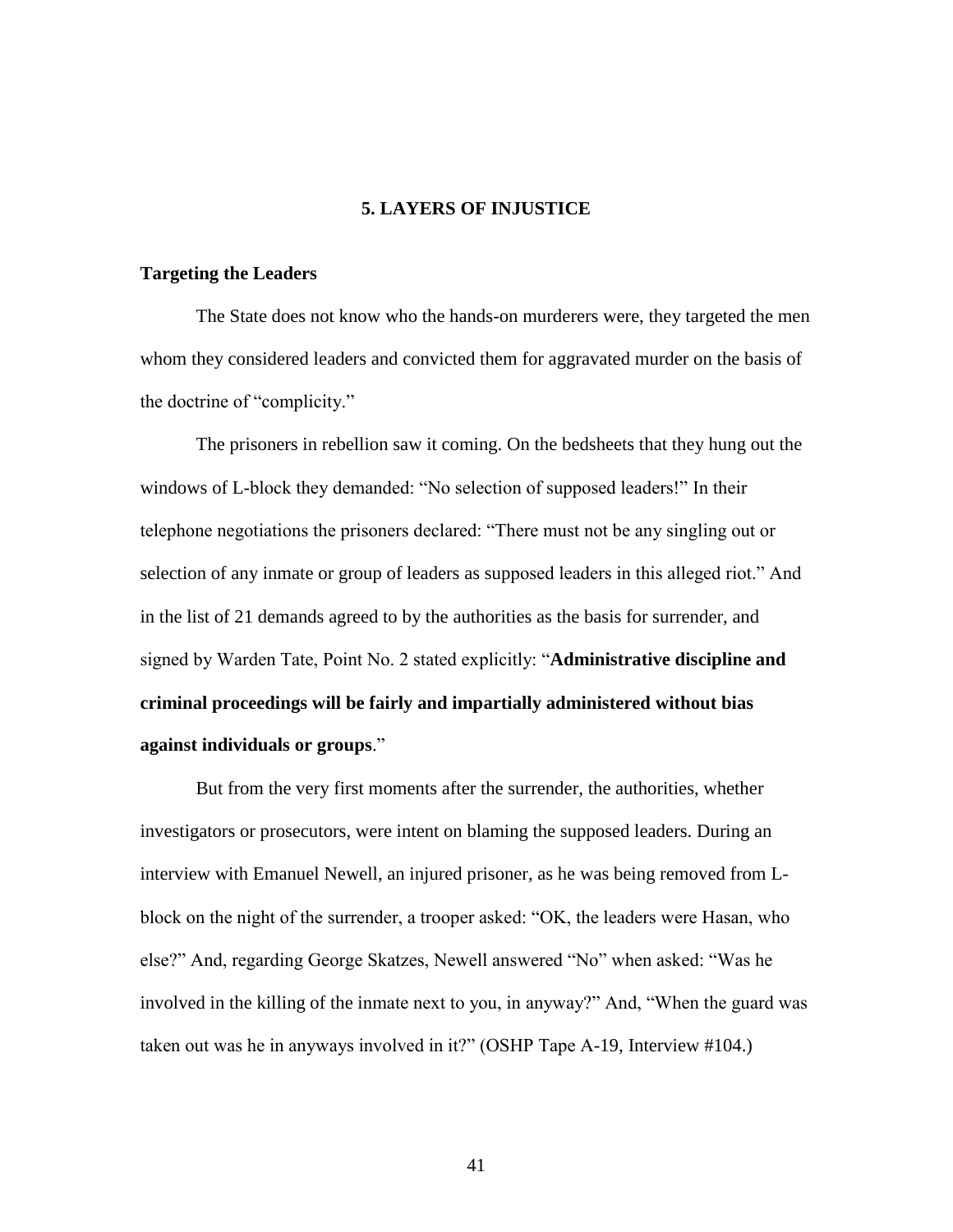Emanuel "Buddy" Newell had no reason to make up testimony favorable to riot participants. He was assaulted with intent to kill by Rodger Snodgrass. But Newell states under oath in an affidavit that as he lay in the infirmary after the surrender, Lieutenant James Root, lead investigator Sergeant Howard Hudson, and Troopers Randy McGough and Cary Sayers talked with him. According to Newell:

These officers said, "We want Skatzes. We want Lavelle. We want Hasan." They also said, "We know they were leaders. We want to burn their ass. We want to put them in the electric chair for murdering Officer Vallandingham."

John Fryman was a prisoner who was assaulted by other prisoners and almost killed as the rebellion began. He was no friend of the insurrectionists. Confined to the prison infirmary after the surrender, Fryman was accosted by correctional officers. He later stated in an affidavit:

They made it clear that they wanted the leaders. They wanted to prosecute Hasan, George Skatzes, Lavelle, Jason Robb, and another Muslim whose name I don't remember. They had not yet begun their investigation but they knew they wanted those leaders. I joked with them and said, "You basically don't care what I say as long as it's against these guys." They said, "Yeah, that's it."

Testifying in Robb's trial, Attorney Schwartz concluded that implementation of the assurance in Point Two of the settlement agreement that criminal prosecutions would be fair had been "an absolute disaster."

Daniel Hogan, who prosecuted Jason Robb and George Skatzes, told filmmaker Derrick Jones that he believed that serious misconduct during the eleven days supposedly committed by members of the Aryan Brotherhood had been ordered by the highestranking member of the group in L-block. However, Hogan continued, AB members Jason Robb and George Skatzes "didn't want to talk." Accordingly, Hogan went on, he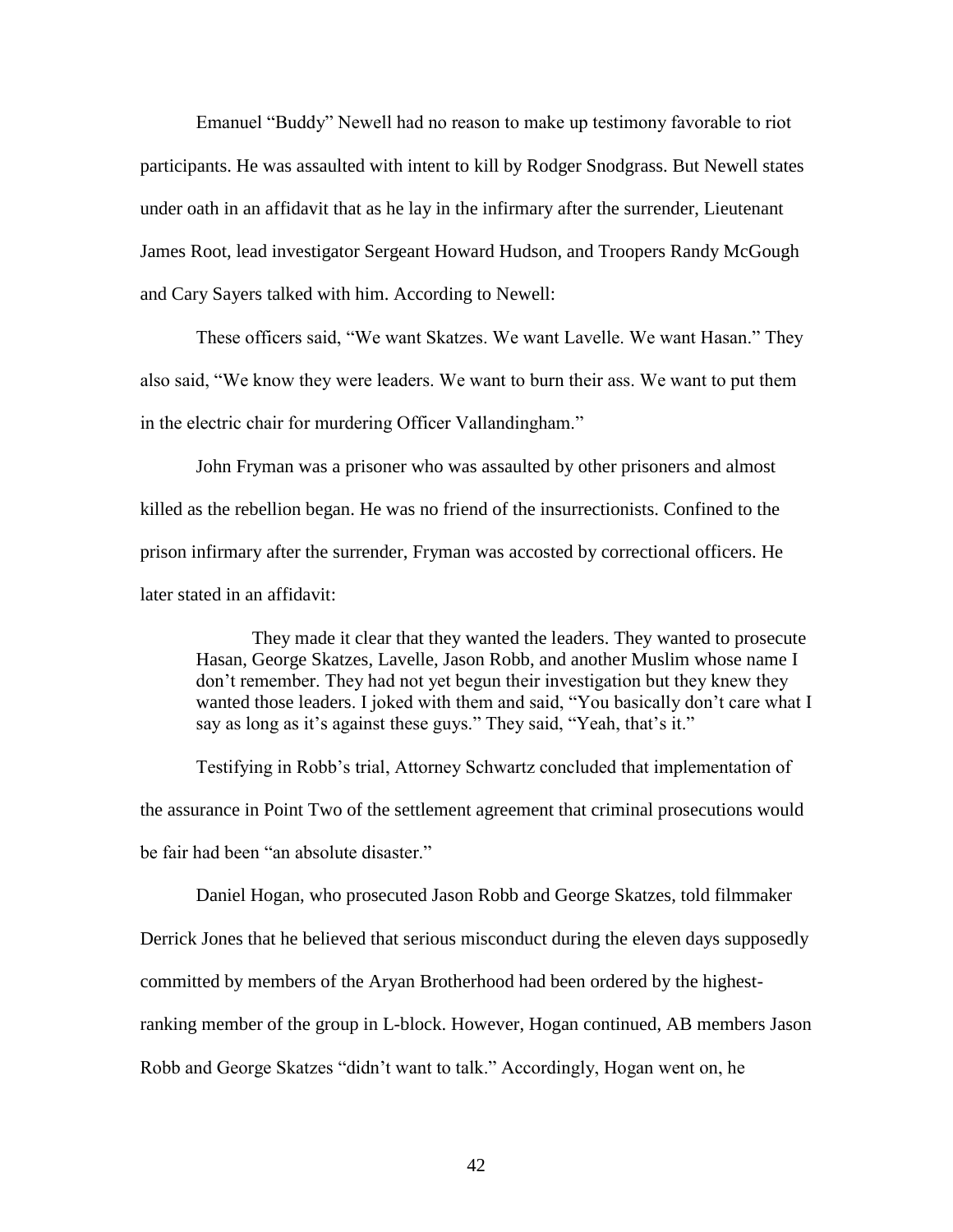proceeded against Robb and Skatzes, despite the fact that (so he said), "I don't think they were the ones actually running the show."

### **The Making of a Snitch**

How were accomplices induced to become witnesses for the prosecution? Here is an example. (OSHP Interview #945.)

The investigator explained to the prospective witness: "We got this **sliding scale**." If the prisoner says, "I ain't saying nothing," the investigator would recommend that he be charged with Aggravated Murder.

"Are we going to go to the prosecutor and say, 'Hey, we think we ought to fry this guy**'**." Or, do we say, "He was forced to do it."

Do we say, "Murder without any specifications, and a sentence to run

concurrently" with whatever he was already serving?

The prisoner asked the investigator, how could he testify while in prison with the

men he would testify against? The investigator responded, "You won't." The investigator

would tell the prosecutor, "He'll testify if we can guarantee his protection."

In this particular case, the prisoner wanted parole. He explained, he could clear up

a lot "if they guarantee me a parole." The interview continued:

[TROOPER 1]: I need to know what I can take to the prosecutors. . . . What can you clear up for me that I can go tell the prosecutors about that we don't already know? I've got to have something. . . .

[TROOPER 2]: You know what they're going to say though? They're going to say, "What can you tell us about Vallandingham?" They say that every single time. "What can this guy tell us about Vallanding ham?' . . ." . . .

[TROOPER 1]: I need to w[h]et them a little bit. The more I w[h]et them, the more they're willing to deal.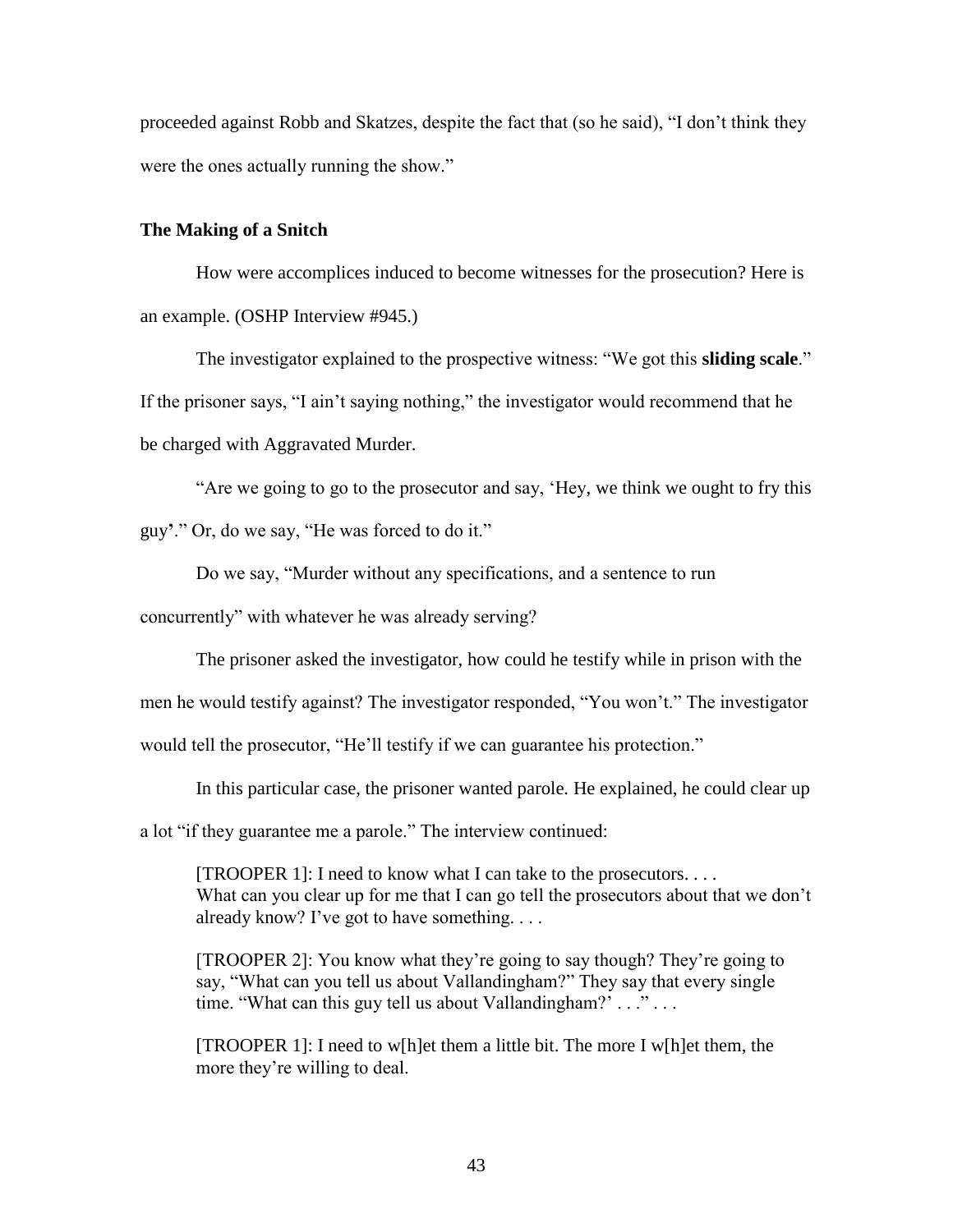[PRISONER]: I have something for you. I'm ready to go home. I think you know what I'm saying.

[TROOPER 1]: Are you going to give me Vallandingham?

[PRISONER]: Yep.

# **Prosecutorial Discretion**

As suggested by the troopers in the investigative interview, prosecutors exercise discretion in who they indict, what charges they bring, what penalties they seek, and whether or not to include death penalty specifications.

In exchange for testimony that leads to convictions, the prosecution—but not the defense—can offer immunity from prosecution, a plea bargain with dropped charges, reduced or concurrent sentences, protection while in prison, and letters to the parole board saying the prisoner cooperated with the prosecution.

The State of Ohio makes no apologies for its use of plea bargains in exchange for testimony. Anthony Lavelle was one of the principal witnesses against George Skatzes. At a sidebar during the Skatzes trial, the prosecutors explained to the judge, referring to Anthony Lavelle, "[T]he state told him, you are **either going to be my witness, or I'm going to come back and try to kill you**. He made his decision [to cooperate] based on that." *State v. Skatzes*, Tr. at 4047.

In closing argument at the trial of George Skatzes, Prosecutor Hogan explained, Tr. at 5751, 6101:

Anthony Lavelle [testified]: ["]I'll tell you why I'm here; I was on my way to death row.["] . . . Anthony Lavelle doesn't have any problem understanding what he did and where he was going. . . . The State cut a deal with him, that's true.

. . . Mr. Skatzes had his opportunity and he chose not to take it. Had Mr. Skatzes taken it . . . Mr. Skatzes . . . would be up there on the witness stand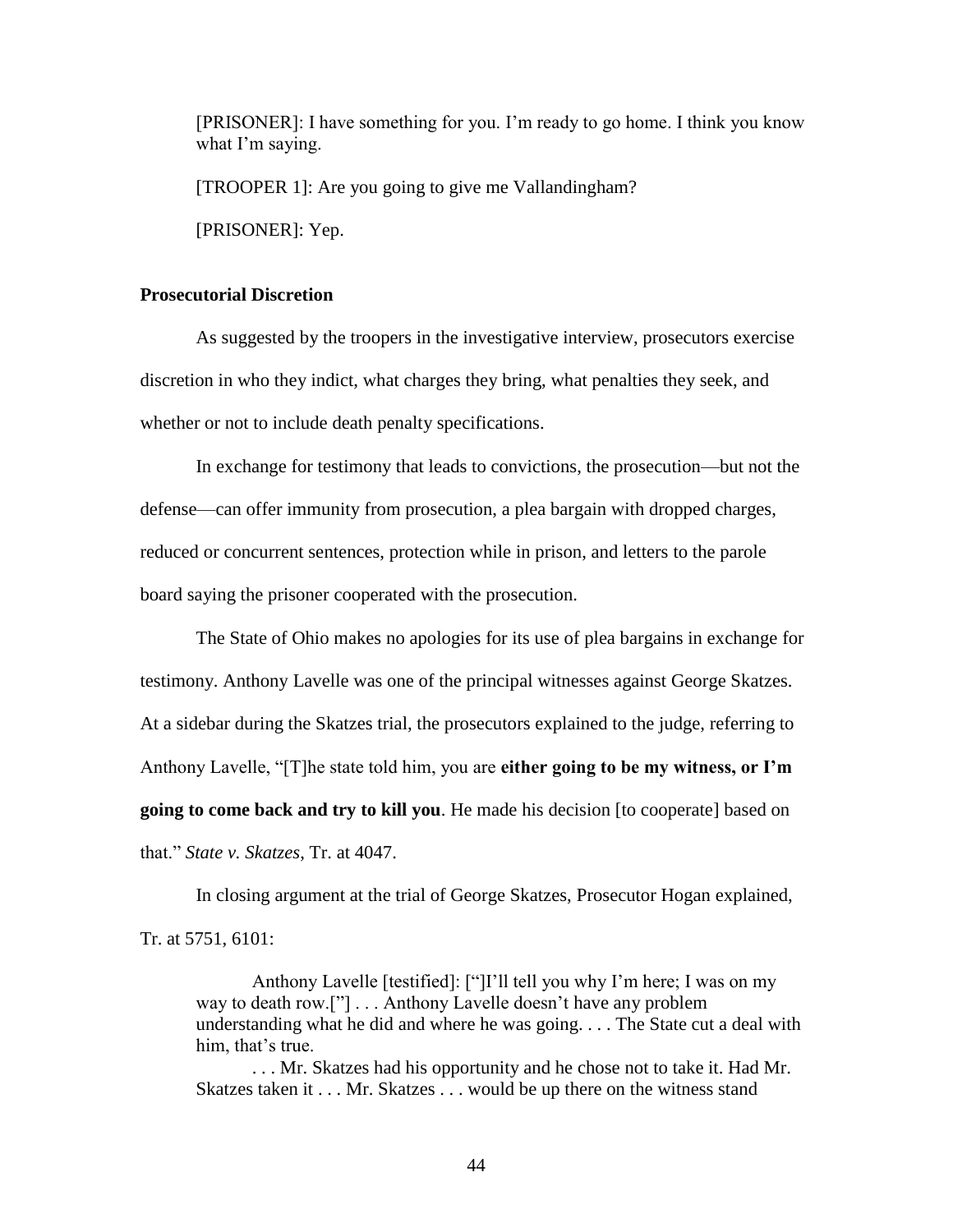testifying and Mr. Lavelle could be sitting over there. I make no apologies for that.

. . . [B]y the nature of the crime the State is going to have to cut deals with people who have seen things, who have done things. . . .

### **Snitch Testimony Is Inherently Unreliable**

Heightened reliability is required in capital cases. Convictions based on the testimony of informants, who are offered reduced charges, parole, or other benefits in exchange for their testimony, are inherently unreliable in the absence of independent and objective corroborating evidence connecting the defendant to the crime. The uncorroborated testimony of prisoner informants, so-called "snitch" testimony, was the principal basis for every Lucasville capital conviction.

Ohio seeks to guard against the perjury of snitches by requiring the judge to give the following instruction to the jury (ORC  $\S$  2923.03(D)):

The testimony of an accomplice does not become inadmissible because of his complicity, moral turpitude, or self-interest, but the admitted or claimed complicity of a witness may affect his credibility and make his testimony subject to grave suspicion, and require that it be weighed with great caution.

However, common sense suggests that reading to a jury this long sentence that begins with a double negative and is made up of unfamiliar words is unlikely to protect a defendant.

In recognition of the unreliability of informant testimony, the House of Delegates of the American Bar Association resolved on February 14, 2005, that the ABA "urges federal, state, local, and territorial governments to reduce the risk of convicting the innocent, while increasing the likelihood of convicting the guilty, by ensuring that no prosecution should occur based solely upon uncorroborated jailhouse informant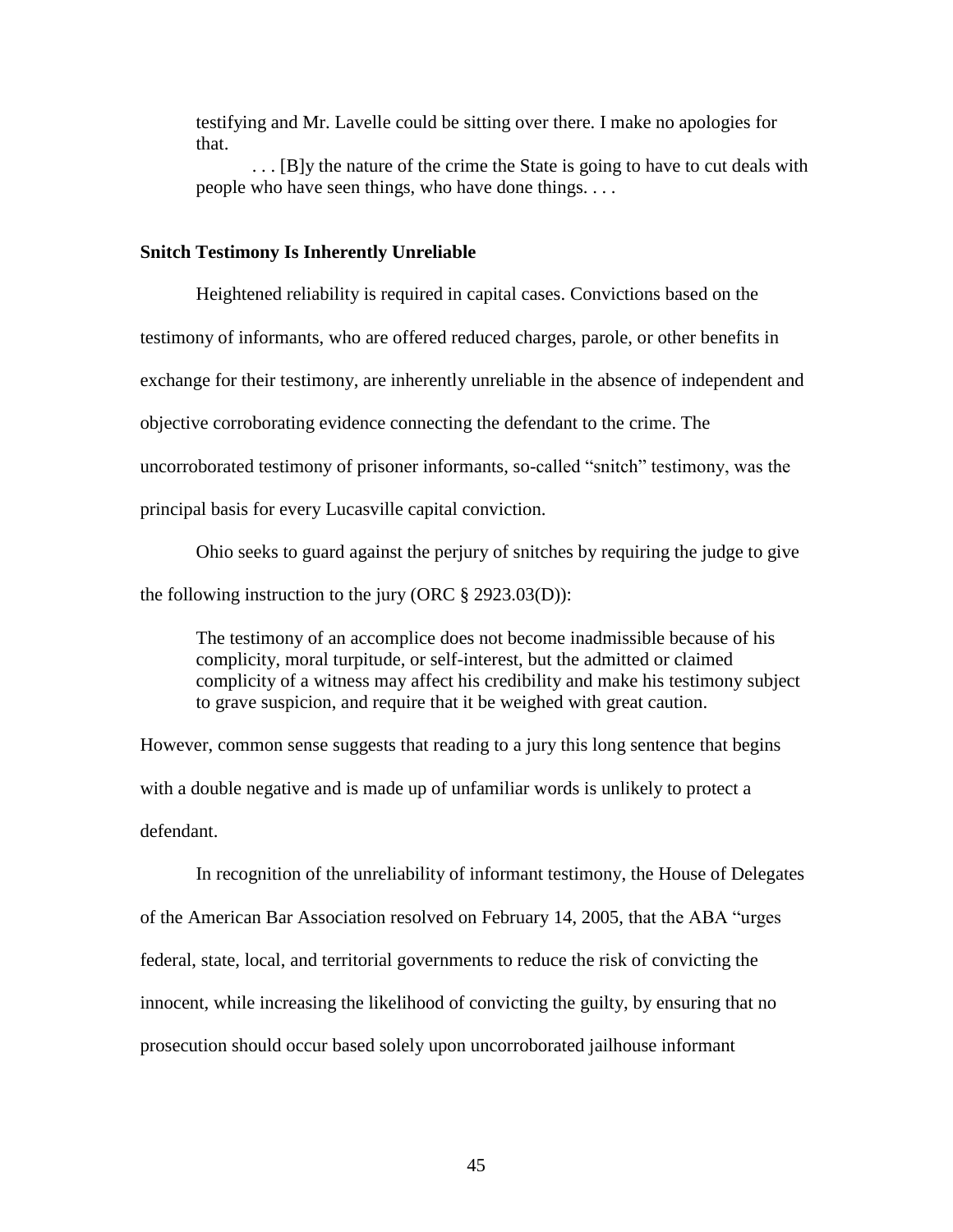testimony." Likewise, the California Commission on the Fair Administration of Justice declared in 2006:

A conviction can not be had upon the testimony of an in-custody informant unless it shall be corroborated by such other evidence as shall independently tend to connect the defendant with the commission of the offense . . . . Corroboration of an in-custody informant cannot be provided by the testimony of another incustody informant.

The Lucasville prosecutors ignored the necessity for objective corroboration of informant testimony.

Prosecutors have many ways to make perjured testimony appear convincing to a jury. For example, an informer may describe the scene of a crime with seeming truthfulness since, after all, often the witness was actually there and simply ascribes to others the actions he himself committed.

After determining which prisoners were prepared to become informants, prosecutors sought to ensure that their witnesses at trial would tell consistent stories. Many of the prospective witnesses were assembled at the Oakwood Correctional Institution in Lima, Ohio, at what became known as the "Snitch Academy."

Emanuel Newell described life for the potential prosecution witnesses at Oakwood. Cell doors were left open. Commissary items were available in abundance as were special meals. Agreeing with Newell, prisoner Anthony Walker stated in a deposition that prospective witnesses at Oakwood got all the cigarettes they wanted and that their doors were never locked. Deposition of Anthony Walker, Feb. 3, 2006, *LaMar v. Warden,* Civ. No 1:04CV00541 (U.S.D.Ct., S.D.Ohio).

Newell also stated under oath that prisoners at Oakwood were encouraged to coordinate their narratives and, on occasion, prosecutors instructed witnesses what they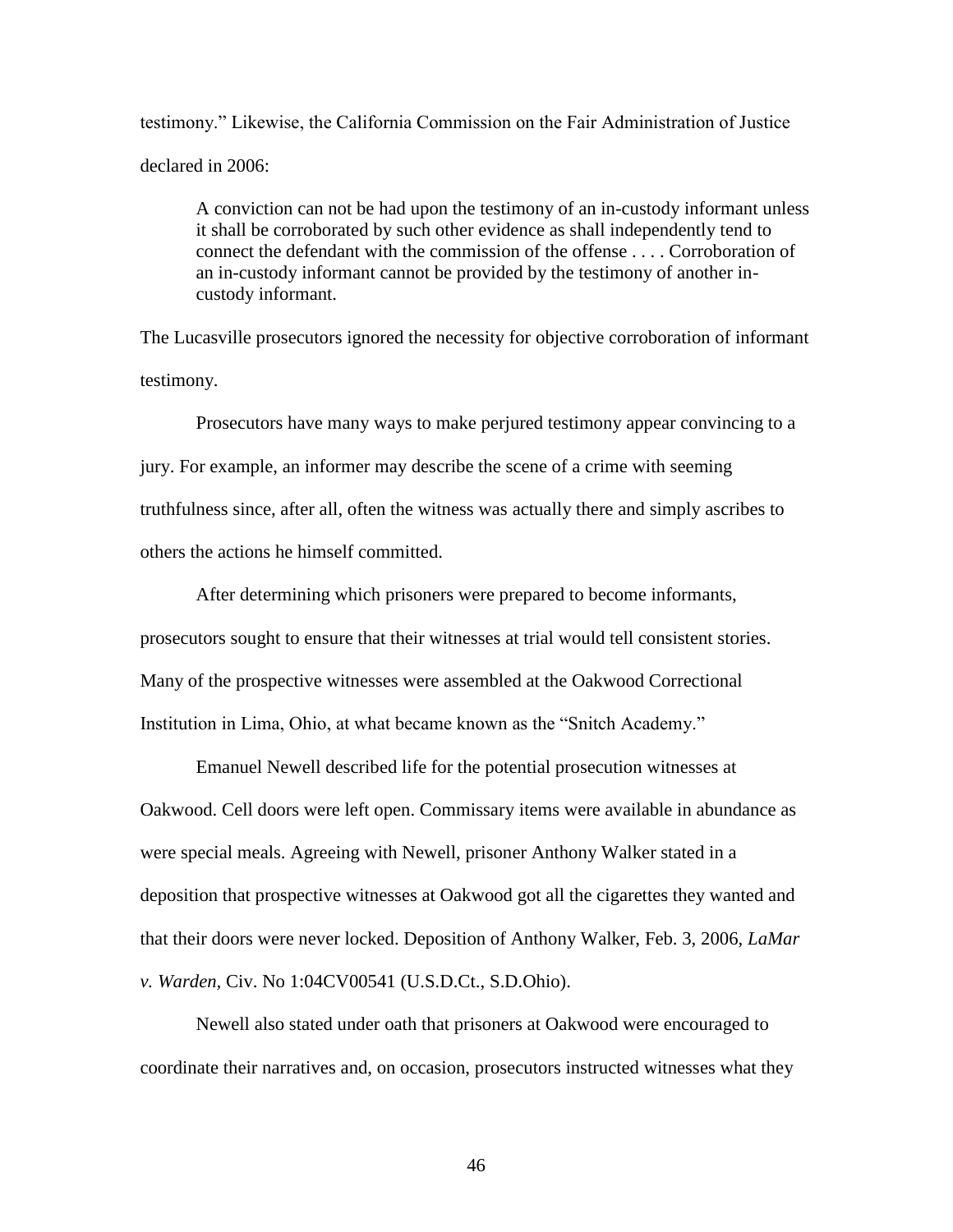were to say. For instance, according to Newell, if a potential witness at the Snitch Academy described perpetrators who wore masks, "We were advised that because the prosecutors required specific visual identification" we should say that the accused did not wear masks and, moreover, that it was the accused who committed the crimes about which the witness was being questioned. Affidavit of Emanuel Newell, June 4, 2007, paragraphs 6-10.

Use of perjured testimony by an in-custody informant was not limited to the capital cases. Derek Cannon was tried for the murder of an inmate on the first day of the Lucasville disturbance. Cannon's defense was that he was on the recreation yard when the uprising began, he returned to L-block briefly, but he did not enter L-6 where the victim was killed. At Cannon's trial, the informant testified that Cannon had confessed not only that he murdered the inmate, but that Cannon had also tortured and murdered the hostage officer who was killed several days later. This informant was the last witness at Cannon's trial. According to Cannon's attorney, the judge said the jailhouse informant impressed some jurors as to what kind of a person Cannon was.

Derek Cannon **could not have been present** in L-block on April 15 when the officer was killed. Contemporaneous records, not made available to the jury, show that Cannon was taken off the recreation yard during the early hours of April 12, and he was transferred to another prison a few days later. Cannon is serving a sentence of 26 years to life.

In several aspects of the courts' proceedings concerning the five men who were sentenced to death, prosecutors have been able to cite and rely on the law as pronounced by state and federal courts. But that doesn't mean that these convictions and sentences are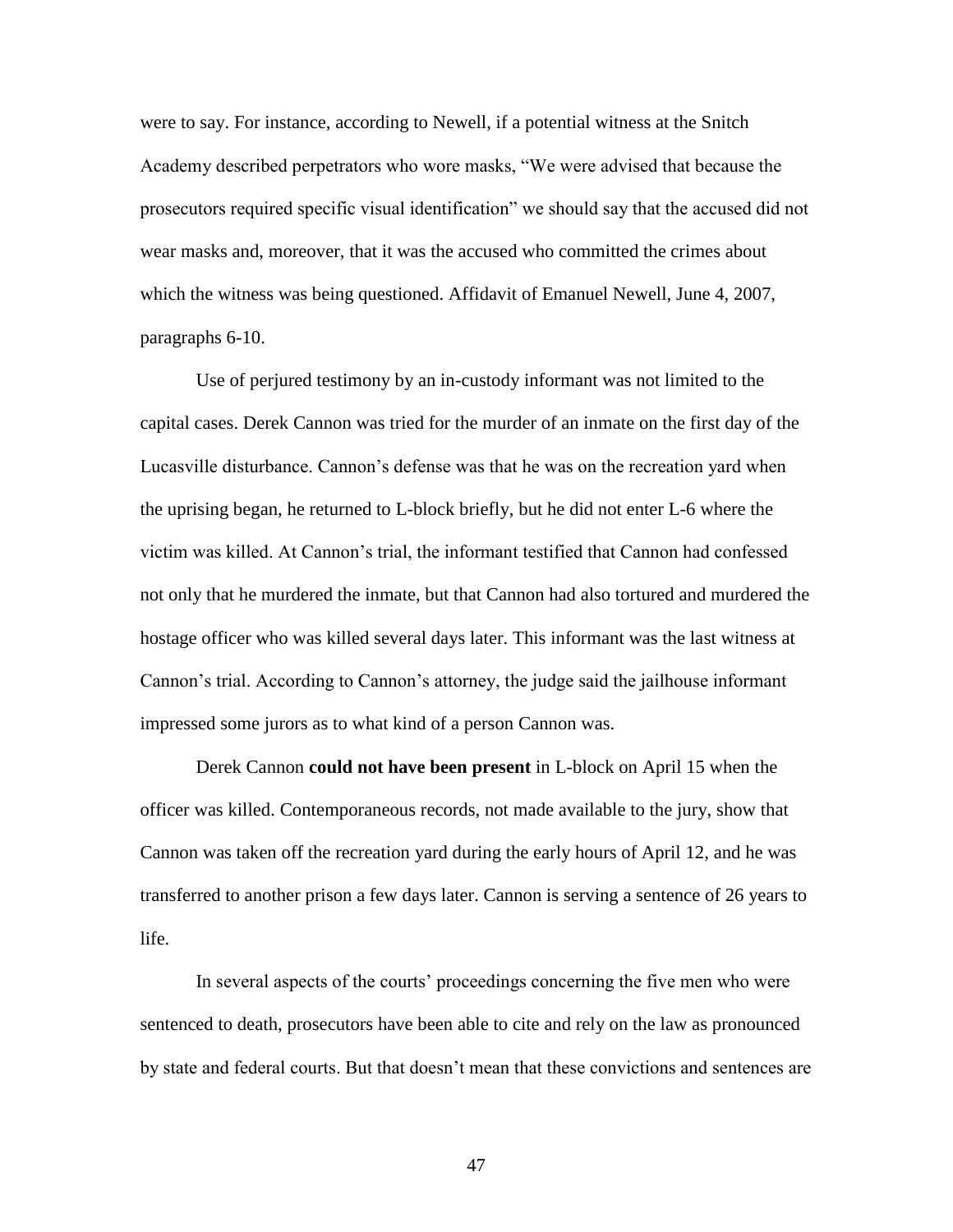just! It only means that these men, and other Lucasville defendants, are victims of what George Skatzes calls "the criminal injustice system."

Let's consider two of the judicial doctrines that stand between the Lucasville Five and light at the end of the tunnel.

### **The Death Qualified Jury**

A jury's recommendation of the death penalty must be unanimous. It takes only one juror in twelve to prevent a recommendation for death.

But under current law in state and federal courts, any potential juror who states that he or she opposes the death penalty under all circumstances will almost surely be "excused," that is, excluded, from jury service in a capital case.

In contrast, a juror who indicates support for the death penalty is asked another question, namely, Would you follow the instructions of the judge about the law? If the juror answers, Yes, then that juror may be seated even though he or she may favor the death penalty just as strongly as opponents of the death penalty oppose it.

The following extracts show the doctrine of the "death qualified jury" at work during the "voir dire" (jury selection process) in the case of George Skatzes.

## *Juror #1*

THE COURT: . . . I have a question I want to ask you. . . . [I]n a proper case where the facts warrant it and the law permits it, could you join in with others in signing a verdict form which might recommend to the Court the imposition of the death penalty?

A: No, sir.

THE COURT: You don't believe you could do so?

A: I don't believe so.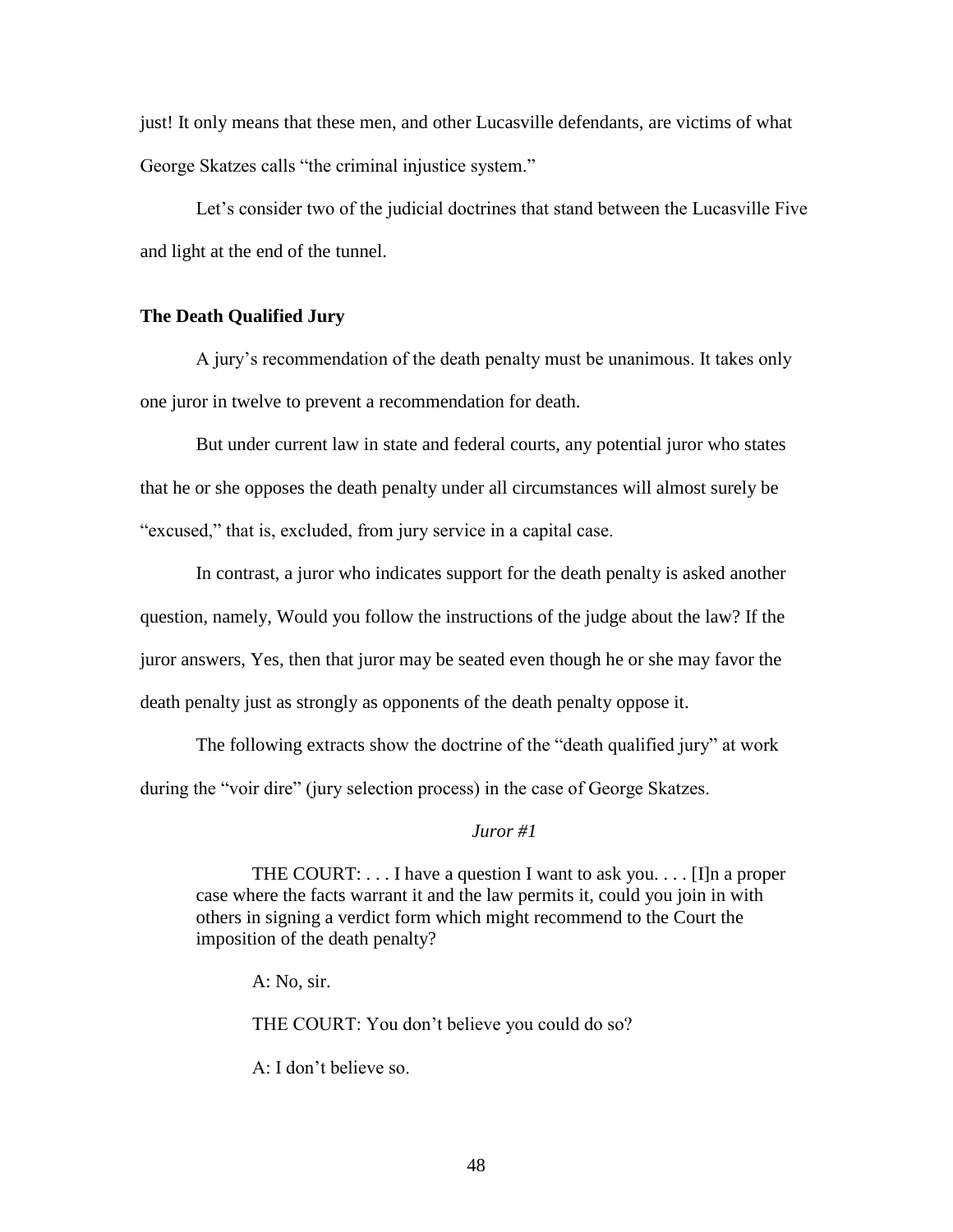THE COURT: Under any circumstances?

 $A: No.$ 

THE COURT: Could you tell me why?

A: I had a brother who was murdered and I found it in my heart to forgive that man. I would not have found him guilty to the extent that his life would be taken.

THE COURT: In other words, you feel that if you didn't do it in your brother's case, you wouldn't do it in any other case, right?

A: Right. . . .

[DEFENSE ATTORNEY]: . . . Do you feel that this is a teaching of your church?

A: Not so much a teaching of my church as it is an understanding of mine that I do not create life. I am not giver of life, so I feel that it's not my responsibility or within reason to expect me to take a life. . . .

THE COURT: You may step down.

*Juror #8*

THE COURT: . . . In a proper case, where the facts warrant it and the law permits it, could you join in with the other jurors in signing a verdict form which would recommend to the Court the death penalty?

A: Yes, your Honor.

[PROSECUTING ATTORNEY]: . . . We brought you here because we want to discuss with you your views on capital punishment. Can you share them with us, please?

A: I strongly believe in them. I wish they were enforced more often.

[PROSECUTING ATTORNEY]: . . . Do you believe the death penalty is the only appropriate penalty in all cases of an intentional killing?

A: Pretty much.

[PROSECUTING ATTORNEY]: Does that mean?

A: Yes.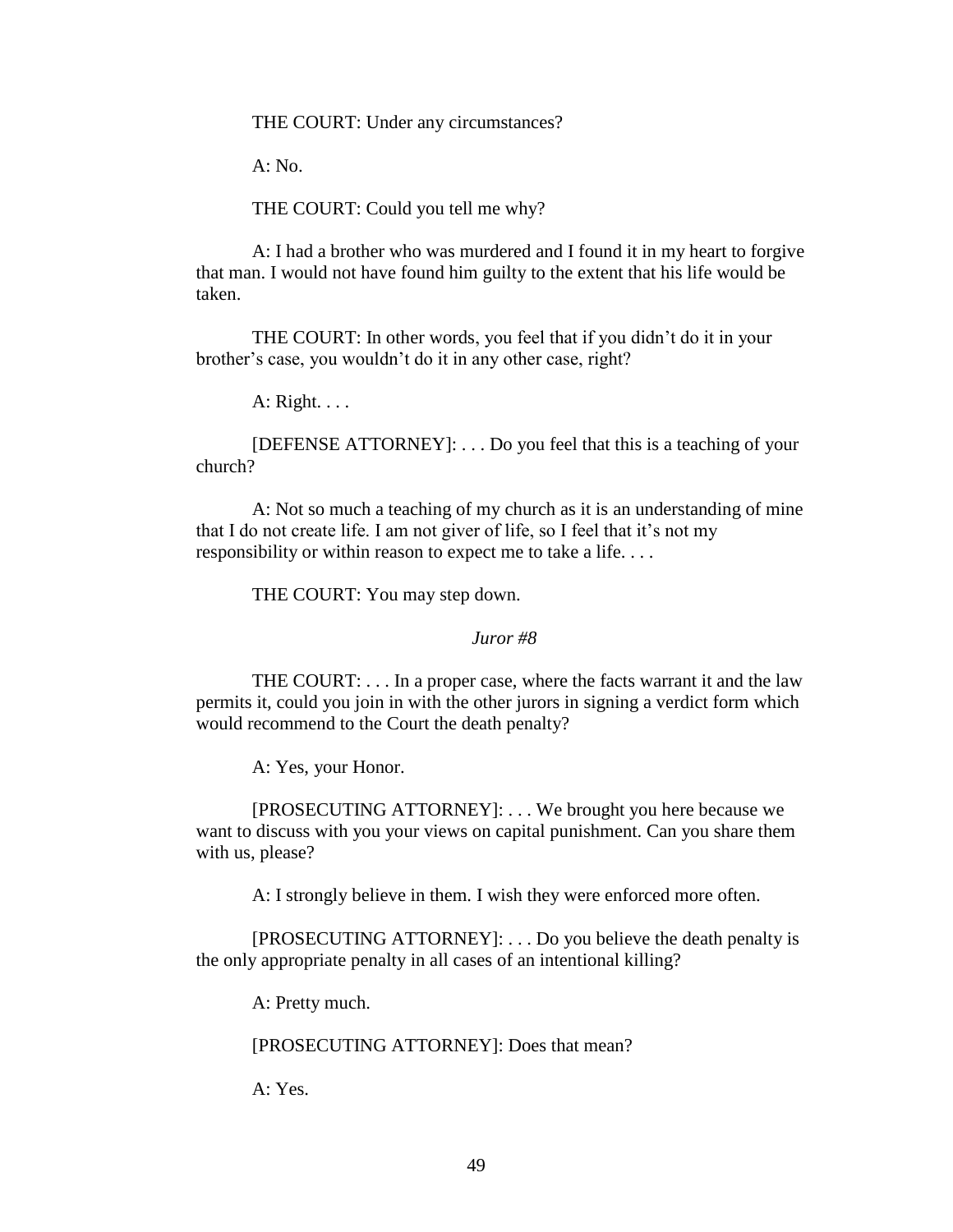[PROSECUTING ATTORNEY]: . . . You can think of the wors[t] crime that comes to your mind and if you find that person guilty at the first phase, we don't go straight to death. We have the second hearing at which point you would get additional evidence to consider in making your decision as to what punishment is appropriate. . . .

What we need to know is whether you could set aside your thoughts as to what you think the law should be and follow the law that the Judge gives you?

A: Yes.

[PROSECUTING ATTORNEY]: If you found someone guilty of a horrible, horrible crime, as bad as you can think of, would you be willing to keep an open mind and listen to the evidence at the second phase before making a decision as to which penalty is appropriate?

A: Yes.

[PROSECUTING ATTORNEY]: No matter how bad the crime?

A: Yes.

THE COURT: . . . We want you back [to serve as a juror in the case].

With the doctrine of the death-qualified jury before us, there should be no

difficulty in understanding why, in such a high percentage of cases, Lucasville prosecutors either won a favorable jury decision or entered into a favorable plea agreement. At one public forum concerning George Skatzes, known to fellow prisoners as "Big George," an attender who had heard the dialogue between the judge and potential jurors commented: "Big George is in Big Trouble."

Studies cited by the American Bar Association and the American Law Institute indicate that the process of selecting a death-qualified jury produces juries that are more likely to convict the defendant during the guilt phase of the trial, and more likely to impose the death penalty during the sentencing phase. John Paul Stevens, retired Justice of the United States Supreme Court, stated when he was on the bench that this rule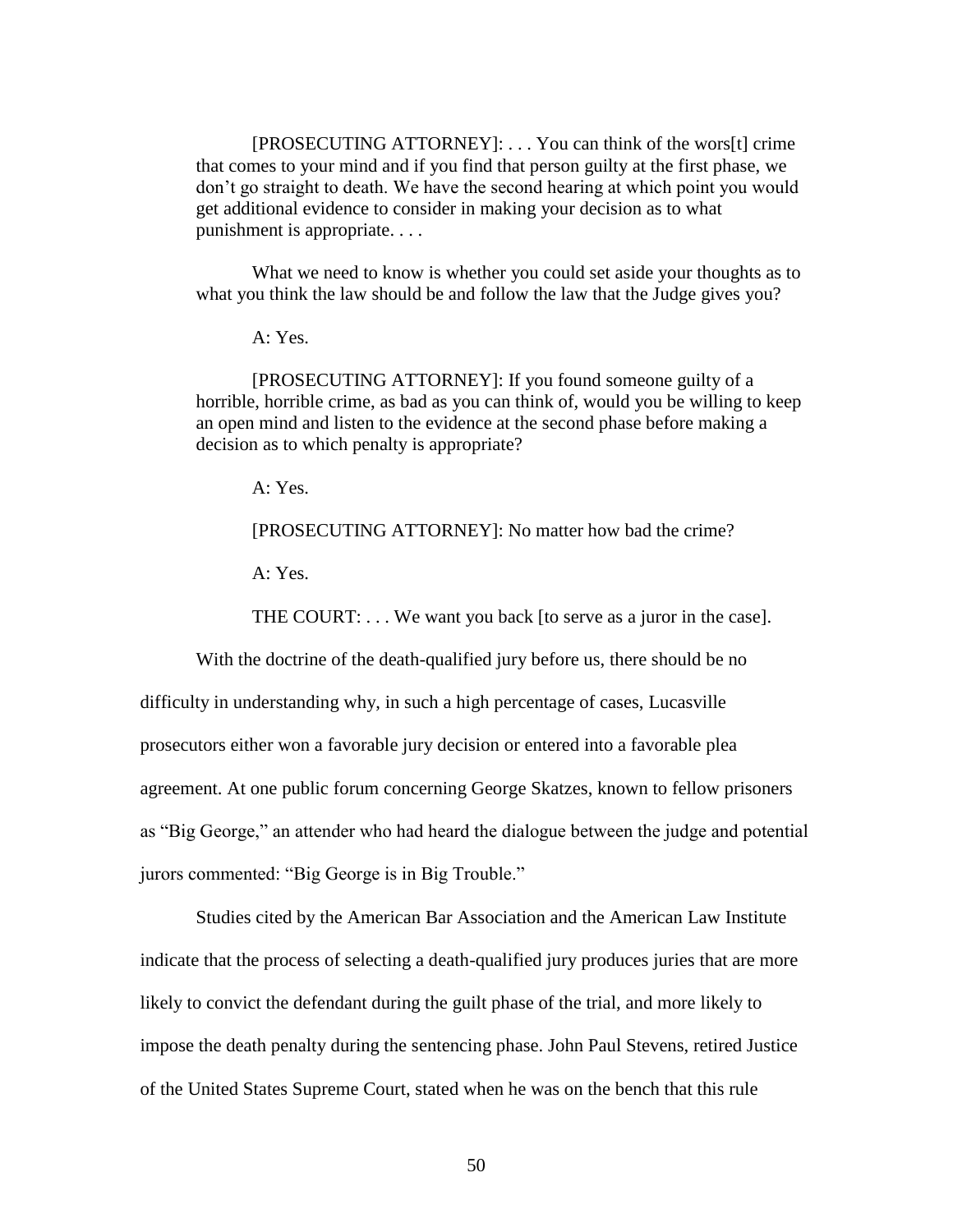"deprive[s] the defendant of a trial by jurors representing a fair cross-section of the community." He is convinced that "the process of obtaining a 'death qualified jury' is really a procedure that has the purpose and effect of obtaining a jury that is biased in favor of conviction." *Baze v. Rees*, 553 U.S. 35, 84 (2008) (Stevens, J., concurring in the judgment).

## **The Doctrine of Complicity**

Under Ohio law, ORC 2923.03(F), whoever is guilty of complicity in the commission of an offense can be punished as if he were a principal offender. This means that men who were **not the actual or "hands on" killers** but who allegedly were associated with the murders that occurred during the Lucasville uprising **could be sentenced to death**.

A familiar hypothetical presents the problem of a group of bank robbers. Robber A is the driver of the getaway car. While his companions enter the bank, he stays at the wheel of their vehicle, perhaps listening to the car radio or reading the newspaper. Meantime, the men actually in the bank encounter difficulties, there is a scuffle, robber B uses his gun, and a bank teller falls to the floor, dead.

What should be the punishment of robber A? Under Ohio law he can be found to be "complicit" in the entire criminal course of conduct, and presumed to be just as guilty as the man who pulled the trigger. Moreover, whereas under Ohio law someone guilty of "conspiracy" to rob the bank would not be eligible for the death penalty, under the Ohio law of "complicity" everyone who participated in the crime would be exposed to the possibility of execution.

After Aaron Jefferson was convicted of striking the same fatal blow for which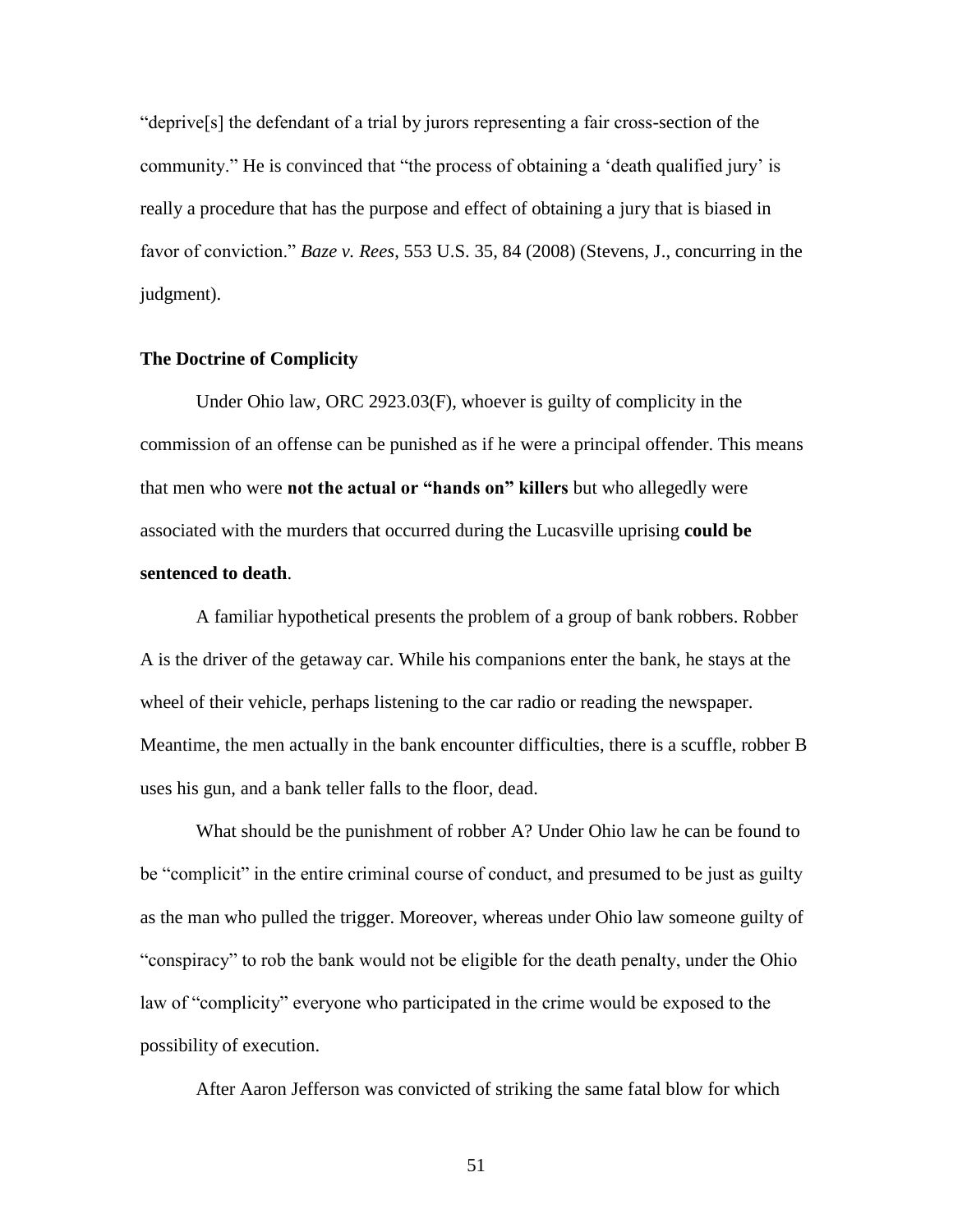George Skatzes had been convicted, an Ohio Court of Appeals considered the case. The court began its explanation by stating: "Skatzes contends that his due process rights were violated because the state charged and convicted two inmates—Skatzes and Aaron Jefferson—with the murder of David Sommers, when the evidence suggested only one fatal blow. He argues that these [were] 'inherently factually contradictory theories'."

Not so, the court continued. "The state's theory was that both Skatzes and Jefferson were complicit in the crime; there was no way to prove who had inflicted the fatal head injury. . . . A defendant charged with an offense may be convicted of that offense upon proof that he was complicit in its commission."

Jason Robb was the victim of a prosecution theory about Sommers' murder that was equally bizarre. According to prosecution witnesses, Sommers chased Robb from L-2 to L-7, where Sommers was beaten to death by prisoners other than Robb. Yet Robb was convicted and sentenced to death for the Sommers murder!

#### **In Summary**

The Lucasville capital defendants were faced with an excruciating dilemma. If guilty, they could take a plea and get charges dropped and sentences reduced. But if they had not killed anyone during the eleven days, they did not want to plead guilty to something they did not do! They went to trial and tried to convince a jury of their innocence. But their juries were made up of men and women who were willing to recommend the death penalty; their trials were governed by the doctrine of complicity; and their trial court judges had no way to assure defendants of the good faith and credibility of prosecution witnesses.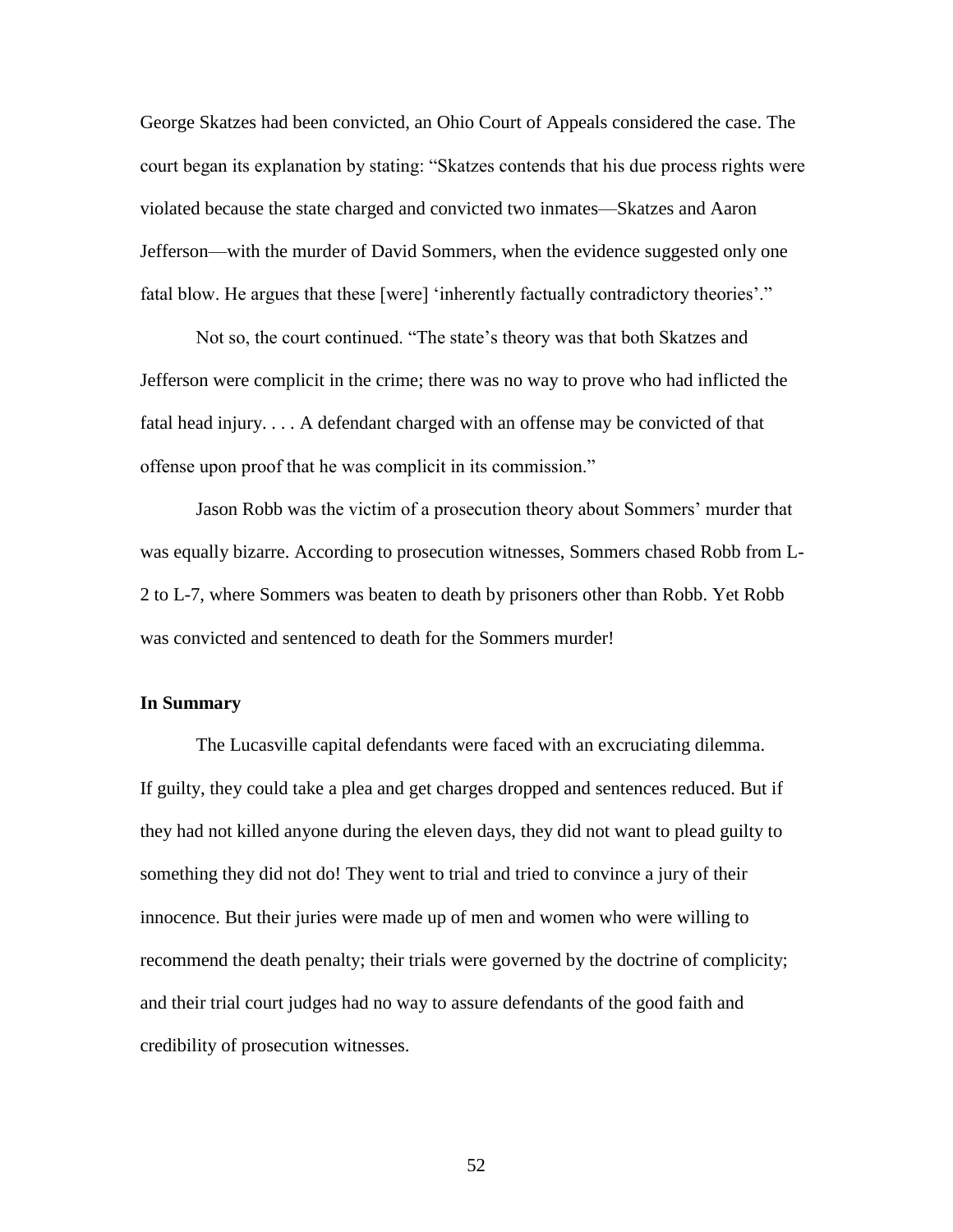### **6. THE MURDER OF OFFICER VALLANDINGHAM**

We come now to what for most Ohioans, and certainly for folks living in Southern Ohio near the Southern Ohio Correctional Facility, is the heart of the matter: the murder of hostage officer Robert Vallandingham. Many will remember the grim faces of Officer Vallandingham's parents as they went from trial to trial of prisoners alleged to have been complicit in what happened to their son.

It is a key fact that prisoners unanimously considered Officer Vallandingham to have been one of the more decent guards, a man "just doing his job" at a time when jobs were hard to come by in that part of the United States. One prisoner remembers Officer Vallandingham helping him to make a telephone call to his home when a relative close to him passed on.

So, how did this tragic and unnecessary death happen? Because the facts are complex we will summarize the opposing positions, then lay out the evidence in detail. Citations for all asserted facts and quotations will be found in my article entitled "*Napue* Nightmares," published in the *Capital University Law Review*, v. 36, no. 3 (Spring 2008), and in my book *Lucasville*, 2nd edition (PM Press, 2011).

## **The State's Case: Robb, Skatzes, Sanders (Hasan), and Were (Namir) Were All Complicit in the Murder of Officer Vallandingham**

According to the State:

1. On the morning of Thursday, April 15, between 8 and 9 a.m., there took place a meeting of representatives from the three main prisoner "gangs" present during the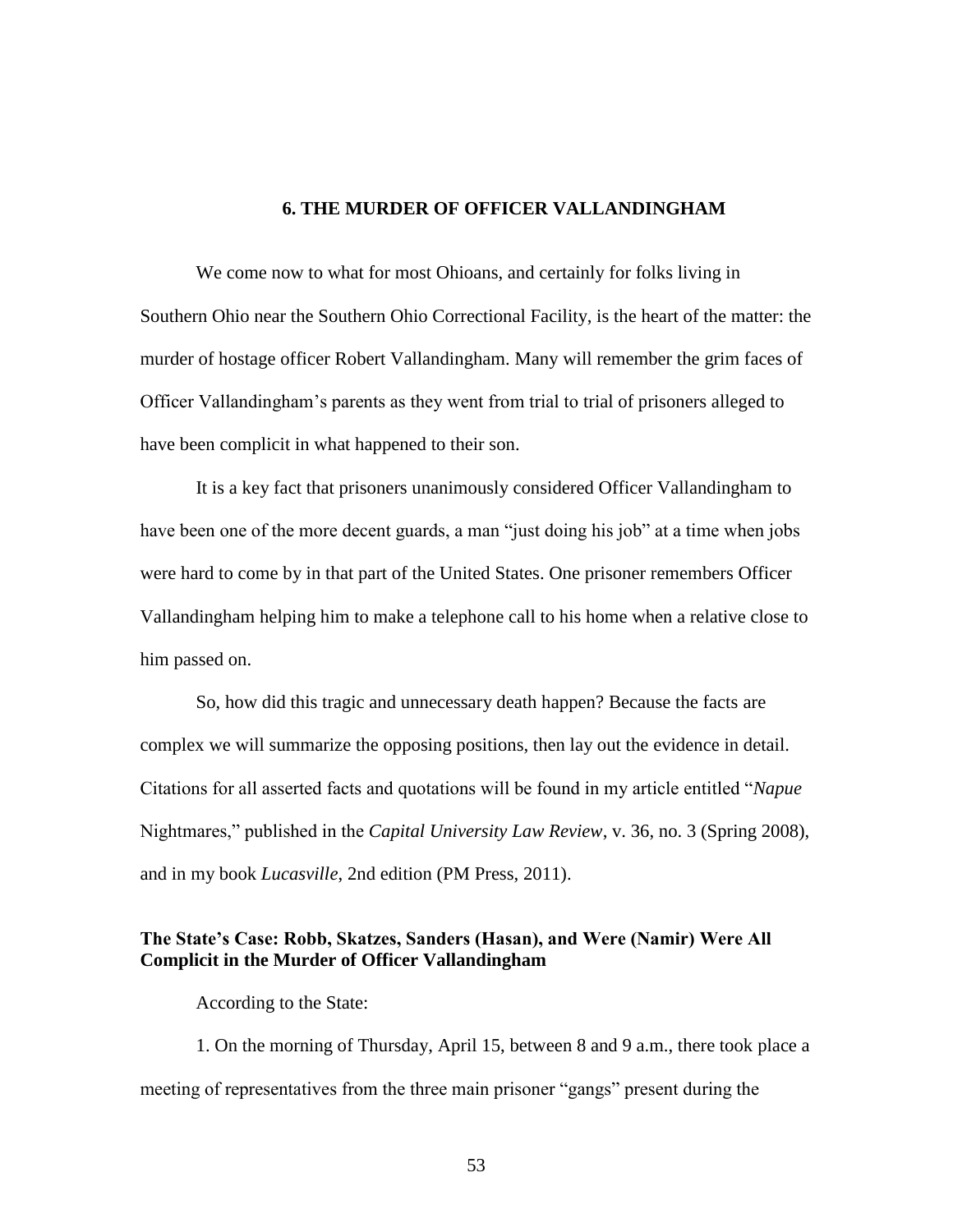uprising. Robb, Skatzes, and Were took part in the discussion. The meeting decided to kill a guard.

2. Skatzes then went on the phone and threatened that a guard would be killed unless water and electricity were turned back on.

3. Vallandingham was strangled, and prisoners placed a bar on his neck and rocked back and forth to make sure that he died. (See above: the autopsy revealed evidence of strangulation, but no evidence to support the allegation that anyone rocked back and forth injuring the voice box.) The killers acted under orders from Hasan and Were.

# **The Prisoners' Case: The Murder of Officer Vallandingham Was Masterminded by Prisoner Anthony Lavelle**

On the contrary:

1. On April 14, Public Information Officer Tessa Unwin had angered prisoners in L-block by referring to their threats to kill a hostage officer as no more than the language of negotiations. Thereafter Anthony Lavelle, leader of the Black Gangster Disciples, began to recruit a group of men to kill a hostage.

2. The tape and transcript of the meeting on the morning of April 15 shows that killing a guard was discussed but no decision was reached.

3. At the end of the meeting, Skatzes agreed to go on the phone in a desperate effort to persuade prison authorities to restore water and/or electricity immediately.

4. After the April 15 meeting ended inconclusively, Lavelle went to L-1. Then he went to L-6 with two other prisoners and killed Officer Vallandingham. A number of prisoners who were in the L-block corridor testified that they saw the three men enter and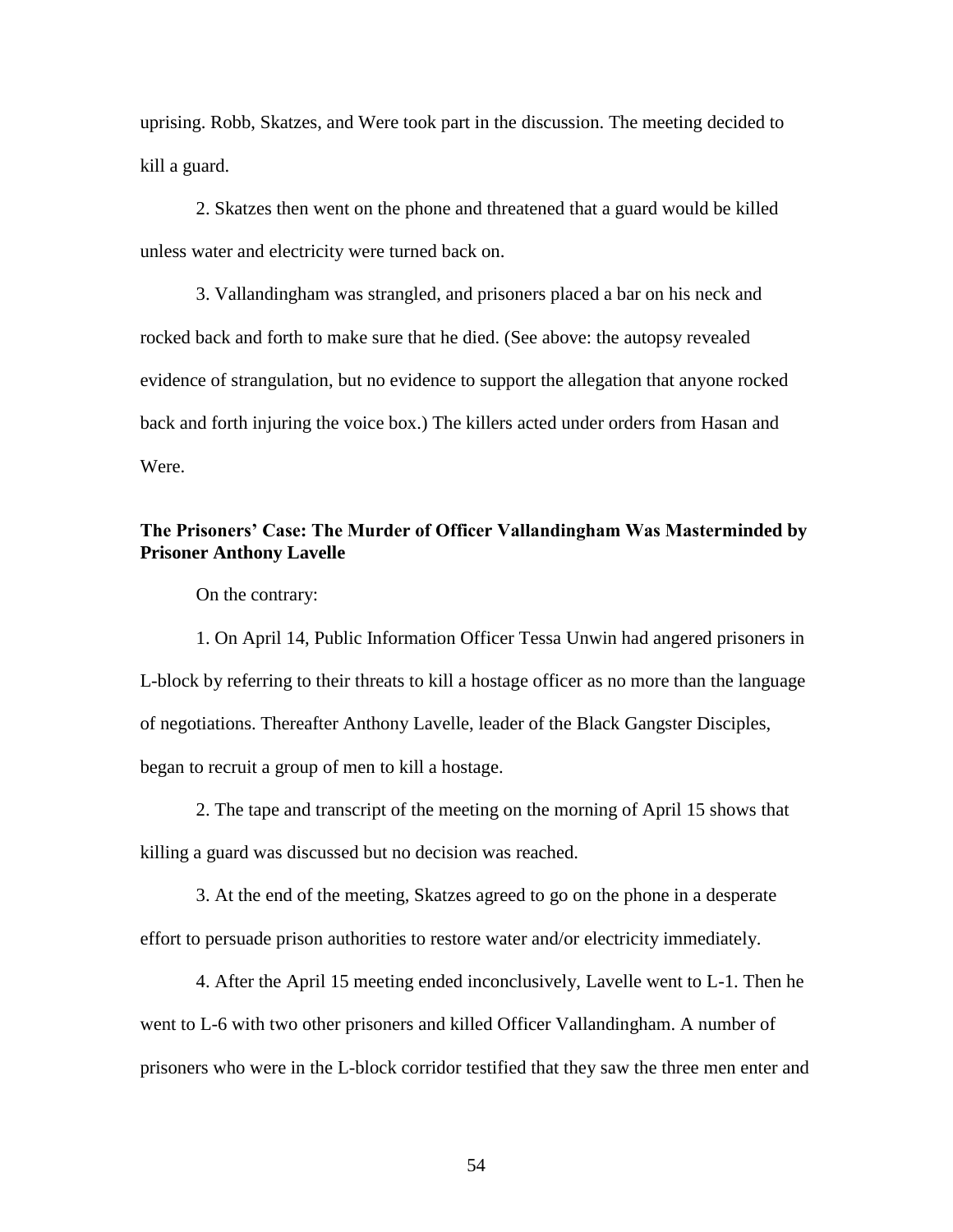leave L-6. Were, who was present in L-6, assumed that Lavelle acted with permission from leaders of the uprising.

5. Lavelle told prisoners Leroy Elmore and Roy Donald that he had ordered the killing of the guard. Upon learning that leaders of the uprising had not authorized the murder, Were went to L-1 and knocked Lavelle to the ground.

6. Kenneth Law, upon whose testimony the prosecution relied to establish the participation of Hasan and Were in Officer Vallandingham's murder, recanted his testimony.

#### **The Evidence**

*1. What Happened at the Morning Meeting on April 15?* The meeting was taped by the FBI, using a microphone thrust into the ceiling of a tunnel underneath L-block. The transcript was imperfect and was edited with the help of informants Anthony Lavelle and Rodger Snodgrass. There is no reason to assume that it is completely accurate. Indeed, in the second trial of James Were defense counsel questioned its accuracy and Judge Cartolano ordered the court reporter to listen to the tape over a weekend and transcribe it, so that her transcription might be used. When she reported on Monday morning that what she heard was quite different from the transcript offered by the prosecution, the Judge changed his mind and used the prosecution's transcript.

The reader can make an independent judgment because the transcript offered by the prosecution and made part of the record at the trials of the Lucasville Five is Appendix 1 in both editions of my book *Lucasville*.

*2. The Meeting Was Chaired by Stanley Cummings*. The first point established was that someone should go back on the phone and demand "lights, water, people out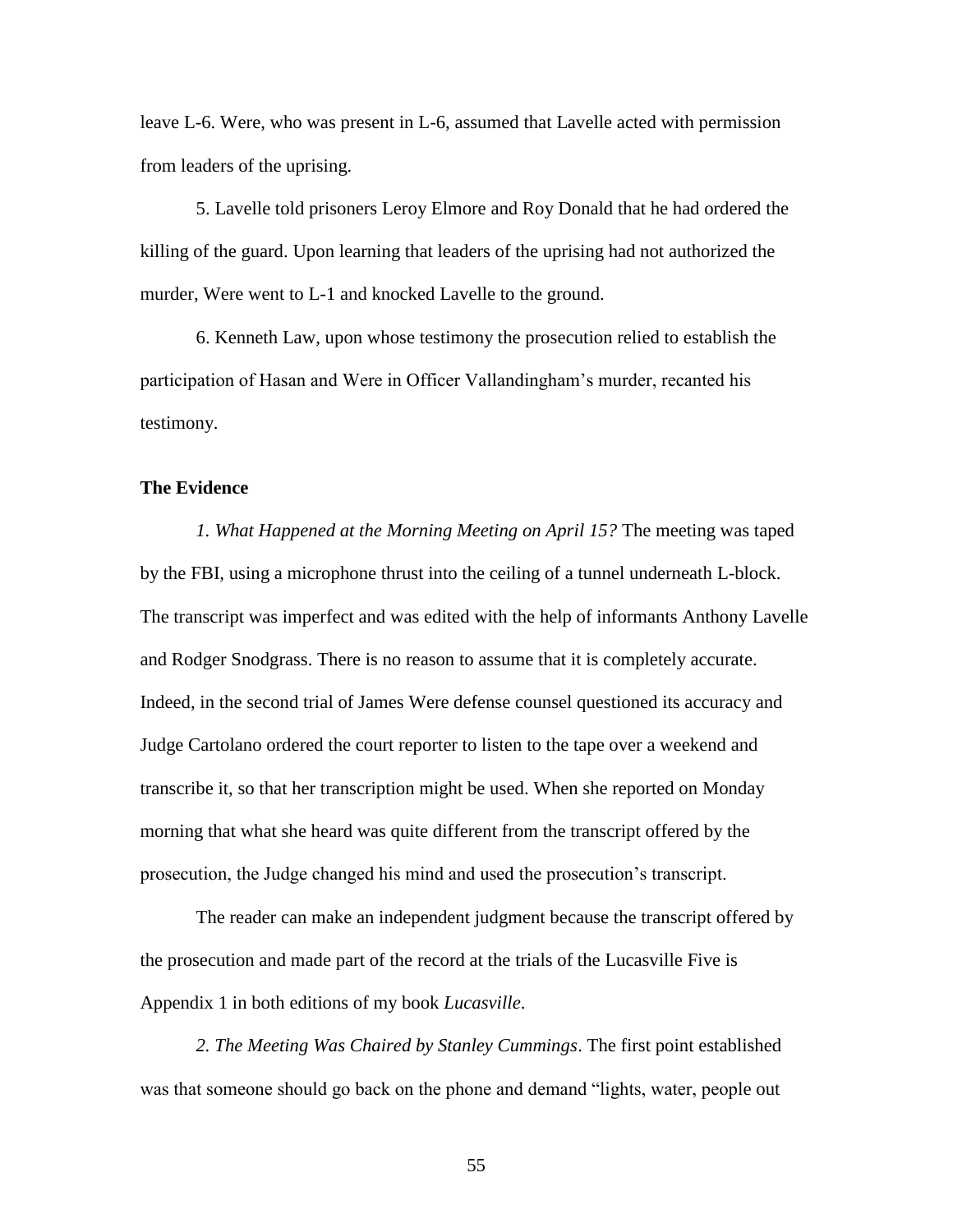from in that tunnel." Then the discussion turned to what should happen if the authorities refused to take the requested actions. It was agreed that if the state stonewalled, the prisoners would say that they were "turning it over to the hardliners." But they would meet again before finally deciding to kill a hostage.

Lavelle, the prosecution's main witness in the trials, made it clear in his testimony there was to be another meeting before a hostage was killed. In *State v. Were I*, Tr. at 1238, Lavelle was asked whether the understanding at the end of the meeting was that a guard was going to be killed. He responded: "No. When I left the meeting, the understanding was that we was going to meet up later on that afternoon and give them our final ultimatum." Similarly in Hasan's trial, *State v. Sanders*, Tr. at 3649, Lavelle testified that at the end of the morning meeting: "We hadn't made a clear decision." There was general agreement that nobody was to be killed without another meeting.

*3. What Was George Skatzes Trying to Accomplish in Speaking with the Authorities Before and After the Morning Meeting?* A criminal conviction requires proof of criminal intent. Unfortunately, and mysteriously, all tape recordings of the dialogue between Skatzes and prison negotiators between 9 and 11 a.m. on April 15 have disappeared. Notes made by Sergeant Hudson as he sat in the prison command center and listened to what was said were introduced into evidence. In addition, there are fragmentary notes made by officers listening in the tunnel under L-block.

We think the best way to understand what Skatzes was trying to accomplish during this anguished conversation is to consider what he did and said during the previous three and a half days, and what he did and said on April 15 during the afternoon and evening after Officer Vallandingham's murder.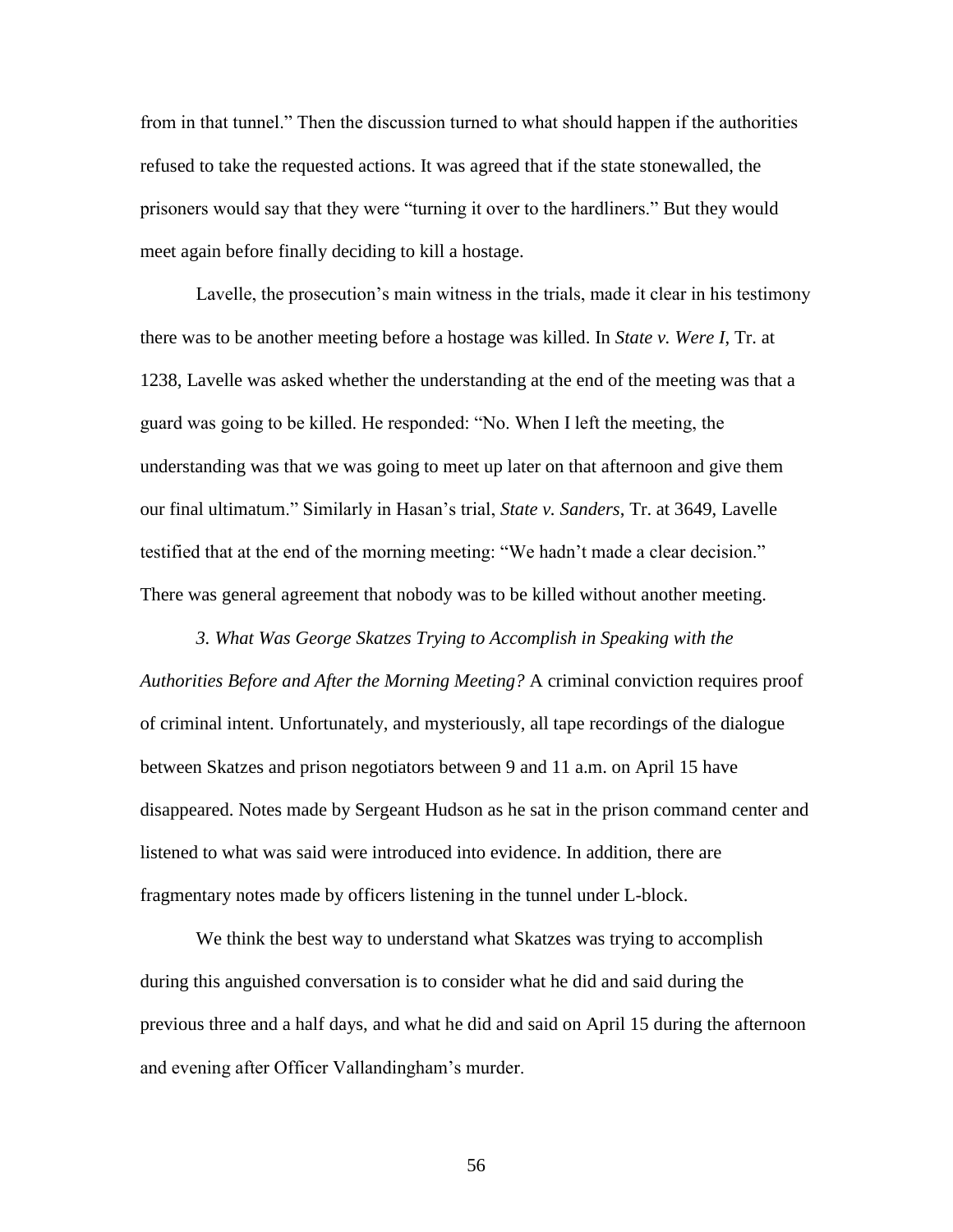During the first hectic hours of the occupation of L-block, George Skatzes helped to save the lives of both correctional officers and prisoners.

On the afternoon of Monday, April 12, Skatzes, together with Muslim Cecil Allen, left the occupied cellblock and went out on the yard with a bullhorn to initiate the prisoners' first effort to try to end the occupation and save the lives of the officers taken hostage.

On Tuesday, April 13, Skatzes became the primary negotiator for the prisoners on the telephone.

On Wednesday, April 14, the day when Ms. Unwin spoke to the press and the day before Officer Vallandingham was murdered, Skatzes spent hour after hour talking with the state's negotiator, Dave Burchett. That evening they agreed that two hostages would be released in return for an opportunity for the prisoners to make live radio and television broadcasts of their negotiating demands. The next morning, over Skatzes' protests, the prisoner representatives rejected this arrangement, insisting instead that the authorities, as a first step, must restore water and electricity in L-block.

At the morning meeting on April 15, the other prisoners asked Skatzes to go back on the telephone and convey their demands for water and electricity.

Does it make sense to suppose that he did so as part of a plan to kill a guard? Officer Vallandingham was killed at some point before 11 a.m. According to notes on the negotiations made by officers in the tunnel under L-block:

∙ Skatzes was still on the telephone at 10:50 a.m., "talking about last night['s] deal."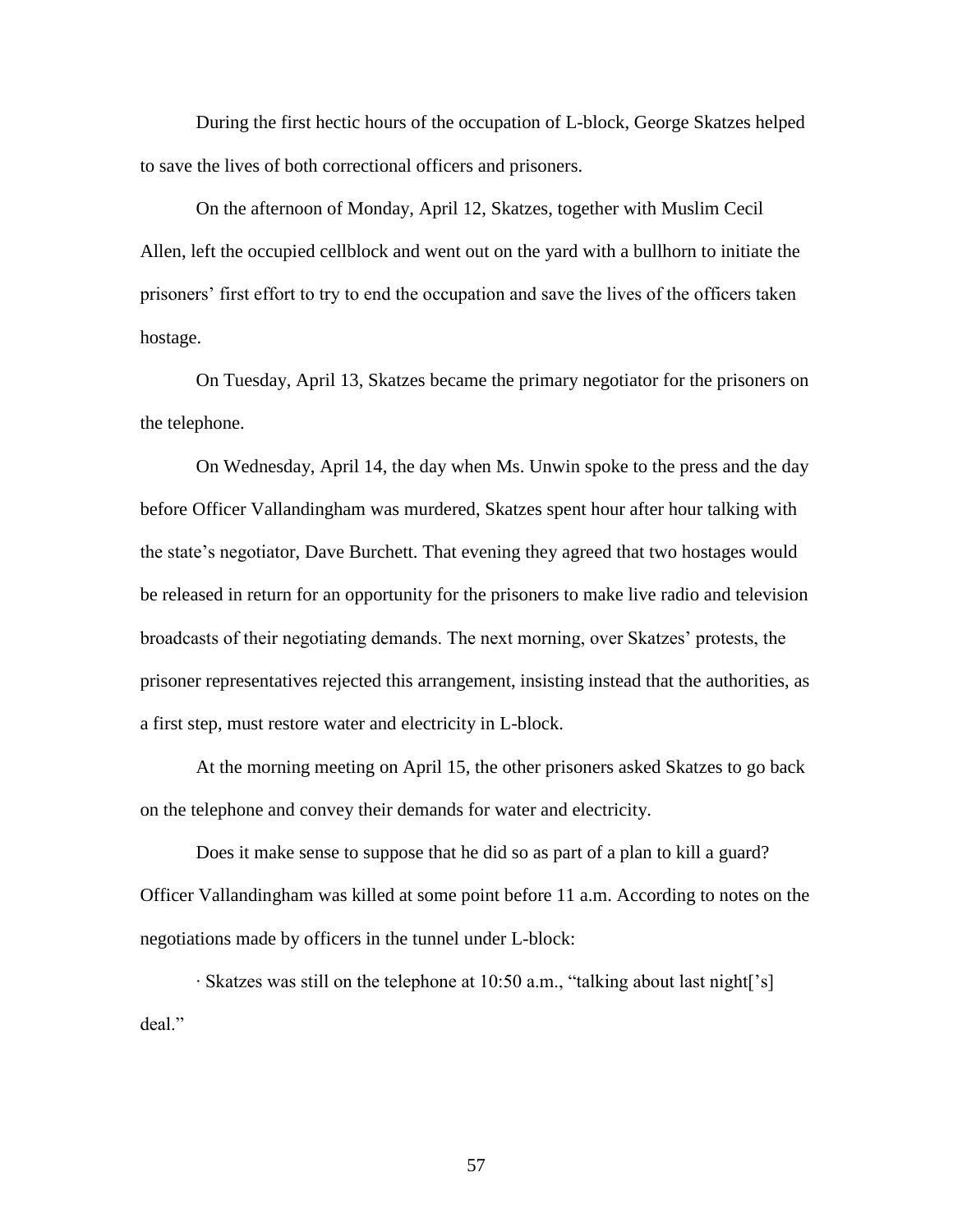∙ At 10:53 a.m., "a background voice was heard saying something about a dead body."

· At 10:54 and 10:55 a.m., Skatzes was still talking on the phone, apparently negotiating.

∙ At 11:02 a.m., "Skatzes was still talking on the phone, content unclear, seems to be dealing with demands and how to work them out. (Seems to be talking about turning power on.) **Wasting valuable time."** (Emphasis added.)

· At 11:05 a.m., Skatzes said something about 5 minutes or 35 minutes, the same minute at which four prisoners were seen coming out of the M2 gym door, dragging a sheet containing what turned out to be the body of Officer Vallandingham.

· At 11:06 a.m., no more of Skatzes voice was heard, and by 11:09 a.m. the prisoners who dragged the body onto the yard had gone back inside the M2 gym door.

Hostage officers Darrold Clark and Jeff Ratcliff had been held by Muslim prisoners in L-6. The two hostages sought Skatzes' protection. Skatzes arranged to have them moved to L-2, where he slept in the doorway of their cell so that Clark would feel secure. When he learned of Officer Vallandingham's murder, both officers testified, at Skatzes' suggestion all three of them dropped to their knees and prayed together. Later, Skatzes went out on the yard to make a live radio broadcast and released Officer Clark to the authorities.

Officer Ratcliff, also unharmed, was one of the remaining hostages released at the time of the negotiated end of the occupation on April 21. If Skatzes "wouldn't have come and got me," Ratcliff told Skatzes' jury during the mitigation phase of Skatzes' trial, "I would probably be dead." *State v. Skatzes*, Tr. at 6000A. The jury found Skatzes guilty of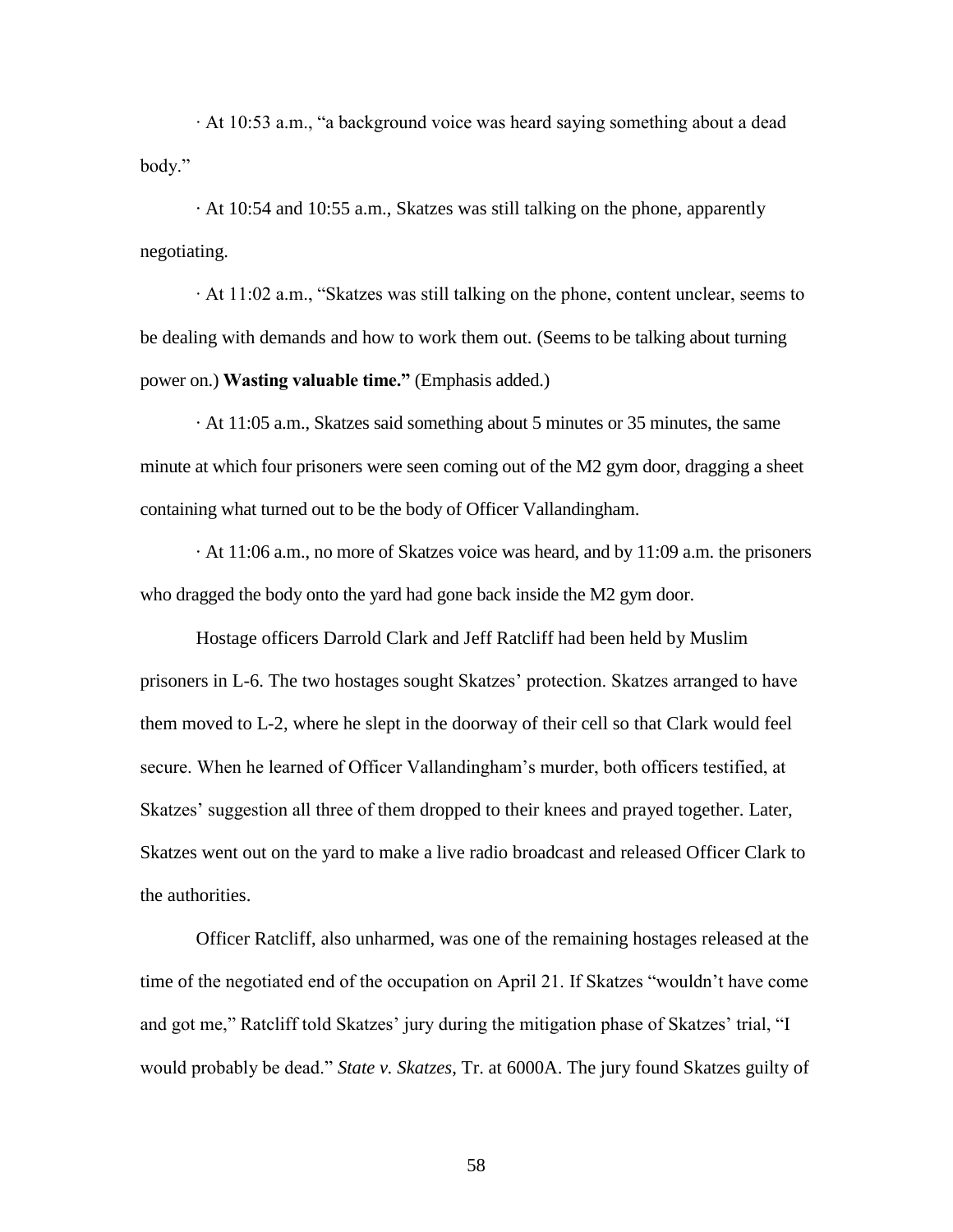Vallandingham's murder but, very likely because of Ratcliff's testimony, did not recommend the death penalty.

*4. What Did Anthony Lavelle Do After the Morning Meeting on April 15?*  Lavelle testified in the trials of his former colleagues that after the April 15 meeting ended, he went back to L-1 where he stayed during the occupation, and went to sleep. Only after the death of the officer, he stated, did he awake and discover what had occurred. *State v. Robb*, Tr. at 2972, 3304.

However, in the course of his decision to turn state's evidence and before becoming a witness at trial, Lavelle was interviewed by Trooper Dave Shepard of the Ohio State Highway Patrol. Lavelle told Shepard that he had been in L-6 when Officer Vallandingham was murdered. He said that he knew who the victim was because the officer's shoulder was bandaged. There was a scuffle between the officer and his captors that went on for two or three minutes, Lavelle said. Officer Vallandingham was choked with some sort of cord. He kicked up his legs, and kept twisting and turning before he died.

Later, as a witness, Lavelle stated that he said these things only because they were what Trooper Shepard wanted to hear. But the trial testimony and sworn statements of numerous other prisoners show that what Lavelle told Shepard was closer to the truth.

To begin with, three former members of the gang that Lavelle headed, the Black Gangster Disciples (BGD), have stated under oath that on the day before the killing Lavelle was incensed by Ms. Unwin's statement at her press conference and tried to recruit them as members of a death squad. Brian Eskridge says that Lavelle came to him and said, "We got to kill this C.O. We got to show them that we serious." Another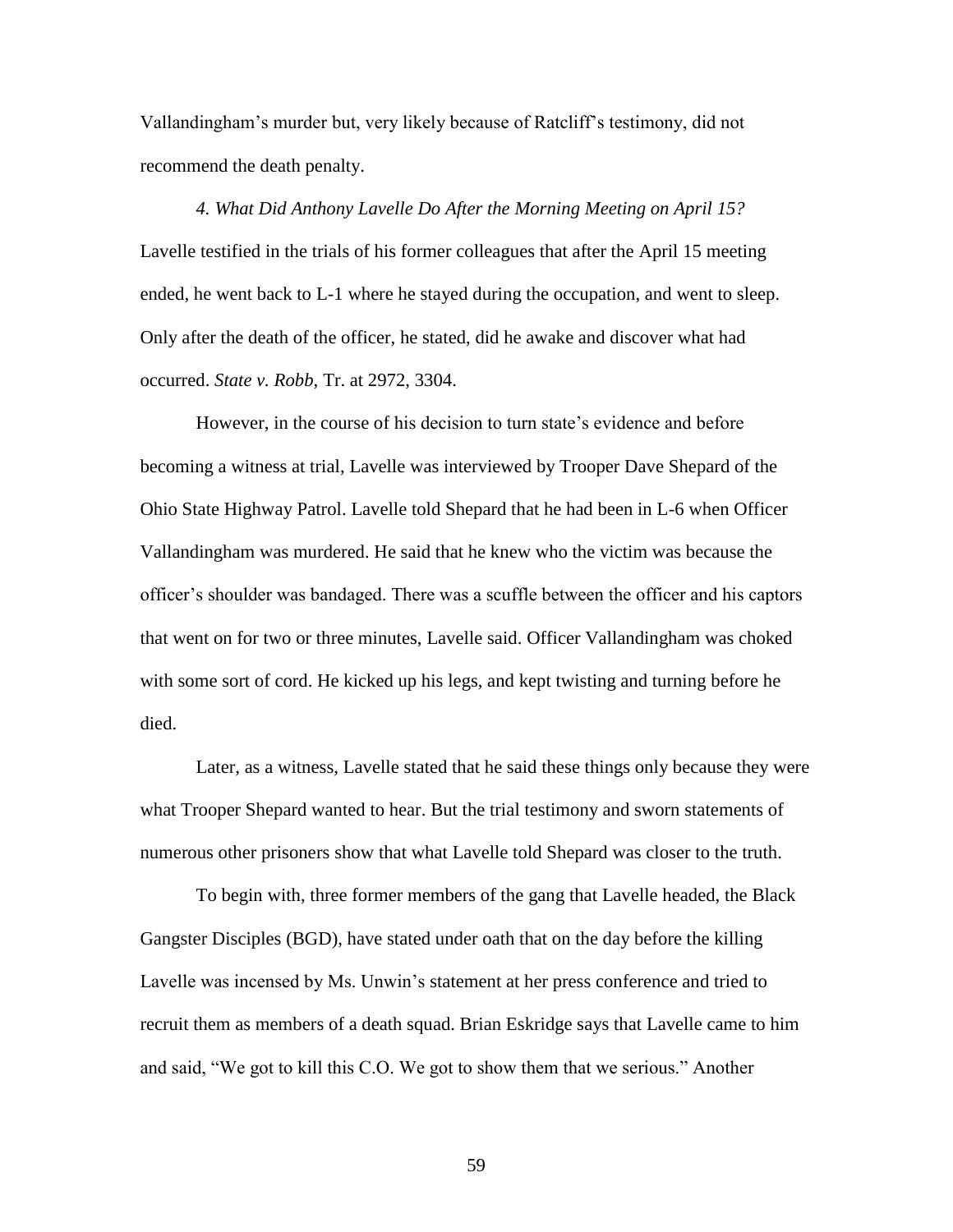member of the BGD, Wayne "Prince" Flannigan, likewise stated: "After the DRC rep made her statement about not taking the inmates' threats seriously, Lavelle said that if we didn't send them a CO, the authorities wouldn't think we were serious." A third member, Aaron Jefferson, also stated under oath that Lavelle had tried to recruit him for a BGD death squad.

Prisoner Sean Davis testified that when he awoke in L-1 the next morning, April 15, he heard Lavelle talking with the Muslim in charge of security in L-6, Stacey Gordon. According to Davis, Lavelle said that "he was going to take care of that business," and Gordon replied, "You go ahead, take care of it . . . . I will come clean it up afterward." *State v. Were I*, Tr. at 1644.

At the meeting shortly afterward, according to James Bell a.k.a. Nuruddin:

It was clearly understood at the end of the April 15 meeting that there was to be another meeting, later that day, before a guard was to be killed. No final decision about killing a guard had been made when the meeting ended. . . . Lavelle was mad. He said the Muslims and the Aryans were cowards because they did not want to kill a guard. Lavelle said: "Come on, do it now." He and other BGD members left the meeting angry. They were the "hardliners."

Prisoners who were in L-1 that morning confirm that Lavelle was angry when he came back from the meeting. Willie Johnson testified that Lavelle said that unless the authorities turned the water and electricity back on, "I'm going to send one of these honkies up out of here." *State v. Robb*, Tr. at 4651. Lavelle then told BGD member Johnny Long, "to put his mask on," and they left the pod together with a third man already wearing a mask. *State v. Were I*, Tr. at 1764.

Further, several prisoners who were in the L-6 corridor that morning stated under oath that they saw the three men come down the corridor, enter L-6, and leave not long afterwards. Eddie Moss saw Lavelle knock on the L-6 door and go in with two masked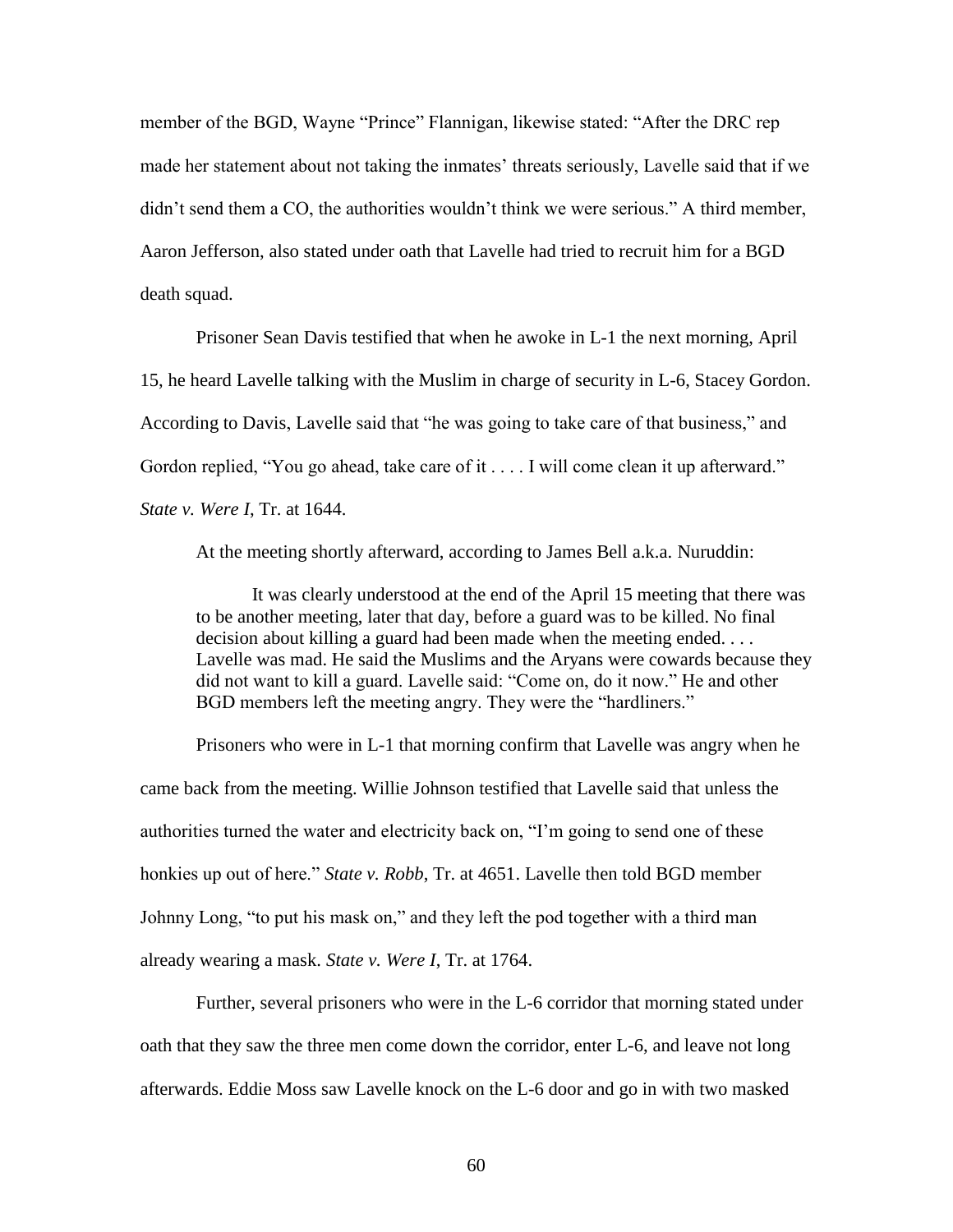men. Sterling "Death Row" Barnes said that he saw Lavelle and two masked men come from the direction of L-1, go into L-6, and return in the direction of L-1. Tyree Parker said that he met Lavelle and two other prisoners "masked up from head to toe" coming out of L-6. *State v. Were I*, Tr. at 1688.

Finally, there are three pieces of additional evidence as to what Lavelle really did after he left the April 15 meeting.

James Were, who witnessed the murder of Officer Vallandingham, inquired of senior Muslims whether they had approved the homicide, and when he was told "No" went to L-1 and, according to several witnesses, knocked Lavelle to the ground.

Leroy Elmore awoke late that morning and went about his duty during the occupation of taking a cart with food and water to the different pods. When he arrived at L-1, Elmore states in an affidavit, he encountered Lavelle. Lavelle told Elmore that he was frightened and that Namir (Were) had knocked him down. "What did you do?" Elmore inquired, and Lavelle answered, "I killed the guard."

Lastly, the late Roy "Buster" Donald had seen Lavelle and two other African Americans enter and leave L-6. That evening Lavelle came to the cellblock where Donald slept, looking for clothes. According to Donald: "I asked him what was going on. Lavelle told me that Gordon had given him the OK to kill a guard and that he took care of his business."

*5. How Did the Man Who Masterminded the Murder Become the Lead Witness for the Prosecution?* There is no question that Anthony Lavelle was the prosecution's key witness concerning the Vallandingham murder. Reginald Wilkinson, ODRC director, and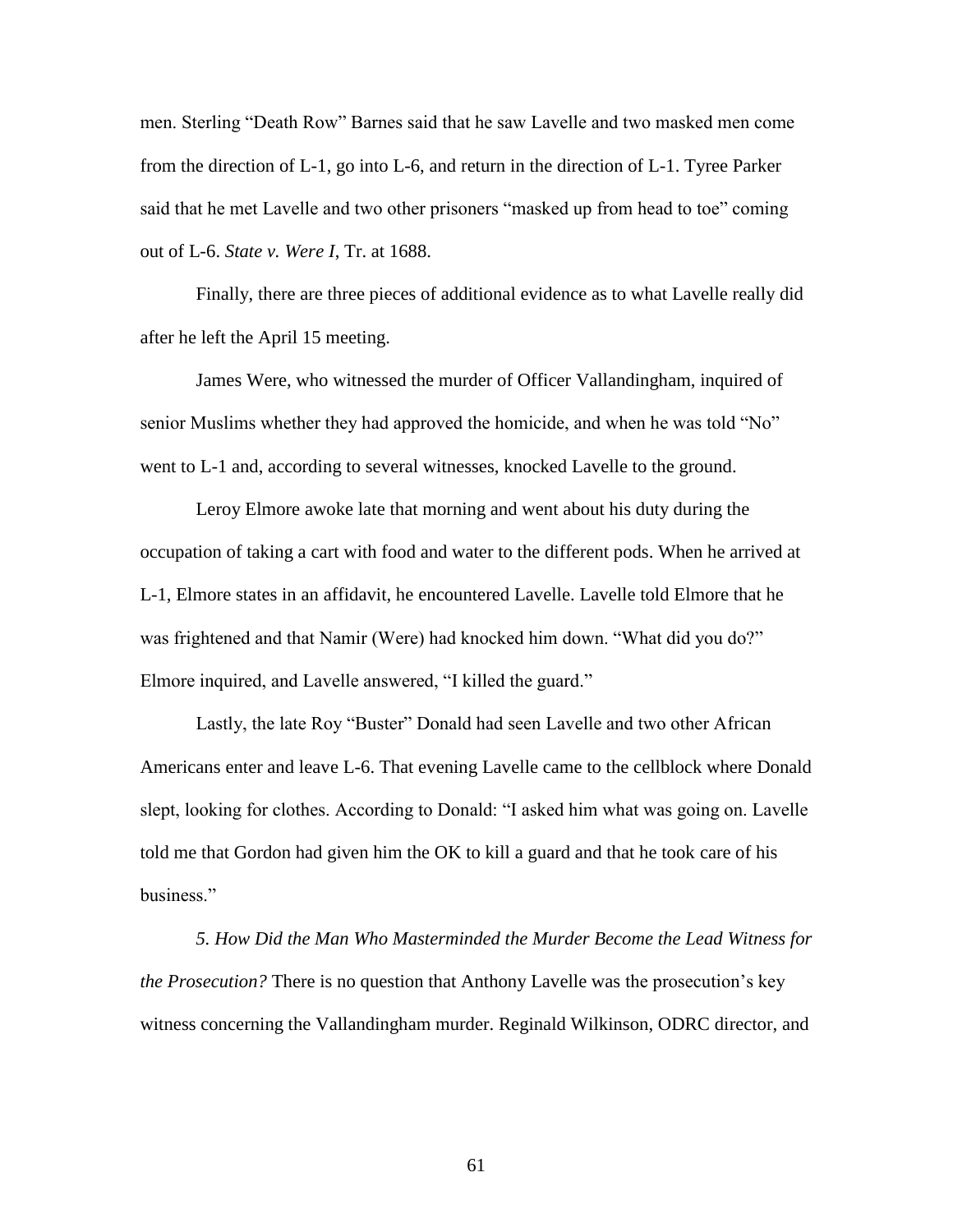his associate Thomas Stickrath, have written that according to Special Prosecutor Piepmeier,

the key to winning convictions was eroding the loyalty and fear inmates felt toward their gangs. To do that, his staff targeted a few gang leaders and convinced them to accept plea bargains. Thirteen months into the investigation, a primary riot provocateur agreed to talk about Officer Vallandingham's death. . . . His testimony led to death sentences for riot leaders [Robb, Were and Hasan].

The "primary riot provocateur" was Anthony Lavelle.

Lavelle became an informant after he was manipulated into believing that Skatzes had decided to become a snitch. Here is what happened.

During the winter of 1993-1994, three of the targeted leaders of the uprising—

Hasan, Lavelle and Skatzes—were housed in adjacent cells at the Chillicothe Correctional Institution. The authorities were particularly anxious to induce Skatzes to turn state's evidence. They offered him a plea agreement three times, in October 1993,

and in March and April 1994.

On the third occasion, April 6, 1994, Skatzes was taken to a room where he found Sergeant Hudson, chief investigator for the prosecution; Trooper Randy McGough of the Ohio State Highway Patrol; and two prosecutors. Skatzes once again stated that "he did not wish to continue with any interviews."

Deputy Warden Ralph Coyle entered the room and told Skatzes that Central Office had decided he could not go back to his cell in the North Hole. Skatzes protested vehemently that this would make him look like a snitch, but to no avail. On April 8th or 9th, 1994, Skatzes was returned to his cell in the North Hole only to discover that Lavelle had been moved.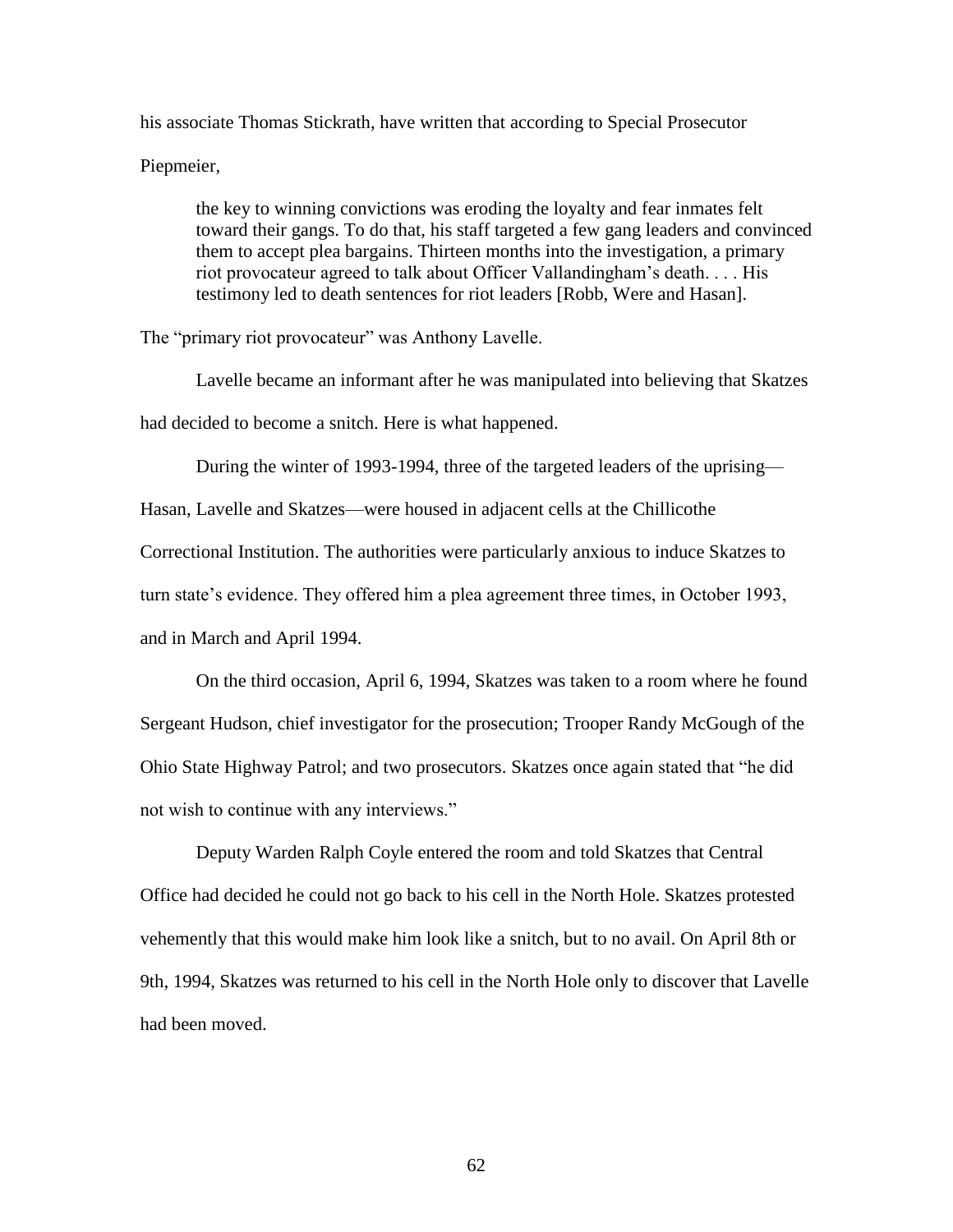Meantime Lavelle, concluding that Skatzes had "rolled," wrote a letter to Jason Robb on April 7th that read in part as follows:

Jason:

I am forced to write you and relate a few things that have happen down here lately.

With much sadness I will give you the raw deal, your brother George has done a vanishing act on us . . . .

On Wednesday, April 6, 1994 George said about 8 a.m. that he had a lawyer visit coming and before they were here the C.O. wanted to move him to the room, now to be short and simple, he failed to return that day and today they came and packed up his property which leads me to the conclusion that he has chose to be a cop . . . .

Lavelle

Later, George was returned to his cell. He went up to the bars that separated his cell from Hasan's and, as he remembers it, said: "I don't know you. You don't know me. I didn't tell them anything." After a pause, Hasan replied "I believe you." Hasan wrote a short letter to other prisoners telling them as much.

Thereafter the State moved quickly to finalize a plea agreement with Lavelle. Prisoner Antoine Odom celled near Lavelle and testified in Robb's trial as to what Lavelle told him in June 1994. "He said the prosecutor was sweating him and he had to do what he had to do. . . . He said he was going to tell them what they wanted to hear." *State v. Robb*, Tr. at 4854.

*6. How Did the State Contrive to Convict Hasan and Were?* Hasan hardly spoke at the morning meeting of April 15, if he was there at all. In Were's first trial, Sergeant Hudson testified as to which prisoners' voices could be heard on the tape of the meeting. He did not mention Hasan.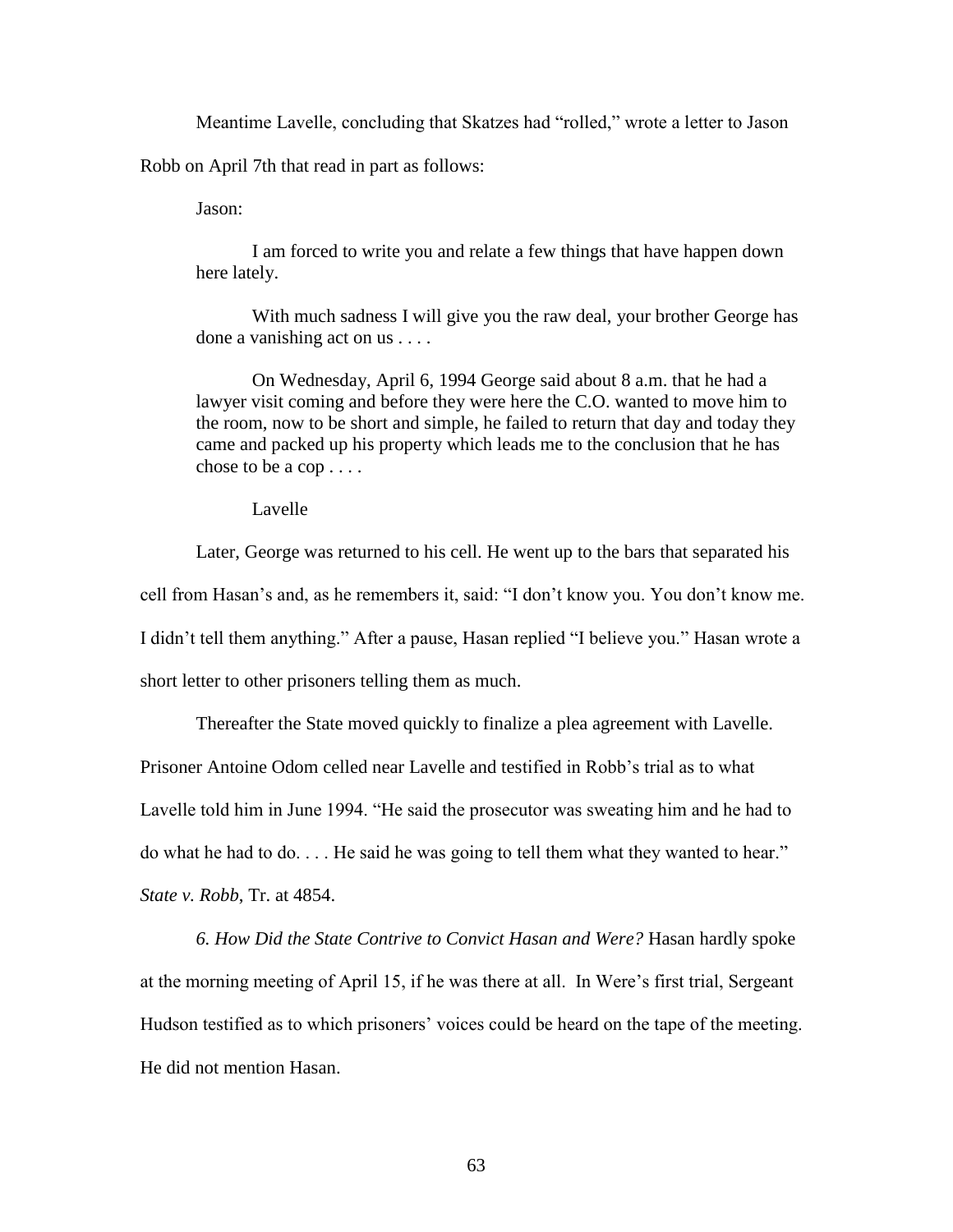Yet from the standpoint of the authorities, if they were to use the post-surrender trials to convict the men who the authorities believed to have been the leaders of the uprising, Hasan, who they thought had planned the rebellion, could not be left out.

In an attempt to be released from prison in return for snitching, Kenneth Law, Stacey Gordon, and Sherman Sims had concocted a story. The three men told the Highway Patrol that on the morning of April 15, in L-6, Hasan had instructed Were that if he did not hear from Hasan within the next few minutes, Were was to "take care of his business" by directing prisoners Darnell Alexander and Alvin Jones to kill an officer.

The state did not believe this story and indicted Law as one of Officer Vallandingham's hands-on killers. However, the jury, while convicting Law of kidnapping, were unable to agree about the murder charge.

Law maintains that the authorities then brought tremendous prosecution on him to tell the Were and Hasan juries the false story that he, Gordon, and Sims had originally concocted, so that the prosecution could obtain death sentences against Were and Hasan. Although prosecutors had previously concluded that the story contrived by Gordon, Sims and Law was false, the prosecution threatened Law that if he did not repeat as a witness the story he had originally told the Highway Patrol, the original charge could be reinstated with the death specifications.

Accordingly, prisoner Kenneth Law was put on the stand at the trials of both Were and Hasan. Law lied as instructed.

Law recanted his testimony in affidavits of March 9, 2000 and September 19, 2003. He then confirmed what so many other prisoners had testified about Anthony Lavelle's role in killing Vallandingham.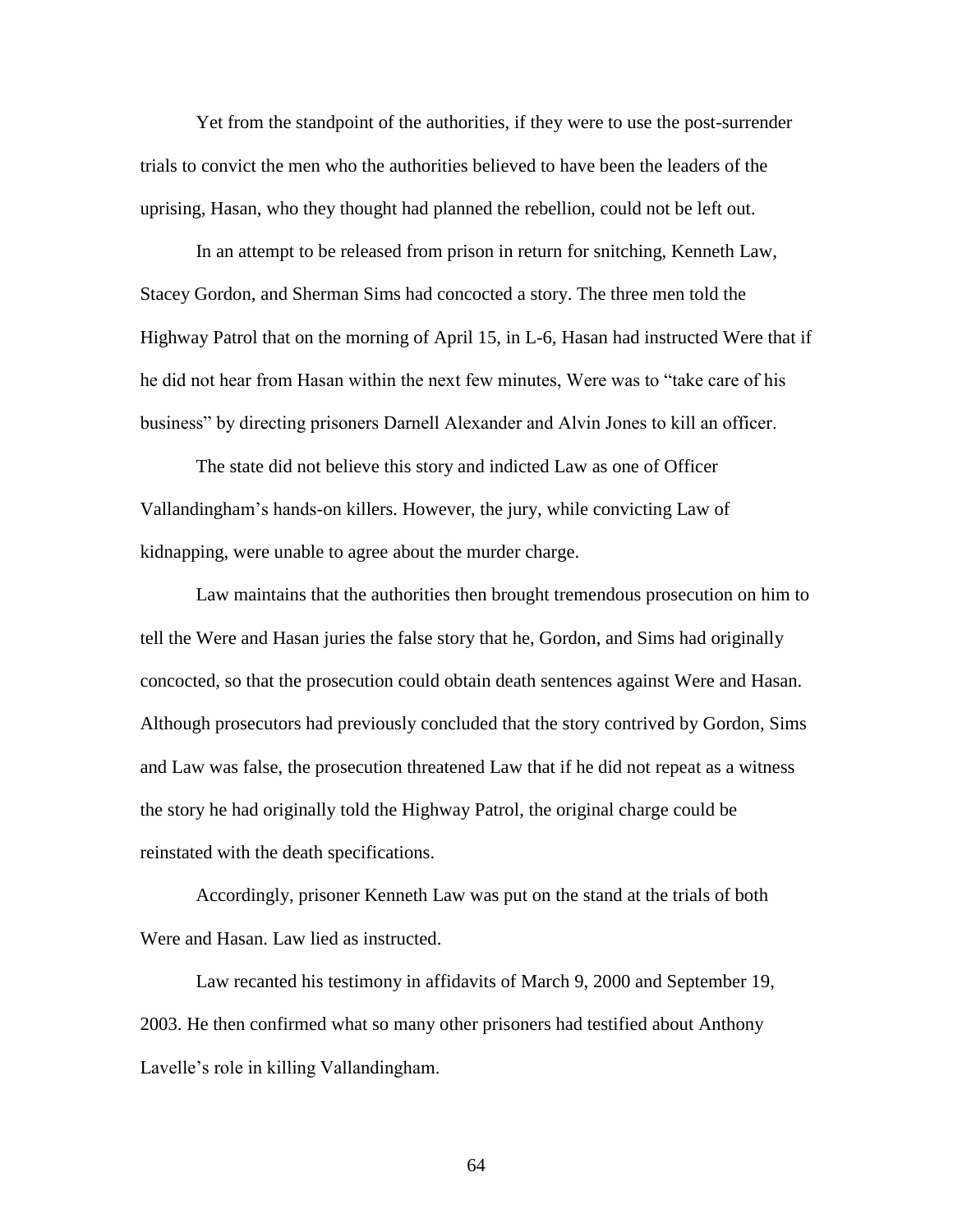On the morning of April 15, 1993, I was in L-1 and heard Anthony Lavelle, Aaron Jefferson, and Tim Williams talking about killing a guard. Lavelle left L-1, along with two others whom I recognized to be Gangster Disciples, despite their masks.

A few minutes later, I also left L-1 and went toward L-6. As I approached the door of L-6, the two masked Disciples came out. I entered L-6 and saw Lavelle inside. I looked into the shower and saw Officer Vallandingham dead.

## **Conclusion**

No jury, judge, or group of judges has ever had the opportunity to consider this entire array of evidence pointing to Anthony Lavelle's responsibility for the death of

Officer Robert Vallandingham.

At the very least, this evidence undermines the convictions of the four prisoners

found guilty of killing Vallandingham: Robb, Skatzes, Hasan and Were.

Robb has never been shown to have done anything more than take part in a

discussion that did **not** decide to kill a guard.

Skatzes went on the phone after the April 15 meeting in a futile effort to **prevent** a guard's murder.

Were and Hasan were convicted only by the prosecution's invention of a wholly separate sub-plot alleged to have occurred in the area where Officer Vallandingham was being held, a sequence of events entirely based on the testimony of a single witness **who has since recanted**.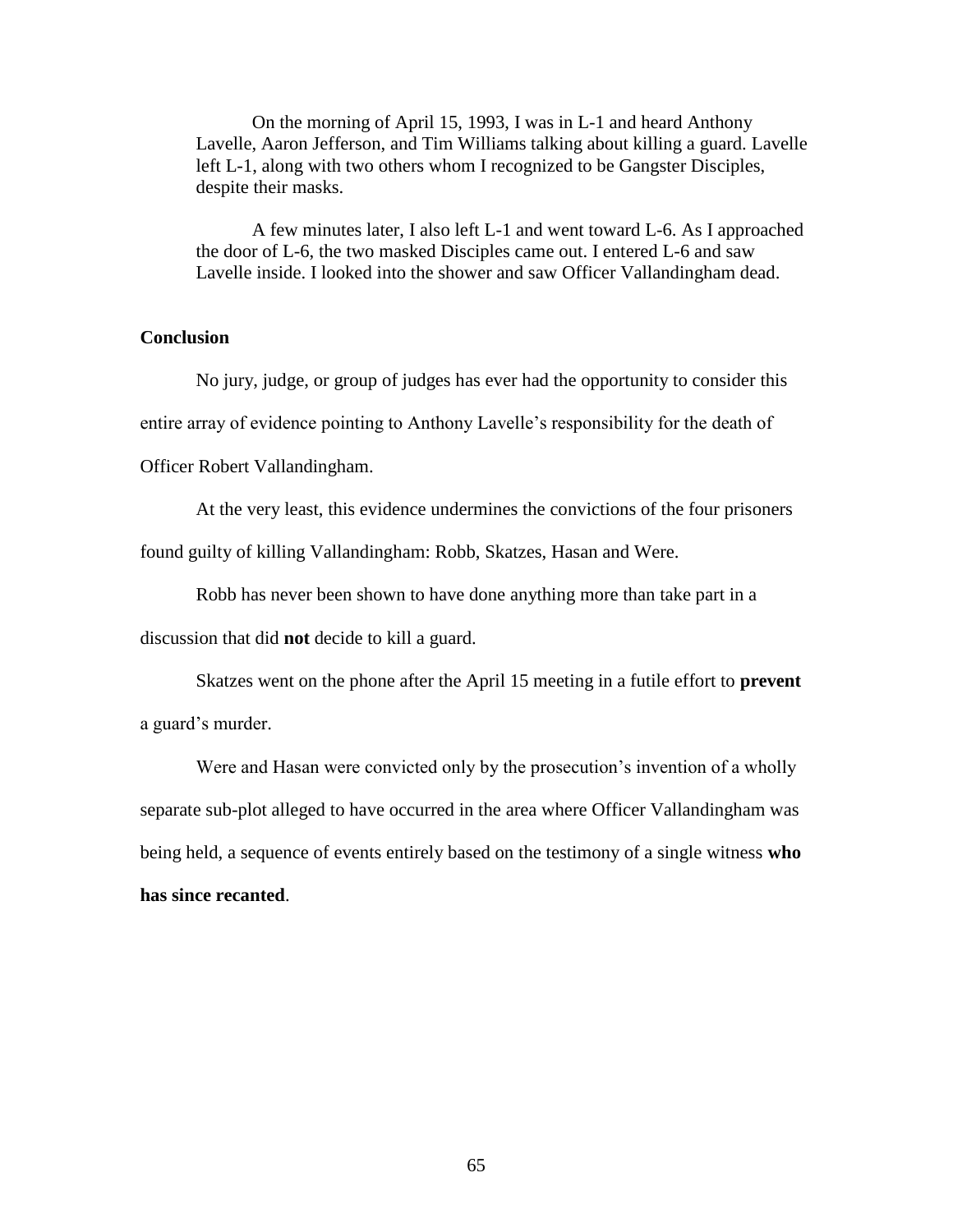### **7. THE DEATH SQUAD**

All the murders during the eleven days were horrific, inasmuch as they were to some degree premeditated, and were carried out against unarmed and helpless victims. But the murders in the very first hours of the disturbance on the afternoon of Sunday, April 11, are among the most troubling. A group of prisoners that came to be known as the "death squad" went from cell to cell in L-6, dragged individual prisoners from their cells, injured some of them, and killed five: Darrell Depina, Franklin Farrell, Albert Staiano, William Svette, and Bruce Vitale.

These homicides are also among the most puzzling. L-6 was a block in which many Sunni Muslims were confined at the time of the rebellion. During the rebellion it was used to house hostage officers, who were blindfolded and initially placed in one of the L-6 showers. Prisoners guarded the officers to make sure they were not harmed.

L-6 was also used to house a number of individual prisoners who were suspected of being "snitches" for the SOCF administration. Amid the chaos of the first moments of the uprising, Muslim leaders directed that several of these potential victims should be locked in individual cells for their own protection.

Under the circumstances, these arrangements were relatively farsighted and humane. The puzzle is how a situation that appears to have been initially intended to protect life came to be transformed into a situation that made the vulnerable suspects easy targets for their killers.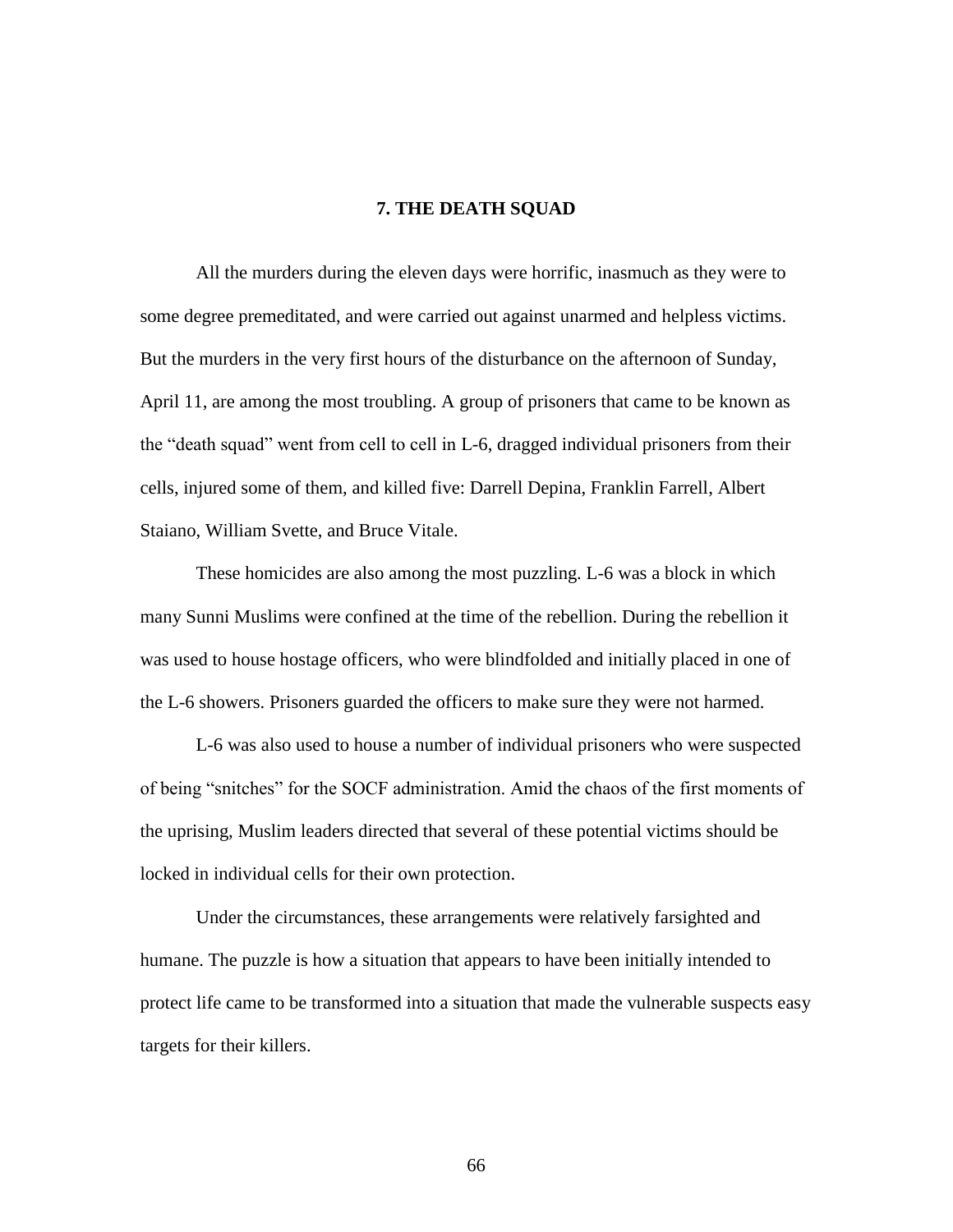A prisoner named James Edinburgh (or, in some records, Edinbaugh) celled in L-3, directly across the corridor from L-6. He described to the Highway Patrol how some of the eventual victims of the death squad were chosen. He said that after the uprising began, he and other prisoners were ordered by insurgents to move out of their cells into the L-corridor. He sat there, with Depina and Vitale nearby. Three prisoners, whom he named (and who did not include LaMar), came out of L-6 into the corridor of L-block and ordered Depina and Vitale inside. Interview #1105, Tape #A-168, conducted by Trooper Fleming on December 2, 1993.

The next question, of course, is who did what in L-6 after the men were locked up there?

#### **Keith LaMar (Bomani Shakur)**

The prosecution decided that the death squad had been coordinated by Keith LaMar. LaMar was indicted for several aggravated murders in the summer of 1994, went on trial in June 1995, was found guilty, and sentenced to death. As he went through this ordeal, he decided to adopt the name Bomani Shakur, Swahili for "thankful, mighty warrior<sup>"</sup>

LaMar has written a booklet about his experience entitled *Condemned.* In it he tells us that on April 11, 1993, he "was 23 years old, serving my fourth year on an 18 year-life sentence for murder." When he woke up that morning in his cell in L-6, LaMar continues, he had no idea that the Muslims were having problems with the administration about the proposed method of testing for TB, and were planning a protest. Around 12:30 p.m., LaMar joined three or four hundred other prisoners in the recreation yard. He spent the next couple of hours jogging.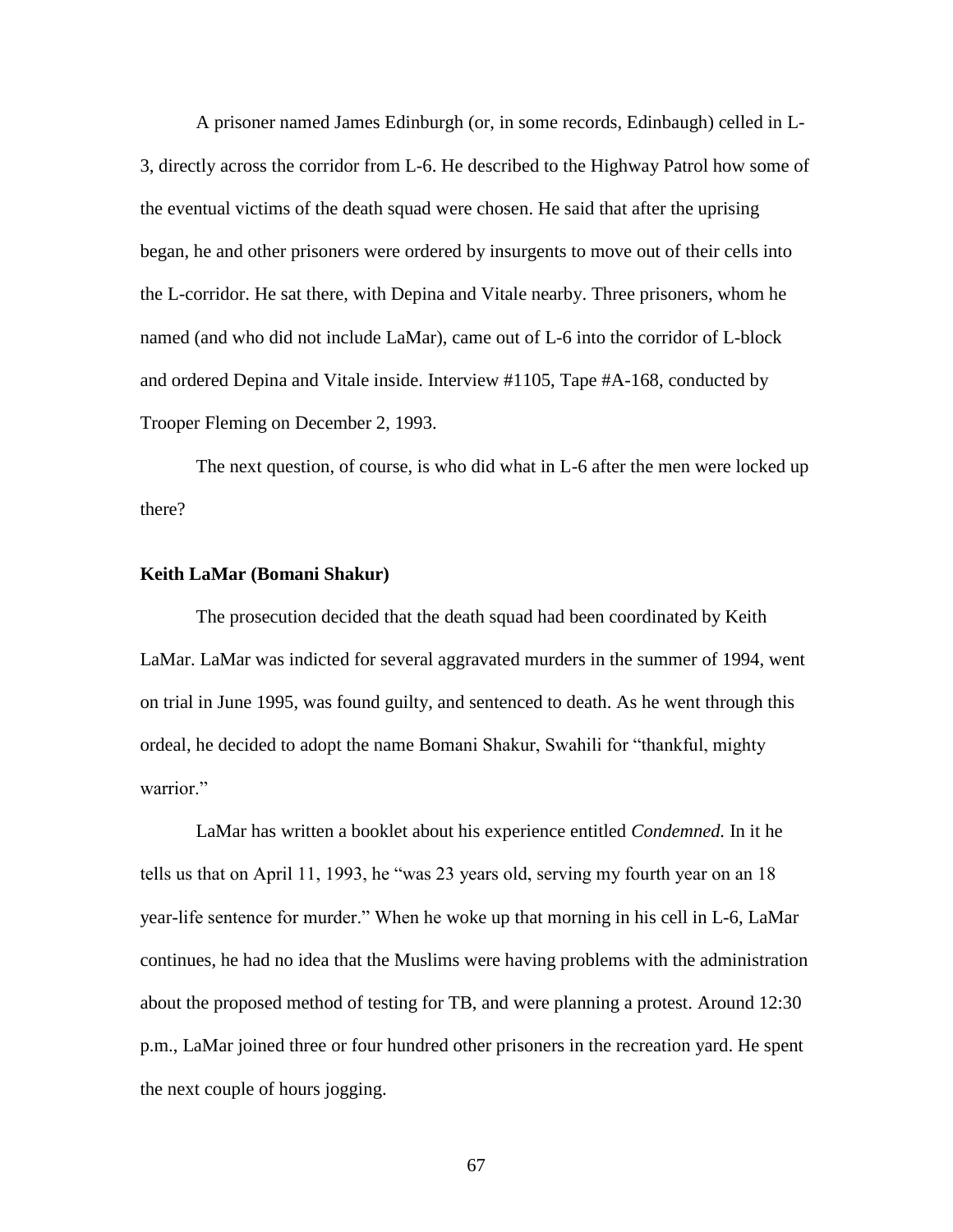About 2:45 p.m., "the warning alarm sounded to alert us that it was time to start lining up to reenter the building." As LaMar waited in line, a correctional officer came running out of the building with blood streaming down his face, followed by a masked prisoner screaming, "We taking over!" A few minutes later, several more masked prisoners appeared on the yard and announced that L-block was now under their control.

Like many other prisoners on the recreation yard, LaMar was worried whether his personal property was secure. He decided to go back into L-block and check on it. When he reached his cell he found that it was being used to hold an "inmate hostage." Impulsively, he says,

I ran up to the control panel with intentions of releasing this individual from my cell, and not really understanding how to operate the panel, inadvertently opened several of the adjoining cells which were also being used as holding cells. Seeing this, the individual previously operating the panel screamed to me to leave the pod, and I was escorted out to speak with one of the leaders who very briefly explained what was going on. I was then given two options, to leave or to stay and join the rebellion. I chose to leave. I was back on the yard by  $3:30$  p.m. . . .

For all of the above, see LaMar's book, *Condemned*, pp. 15-20.

LaMar writes that he was indicted for leading the death squad only after the prosecution had begun to determine which prisoners were prepared to become informants and had assembled many of them at the Oakwood Correctional Institution, otherwise known as the Snitch Academy.

However, the prisoner informants at the Snitch Academy did not include the two most important prosecution witnesses against Keith LaMar: Louis Jones and Stacey Gordon. Jones and Gordon, like key prosecution witnesses in other Lucasville trials, were "prepared" for trial individually. As we will see, Jones appears to have invented the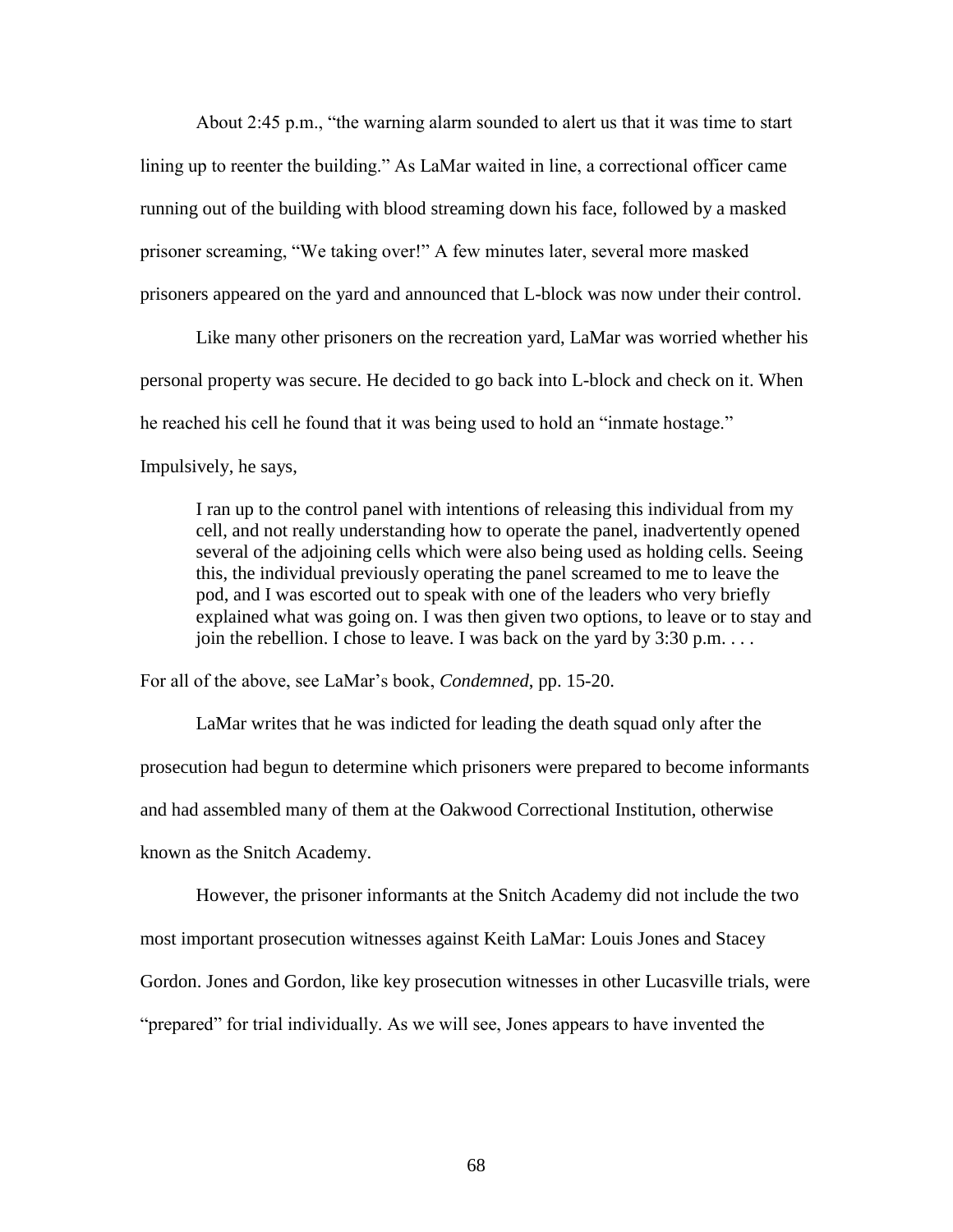bizarre theory used by prosecutors to explain LaMar's alleged behavior. As for Gordon, he may have been the actual foreman of the death squad.

## **Louis Jones**

On July 27, 1993, Troopers Long and McLemore, as well as Lieutenant James Root of the Highway Patrol Investigative Team, interviewed prisoner Louis Jones at the Lorain Correctional Institution. Jones' wife, Kim Jones, and his lawyer, Joel Feld, were also present.

Jones claimed that, after the disruption began, he was one of a group of prisoners in the L-block corridor who wanted to go out to the rec yard, but were prevented from doing so by Muslims guarding the door. According to Jones, the group came up with the idea that if they killed several of the prisoners who had been locked up in L-6 as possible snitches, they would then be permitted to leave L-block.

This theory is hard to take seriously. Homicide, even if "only" killing another prisoner in the midst of a prison rebellion, is very likely to extend a perpetrator's time behind bars, and to cause the perpetrator to be segregated from general population for years. Most of the prisoners who stayed in L-block when the uprising began did not become active participants in the insurgency. Their aim was simply to survive it. Often they sat and slept in the corridor near one or two particular friends, eating and drinking what was available, and coping as best they could with the absence of electric light and water. Why would such a person jeopardize hard-earned prison time by indiscriminate murder?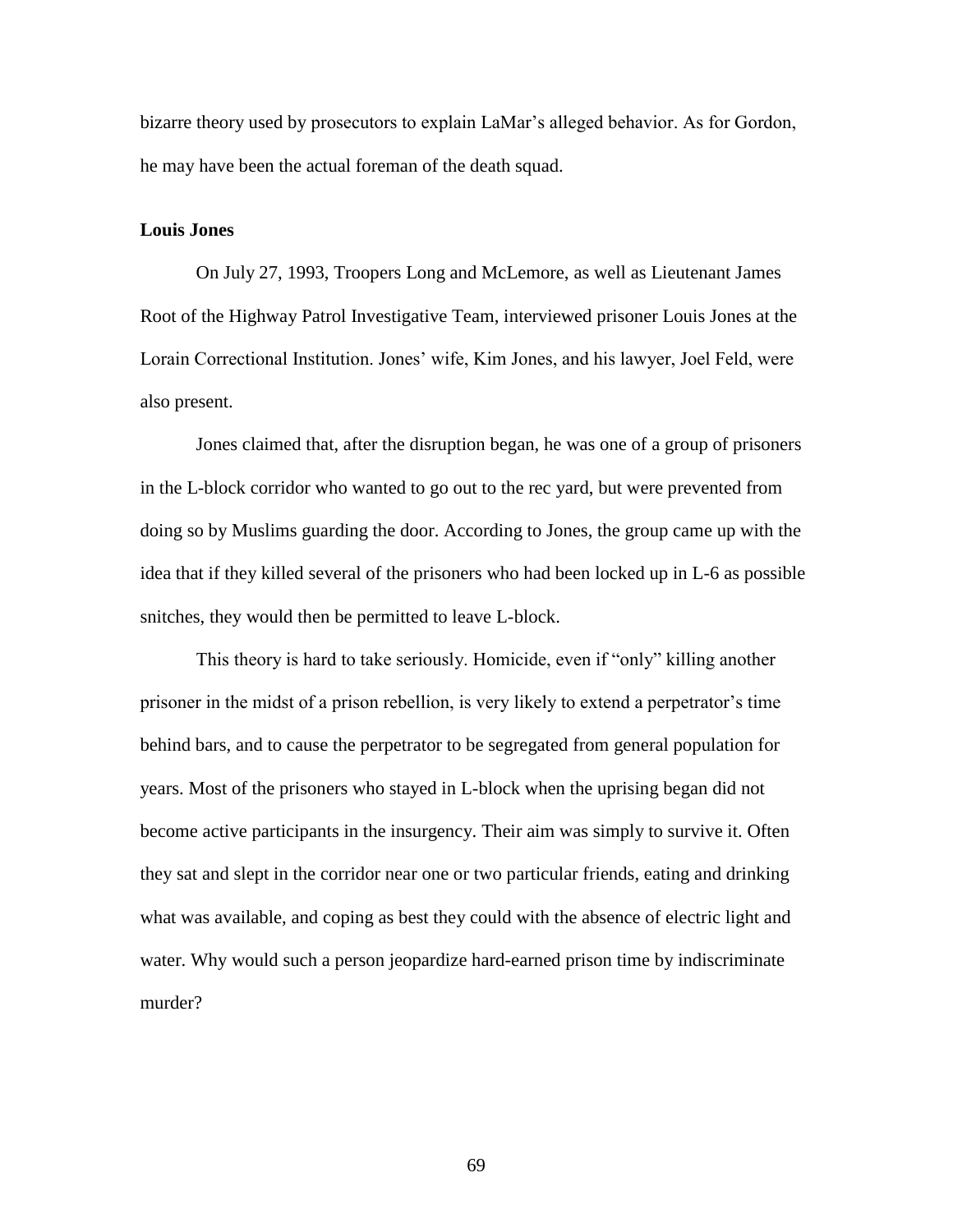Besides propounding this unlikely explanation for the genesis of the death squad,

Jones was one of a very few Lucasville prisoners who confessed to having been a death

squad member.

Here is Jones' own account on the stand in LaMar's trial, *State v. LaMar*, Tr. at 406-407.

Q. How did it come to be that you ended up in L6?

A. Well, group of inmates that I were with were talking amongst Muslims with the bullhorn and questions were asked as if we going to L6 and kill all the snitches, can we be let out to the yard . . . .

Q. All right. And so what's the next thing that happened or the next thing that took place?

A. Well, authorization was given to the guy with the bullhorn and it was transferred back to the guy that was with us who asked the question . . . to the guy.

Q. And what resulted as a result of those verbal exchanges, what took place, where did you go, what took place next?

A. Proceeded into L-2 block.

Q. All right. What did you do in L-2?

A. This was particularly where guys were masked up, grabbed weapons and different things of that nature.

Q. What kind of weapons were grabbed?

A. Shovels, bats, weight bars.

Q. What did you have?

A. Weight bar.

In the trial of another alleged member of the death squad, Derek Cannon, Jones

testified that he had struck Bruce Vitale six or seven times with the weight bar.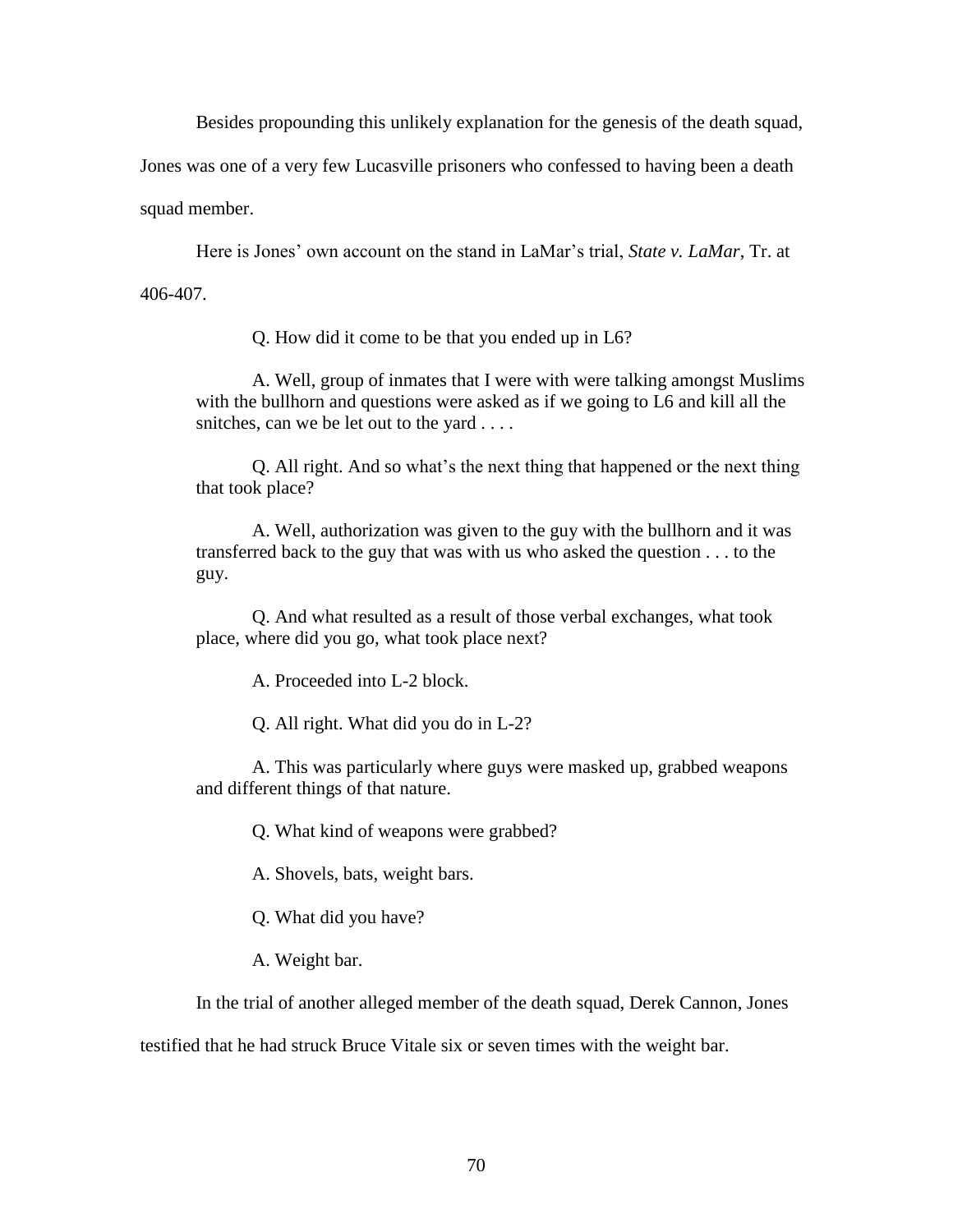Louis Jones agreed to be a prosecution witness and he was never indicted for any offense that occurred during the Lucasville uprising.

#### **Stacey Gordon**

Stacey Gordon was a tall African American and, like Keith LaMar, a boxer. He had been convicted of Aggravated Burglary in the Summit County Court of Common Pleas in October 1989. After the April 1993 uprising, he was indicted in March 1994 for Attempted Murder of prisoner Johnny Fryman, and Felonious Assault on Correctional Officers Conrad Nagel and Kenneth Daniels. By his own admission he was also involved in the murder of prisoner Bruce Harris on the last day of the uprising.

About three months before the Lucasville disturbance, Gordon had become a Muslim. Not long after the disturbance, in the context of plea negotiations with the State and supposedly for religious reasons, Gordon abandoned the Islamic faith.

Once immunized by his plea agreement, Gordon made some extraordinary admissions:

· Gordon was one of three Muslims who planned the takeover of L-block. *State v. Grinnell*, Tr. at 328.

∙ Gordon was one of three "security amirs"—that is, security commanders or officers—for the Muslims involved in the April 1993 uprising, with special responsibility for security in L-6. (Gordon could have been convicted for complicity in the kidnapping of every officer held in L-6.) He claimed to be the right hand man of Imam Carlos Sanders (Hasan). *Id*. at 327, 330-331, 343.

· Sanders directed Gordon to make sure that prisoners did not assault other prisoners. Sanders didn't want anyone harmed. *Id.* at 357-358, 361, 378,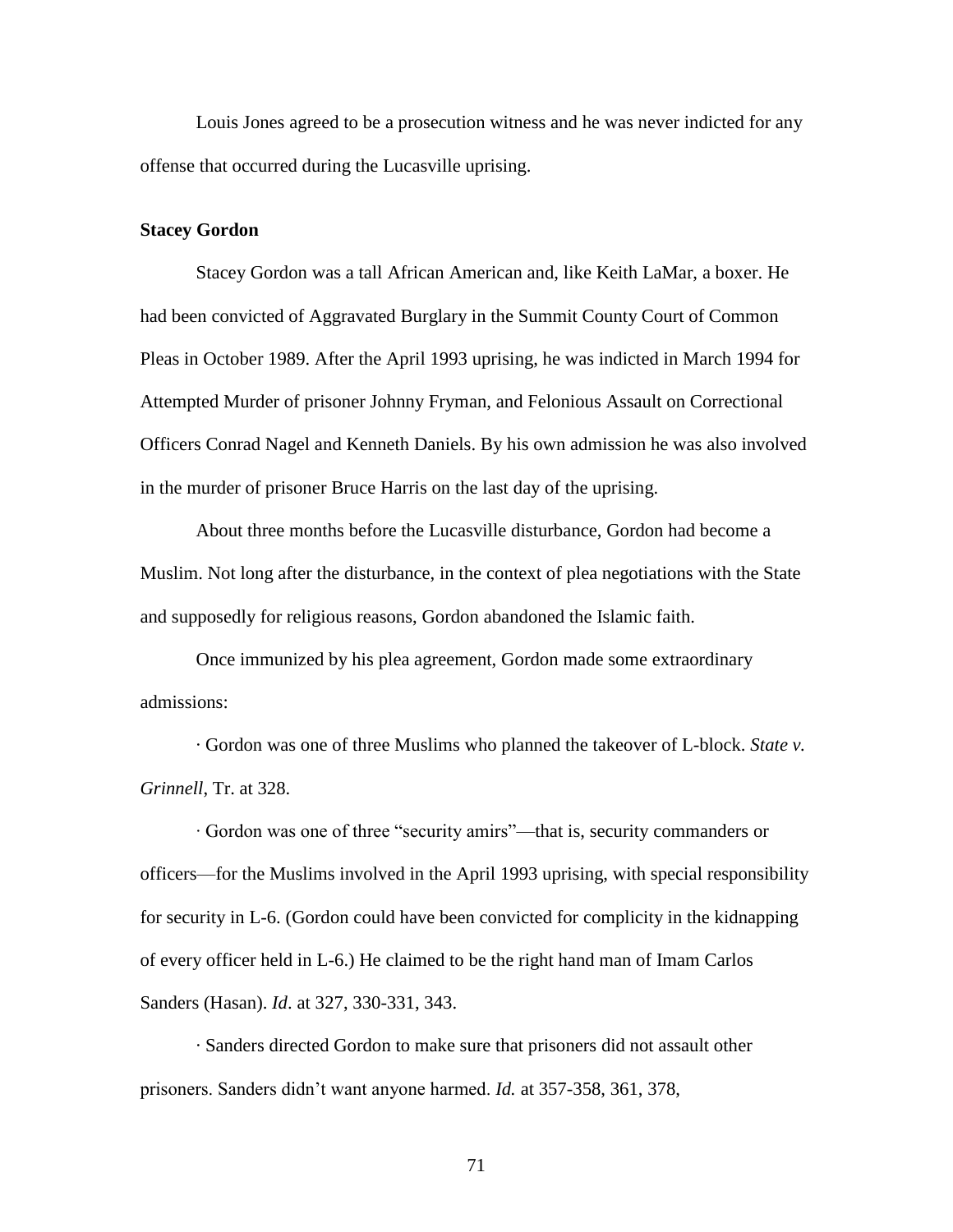· Gordon was inside L-6 at the time of the death squad murders. *Id.* at 318, 365. He saw and heard the homicides. *Id.* at 321-324, 367.

· As Gordon understood it, the L-6 cells in which "snitches" were confined were not to be opened to let other prisoners come in and kill those people. *Id.* at 372.

· Gordon did nothing to prevent the killing of supposed snitches in L-6 as the murders were being carried out. *Id.* at 370, 374.

In addition to his own admissions, the statements of several other prisoners point to Gordon as the man who may have engineered the death-squad massacre. In the habeas appeal of the related case of *State v. Farocq a.k.a. Grinnell v. Russell,* Case No. C-2-97- 838, to the United States District Court, Southern District of Ohio, Judge Algenon Marbley summarized as follows the relevant testimony of prisoners Prentice Jackson and Leroy Elmore. Both men testified that Stacey Gordon entered L-6 with the death squad and directed the prisoners operating the L-6 console to open the doors of the cells where inmate hostages were confined.

Prentice Jackson . . . was housed in L-3. Approximately one and one-half hours after the riot began, he was ordered by unidentified inmates to go to L-6 to get food. . . . Shortly after he entered L-6, a group of men, including Gordon, came to the door and Jackson observed [Grinnell] tell the group they could not come in. Jackson testified that [Grinnell] was then threatened by Gordon who ordered [Grinnell] to man the console. . . .

Leroy Elmore, who was . . . not housed in the L-Block, entered L-6 out of curiosity approximately twenty minutes after the riot began. When he looked into L-6, he saw Gordon ordering everybody out of the block and Girdy at the control panel. He also saw Gordon threaten [Grinnell] and tell him to work the control panel. He also observed masked people with weapons go to the top of the range.

Opinion and Order, *Farocq v. Russell* at 23-24, summarizing testimony at the trial of

Timothy Grinnell in the Court of Common Pleas, Tr. at 476-478 (Jackson), 521-523

(Elmore). Significant testimony from other prisoners corroborated the trial testimony of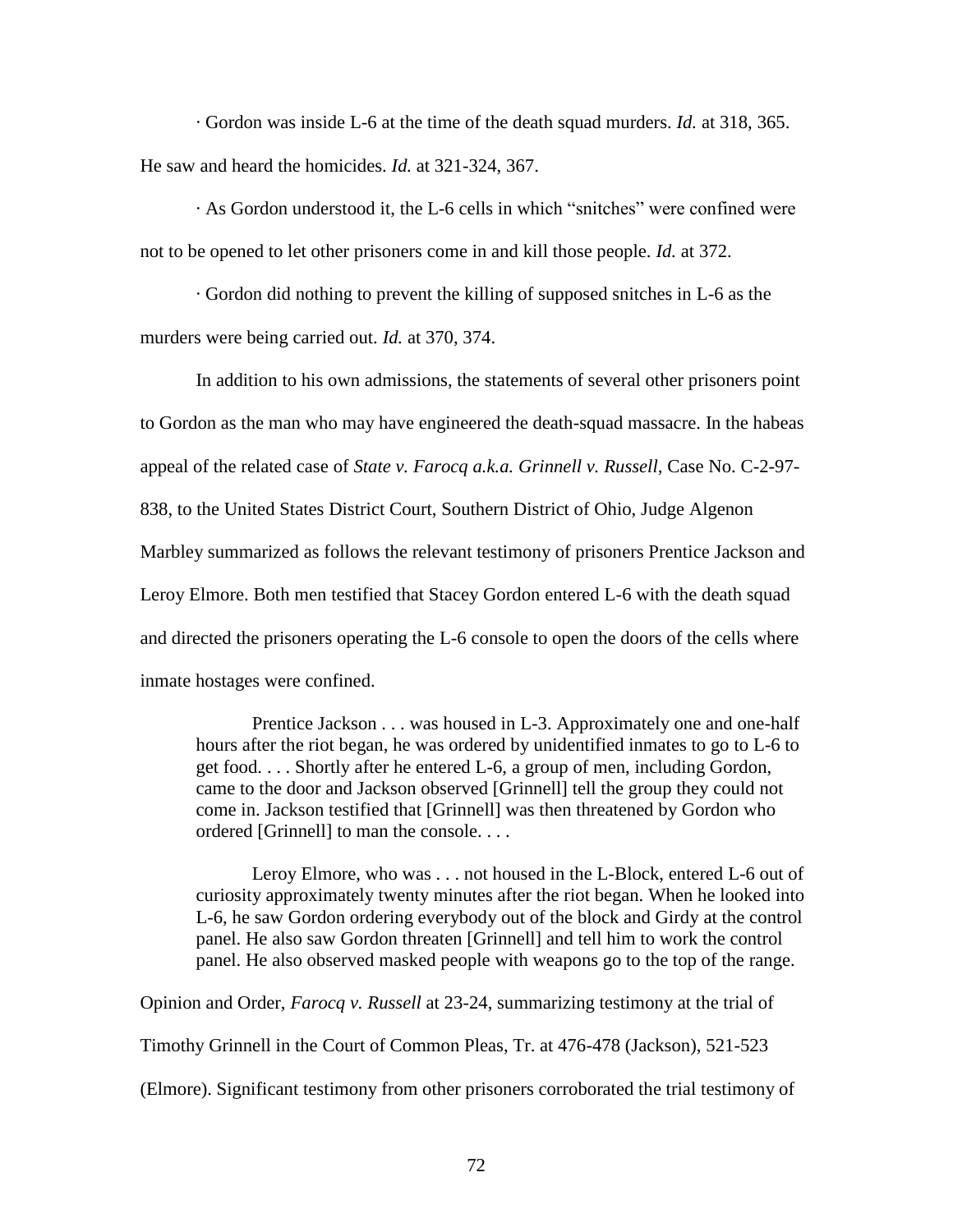Jackson and Elmore.

Reginald Williams, a Muslim prisoner who testified for the prosecution, told Troopers Brink and McGough of the Highway Patrol in Interview #867 on July 15, 1993, that he had seen Stacey Gordon sitting at the L-6 console "letting these guys out" of the cells.

In Interview #871 on July 20, 1993, Tony Taylor, one of the prisoners suspected of snitching and locked up for his own protection, told the Highway Patrol that Stacey Gordon had "come down the range" with the rest of the death squad. Taylor recognized him because Taylor celled in L-6-16 on the bottom range and Gordon celled in L-6-57 on the bottom range, directly across from Taylor. Moreover, Taylor stated that Gordon was not wearing a mask. Gordon, according to Taylor, "helped kill Vitale and Depina." (Taylor also stated that Gordon was in L-6 on the morning of April 15 when Officer Vallandingham was killed and, in fact, was one of two men who went to the cell on the upper range where Vallandingham was being held and brought him down to the shower, where he was murdered.)

Prisoner Edward Julious produced an affidavit that was later filed by Grinnell in an effort to obtain a new trial. Julious stated (Affidavit of Edward Julious, April 17, 2008):

A prisoner named Stacey Gordon was assistant in charge of security for the Sunni Muslim community on L side. A prisoner named Timothy Grinnell for a time operated the console in L-6.

I heard the imam or prayer leader for the Muslim community, Siddique Abdullah Hasan also known as Carlos Sanders, instruct Mr. Grinnell that certain prisoners were to be locked up in L-6 for their own protection and were not to be harmed.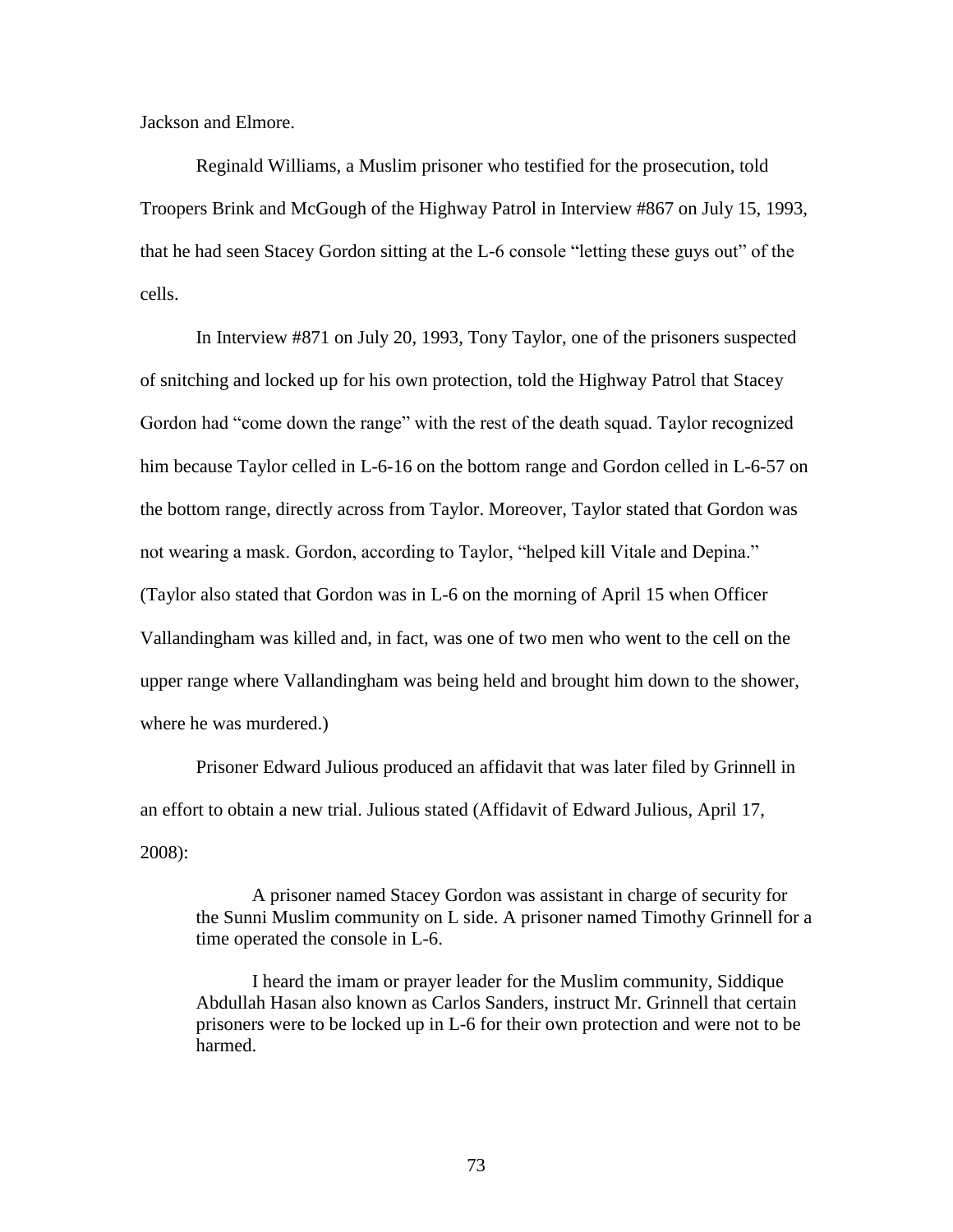I witnessed Mr. Gordon enter L-6 with a group of prisoners. Mr. Gordon ordered Mr. Grinnell to open the doors of the cells in which various prisoners were confined whom Mr. Gordon described as "snitches."

Mr. Grinnell refused. Mr. Gordon and his associates left L-6. While he was absent, a prisoner named Eric Girdy replaced Mr. Grinnell at the console.

Mr. Gordon returned and ordered Mr. Girdy to open cell doors. Mr. Girdy did so. A group that became known as the "death squad" went from cell to cell, beating and killing the prisoners confined there.

There were additional problems with the theory that Keith LaMar coordinated the death squad. Aaron Jefferson sent a message to prosecutors admitting that it was he who had killed Darrell Depina, and that no other person told him to do it. When he made this confession, he was not even a suspect nor was he a friend of LaMar. He was doing threeto-fifteen years and had no reason to lie. Yet the State failed to indict him. Perhaps this was because Jefferson was a member of a group called the Black Gangster Disciples, headed by Anthony Lavelle, and Lavelle had become a key prosecution witness.

Furthermore, there were conflicting accounts of the murder of another supposed victim of the death squad, William Svette. Svette was said to have been carried out to the L-corridor while he was still alive. There, according to witness testimony, prisoner Freddie Frakes beat Svette to death. And the State indicted Frakes for murder.

## **What Did the Prosecution Do?**

In summary, a good deal of evidence points to prisoners other than Keith LaMar, and especially to Stacey Gordon as the figure at the center of the death squad massacre. Based on his own admissions and the testimony of other prisoners, even if Gordon did not lead the death squad from cell to cell, he was a principal planner of the uprising and it was he who was responsible for safeguarding hostage prisoners as well as hostage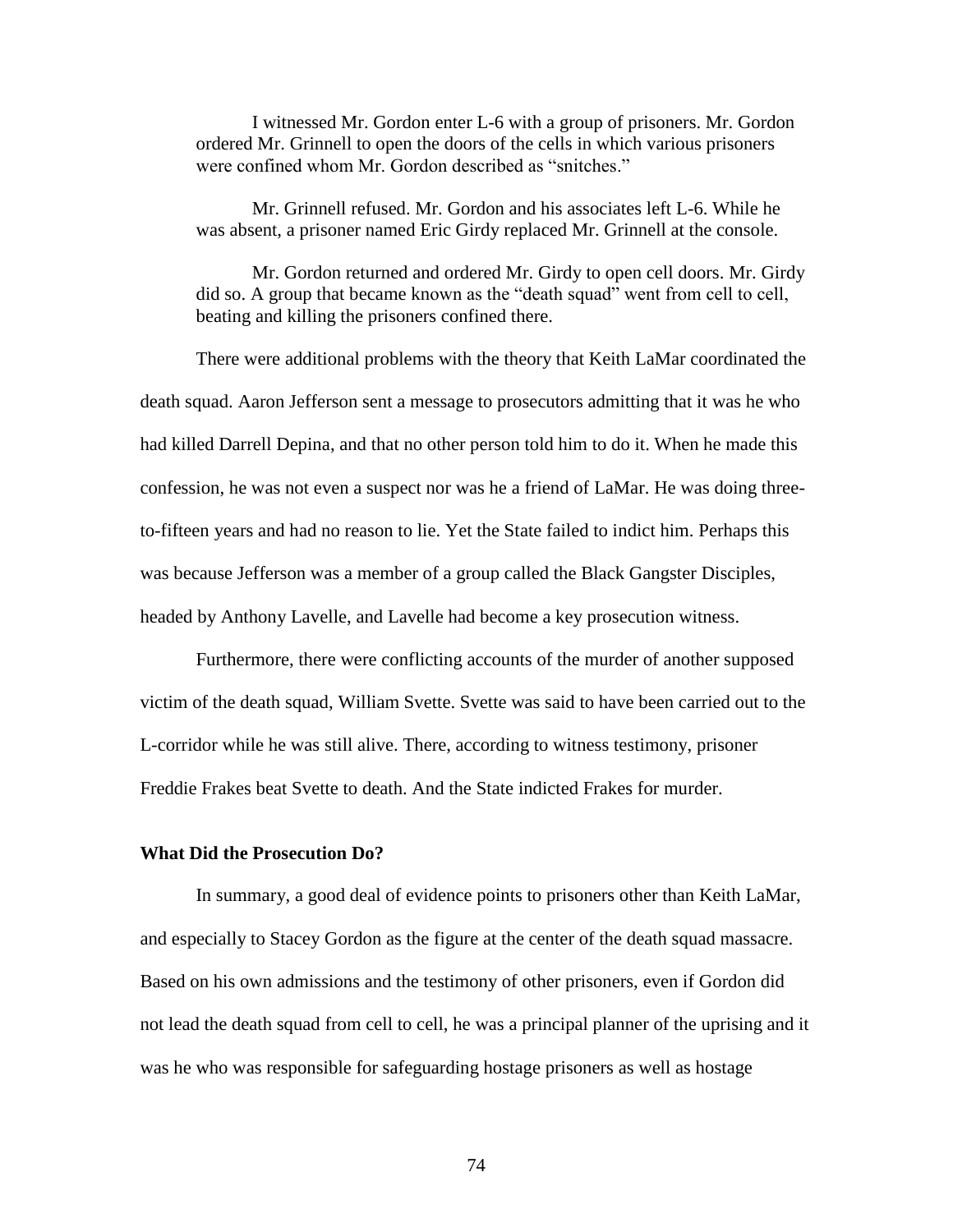officers. At a minimum, the evidence suggests that Gordon led the death squad to L-6; that after an initial rebuff he returned with the death squad and was admitted; that he angrily told the men operating the console to open the doors of the cells; and that he then looked on as the members of the death squad did their bloody work.

Gordon was not investigated and prosecuted. Instead, the following occurred.

First, on September 8, 1994, the State dropped the most serious charges against Gordon, reducing his sentence for conduct during the rebellion to three to five years.

Next, that same day Assistant Prosecutor Steve Tolbert took a statement from Gordon in the Court of Common Pleas of Scioto County, transcribed by Court Reporter Deborah S. Adkins. Tolbert asked Gordon if he knew Keith LaMar. Gordon answered, "No." Then Tolbert asked: "Did you see Keith LaMar in the L-6 block in the early hours of the riot at Lucasville?" Gordon again answered, "No."

Less than a year later, Gordon testified against LaMar and against the defendants in the other major Lucasville trials.

Lastly, Gordon was released from prison in 2007.

### **Why Didn't Counsel for LaMar Use This Information at Trial?**

They didn't use this information because they didn't have it. LaMar's prosecutor, Seth Tieger, declined to give defense counsel the transcripts or summaries of interviews conducted by the State with more than forty men who had been in L-6 during the afternoon of April 11. Instead, Tieger proffered very brief summaries to the judge in the trial court. The judge ordered merely that the prosecutor send LaMar's defense counsel a list of the names of forty-three prisoners who had been interviewed but not what they had said. It was left to LaMar's lawyers to guess which prisoner had said what. And the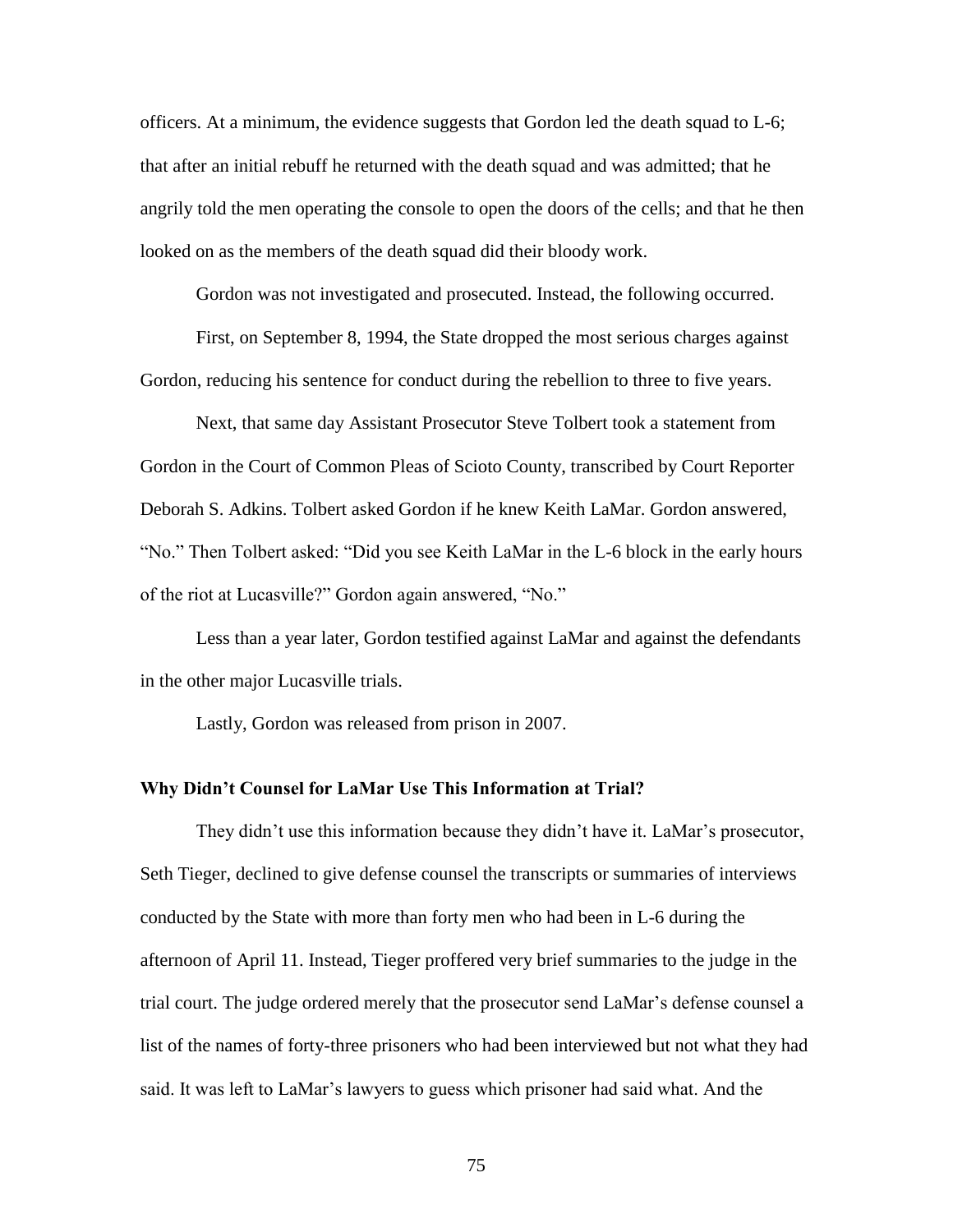prosecutor did not provide the names of several other crucial witnesses who had been interviewed.

Whether such withholding of information denied LaMar a fair trial is the leading issue in LaMar's appeal to the Sixth Circuit Court of Appeals in Cincinnati.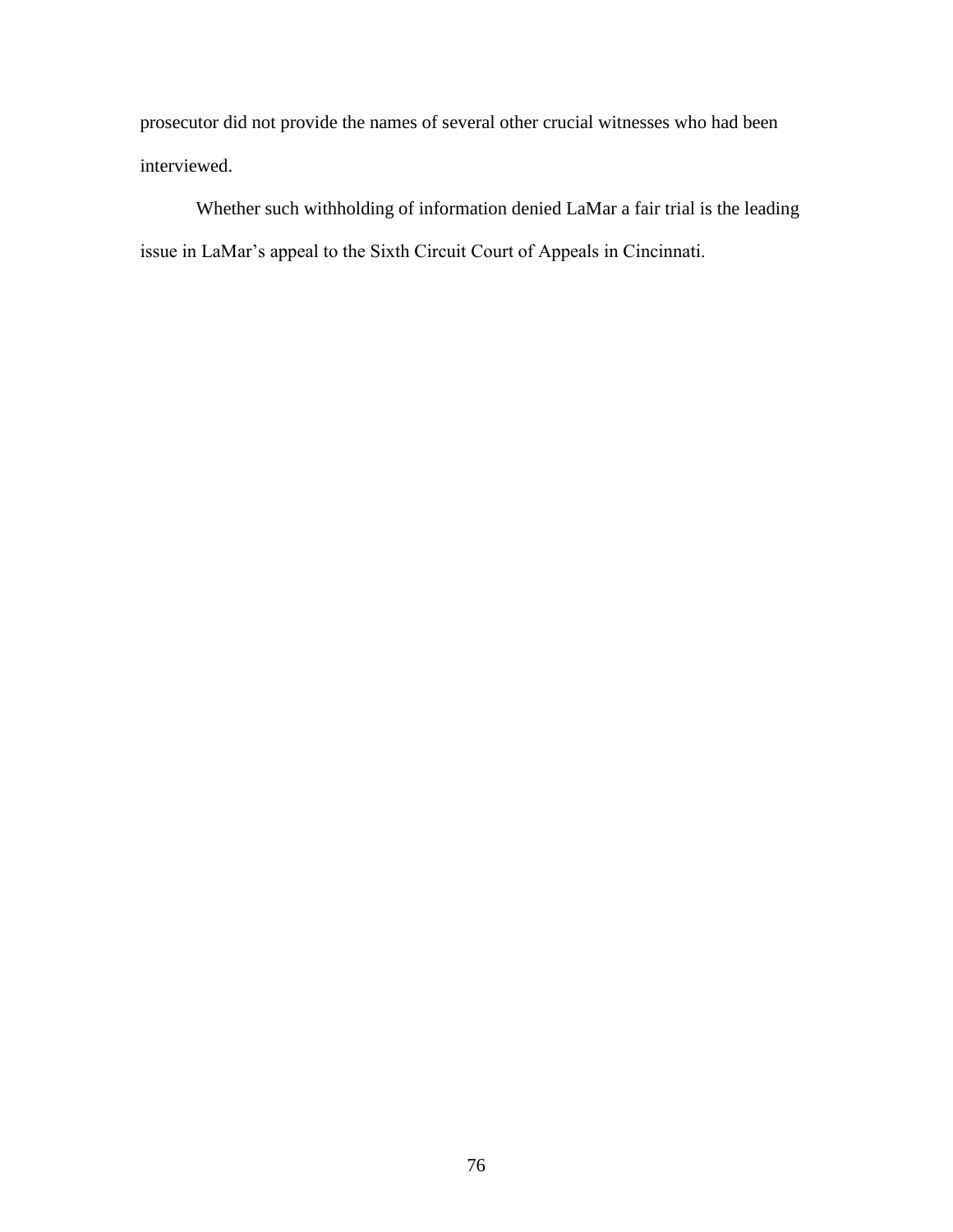## **8. CONVICTIONS AND SENTENCES**

Five men have been sentenced to death for murdering ten victims during the occupation of L-block, but the authorities (the State of Ohio, the Lucasville Special Prosecutor, the several Assistant Prosecutors, and the Ohio State Highway Patrol) **do not know who actually committed the homicides,** or if they know, needed the actual killer as a witness and so blamed someone else.

Instead, the authorities have gone after the men who they believe were "leaders" of the eleven-day occupation of L-block. They have been able to get away with their claims because of the Ohio doctrine of "complicity," which allows courts to sentence people to death if they were present at the scene of criminal conduct or were otherwise involved. As the trial judge repeatedly explained to the jury in Hasan's case, they could link Hasan with the misconduct of other prisoners by means of what he called "the Saran Wrap of complicity." *State v. Hasan*, Tr. at 5225, 5227-28, 5232.

#### **Keith LaMar**

Keith LaMar was sentenced to death for the aggravated murders of Darrell Depina, William Svette, Bruce Vitale, and Dennis Weaver, and to life in prison for the aggravated murder of Albert Staiano.

The fatalities on the first day of the uprising, April 11, were among prisoners who had been placed in cells in L-block for their own protection because they might be thought to be "snitches." How permission to carry out these killings was obtained from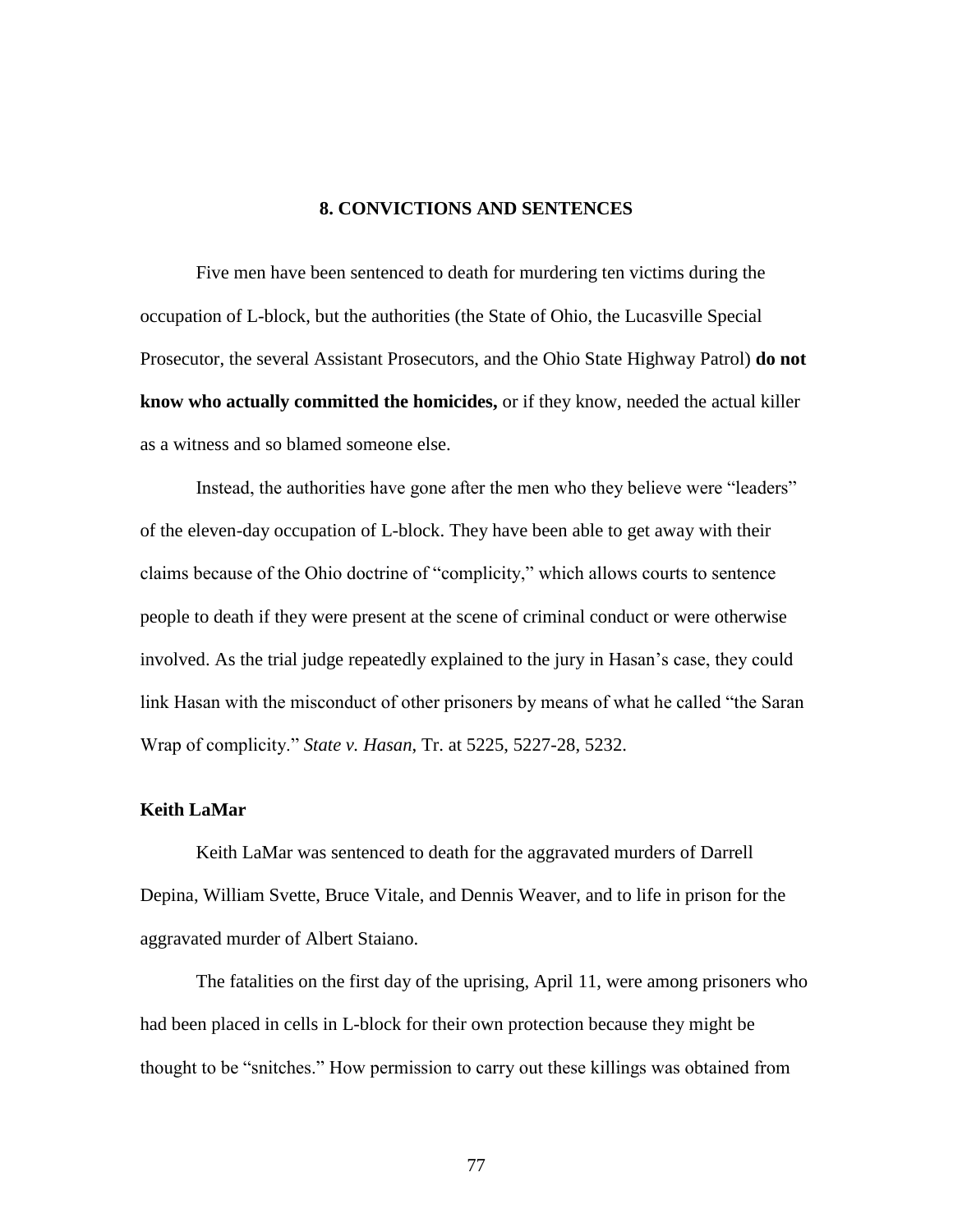Muslims in positions of authority remains a mystery. As explained earlier, there is good reason to believe that Stacey Gordon rather than Keith LaMar actually supervised the "death squad."

Dennis Weaver was killed two days later on April 13. Prisoners who stayed on the yard after the uprising began, or who returned to the yard after briefly entering L-block to check on their property, were ordered into K-block. There they were stripped naked and confined ten men to a cell. Under these conditions, someone in one of the K-block cells strangled prisoner Dennis Weaver.

According to the Ohio Supreme Court, witness statements either identified Lamar as one of the assailants or did not exculpate Lamar because each victim had been attacked by multiple assailants. But the prosecution withheld from LaMar's defense counsel the summaries of interviews with other men in the cell that the interviewing officers entered into the prosecution's computer database. The defense had no opportunity to examine how agents of the State may have induced prisoners to shape their trial testimony. There is a strong possibility that LaMar was singled out because he tried to persuade everyone in the cell not to cooperate with Highway Patrol interviewers.

## **Siddique Abdullah Hasan (formerly Carlos Sanders)**

Hasan was sentenced to death for the aggravated murder of Officer Robert Vallandingham on April 15. He was found not guilty of the aggravated murder of prisoner Bruce Harris on April 21.

Bruce Harris was apparently a somewhat mentally challenged individual who had been locked in a cell on the upper tier of L-6. On April 21, the last day of the occupation, the Muslims conducted religious services on the corridor of the pod. Harris screamed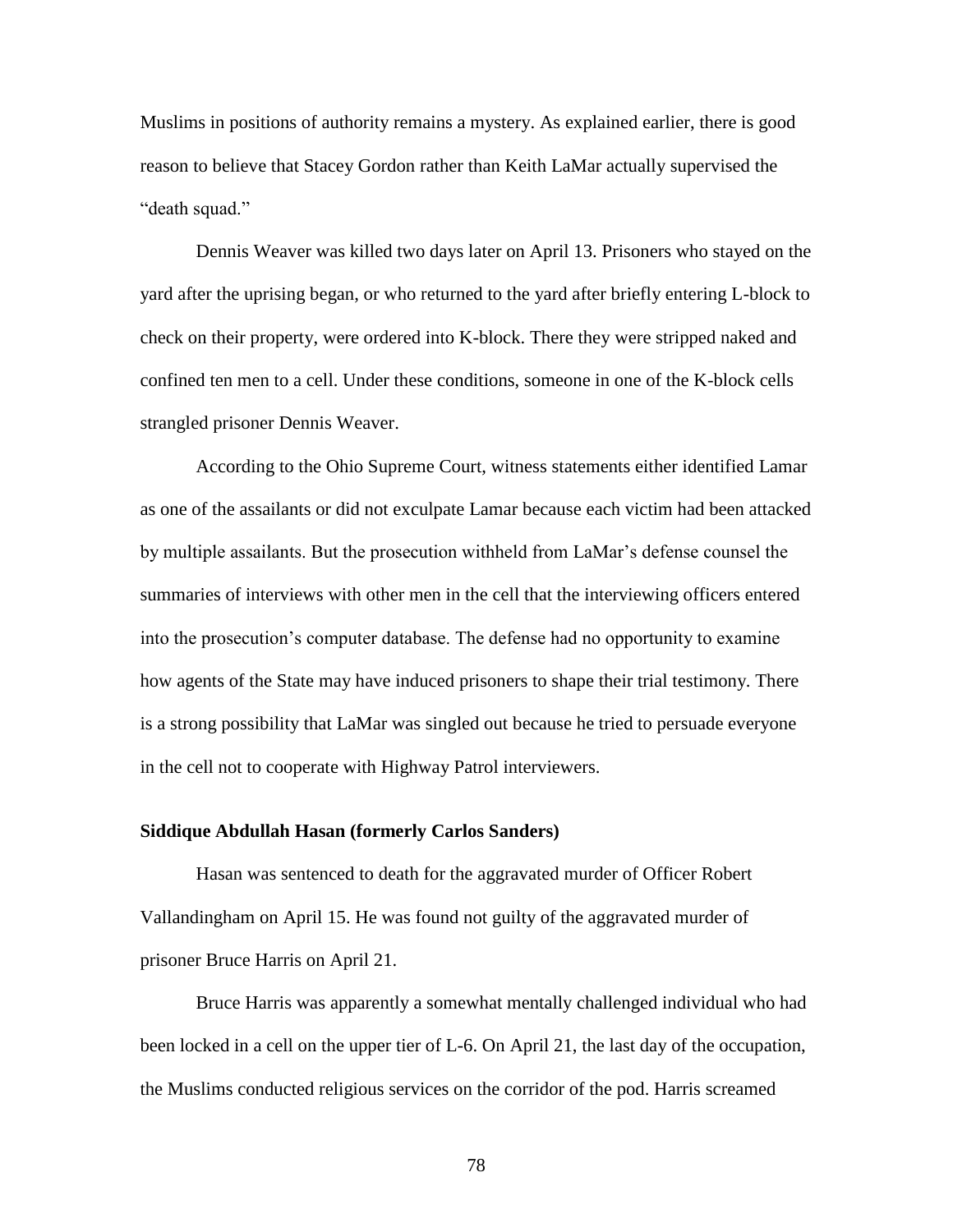obscenities from above. He was told to be quiet several times. He persisted in interrupting the others. Finally, several men climbed up to his cell and killed him. Stacey Gordon admitted that he took part in murdering prisoner Bruce Harris but was not indicted for that murder. No one was found guilty of the murder of Bruce Harris.

It is true that Hasan took part in planning what he hoped would be a brief and peaceful occupation of L-6 to protest Warden Tate's intention of injecting prisoners with a substance containing phenol, a form of alcohol. His counsel unsuccessfully sought to call as a witness at his trial a prisoner who, at a different Ohio prison, had been tested for TB by a different method.

Moreover, after the disturbance began, Hasan took pains to cause a number of prisoners who he thought might be suspected "snitches" to be locked in cells for their own protection.

Finally, Hasan was one of three men who negotiated a peaceful surrender of the approximately 400 prisoners in L-block, as well as the release of the hostages still being held.

## **Namir Abdul Mateen (James Were)**

Namir was found not guilty of the aggravated murder of prisoner Bruce Harris, but he was tried twice (the Supreme Court of Ohio having found that Namir had not had a mental competency hearing during his first trial), and sentenced to death for the aggravated murder of Officer Robert Vallandingham.

Prior to his first trial, Namir put his life at risk by testifying on behalf of a fellow prisoner. Derek Cannon was indicted for being a member of the "death squad" that killed supposed snitches during the early hours of the uprising. Namir was in L-6 and he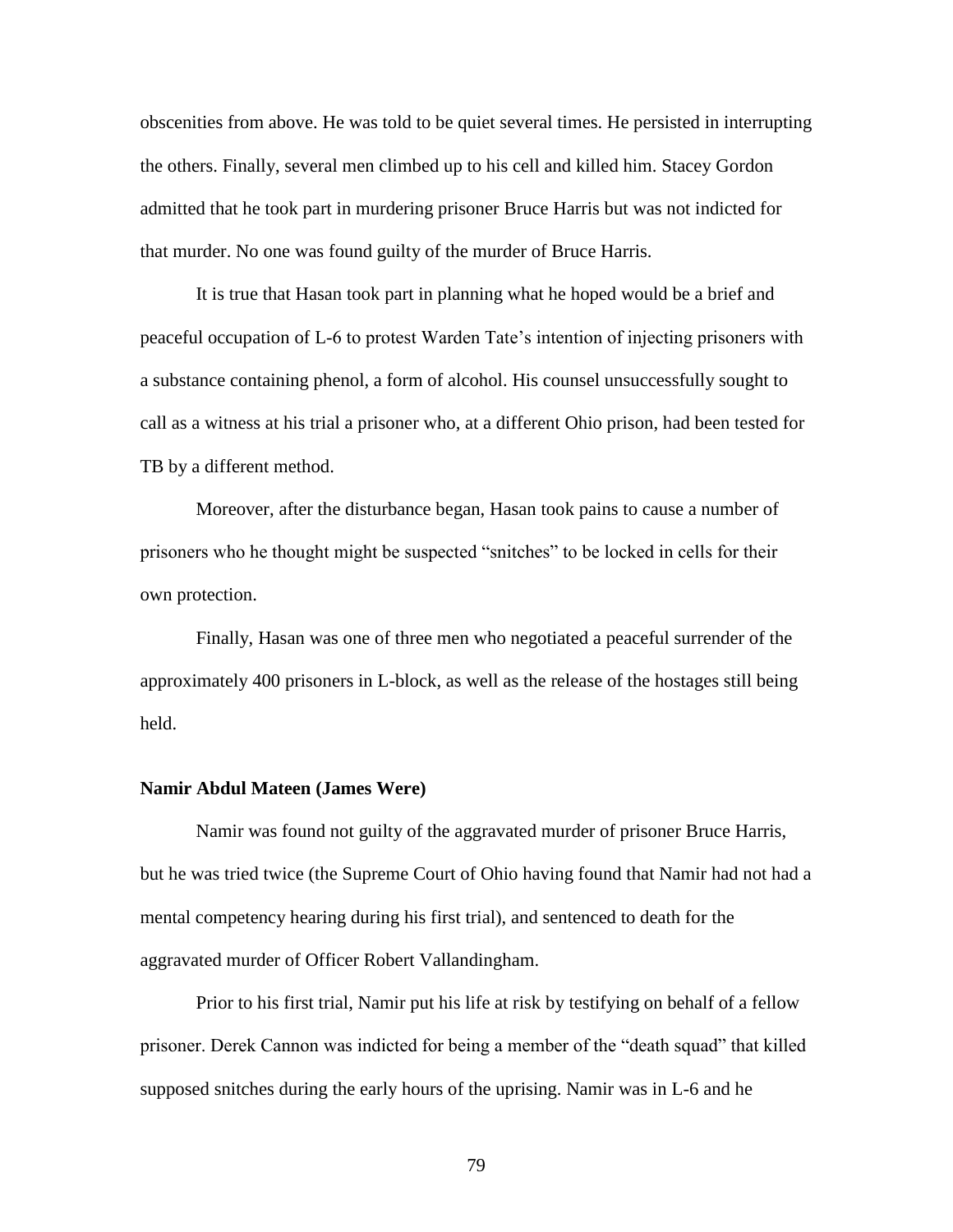believed that Cannon was not in L-6 when those prisoners were killed. Namir insisted on testifying at Cannon's trial, thereby exposing himself to damaging cross-examination, and providing testimony that was used by the prosecution against Namir in his second trial.

### **Jason Robb**

Jason Robb was sentenced to death for the aggravated murders of Officer Robert Vallandingham on April 15 and prisoner David Sommers on April 21.

Robb was found guilty of the aggravated murder of Officer Vallandingham on the basis of a taped transcript of the prisoners' meeting on the morning of April 15 which, in fact, did not decide to kill a guard.

As to the death of David Sommers, the prosecution's story was that a group of Aryans including Robb intended to kill three men who were being held by the Muslims in L-6 for their protection. Robb was allegedly dispatched to bring the three to L-7 so that they could be killed. However, according to a prosecution witness, two of the men had converted to the Muslim faith and their co-religionists would not release them.

Accordingly, when Robb returned to L-7 after speaking to the Muslims, someone—perhaps Snodgrass, perhaps Jesse Bocook—supposedly said, "What about that bitch Sommers?" David Sommers had monitored operation of the telephone by means of which Skatzes and others had conducted their negotiations with the authorities. The prosecution's theory was that Sommers had to be killed because he knew too much.

Robb, it was said, was given the task of luring Sommers to L-7 so that he could be killed. But the evidence at trial was that Sommers had chased Robb to pod L-7! And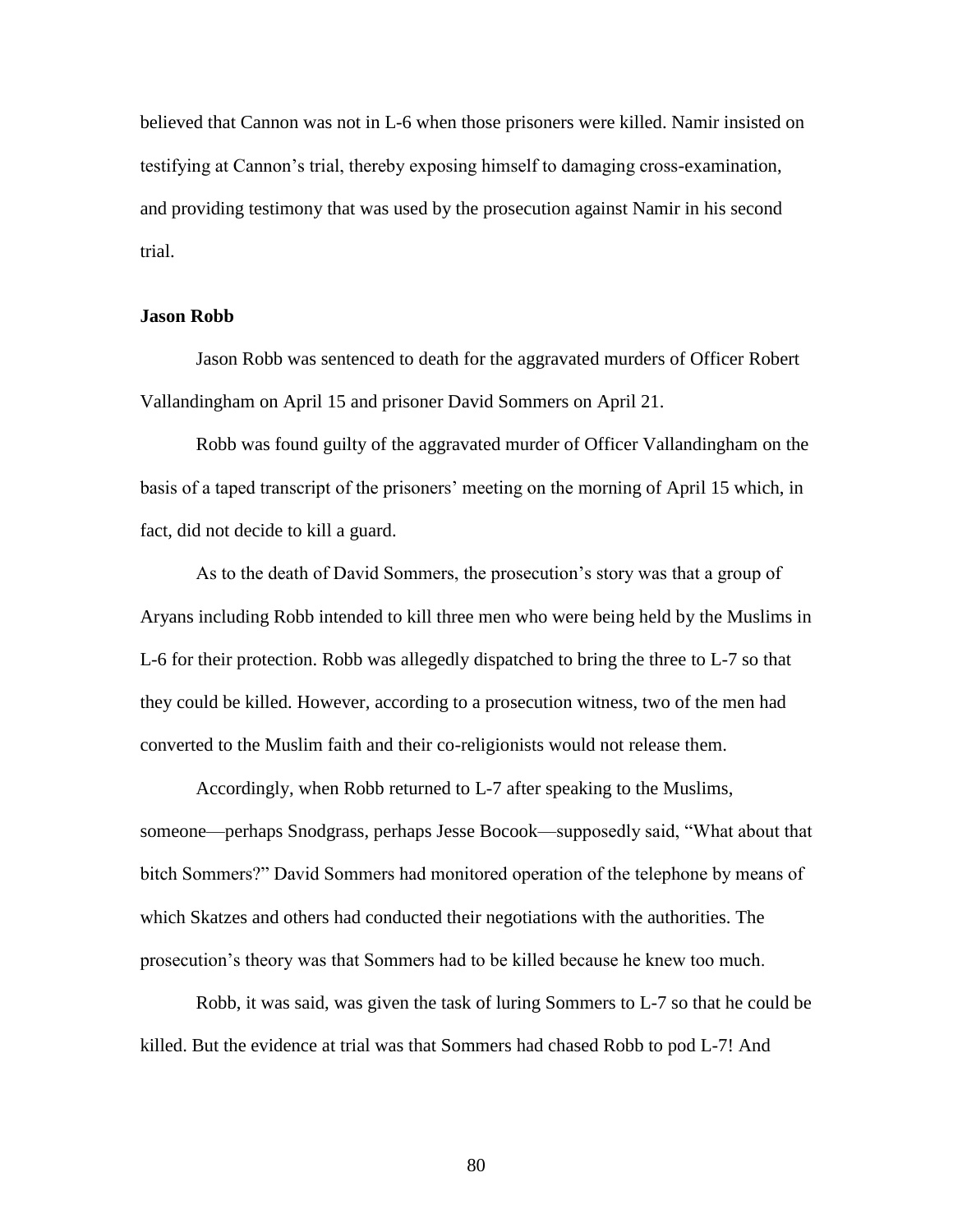Robb was **never alleged to have touched Sommers or to have been anywhere nearby when Sommers was killed**.

Nor was there any solid evidence as to a specific intent on Jason Robb's part to harm or murder David Sommers. In its totality, the evidence of Robb's intent was a statement from the ever-present Stacey Gordon to the effect that he heard Robb and Sanders discussing the need to silence Sommers as the two left a meeting. Gordon could not remember the day or date of the meeting. Gordon said that the meeting involved only Lavelle, Sanders and Robb although no other witness testified that there had ever been such a meeting. Nonetheless, the trial court concluded: "On the last day of the riot . . . Carlos Sanders and Robb ordered the killing of David Sommers." *State v. Robb*, Opinion of the Court of Common Pleas, at 3.

Robb, like Hasan, was one of the three men who negotiated a peaceful surrender. Attorney Niki Schwartz testified at Robb's trial about the significant contribution Robb had made to averting a bloodbath like that which ended the Attica uprising. Schwartz told Robb's jury, *State v. Robb*, Tr. at 5605, that Jason

deserved a large part of the credit for the peaceful resolution of . . . the riot, that he had stuck his neck out as a lead negotiator, that he had been selfless in negotiating, not trying to . . . feather his own nest, but generally negotiated on behalf of the inmates, that his concerns were legitimate ones, that he was reasonable in . . . accepting things that couldn't be changed or negotiated or wouldn't be agreed to by the other side.

## **George Skatzes**

George Skatzes was sentenced to death for the aggravated murder of Earl Elder on the first night of the uprising, and for the aggravated murder of David Sommers during the surrender on April 21. He was sentenced to life in prison, not death, for the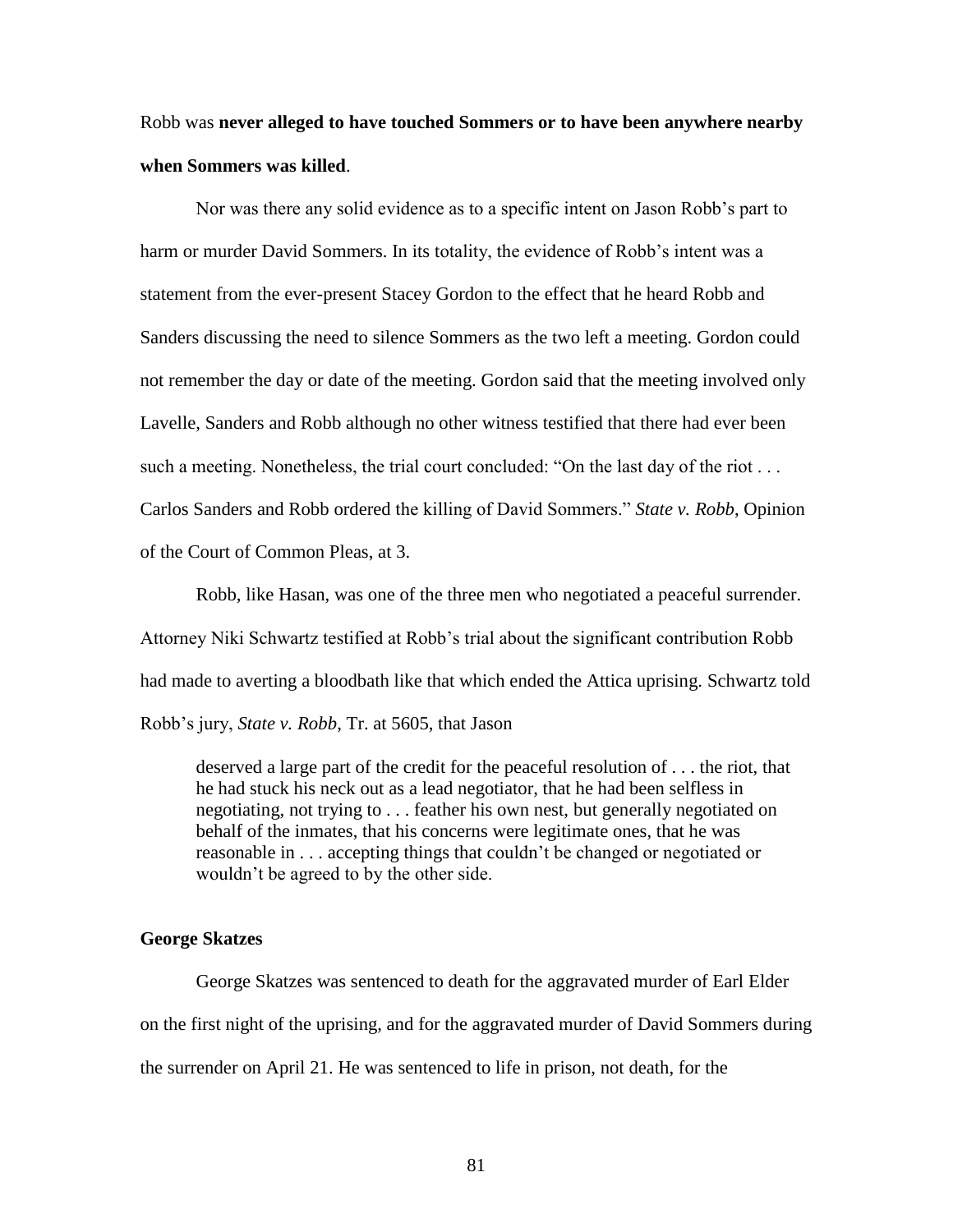aggravated murder of Officer Robert Vallandingham, presumably because of testimony that he saved the lives of one or more correctional officers.

In the early hours of the rebellion, Skatzes made sure that a severely wounded prisoner (John Fryman) and three severely wounded correctional officers (Harold Fraley, John Kemper, and Robert Schroeder) were placed where they could be retrieved by the authorities so as to receive medical attention.

On Monday, April 12, Skatzes was one of two men who went out on the yard to attempt to begin settlement negotiations.

From Tuesday, April 13 through Thursday, April 15, Skatzes communicated with representatives of the authorities by telephone in an effort to arrange a peaceful resolution. On the evening of April 14, Skatzes and prison negotiator Dave Burchett thought they had arrived at a basis for settlement. After that understanding was rejected by a committee of prisoner representatives the next morning, Skatzes again went on the telephone, pleading with the authorities to turn water and electricity back on in L-block so as to avert the murder of a hostage officer.

On the evening of April 15, Skatzes accompanied correctional Officer Darrold Clark to the yard, where Clark was released. Skatzes then made a radio address in which he sought to explain the prisoners' concerns and stressed a desire to avoid more "unnecessary murders."

At Skatzes' trial, Officer Jeff Ratcliff testified that Skatzes had saved his life.

*The Death of Earl Elder*. Skatzes was sentenced to death for allegedly ordering prisoner Rodger Snodgrass to murder Earl Elder. But Snodgrass, a prosecution witness, testified that Elder was still alive when he left Elder's cell.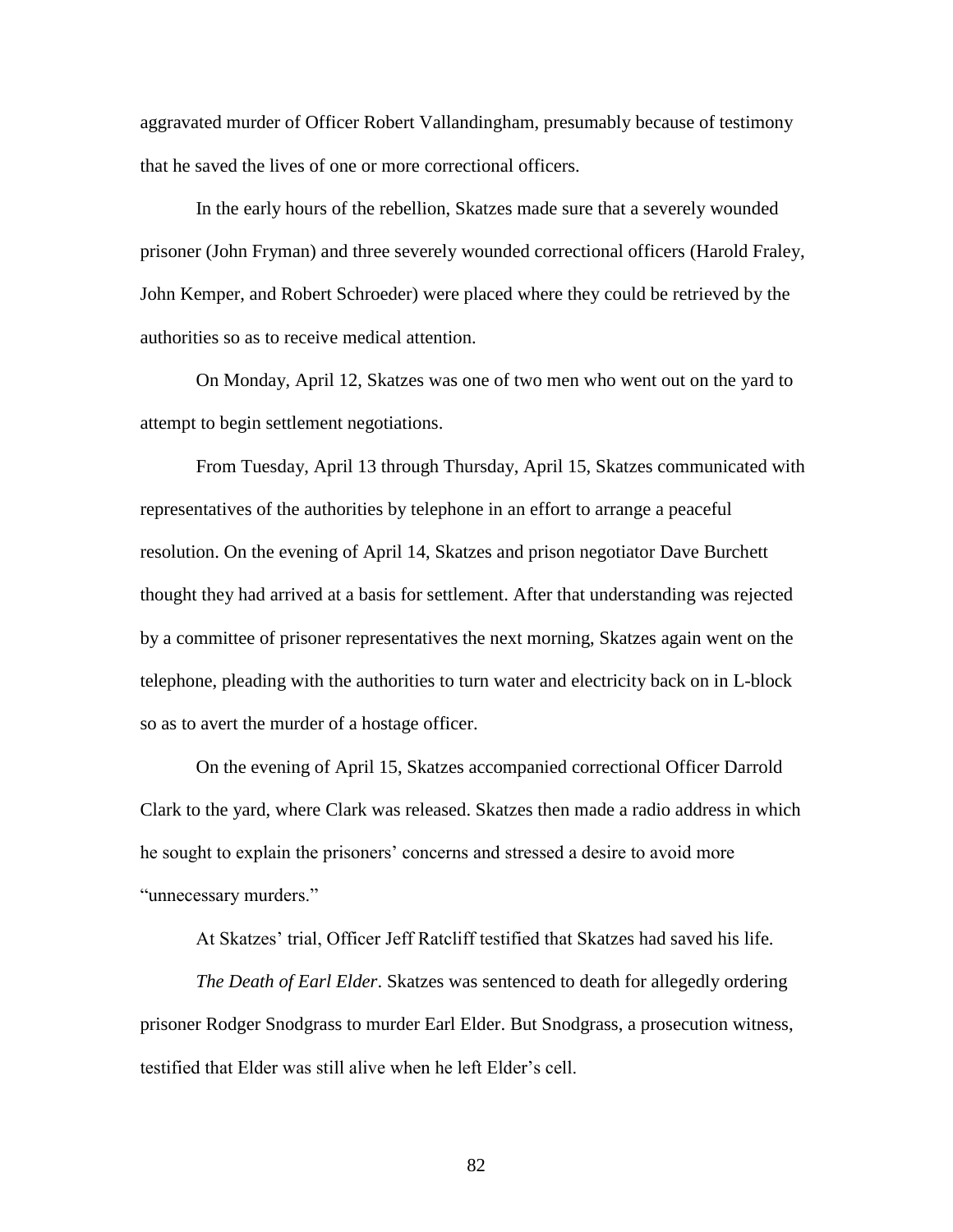The medical examiner testified that Elder's fatal wounds were caused by a broad blade. However, Snodgrass himself as well as another prosecution witness, Tim Williams, testified that the weapon supposedly carried by Snodgrass was a thin, icepicklike shank that made small, round holes.

Tim Williams was himself named by two other prisoners as one of the three men who actually killed Elder. Williams is now on the street.

Another prisoner, Eric Girdy, confessed to being another of those three men. Girdy testified that the weapon he used was a piece of broken glass from an officers' restroom. The medical examiner testified that he found a shard of glass in one of the potentially lethal wounds made by a broad blade.

Girdy has repeatedly stated under oath that Skatzes was nowhere around at the time and had nothing to do with what happened.

Girdy's belated confession was accepted as true by the special prosecutor and Girdy was duly sentenced in the Scioto County Court of Common Pleas.

Prosecutors have made no attempt to vacate this portion of Skatzes' sentence.

*The Death of David Sommers*. George Skatzes was also sentenced to death for the murder of prisoner David Sommers. The prosecutor argued that a number of prisoners including Skatzes had stabbed, strangled, and battered the victim. But the medical examiner (Dr. Leopold Buerger) testified that Sommers had been killed by a single, massive blow to the head, struck by a blunt instrument such as a baseball bat. (A bloody baseball bat, found across the corridor from the area where Sommers was murdered, was later destroyed by order of the chief Lucasville prosecutor.)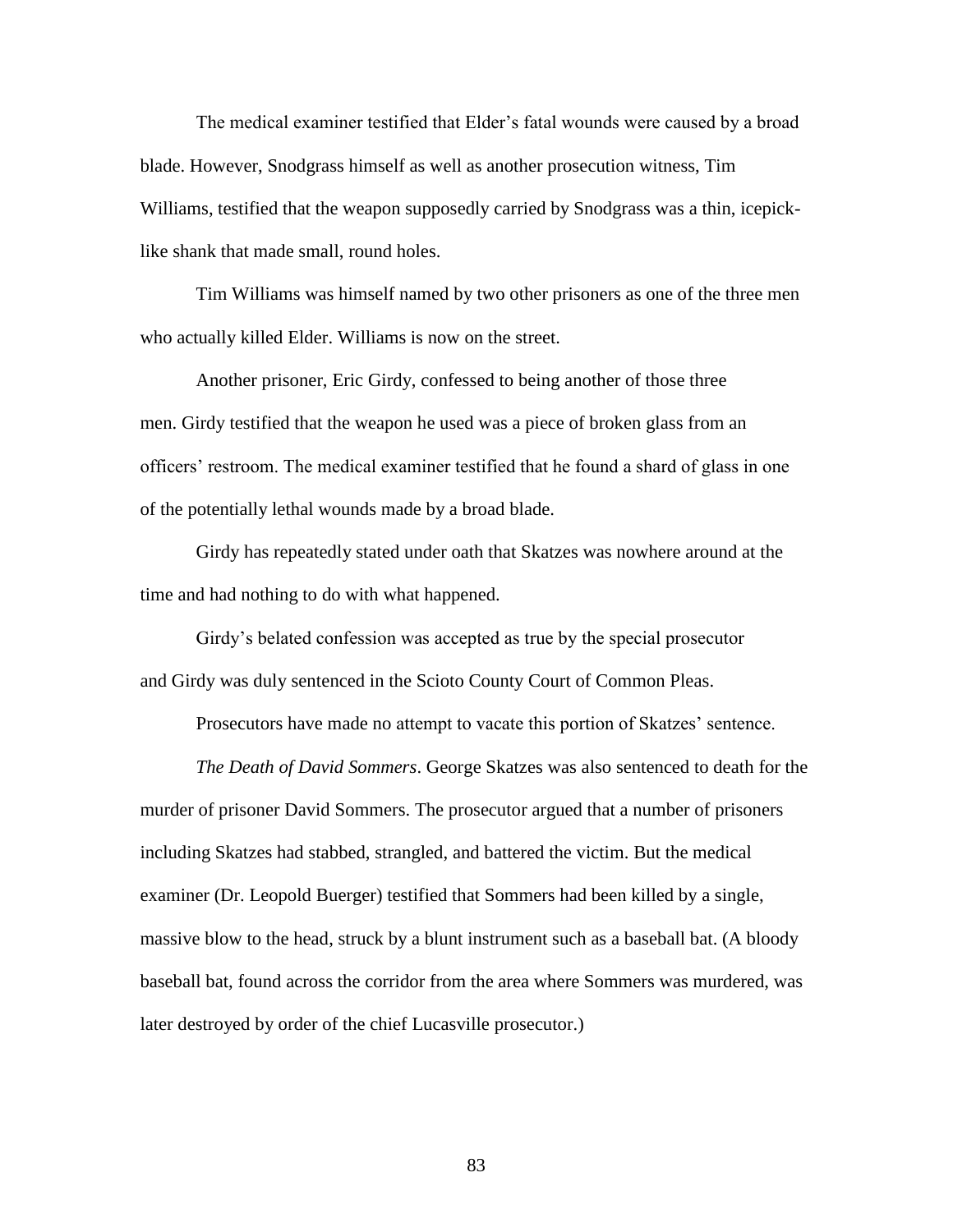Several weeks after Skatzes was convicted and sentenced to death for Sommers' homicide, prisoner Aaron Jefferson, in a separate trial, was found guilty of committing the same murder. Once more, Dr. Buerger testified. Again he insisted that the cause of death was one single massive blow to the head. Asked whether the fatal injuries could have been the result of multiple blows, the doctor pointed to a picture of the head and told the jury that all the underlying skull fractures were the result of "just that one blow." *State v. Jefferson,* Tr. at 267-68, 275, 283. Thus two men were found guilty of striking the one single lethal blow.

In closing argument in the trial of George Skatzes, Prosecutor Daniel Hogan asked the jury to think "about David Sommers, . . . the one where [Skatzes] wielded a bat and literally beat the brains out of this man's head." *State v. Skatzes*, Tr. at 6108.

And in the Jefferson trial, Prosecutor Crowe told the jury, *State v. Jefferson*, Tr. at 656-57 :

If there was only one blow to the head of David Sommers, the strongest evidence you have [is that] this is the individual—I won't call him a human—this is the individual that administered that blow. . . . If there was only one blow, he's the one that gave it. He's the one that hit him like a steer going through the stockyard, the executioner with the pick axe, trying to put the pick through the brain.

The testimony of prosecution witness Snodgrass, as to where Skatzes was and what he did when, was inconsistent with the testimony of the medical examiner. Snodgrass testified that as Sommers lay face down on the floor, Skatzes stood behind him and hit him with a baseball bat. Dr. Buerger testified that the fatal blow had been struck from the front, apparently when Sommers was in a sitting position.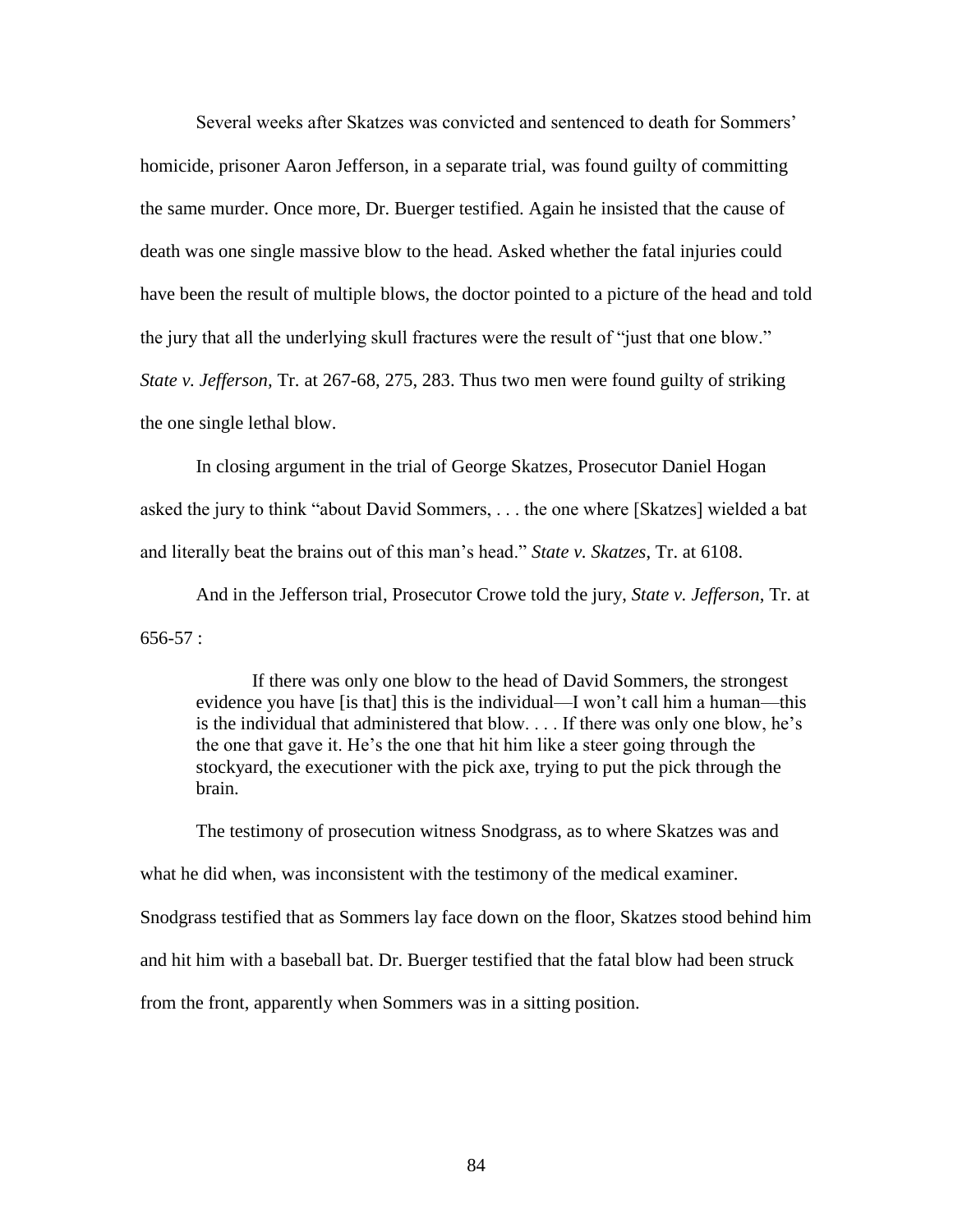Snodgrass also testified that Skatzes had struck the first in a series of blows that killed Sommers. Dr. Buerger's expert medical opinion was that the massive blow that crushed Sommers' skull and caused his death was the last and final act of aggression.

An Ohio Court of Appeals determined that there was no way to prove which man had struck the fatal blow, but Skatzes was guilty anyway because of his "complicity" in the murder. Jefferson was sentenced to life behind bars; Skatzes is sentenced to death.

## **Summary and Conclusions**

The essence of the State's approach to what happened at Lucasville is 1) not knowing who really committed the murders, and so 2) singling out "leaders" as responsible for everything done by anyone. This is guilt by association. It is scapegoating. In reality, **both sides, the prisoners and the authorities, share responsibility for what happened**.

Warden Tate took the unnecessarily rigid position that Muslim prisoners should be injected for TB in the manner he had decided, even though there were other methods equally acceptable from a medical point of view, one of which had been used in another Ohio prison.

The Warden left SOCF undermanned for the Easter weekend even though he had been warned of a possible disturbance, and failed adequately to inform those in charge of predictable trouble.

It took an inexplicably long time for forces of the State to mobilize a response when the prisoners took over L-block. There is reason to believe that the uprising could have been ended quickly, without bloodshed, had the authorities acted promptly.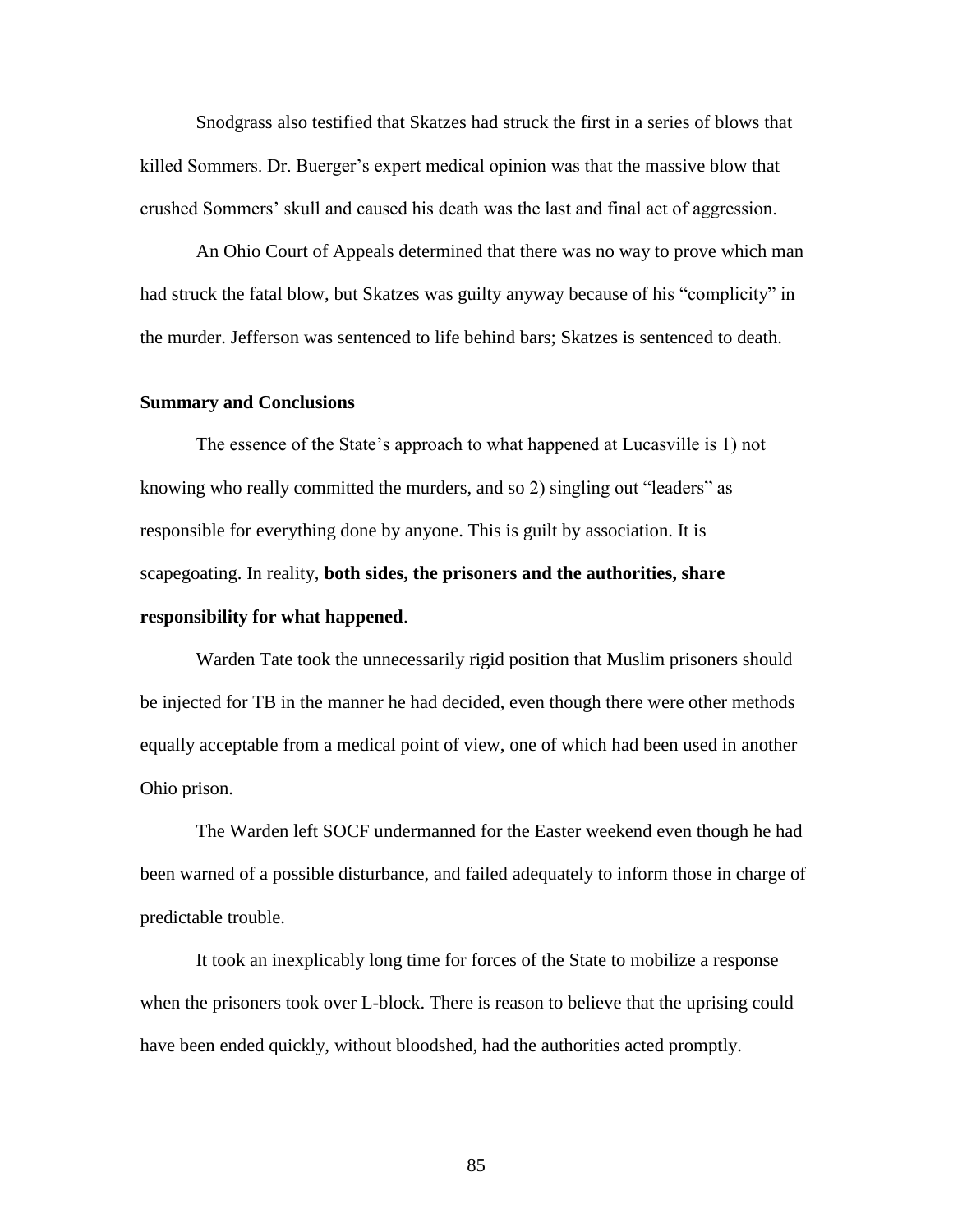The so-called "safewells" in each pod of L-block in which several officers took refuge proved not to be safe from assault by prisoners.

Proceeding under a mistaken theory that the longer the siege, the less likelihood there would be that hostages would be harmed, the authorities deliberately stalled.

Following an equally erroneous strategy of making life in L-block as difficult as possible, the authorities turned off electric power and water for that part of the prison.

Finally, Ms. Unwin's unfortunate remark on April 14 that the prisoners' threat to kill a guard, written on a bedsheet, was a "standard threat" and "nothing new," was perceived in retrospect by both prisoners and hostage officers in L-block to have been the incident that triggered Officer Vallandingham's murder. Indeed, the union's written report on the uprising stated that Ms. Unwin's comment "practically guaranteed the hostage death [because] the inmates were almost forced to kill or maim a hostage."

This is not to deny or de-emphasize the fact that several prisoners, most of them presently unknown, carried out ten brutal improvised executions of defenseless human beings. Whatever entrance to this maze is chosen by an investigator, one comes in the end to a tangle of shared responsibilities.

The trials were unfair. Any potential juror who stated that he or she could not in good conscience recommend the death penalty was excluded from the trial juries. The evidence supporting the convictions consisted almost entirely of testimony by other prisoners, sometimes contrary to the testimony of the coroners, with no objective corroborating evidence linking any defendant to any of the murders.

To say, in the face of the evidence, that the present sentences should be carried out, that five men should be executed and a dozen others serve what may amount to the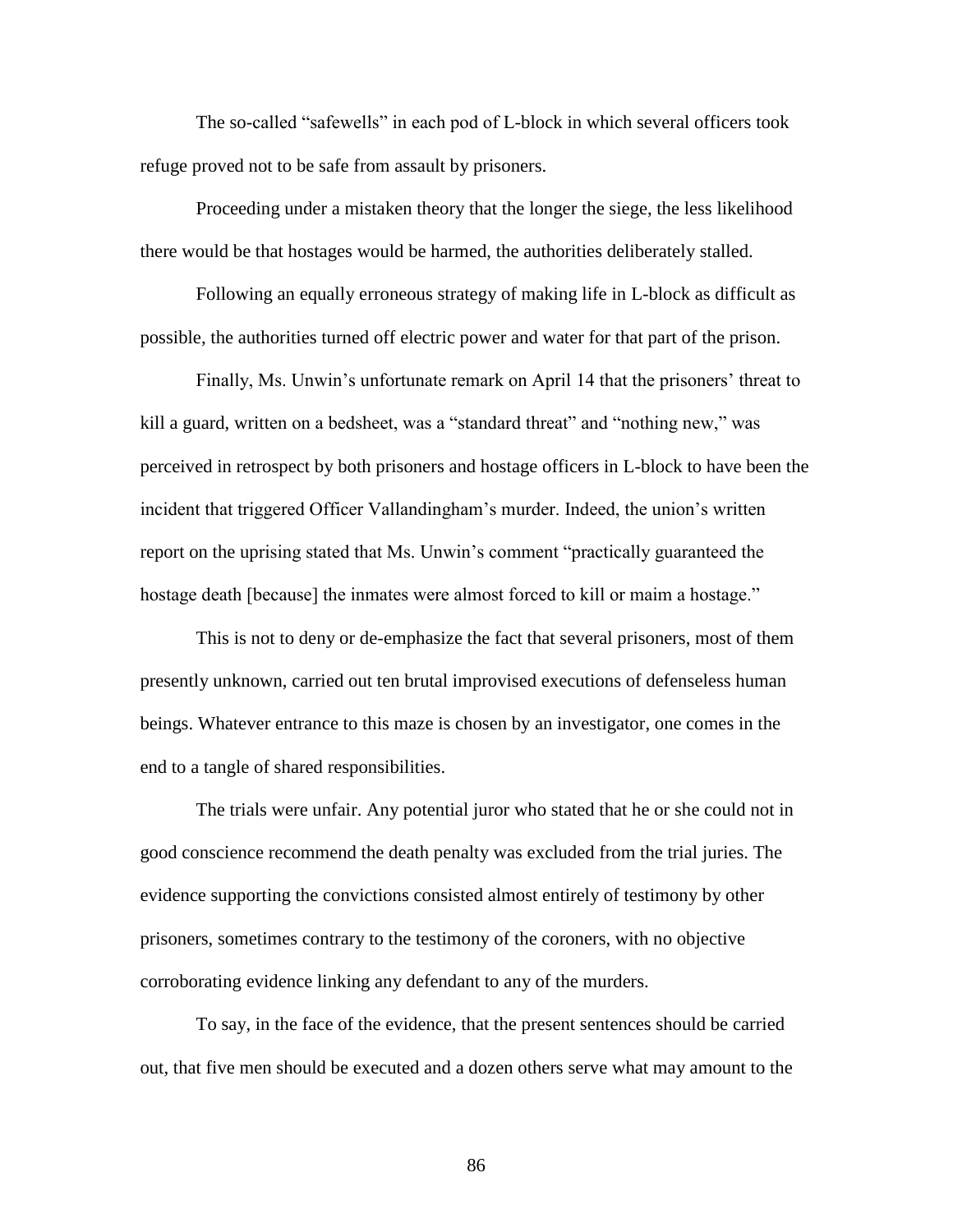rest of their lives behind bars, when in truth the State does not know who did the killings, or is concealing their identities, is unjust and unjustified.

Representation on behalf of the five Lucasville defendants condemned to death has been frustrated by the prosecution's unwillingness to turn over to lawyers for the defense the records of its own interviews with potential witnesses. Finally, during the winter of 2011-2012, lawyers for four of the five capital defendants won the right to see summaries and transcripts of investigators' interviews (for the most part conducted by officers of the Ohio State Highway Patrol) with Lucasville prisoners. The labor of collecting and evaluating this material has barely begun.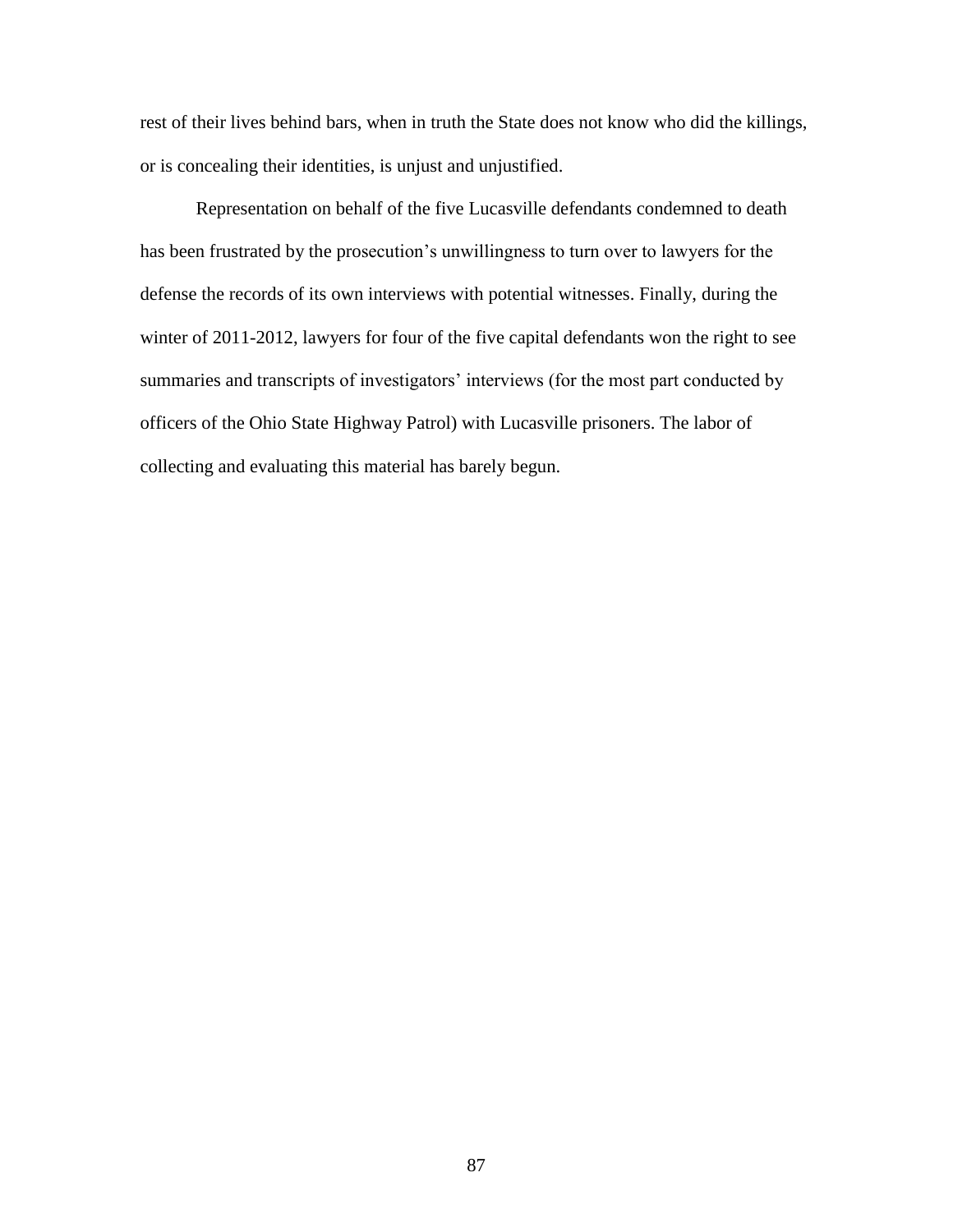## **APPENDIX**

# **CHRONOLOGY BASED ON TESTIMONY AND EXHIBITS**

#### Sunday, April 11, 1993

3:00 p.m. As prisoners returned from the yard at the end of recreation period, disturbance began in L-block.

4:45 p.m. Prisoners released Officer Harold Fraley through the end of L-8 stairwell with severe head injuries.

6:46 p.m. Johnny Fryman, a prisoner, was put on the yard, severely beaten.

8:05 p.m. Prisoners placed Officer John Kemper on the yard, severely beaten.

9:17 and 9:27 p.m. The dead bodies of prisoners William **Svette**, Bruce **Vitale**, Franklin **Farrell**, Albert **Staiano**, and Darrold **Depina** were placed on the yard. Prisoners "Itchy" Walker and Andre Stockton were placed on the yard with severe injuries.

11:02 p.m. Officer Robert Schroeder was placed on the yard with severe injuries.

First night, time unknown. Prisoner Earl **Elder** died of stab wounds in L-6-60.

#### Monday, April 12, 1993

1:30-3:21 a.m. Prisoners on the yard surrendered and were locked ten to a cell in K complex, stripped naked.

8:05 a.m. Water and electricity in L complex were cut off.

10:15 a.m. Earl Elder's body was placed on the yard.

## Tuesday, April 13, 1993

5:56 a.m. Authorities began to tape record negotiations. Hostage officers Clark and Ratcliff spoke on phone.

Prisoner Dennis **Weaver** was strangled in a cell in K-2.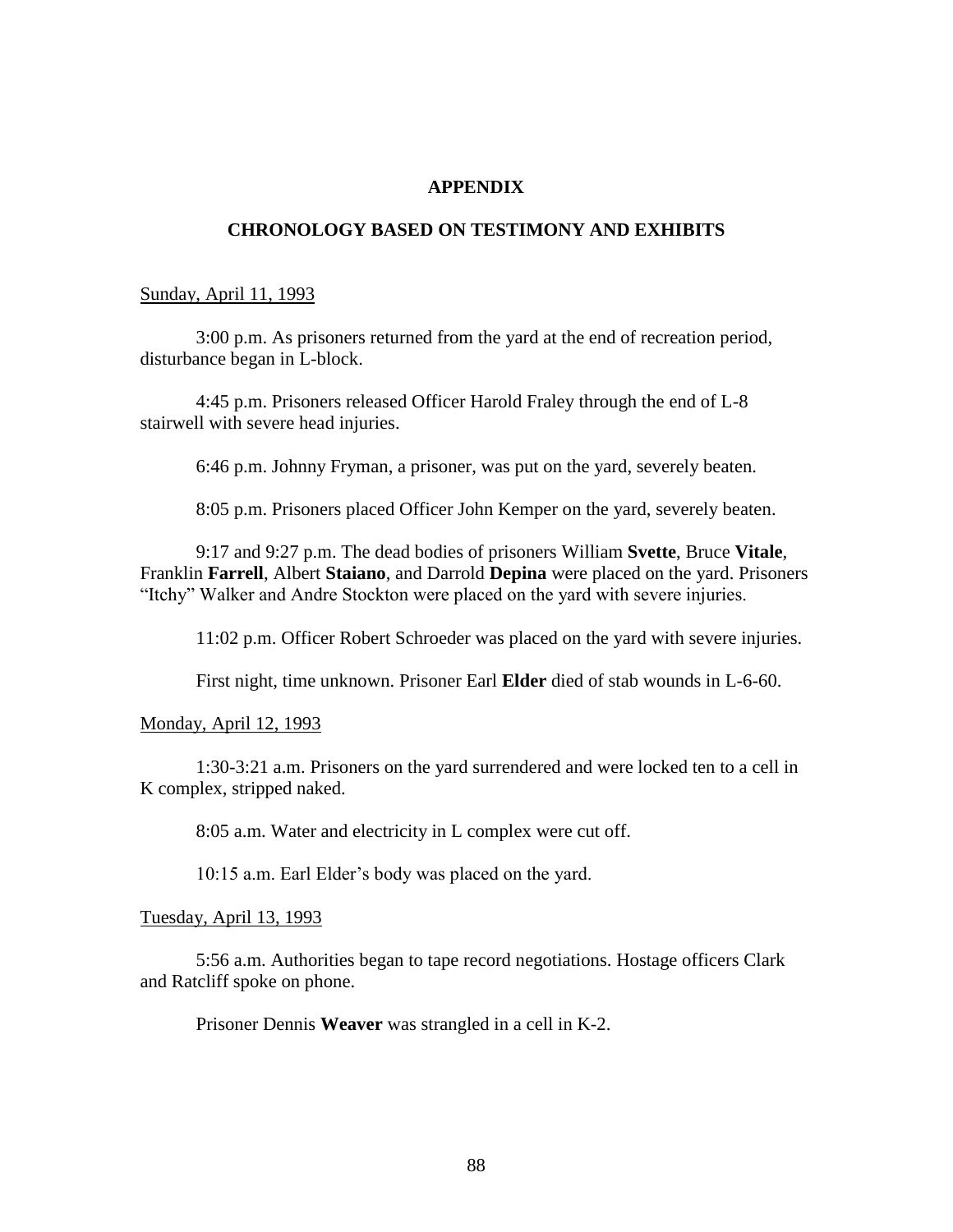## Wednesday, April 14, 1993

3:45 a.m. State Highway Patrol helicopter crashed in front of A Building.

10:45 a.m. Tessa Unwin, ODRC public information officer, stated at press conference that threats against officers were part of "language of negotiations." Prisoners in L-block interpreted this statement to mean that the State was not taking them seriously.

3:30-3:40 p.m. First delivery of food and water, and medications for officers.

## Thursday, April 15, 1993

11:05 a.m. According to Critical Incident Report from Tower 5, Officer Robert **Vallandingham**'s body was placed on the yard by four prisoners.

7:30 p.m. Officer Darrold Clark was released in exchange for a live radio broadcast by George Skatzes.

## Friday, April 16, 1993

1:35 p.m. Officer Anthony Demons was released in exchange for a live television broadcast by Stanley Cummings.

## Saturday, April 17, 1993

Robb took Skatzes' place as negotiator.

4:55 p.m., second delivery of food and water.

## Sunday, April 18, 1993

Negotiations. Warden Arthur Tate signed 21-point agreement.

### Monday, April 19, 1993

Negotiations.

### Tuesday, April 20, 1993

11:59 a.m. Meeting of Attorney Niki Schwartz with prisoner negotiators Anthony Lavelle (Black Gangster Disciples), Jason Robb (Aryan Brotherhood), and Siddique Abdullah Hasan f.k.a.Carlos Sanders (Muslims).

7:08 p.m. Third delivery of food and water.